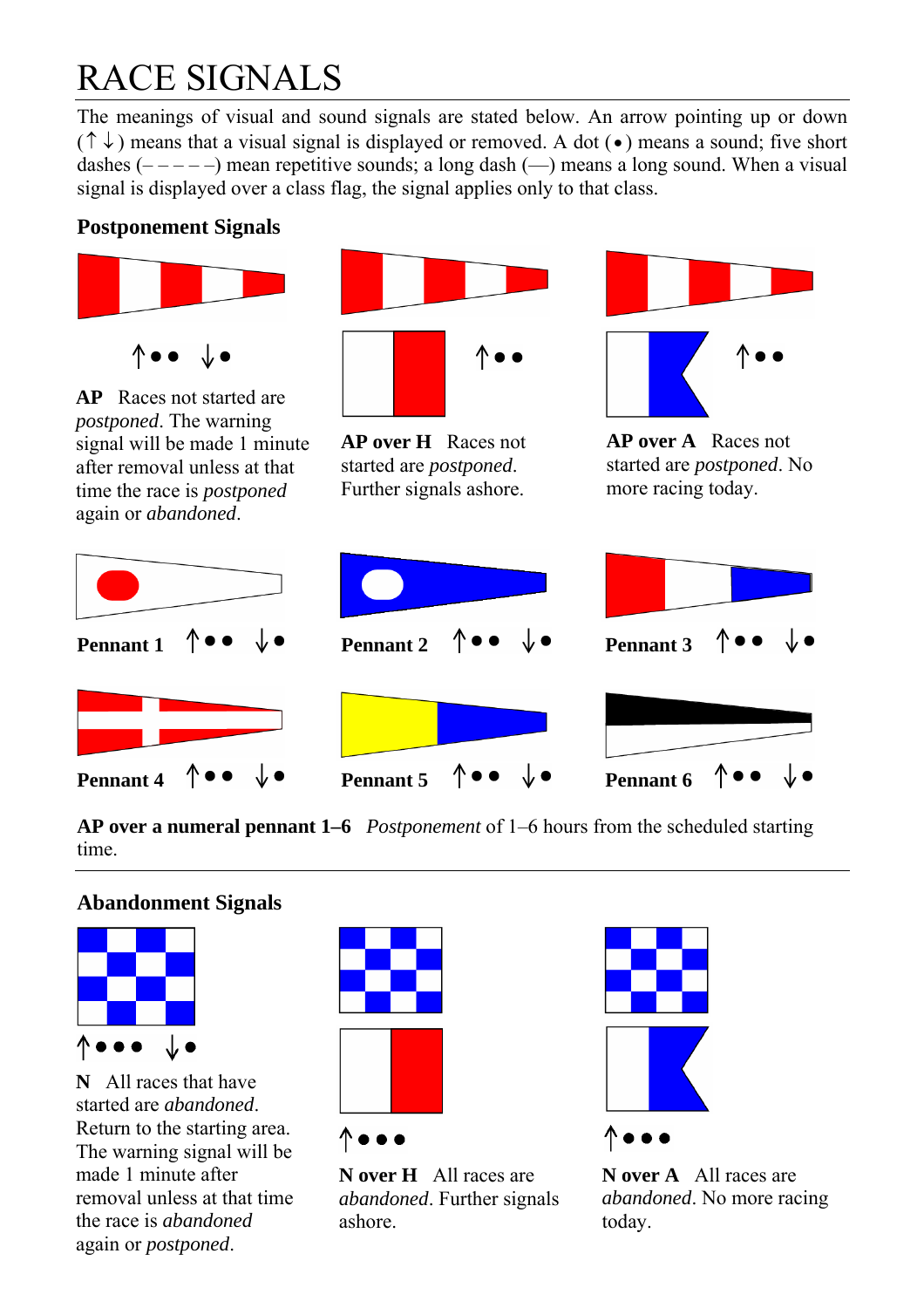#### **Preparatory Signals**



 $\bullet$   $\bullet$ **S** The course has been shortened. Rule 32.2 is in effect.

**C** The position of the next *mark* has been changed.

#### **Other Signals**



↑

**L** Ashore: A notice to competitors has been posted.

Afloat: Come within hail or follow this boat.





**M** The object displaying this signal replaces a missing *mark*.







(no sound)

**Blue** flag or shape. This race committee boat is in position at the finishing line.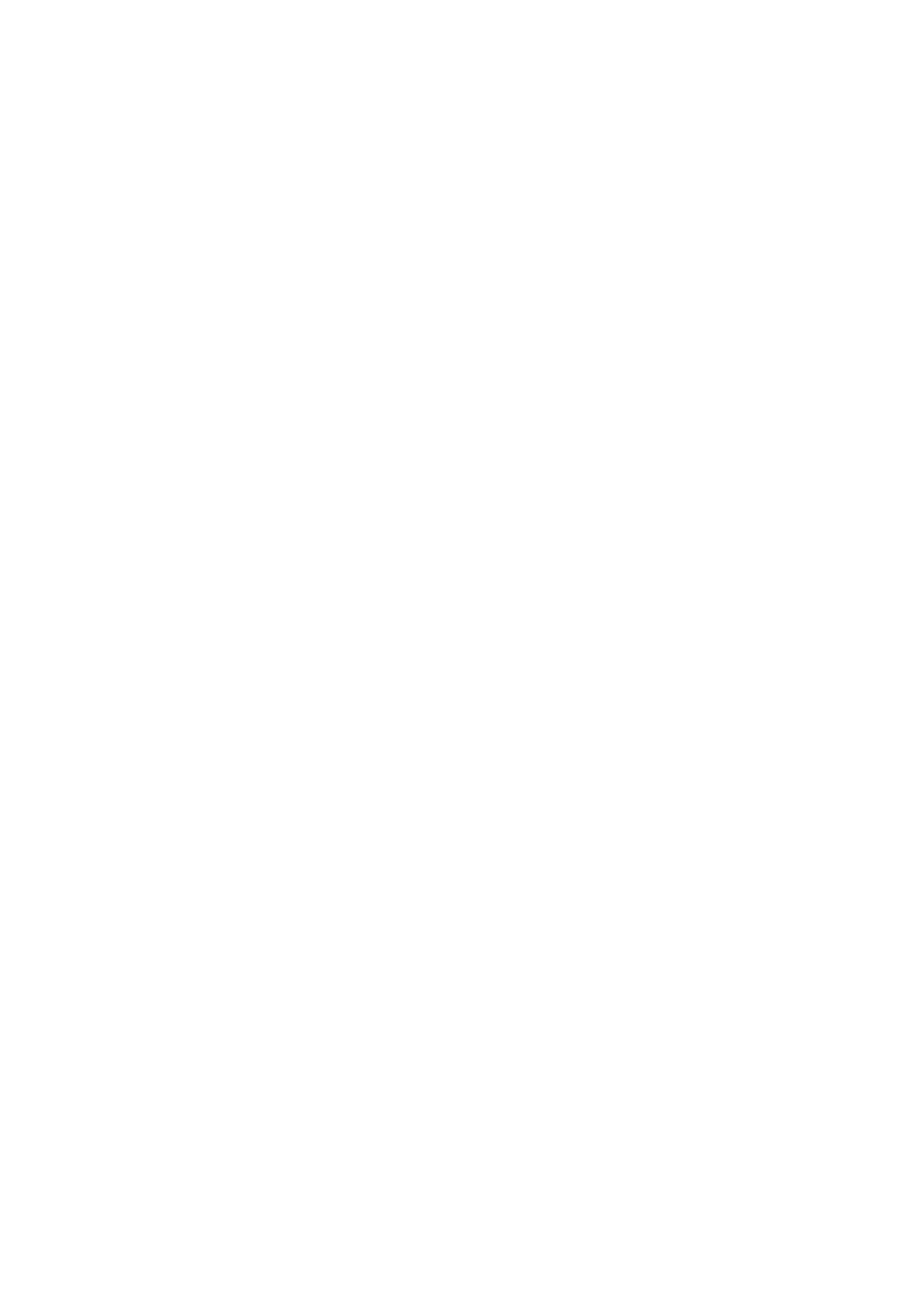# **THE RACING RULES OF SAILING**

**for 2005–2008** 

## **WINDSURFING COMPETITION RULES**

**International Sailing Federation International Windsurfing Association**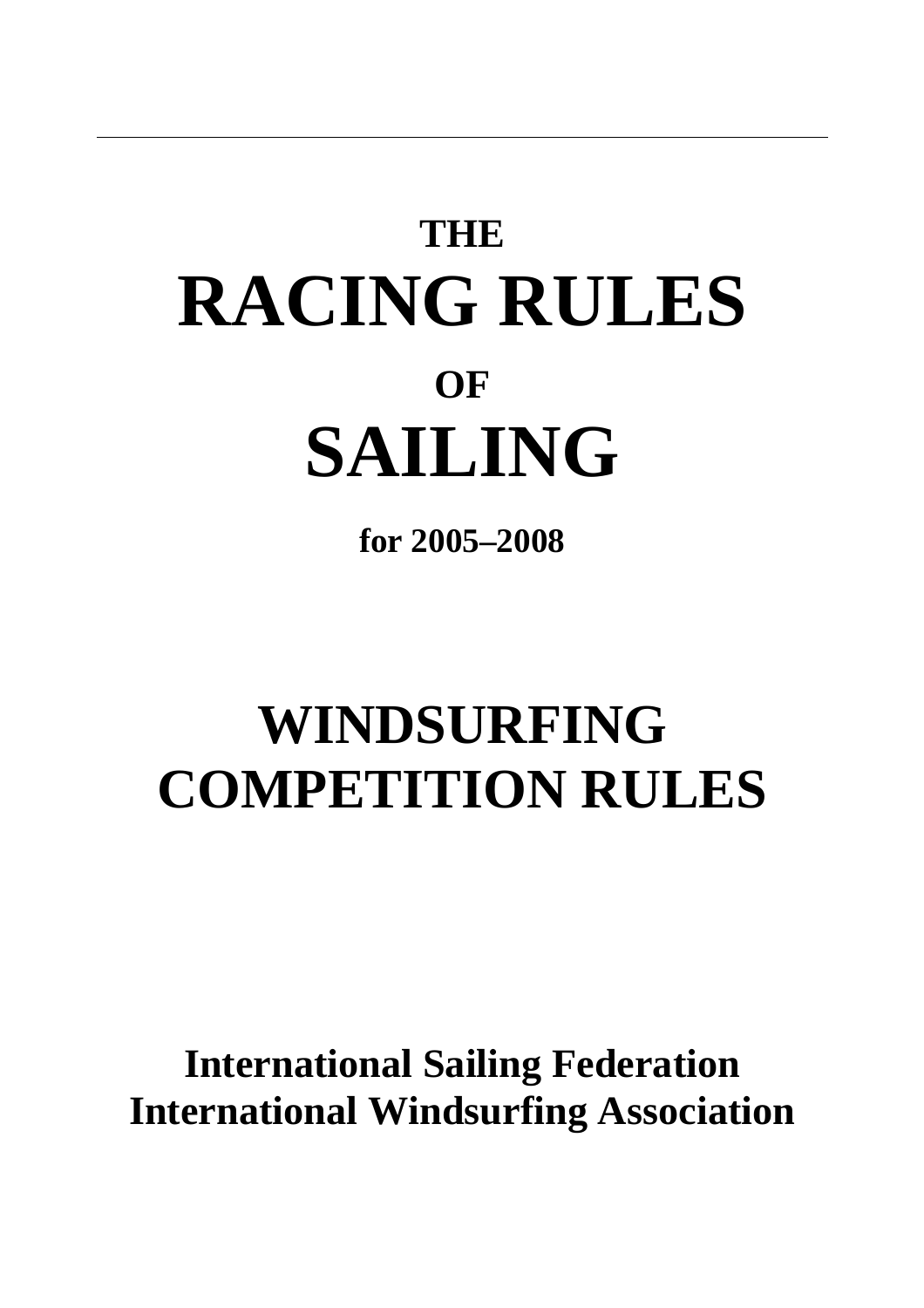Published by IWA and ISAF (UK) Ltd., Southampton, UK **©** International Sailing Federation, (IOM) Ltd. June 2004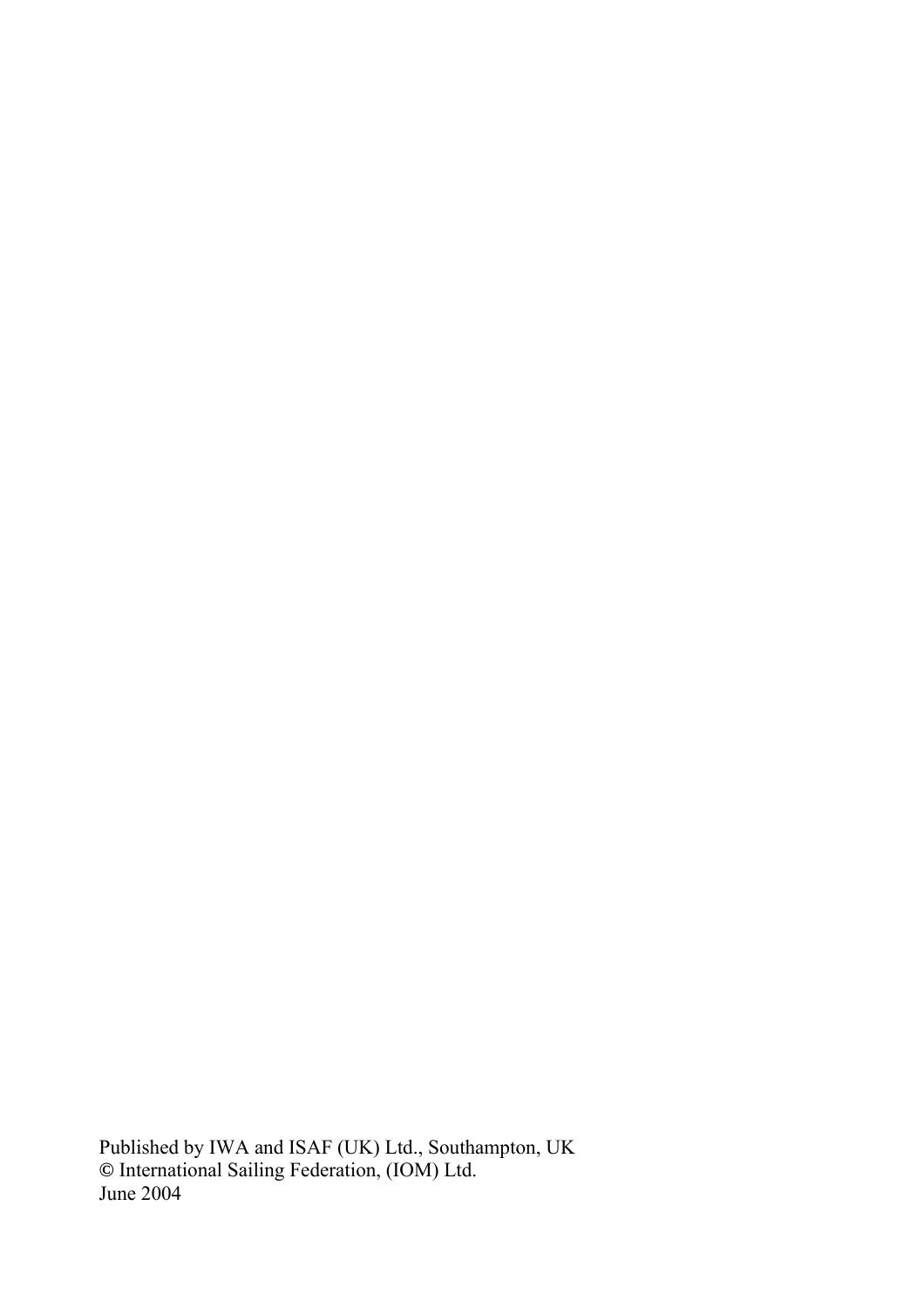### **CONTENTS**

|             | Race Signals                                        | Inside front cover |
|-------------|-----------------------------------------------------|--------------------|
|             | Introduction                                        | 5                  |
|             | <b>Basic Principle</b>                              | $\overline{7}$     |
|             | <b>Windsurfing Competition</b>                      | $\tau$             |
| Part 1      | <b>Fundamental Rules</b>                            | 8                  |
| Part 2      | <b>When Boards Meet</b>                             | 10                 |
| Part 3      | Conduct of a Race                                   | 16                 |
| Part 4      | Other Requirements When Racing                      | 27                 |
| Part 5      | Protests, Redress, Hearings, Misconduct and Appeals | 31                 |
| Part 6      | <b>Entry and Qualification</b>                      | 42                 |
| Part 7      | Race Organization                                   | 44                 |
|             | <b>Appendices</b>                                   |                    |
| $\mathbf A$ | Scoring                                             | 47                 |
| ${\bf F}$   | <b>Appeals Procedures</b>                           | 53                 |
| G           | <b>Identification</b> on Sails                      | 55                 |
| $\bf H$     | Weighing Clothing and Equipment                     | 60                 |
| ${\bf J}$   | Notice of Race and Sailing Instructions             | 61                 |
| K           | Notice of Race Guide                                | 66                 |
| L           | Sailing Instructions Guide                          | 73                 |
| M           | <b>Recommendations for Protest Committees</b>       | 89                 |
| N           | <b>International Juries</b>                         | 94                 |
|             | Definitions                                         | 97                 |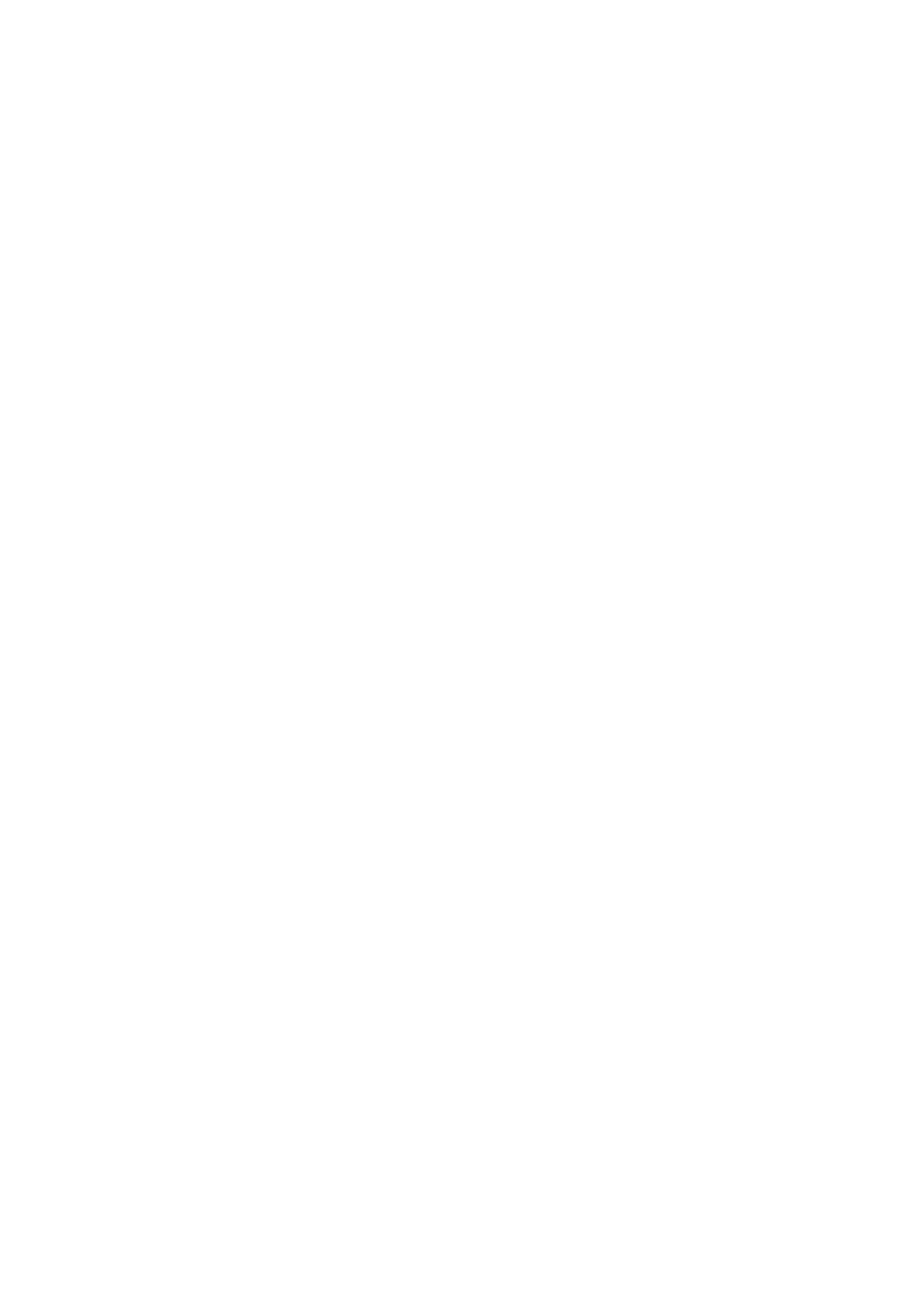### INTRODUCTION

*The Windsurfing Competition Rules* has been extracted from *The Racing Rules of Sailing* and adapted to windsurfing. It includes two main sections. The first, Parts 1–7, contains rules that affect all competitors. The second, Appendices A–N, provides details of rules and recommendations.

**Revision** The racing rules are revised and published every four years by the International Sailing Federation (ISAF), the international authority for the sport. This edition becomes effective on 1 January 2005. Marginal markings indicate important changes to Parts 1–7 and the Definitions of the 2001–2004 edition. No changes are contemplated before 2009, but any changes determined to be urgent before then will be announced through national authorities and posted on the ISAF website (www.sailing.org).

**ISAF Codes** The ISAF Eligibility, Advertising and Anti-Doping Codes (Regulations 19, 20 and 21) are referred to in the definition *Rule* but are not included in this book because they can be changed at any time. New versions will be announced through national authorities and posted on the ISAF website.

**Cases** The ISAF publishes interpretations of the racing rules in *The Case Book for 2005–2008* and recognizes them as authoritative interpretations and explanations of the rules. This publication is available on the ISAF website.

**Terminology** A term used in the sense stated in the Definitions is printed in italics or, in preambles, in bold italics (for example, *racing* and *racing*). 'Board' means a sailboard and the competitor on board; when a board meets a boat, it means 'boat' as appropriate 'Race committee' includes any person or committee performing a race committee function. Other words and terms are used in the sense ordinarily understood in nautical or general use.

**Appendices** Each appendix is identified by a letter. A reference to a rule in an appendix will contain the letter and the rule number (for example, 'rule A1'). There is no Appendix I or O, and Appendices B, C, D, E and P are omitted from the windsurfing rules.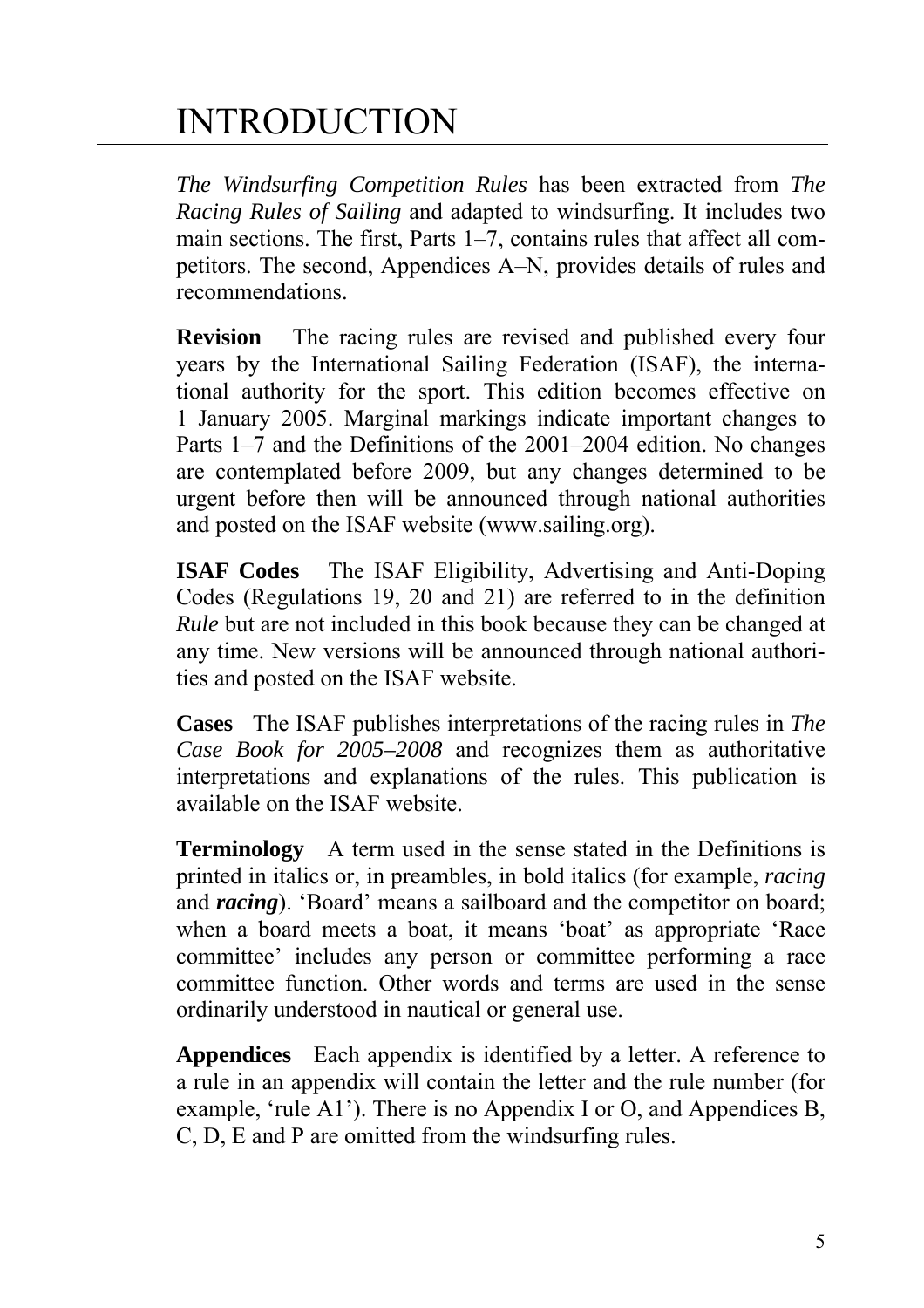**Changes to the Rules** The prescriptions of a national authority, class rules or the sailing instructions may change a racing rule only as permitted in rule 86.

**Changes to National Authority Prescriptions** A national authority may restrict changes to its prescriptions as provided in rule 87.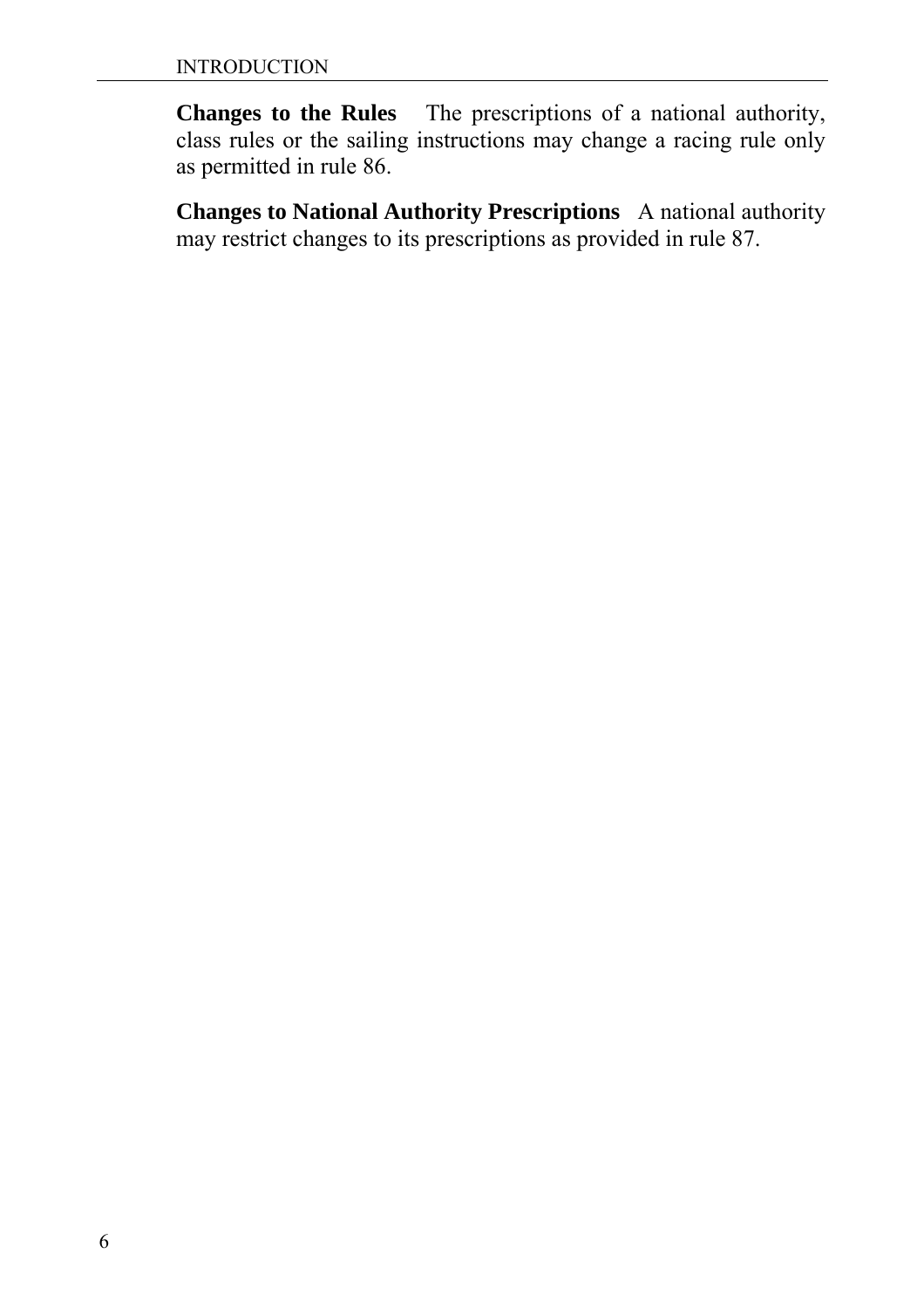#### **SPORTSMANSHIP AND THE RULES**

Competitors in the sport of sailing are governed by a body of *rules* that they are expected to follow and enforce. A fundamental principle of sportsmanship is that when competitors break a *rule* they will promptly take a penalty, which may be to retire.

### WINDSURFING COMPETITION

*Windsurfing competition shall be sailed under* The Racing Rules of Sailing *as changed by its Appendix B or, equivalently, under* The Windsurfing Competition Rules*. Wherever a rule of Appendix B appears in these windsurfing rules, its rule number is stated.* 

*A windsurfing event can include one or more of the following disciplines or their formats:* 

| Discipline   | Formats                         |
|--------------|---------------------------------|
| Racing       | Course racing; slalom; marathon |
| Expression   | Wave performance; freestyle     |
| <i>Speed</i> |                                 |

*In expression competition a board's performance is judged on skill and variety rather than speed and is organized using elimination series. Either wave performance or freestyle competition is organized, depending on the wave conditions at the venue. In speed competition, a 'round' consists of one or more speed runs in which the boards take turns sailing the course at intervals. In the racing discipline a marathon race is a race scheduled to last more than one hour.* 

*In slalom racing or expression competition, 'heat' means one elimination contest, a 'round' consists of one or more heats, and an elimination series consists of a maximum of four rounds.*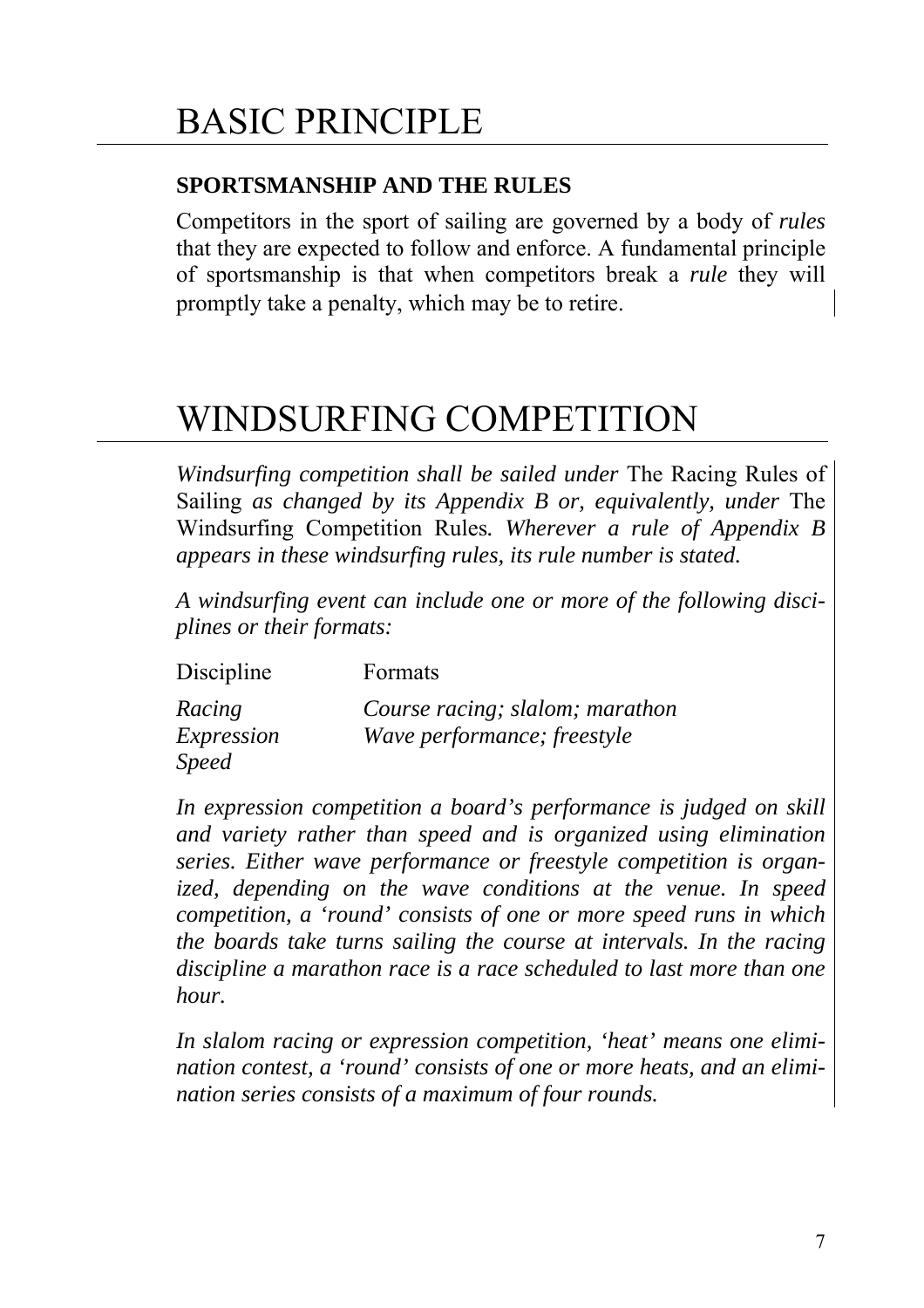## **PART 1**  FUNDAMENTAL RULES

#### **1 SAFETY**

#### **1.1 Helping Those in Danger**

A board or competitor shall give all possible help to any person or vessel in danger.

#### **1.2 Life-Saving Equipment and Personal Buoyancy**

A board shall carry adequate life-saving equipment according to her class rules. Each competitor is individually responsible for wearing personal buoyancy adequate for the conditions.

#### **2 FAIR SAILING**

A board and her owner shall compete in compliance with recognized principles of sportsmanship and fair play. A board may be penalized under this rule only if it is clearly established that these principles have been violated. A disqualification under this rule shall not be excluded from the board's series score.

#### **3 ACCEPTANCE OF THE RULES**

By participating in a race conducted under these racing rules, each competitor and board owner agrees

- (a) to be governed by the *rules*;
- (b) to accept the penalties imposed and other action taken under the *rules*, subject to the appeal and review procedures provided in them, as the final determination of any matter arising under the *rules*; and
- (c) where the matter is not one to be determined under the rules, not to resort to any court of law or any tribunal until all internal remedies provided by the ISAF or the Court of Arbitration for Sport have been exhausted.

#### **4 DECISION TO RACE**

The responsibility for a board's decision to participate in a race or to continue *racing* is hers alone*.*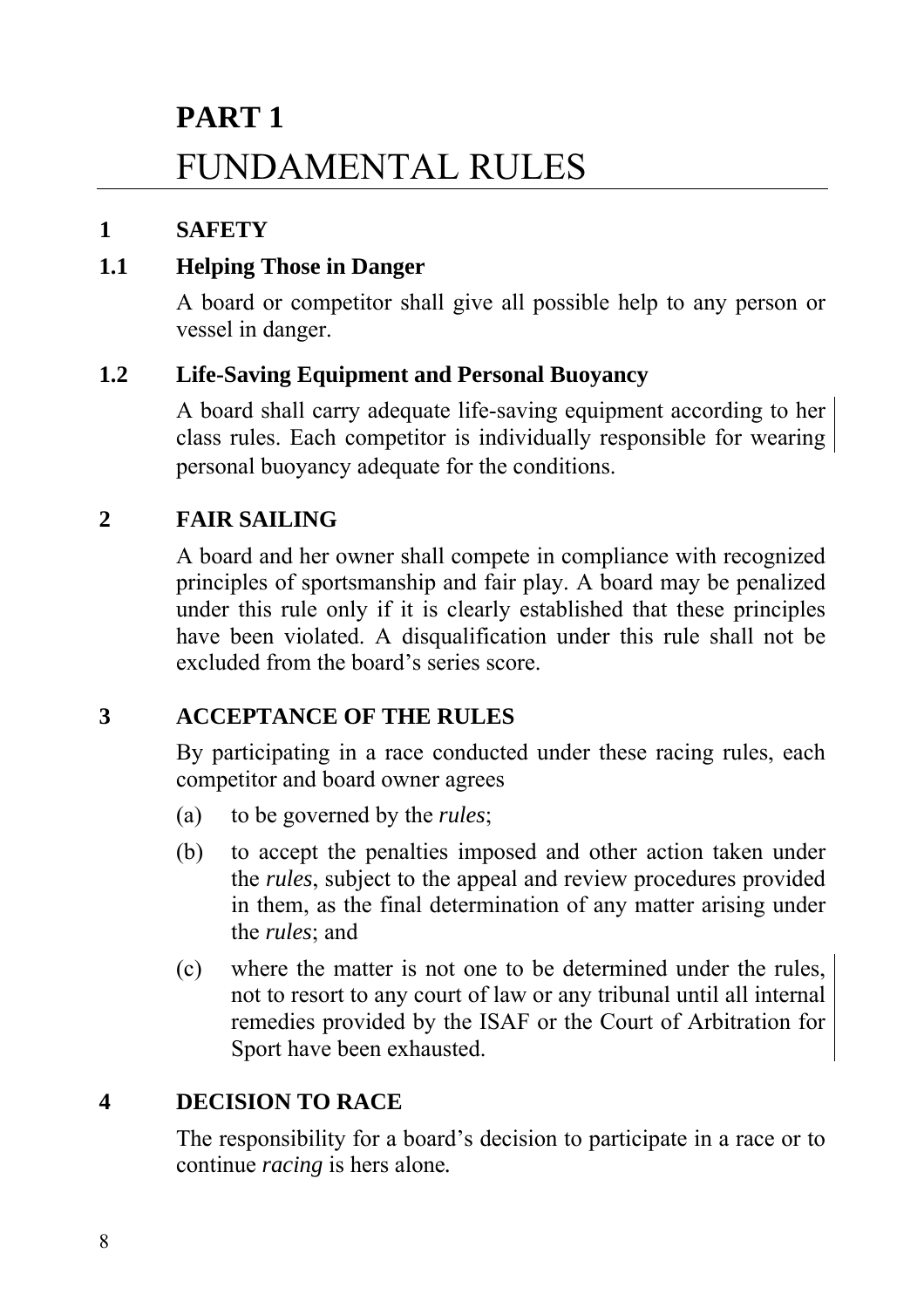#### **5 BANNED SUBSTANCES AND METHODS**

A competitor shall neither take a substance nor use a method banned by the Olympic Movement Anti-Doping Code or the World Anti-Doping Agency and shall comply with ISAF Regulation 21, Anti-Doping Code. An alleged or actual breach of this rule shall be dealt with under Regulation 21. It shall not be grounds for a *protest* and rule 63.1 does not apply.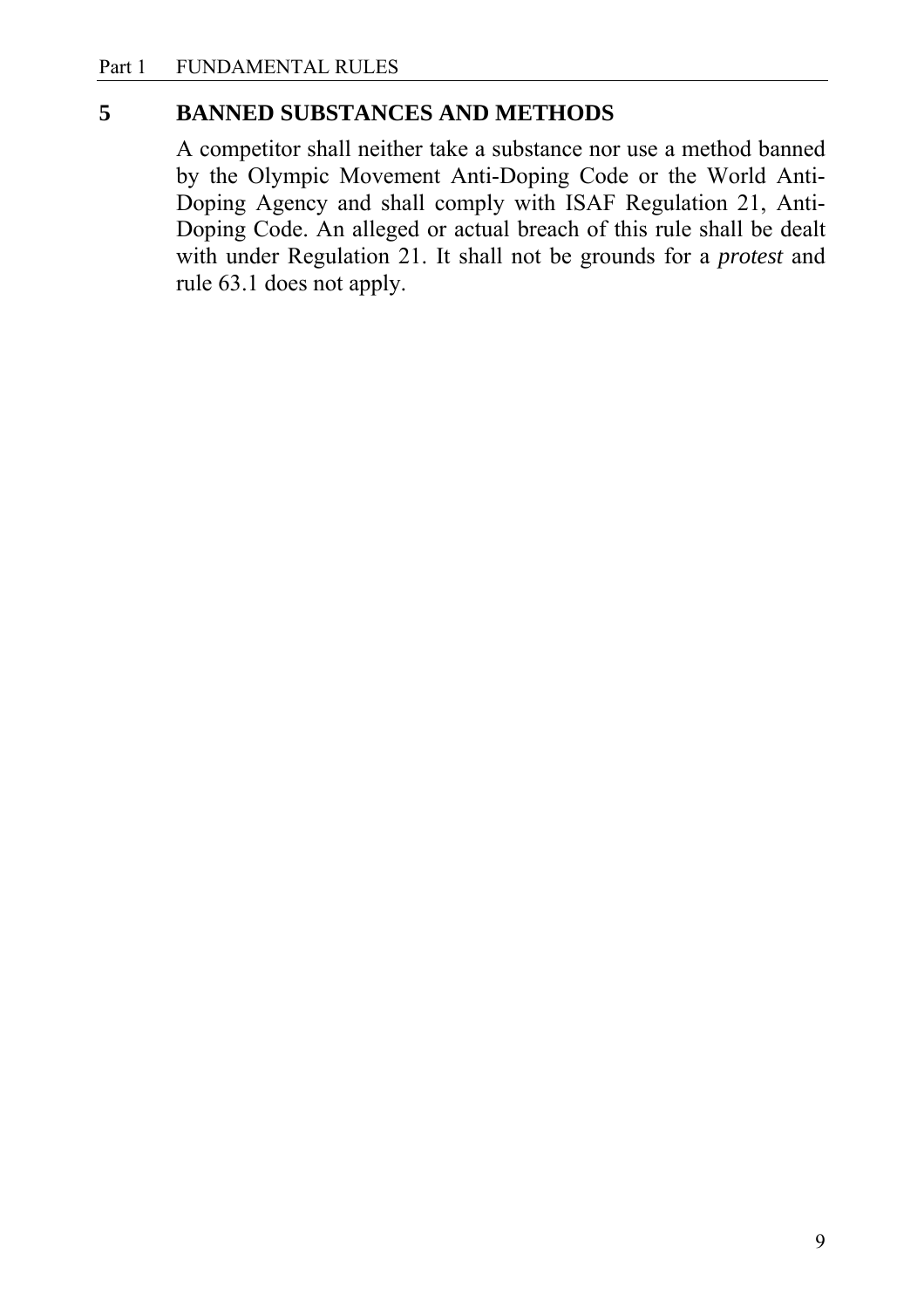### **PART 2**  WHEN BOARDS MEET

*The rules of Part 2 apply between boards that are sailing in or near the racing area and intend to race, are racing, or have been racing. However, a board not racing shall not be penalized for breaking one of these rules, except rule 22.1. When a board sailing under these rules meets a vessel that is not, she shall comply with the Interna*tional Regulations for Preventing Collisions at Sea (IRPCAS) *or government right-of-way rules. However, an alleged breach of those rules shall not be grounds for a protest except by the race committee or protest committee*. *If the sailing instructions so state, the rules of Part 2 are replaced by the right-of-way rules of the IRPCAS or by government right-of-way rules.*

### **SECTION A**  RIGHT OF WAY

*A board has right of way when another board is required to keep clear of her. However, some rules in Sections B, C and D limit the actions of a right-of-way board.*

#### **10 ON OPPOSITE TACKS**

When boards are on opposite *tacks*, a *port-tack* board shall *keep clear* of a *starboard-tack* board.

#### **11 ON THE SAME TACK, OVERLAPPED**

When boards are on the same *tack* and *overlapped*, a *windward* board shall *keep clear* of a *leeward* board.

#### **12 ON THE SAME TACK, NOT OVERLAPPED**

When boards are on the same *tack* and not *overlapped*, a board *clear astern* shall *keep clear* of a board *clear ahead*.

#### **13 WHILE TACKING OR GYBING**

**13.1** After a board passes head to wind, she shall *keep clear* of other boards until she is on a close-hauled course. During that time rules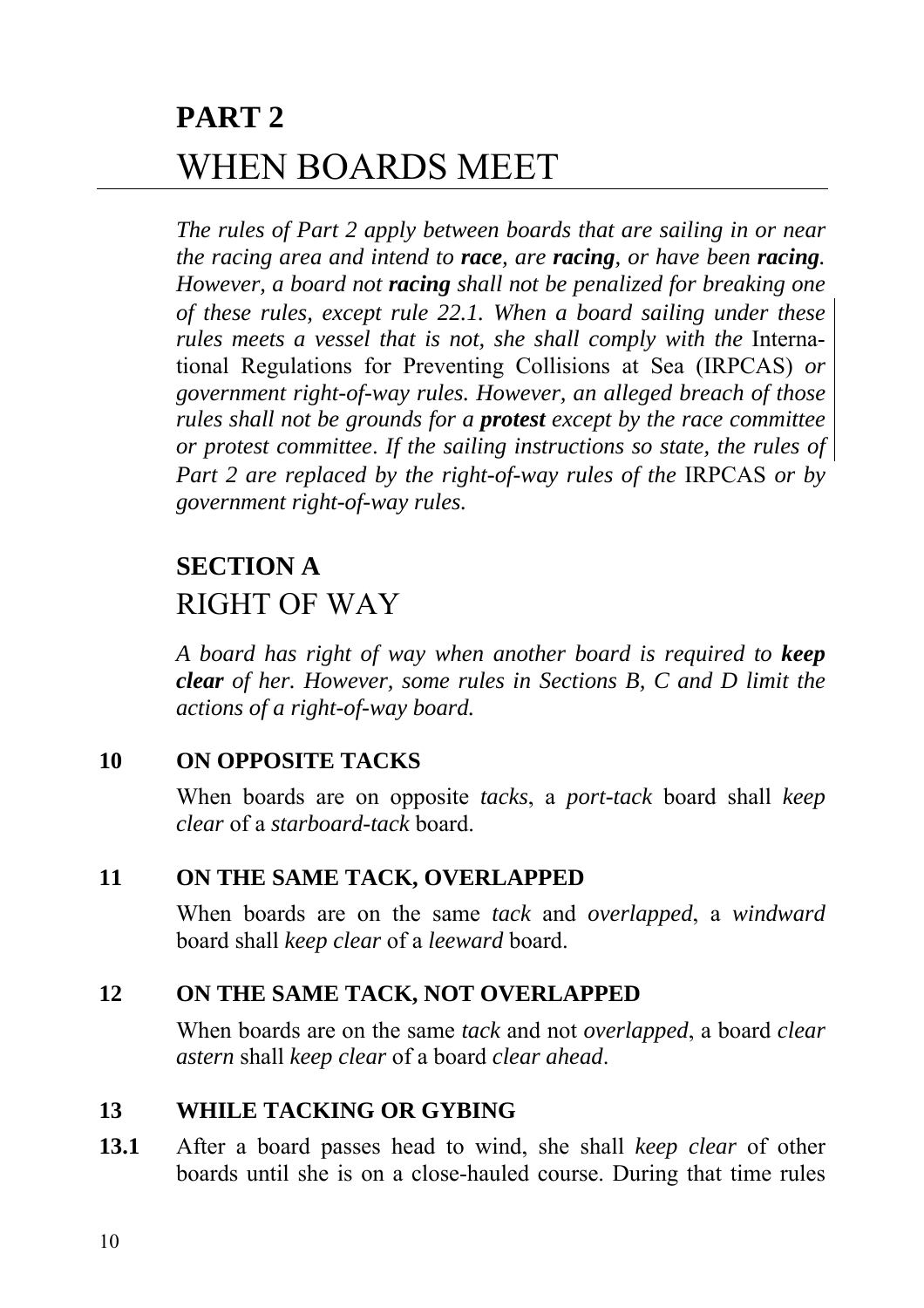10, 11 and 12 do not apply. If two boards are subject to this rule at the same time, the one on the other's port side or the one astern shall *keep clear*.

- **13.2** A board gybing shall *keep clear* of other boards. During that time
- **B3.**1 rules 10, 11 and 12 do not apply. If two boards are subject to this rule at the same time, the one on the other's port side or the one astern shall *keep clear*.

#### **SECTION B**

### GENERAL LIMITATIONS

#### **14 AVOIDING CONTACT**

A board shall avoid contact with another board if reasonably possible. However, a right-of-way board or one entitled to *room*

- (a) need not act to avoid contact until it is clear that the other board is not *keeping clear* or giving *room*, and
- (b) shall not be penalized under this rule unless there is contact that causes damage or injury.

#### **15 ACQUIRING RIGHT OF WAY**

When a board acquires right of way, she shall initially give the other board *room* to *keep clear*, unless she acquires right of way because of the other board's actions.

#### **16 CHANGING COURSE**

- **16.1** When a right-of-way board changes course, she shall give the other board *room* to *keep clear*.
- **16.2** In addition, when after the starting signal a *port-tack* board is *keeping clear* by sailing to pass astern of a *starboard-tack* board, the *star board-tack* board shall not change course if as a result the *port-tack* board would immediately need to change course to continue *keeping clear*.
- **17** Deleted.

**B3.1**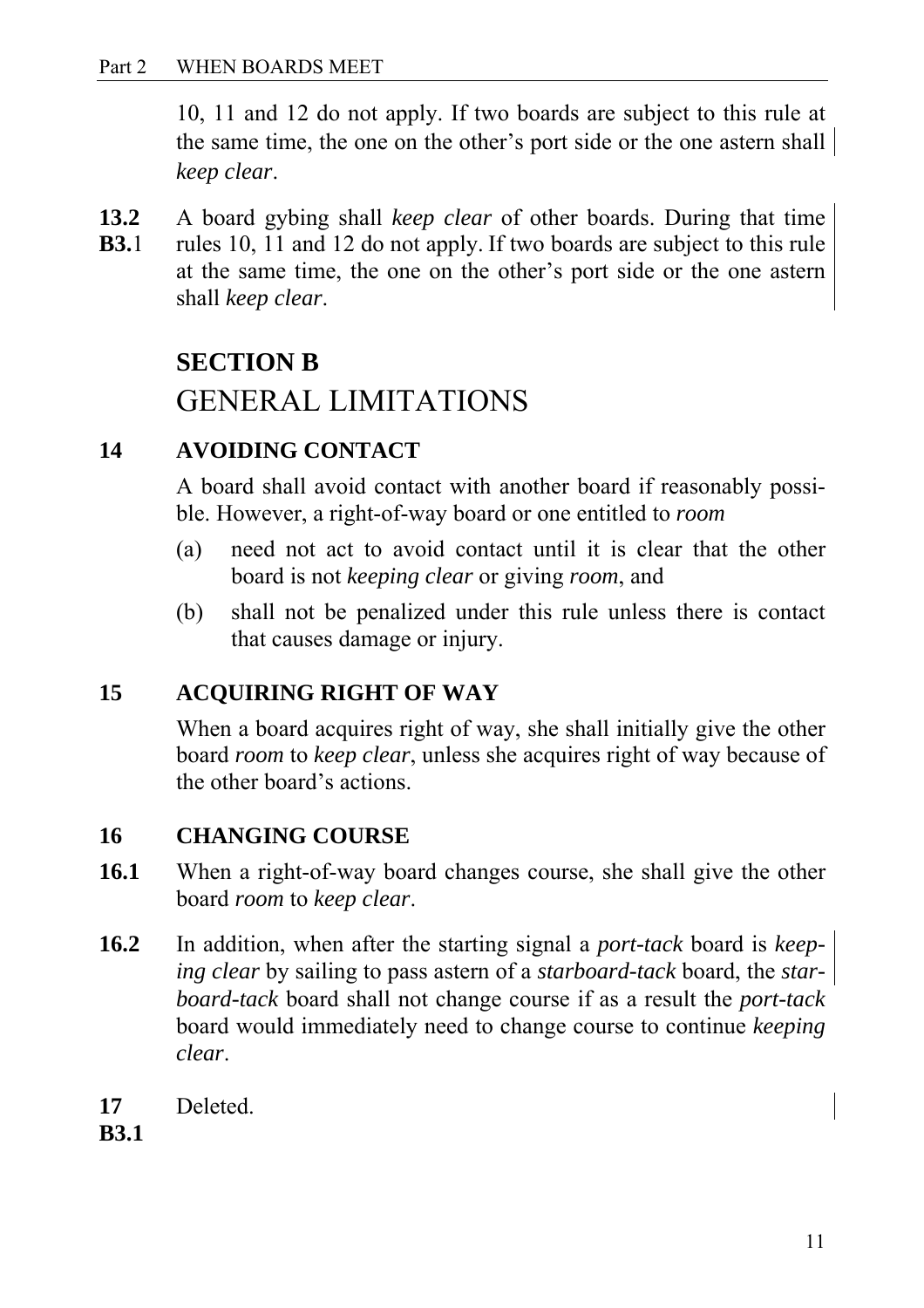### **SECTION C**  AT MARKS AND OBSTRUCTIONS

*To the extent that a Section C rule conflicts with a rule in Section A or B, the Section C rule takes precedence.* 

#### **18 ROUNDING AND PASSING MARKS AND OBSTRUCTIONS**

*In rule 18, room is room for an inside board to round or pass between an outside board and a mark or obstruction, including room to tack or gybe when either is a normal part of the manoeuvre.* 

#### **18.1 When This Rule Applies**

Rule 18 applies when boards are about to round or pass a *mark* they are required to leave on the same side, or an *obstruction* on the same side, until they have passed it. However, it does not apply

- (a) at a starting *mark* surrounded by navigable water or at its anchor line from the time the boards are approaching them to *start* until they have passed them, or
- (b) while the boards are on opposite *tacks*, either on a beat to windward or when the *proper course* for one of them, but not both, to round or pass the *mark* or *obstruction* is to tack.

#### **18.2 Giving Room; Keeping Clear**

(a) OVERLAPPED – BASIC RULE

When boards are *overlapped* the outside board shall give the inside board *room* to round or pass the *mark* or *obstruction*, and if the inside board has right of way the outside board shall also *keep clear*. Other parts of rule 18 contain exceptions to this rule.

(b) Deleted.

**B3.1** 

(c) Deleted.

**B3.1** 

(d) CHANGING COURSE TO ROUND OR PASS

When after the starting signal rule 18 applies between two boards and the right-of-way board is changing course to round or pass a *mark*, rule 16 does not apply between her and the other board.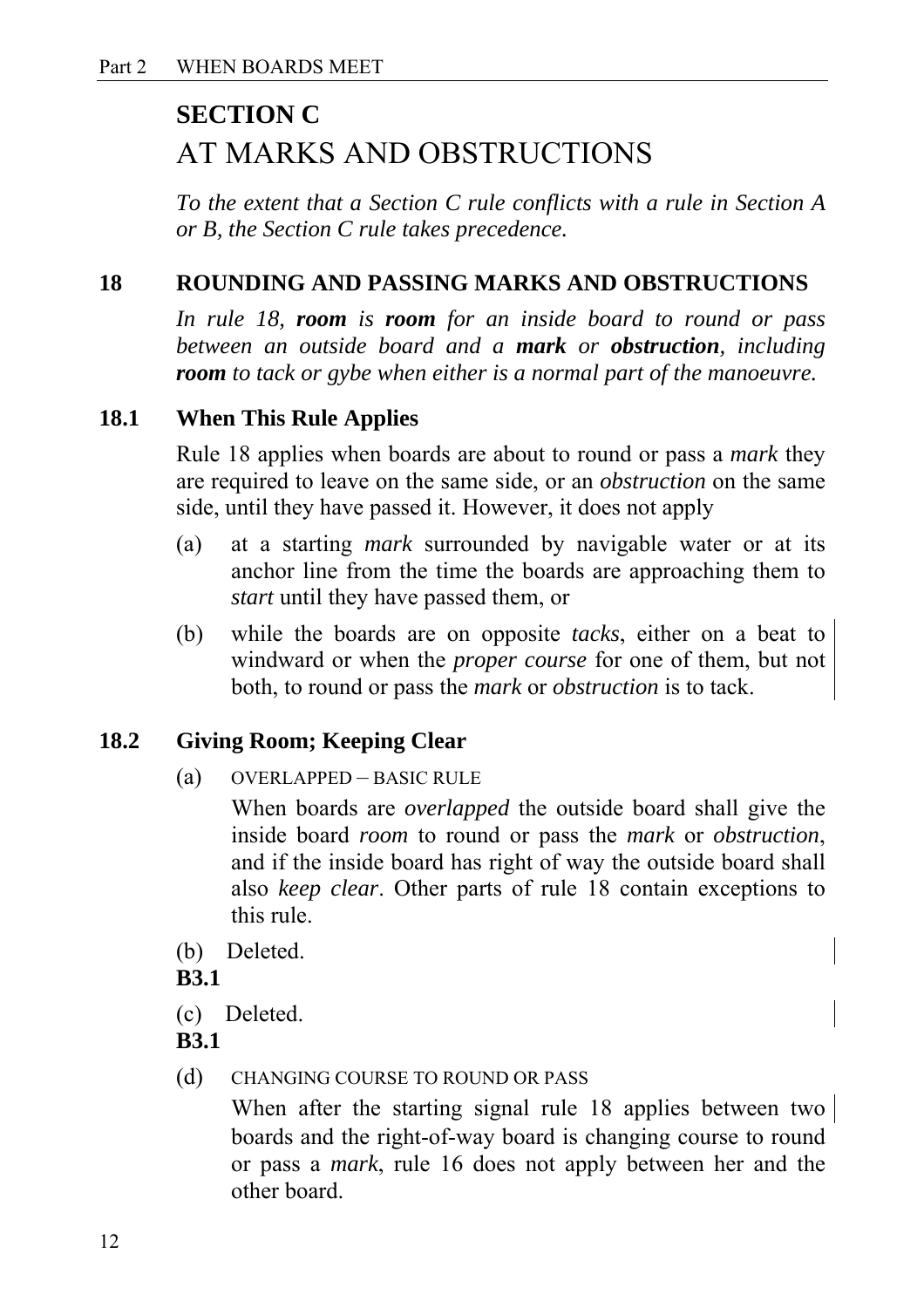(e) OVERLAP RIGHTS

If there is reasonable doubt that a board obtained or broke an *overlap* in time, it shall be presumed that she did not. If the outside board is unable to give *room* when an *overlap* begins, rules 18.2(a) and 18.2(b) do not apply.

**18.3** Deleted.

#### **B3.1**

#### **18.4 Gybing**

When an inside *overlapped* right-of-way board must gybe at a *mark*  or *obstruction* to sail her *proper course*, until she gybes she shall sail no farther from the *mark* or *obstruction* than needed to sail that course.

#### **18.5 Passing a Continuing Obstruction**

While boards are passing a continuing *obstruction*, rules 18.2(b) and 18.2(c) do not apply. A board *clear astern* that obtains an inside *overlap* is entitled to *room* to pass between the other board and the *obstruction* only if at the moment the *overlap* begins there is *room* to do so. If there is not, she is not entitled to *room* and shall *keep clear*.

#### **19 ROOM TO TACK AT AN OBSTRUCTION**

- **19.1** When approaching an *obstruction*, a board sailing close-hauled or above may hail for *room* to tack and avoid another board on the same *tack*. However, she shall not hail unless safety requires her to make a substantial course change to avoid the *obstruction*. Before tacking she shall give the hailed board time to respond. The hailed board shall respond by either
	- (a) tacking as soon as possible, in which case the hailing board shall also tack as soon as possible, or
	- (b) immediately replying 'You tack', in which case the hailing board shall tack as soon as possible and the hailed board shall give *room*, and rules 10 and 13 do not apply.
- **19.2** Rule 19.1 does not apply at a starting *mark* surrounded by navigable water or at its anchor line from the time boards are approaching them to *start* until they have passed them or at a *mark* that the hailed board can fetch. When rule 19.1 applies, rule 18 does not.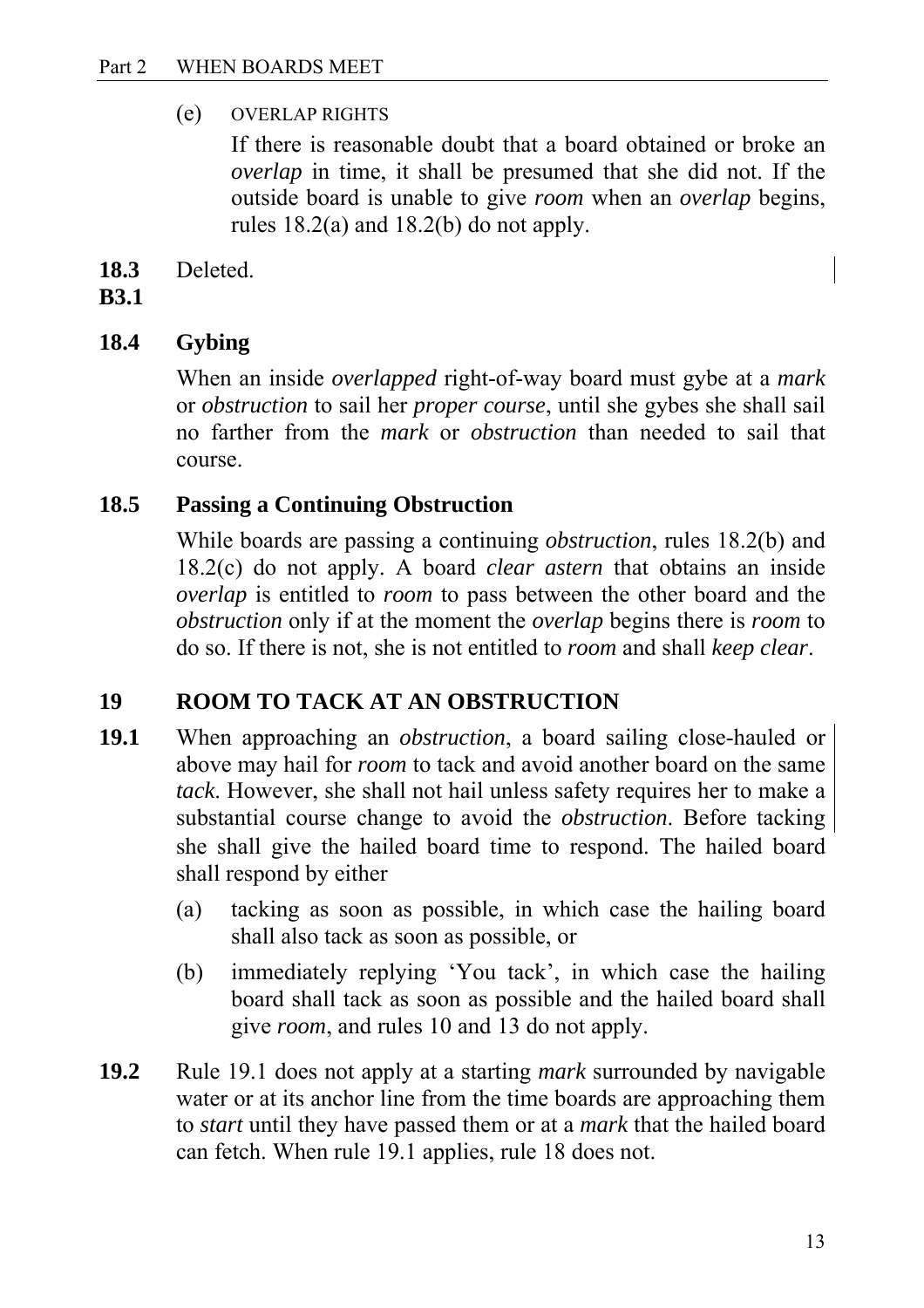### **SECTION D**  OTHER RULES

*When rule 20 or 21 applies between two boards, Section A rules do not.*

#### **20 STARTING ERRORS; PENALTY TURNS; MOVING ASTERN**

- **20.1** A board sailing towards the pre-start side of the starting line or its extensions after her starting signal to *start* or to comply with rule 30.1 shall *keep clear* of a board not doing so until she is completely on the pre-start side.
- **20.2** A board making a penalty turn shall *keep clear* of one that is not.
- **20.3** A board moving astern by backing a sail shall *keep clear* of one that is not.

#### **21 CAPSIZED, ANCHORED OR AGROUND; RESCUING**

- **21.1** If possible, a board shall avoid a board that is capsized or has not regained control after capsizing, is anchored or aground, or is trying to help a person or vessel in danger. A board is capsized when her masthead is in the water.
- **21.2** A *capsized* board shall not take an action that hinders another board. **B3.1**

#### **22 INTERFERING WITH ANOTHER BOARD**

- **22.1** If reasonably possible, a board not *racing* shall not interfere with a board that is *racing*.
- **22.2** A board shall not change course if her only purpose is to interfere with a board making a penalty turn or one on another leg or lap of the course.
- **22.3** A board shall not sail in the course area defined in the sailing instruc-
- **B3.1** tions when races are taking place except in her own race.

#### **23 SAIL OUT OF THE WATER WHEN STARTING**

**B3.1** When approaching the starting line to *start*, a board shall have her sail out of the water and in a normal position, except when accidentally *capsized*.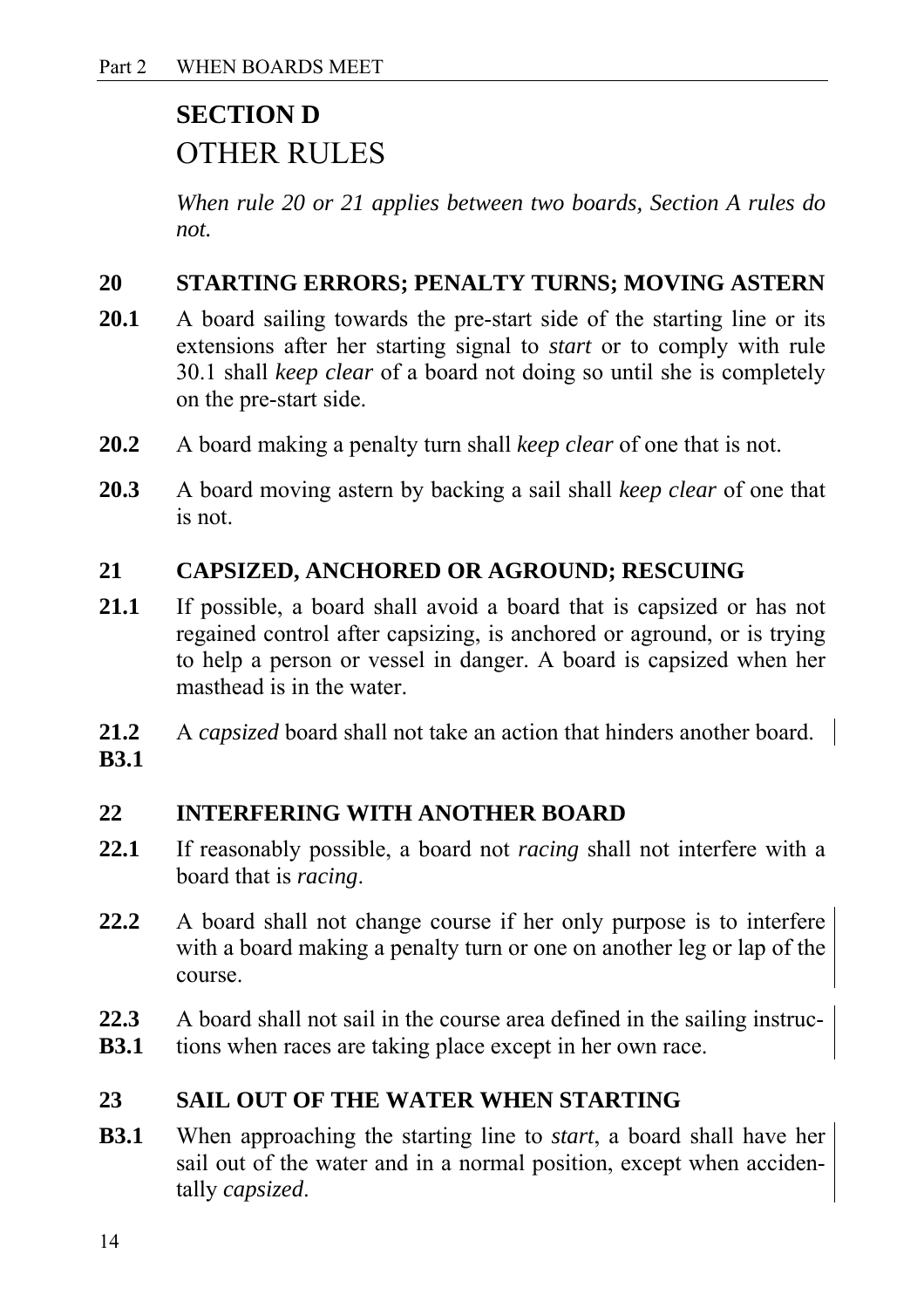### **SECTION E**  EXPRESSION AND SPEED COMPETITION

 *These rules replace all rules of Sections A, B, C and D*.

#### **24 RIGHT-OF-WAY RULES FOR EXPRESSION AND SPEED COMPETITION**

#### **24.1 Right-of-Way Rules for Expression Competition**

**B4.1** (a) COMING IN AND GOING OUT

A board *coming in* shall *keep clear* of a board *going out*. When two boards are *going out* or *coming in* while on the same wave, or when neither is *going out* or *coming in*, the board on *port tack* shall *keep clear* of the one on *starboard tack*.

- (b) BOARDS ON THE SAME WAVE, COMING IN When two or more boards are on a wave *coming in*, a board that does not have *possession* shall *keep clear*.
- (c) CLEAR ASTERN, CLEAR AHEAD AND OVERTAKING

A board *clear astern* and not on a wave shall *keep clear* of a board *clear ahead*. An *overtaking* board that is not on a wave shall *keep clear*.

(d) TRANSITION

A board in *transition* shall *keep clear* of one that is not. When two boards are in *transition* at the same time, the one on the other's port side or the one astern shall *keep clear*.

#### **24.2 Right-of-Way Rules for Speed Competition**

**B6.1** (a) BEACH AND WATER STARTING

A board shall not *beach start* or water start on the course or in the starting area, except to sail off the course to avoid boards that are *starting* or *racing*.

(b) LEAVING THE COURSE AREA

A board leaving the course area shall *keep clear* of boards *racing*.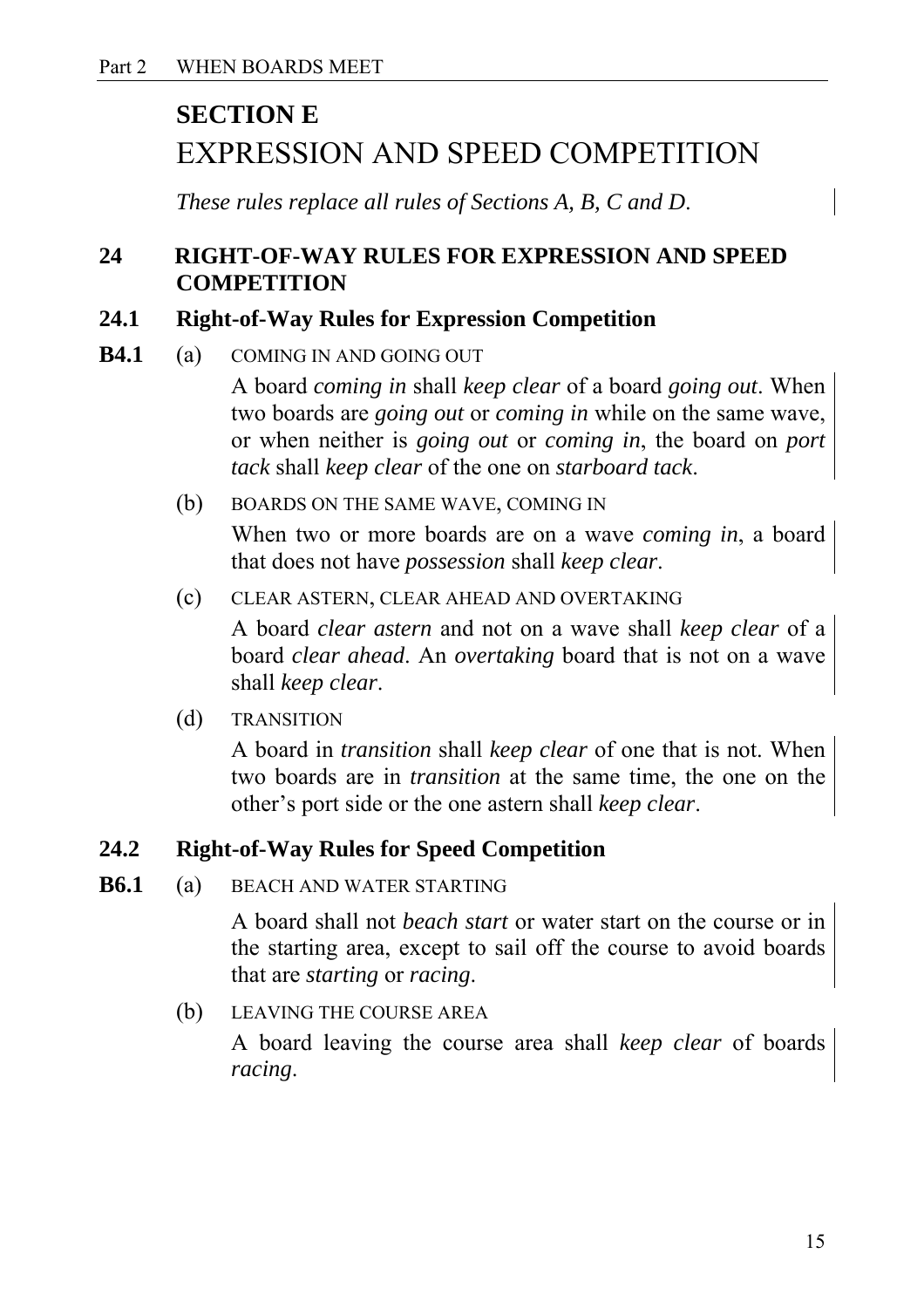### **PART 3**  CONDUCT OF A RACE

#### **25 NOTICE OF RACE, SAILING INSTRUCTIONS AND SIGNALS**

The notice of race and sailing instructions shall be made available to each board before a race begins. The meanings of the visual and sound signals stated in Race Signals shall not be changed except under rule 86.1(b). The meanings of any other signals that may be used shall be stated in the sailing instructions.

#### **26 STARTING SYSTEMS**

#### **26.1 Starting Races**

- **B3.2** The sailing instructions shall specify one of these starting systems.
	- (a) SYSTEM 1

Races shall be started by using the following signals. Times shall be taken from the visual signals; the absence of a sound signal shall be disregarded.

| Signal          | Flag and sound                                               | Minutes before<br>starting signal |
|-----------------|--------------------------------------------------------------|-----------------------------------|
| Warning         | Class flag; 1 sound                                          | $5*$                              |
|                 | Preparatory P, I, Z, Z with I, or black flag; $4$<br>1 sound |                                   |
| One-minute      | Preparatory flag removed;<br>1 long sound                    |                                   |
| <b>Starting</b> | Class flag removed; 1 sound                                  |                                   |

\*or as stated in the sailing instructions

The warning signal for each succeeding class shall be made with or after the starting signal of the preceding class.

(b) SYSTEM 2

Races shall be started by using the following signals. Times shall be taken from the visual signals; the absence of a sound signal shall be disregarded.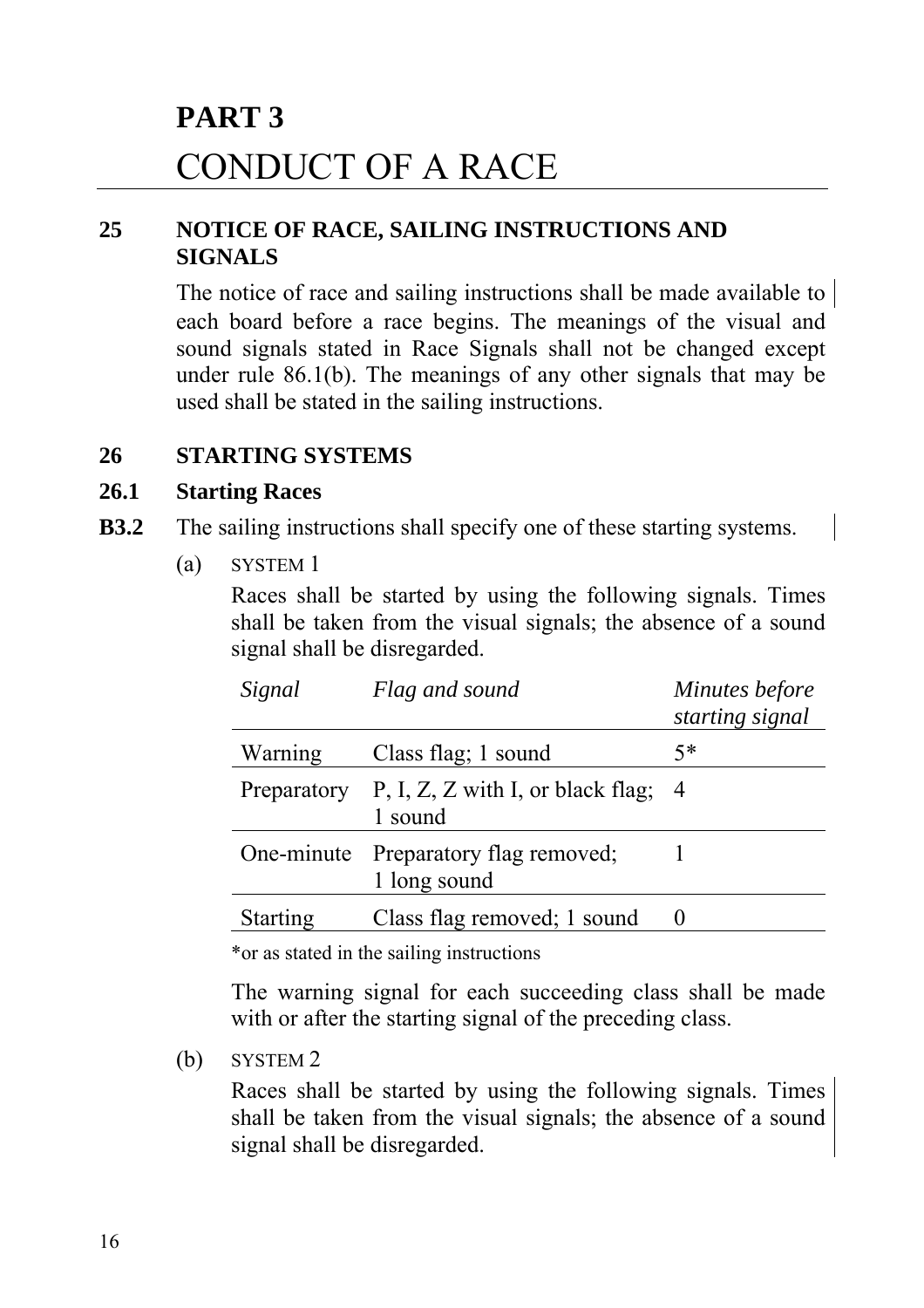| Signal                                 | Flag and sound           | Minutes before<br>starting signal |
|----------------------------------------|--------------------------|-----------------------------------|
| Attention<br>Class flag or heat number |                          | 5                                 |
|                                        | Attention signal removed | 4                                 |
| Warning                                | Red flag; 1 sound        | 3                                 |
|                                        | Red flag removed         | 2                                 |
| Preparatory                            | Yellow flag; 1 sound     |                                   |
|                                        | Yellow flag removed      | 1/2                               |
| <b>Starting</b>                        | Green flag; 1 sound      |                                   |

#### (c) SYSTEM 3 (FOR BEACH STARTS)

- (1) Before her start each board in a heat or class shall draw a number for her station on the starting line. The stations shall be numbered so that station 1 is the most windward one.
- (2) After boards have been called to take their positions, the race committee shall make the preparatory signal by displaying a red flag with one sound. The starting signal shall be made, at any time after the preparatory signal, by removing the red flag with one sound.
- (3) After the starting signal each board shall take the shortest route from her starting station to her windsurfing position in the water (with both of the competitor's feet on the board).

#### **26.2 Starting and Ending Heats for Expression Competition**

- **B4.2** Heats shall be started and ended by using the following signals:
	- (a) STARTING A HEAT

Each flag shall be removed when the next flag is displayed.

| Signal          | Flag and sound       | Minutes before<br>starting signal |
|-----------------|----------------------|-----------------------------------|
| Attention       | Heat number          |                                   |
| Warning         | Red flag; 1 sound    |                                   |
| Preparatory     | Yellow flag; 1 sound |                                   |
| <b>Starting</b> | Green flag; 1 sound  |                                   |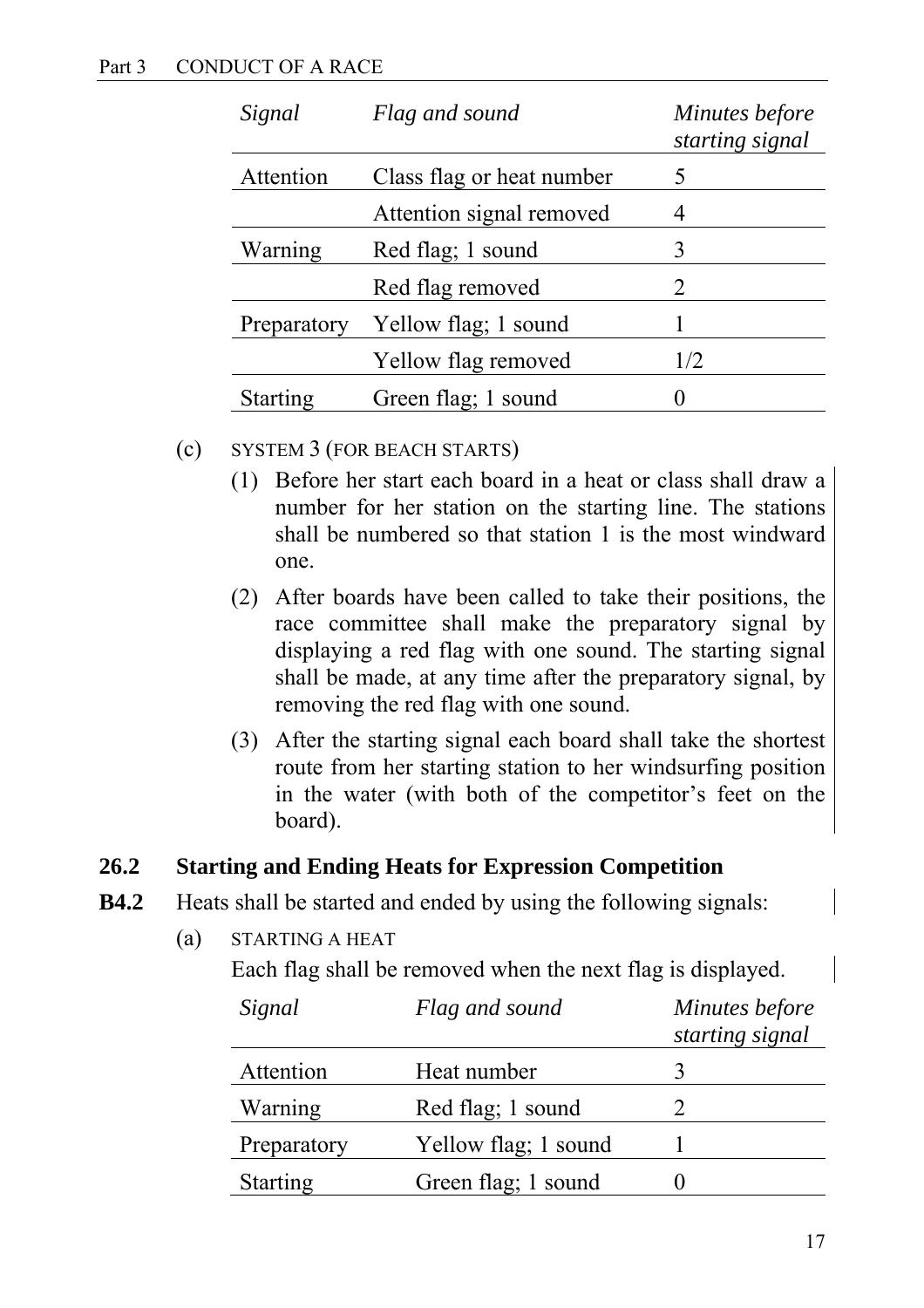| (b) | <b>ENDING A HEAT</b> |                                |                                 |  |
|-----|----------------------|--------------------------------|---------------------------------|--|
|     | Signal               | Flag and sound                 | Minutes before<br>ending signal |  |
|     | End warning          | Green flag removed;<br>1 sound |                                 |  |
|     | Ending               | Red flag; 1 sound              |                                 |  |

#### **26.3 Starting System for Speed Competition**

- **B6.2** Rounds shall be started and ended by using the following signals. Each flag shall be removed when the next flag is displayed.
	- (a) STARTING A ROUND

| Signal          | Flag            | Meaning                             |
|-----------------|-----------------|-------------------------------------|
| Stand-by        | Red flag        | Course closed                       |
| Course closed   | AP and red flag | Course closed; will<br>open shortly |
| Preparatory     | Yellow flag     | Course will open in<br>5 minutes    |
| <b>Starting</b> | Green flag      | Course is open                      |

#### (b) ENDING A ROUND

| Signal      | Flag                     | Meaning                                    |
|-------------|--------------------------|--------------------------------------------|
| End warning | Green and yellow<br>flag | Course will be<br>closed in 5 minutes      |
| Extension   | Green flag and L         | Current round<br>extended by<br>15 minutes |
| Round ended | Red flag and L           | A new round will<br>be started shortly     |

#### **27 OTHER RACE COMMITTEE ACTIONS BEFORE THE STARTING SIGNAL**

**27.1** No later than the warning signal, the race committee shall signal or otherwise designate the course to be sailed if the sailing instructions have not stated the course, and it may replace one course signal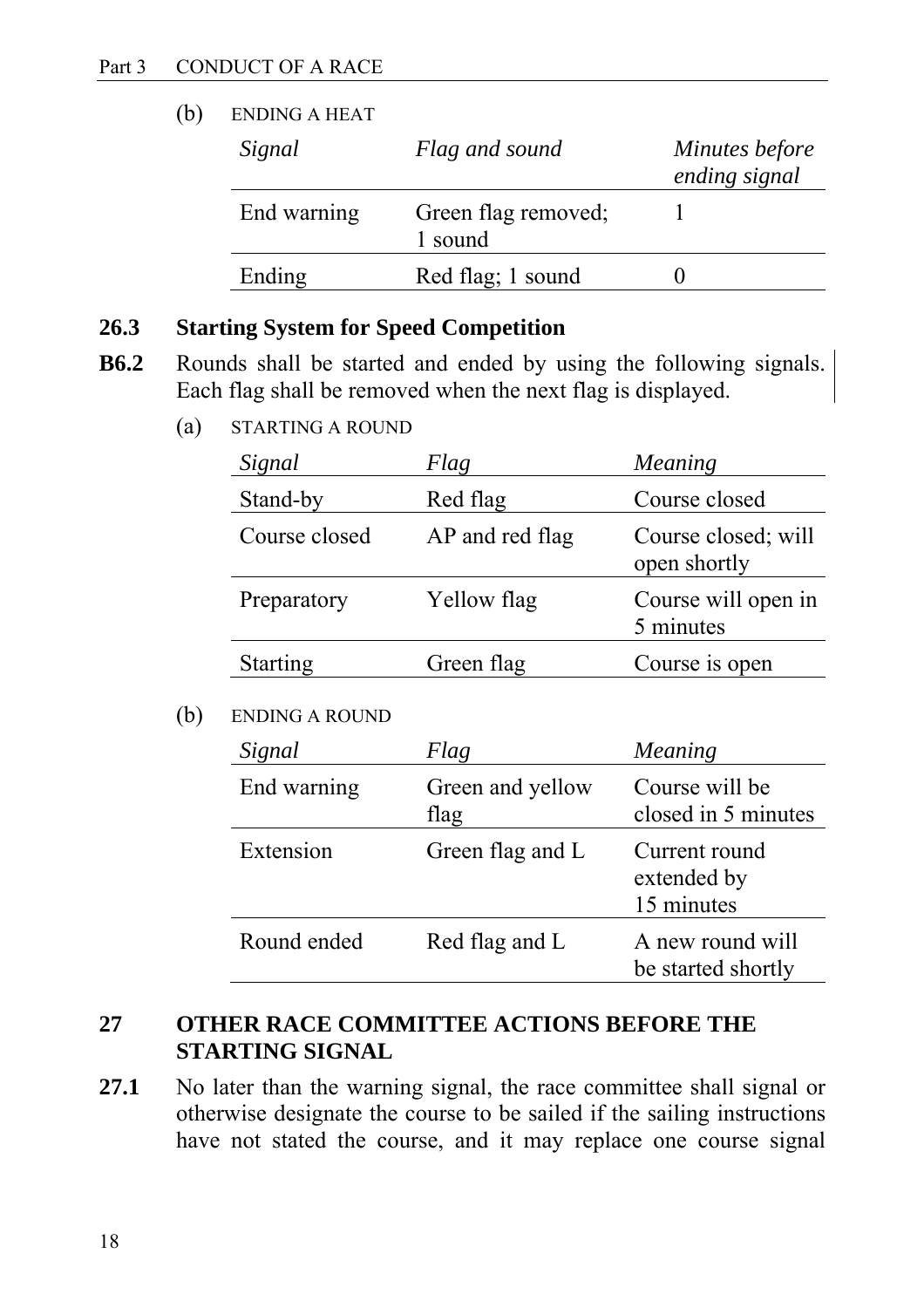with another and signal that wearing personal buoyancy is required (display flag Y with one sound).

- **27.2** No later than the preparatory signal, the race committee may move a starting *mark* and may apply rule 30.
- **27.3** Before the starting signal, the race committee may for any reason *postpone* (display flag AP, AP over H, or AP over A, with two sounds) or *abandon* the race (display flag N over H, or N over A, with three sounds).

#### **28 SAILING THE COURSE**

- **28.1** A board shall *start*, leave each *mark* on the required side in the correct order, and *finish*, so that a string representing her wake after *starting* and until *finishing* would when drawn taut pass each *mark*  on the required side and touch each rounding *mark*. She may correct any errors to comply with this rule. After *finishing* she need not cross the finishing line completely.
- **28.2** A board may leave on either side a *mark* that does not begin, bound or end the leg she is on. However, she shall leave a starting *mark* on the required side when she is approaching the starting line from its pre-start side to *start*.

#### **29 RECALLS**

#### **29.1 Individual Recall**

When at a board's starting signal any part of her hull, crew or equipment is on the course side of the starting line or she must comply with rule 30.1, the race committee shall promptly display flag X with one sound. The flag shall be displayed until all such boards are completely on the pre-start side of the starting line or its extensions and have complied with rule 30.1 if it applies, but not later than four minutes after the starting signal or one minute before any later starting signal, whichever is earlier.

#### **29.2 General Recall**

When at the starting signal the race committee is unable to identify boards that are on the course side of the starting line or to which rule 30 applies, or there has been an error in the starting procedure, the race committee may signal a general recall (display the First Substitute with two sounds). The warning signal for a new start for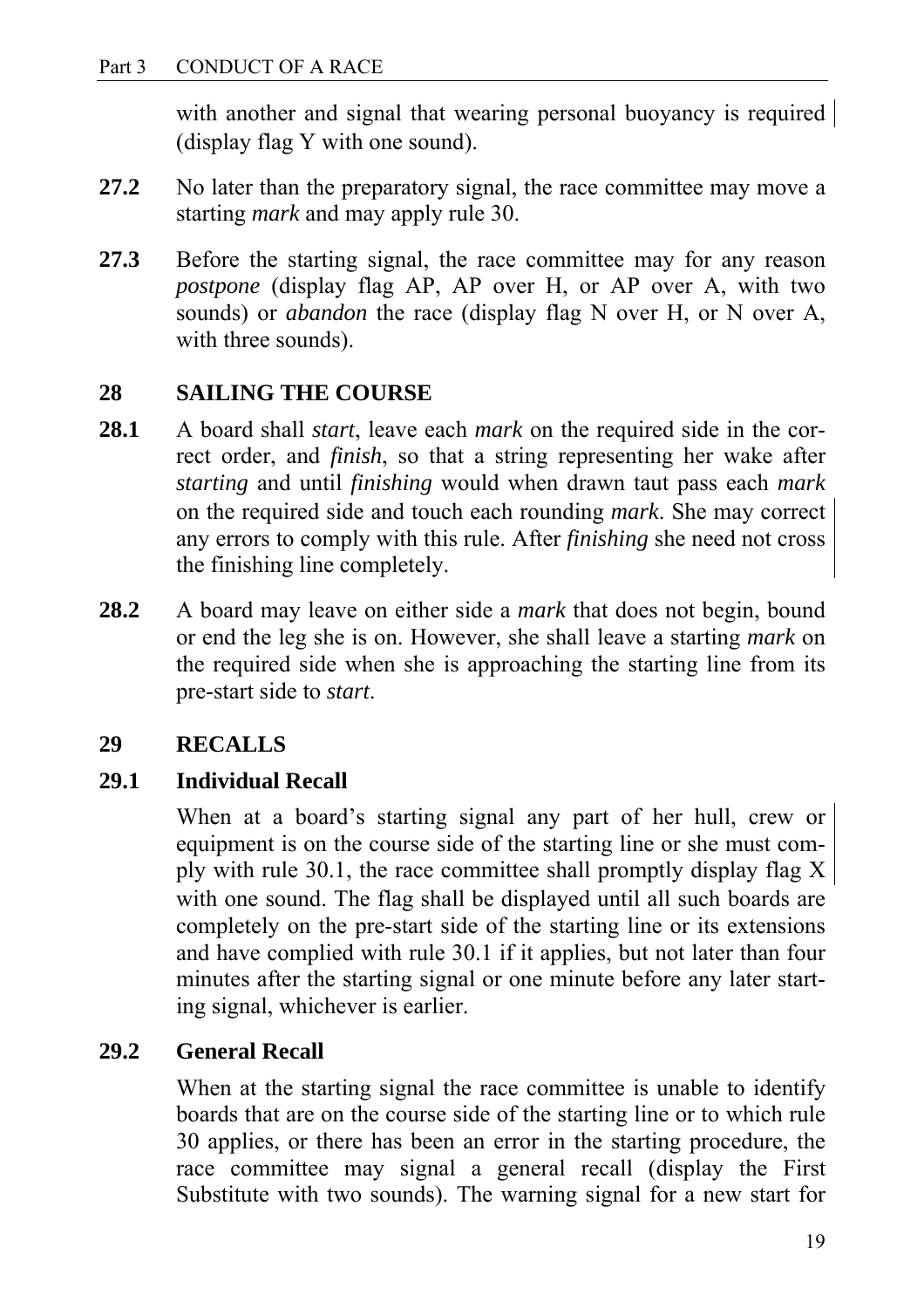the recalled class shall be made one minute after the First Substitute is removed (one sound), and the starts for any succeeding classes shall follow the new start.

#### **29.3 Recall for a Slalom Race**

- **B3.3** (a) When at a board's starting signal for a slalom race or heat any part of her hull, crew or equipment is on the course side of the starting line, the race committee shall signal a general recall.
	- (b) If the race committee acts under rule 29.3(a) and the board is identified, she shall be disqualified without a hearing, even if the race or heat is *postponed* or *abandoned*. The race committee shall hail or display her sail number, and she shall leave the course area immediately. If the race or heat is restarted or resailed, she shall not sail in it.

#### **30 STARTING PENALTIES**

#### **30.1 Round-an-End Rule**

If flag I has been displayed, and any part of a board's hull, crew or equipment is on the course side of the starting line or its extensions during the minute before her starting signal, she shall thereafter sail from the course side across an extension to the pre-start side before *starting*.

#### **30.2 20% Penalty Rule**

If flag Z has been displayed, no part of a board's hull, crew or equipment shall be in the triangle formed by the ends of the starting line and the first *mark* during the minute before her starting signal. If a board breaks this rule and is identified, she shall receive, without a hearing, a 20% scoring penalty calculated as stated in rule 44.3(c). She shall be penalized even if the race is restarted, resailed or rescheduled, but not if it is *postponed* or *abandoned* before the starting signal.

#### **30.3 Black Flag Rule**

If a black flag has been displayed, no part of a board's hull, crew or equipment shall be in the triangle formed by the ends of the starting line and the first *mark* during the minute before her starting signal. If a board breaks this rule and is identified, she shall be disqualified without a hearing, even if the race is restarted, resailed or rescheduled, but not if it is *postponed* or *abandoned* before the starting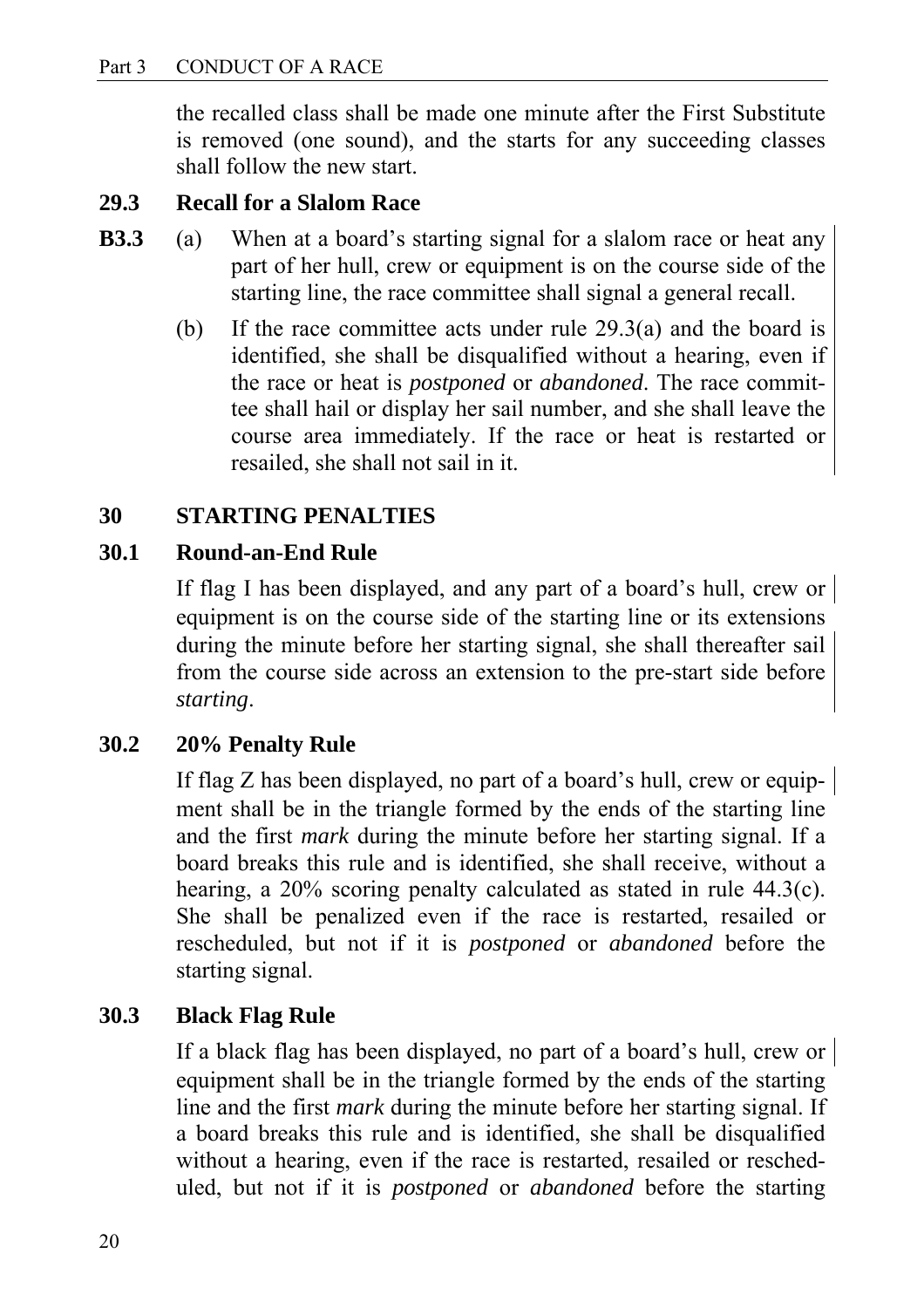signal. If a general recall is signalled or the race is *abandoned* after the starting signal, the race committee shall display her sail number before the next warning signal for that race, and if the race is restarted or resailed she shall not sail in it. If she does so, her disqualification shall not be excluded in calculating her series score. If this rule applies rule 29.1 does not.

#### **31 TOUCHING A MARK**

**B3.3** A board may touch a *mark* but shall not hold on to it.

#### **32 SHORTENING OR ABANDONING AFTER THE START**

- **32.1** After the starting signal, the race committee may shorten the course (display flag S with two sounds) or *abandon* the race (display flag N, N over H, or N over A, with three sounds), as appropriate,
	- (a) because of an error in the starting procedure,
	- (b) because of foul weather,
	- (c) because of insufficient wind making it unlikely that any board will *finish* within the time limit,
	- (d) because a *mark* is missing or out of position, or
	- (e) for any other reason directly affecting the safety or fairness of the competition,

or may shorten the course so that other scheduled races can be sailed. However, after one board has sailed the course and *finished* within the time limit, if any, the race committee shall not *abandon* the race without considering the consequences for all boards in the race or series.

- **32.2** If the race committee signals a shortened course (displays flag S with two sounds), the finishing line shall be,
	- (a) at a rounding *mark*, between the *mark* and a staff displaying flag S;
	- (b) at a line boards are required to cross at the end of each lap, that line;
	- (c) at a gate, between the gate *marks*.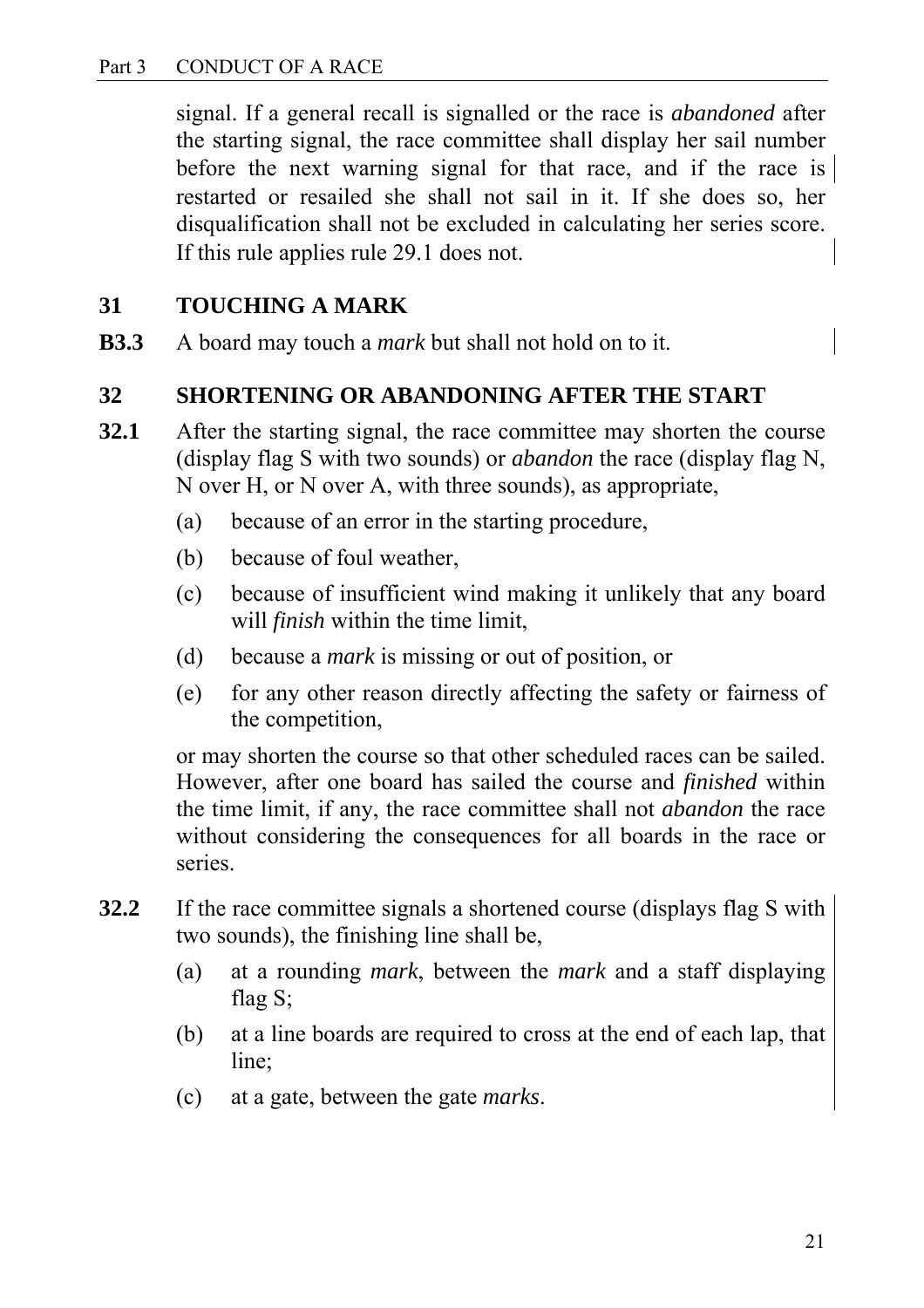#### **33 CHANGING THE NEXT LEG OF THE COURSE**

The race committee may change a leg of the course that begins at a rounding *mark* by changing the position of the next *mark* (or the finishing line) and signalling all boards before they begin the leg. The next *mark* need not be in position at that time.

- (a) If the direction of the leg will be changed, the signal shall be the display of flag C with repetitive sounds and either
	- (1) the new compass bearing or
	- (2) a green triangular flag or board for a change to starboard or a red rectangular flag or board for a change to port.
- (b) If the length of the leg will be changed, the signal shall be the display of flag C with repetitive sounds and a  $-$  if the leg will be shortened or a  $+$  if the leg will be lengthened.
- (c) Subsequent legs may be changed without further signalling to maintain the course shape.

#### **34 MARK MISSING**

If a *mark* is missing or out of position, the race committee shall, if possible,

- (a) replace it in its correct position or substitute a new one of similar appearance, or
- (b) substitute an object displaying flag M and make repetitive sound signals.

#### **35 TIME LIMIT AND SCORES**

If one board sails the course as required by rule 28.1 and *finishes* within the time limit, if any, all boards that *finish* shall be scored according to their finishing places unless the race is *abandoned*. If no board *finishes* within the time limit, the race committee shall *abandon* the race.

#### **36 RACES RESTARTED OR RESAILED**

If a race is restarted or resailed, a breach of a *rule*, other than rule 30.3, in the original race shall not prohibit a board from competing or, except under rule 30.2, 30.3 or 69, cause her to be penalized.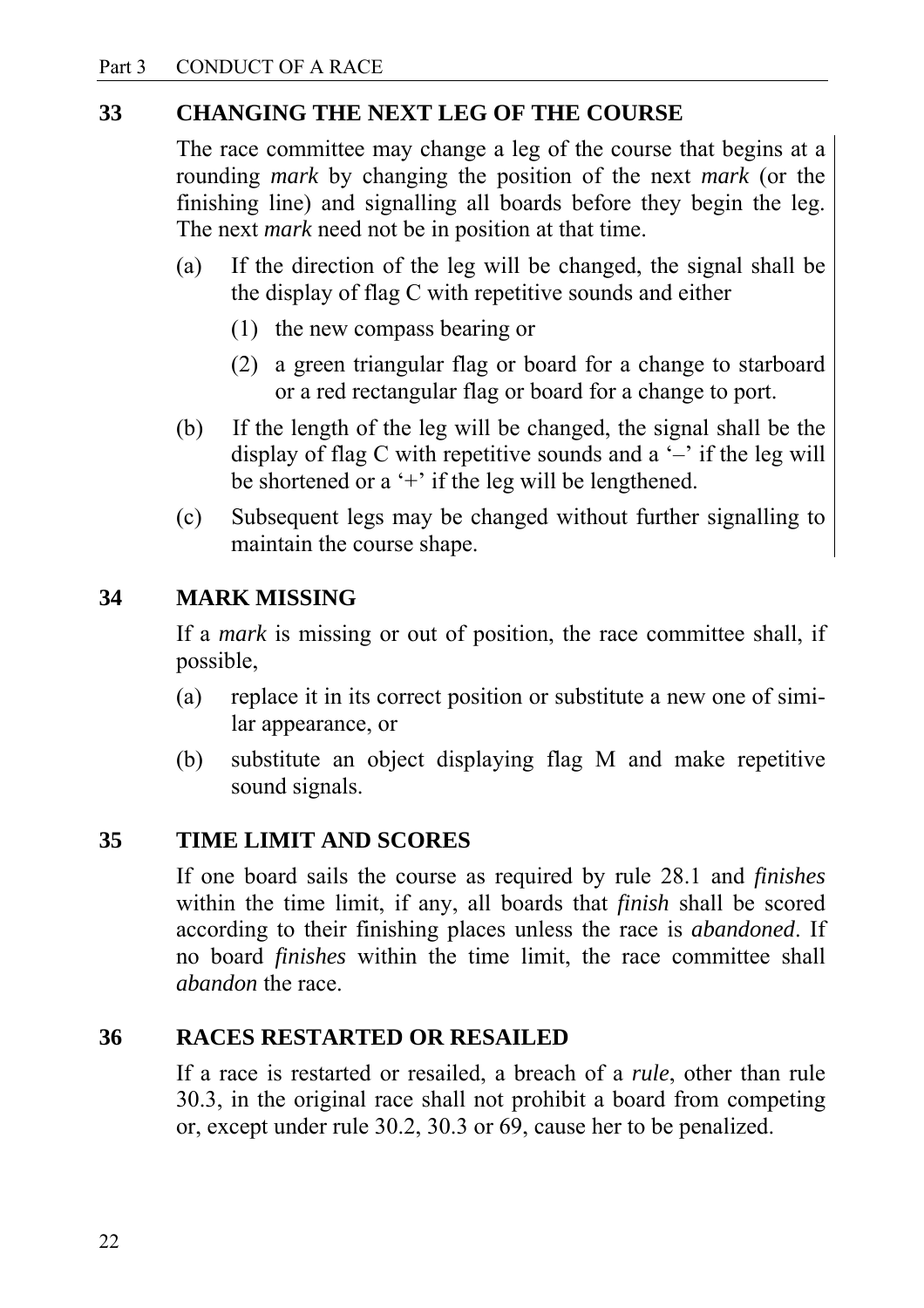### **37 EXPRESSION COMPETITION – REGISTRATION OF**

#### **B4.3 SAILS; COURSE AREA; HEAT DURATION**

- **37.1** Boards shall register with the race committee the colours and other particulars of their sails, or their identification according to another method stated in the sailing instructions, no later than the starting signal for the heat two heats before their own.
- **37.2** The course area shall be defined in the sailing instructions and posted on the official notice board not later than 30 minutes before the starting signal for the first heat. A board shall be scored only while sailing in the course area.
- **37.3** Any change in heat duration shall be announced by the race committee not later than fifteen minutes before the starting signal for the first heat in the next round.

#### **38 ELIMINATION SERIES FOR SLALOM RACING AND B5 EXPRESSION COMPETITION**

*Rules 38.1–38.5 apply to slalom racing or expression competition organized by using elimination series in which boards compete in heats.* 

#### **38.1 Elimination Series Procedure**

- **B5.1** (a) Competition shall take the form of one or more elimination series. Each of them shall consist of either a maximum of four rounds in a single elimination series where only a number of the best scorers advance, or a maximum of ten rounds in a double elimination series where boards have more than one opportunity to advance.
	- (b) Boards shall sail one against another in pairs, or in groups determined by the elimination ladder. The selected form of competition shall not be changed while a round remains uncompleted.

#### **38.2 Seeding and Ranking Lists**

**B5.2** (a) When a seeding or ranking list is used to establish the heats of the first round, places  $1-8$  (four heats) or  $1-16$  (eight heats) shall be distributed evenly among the heats.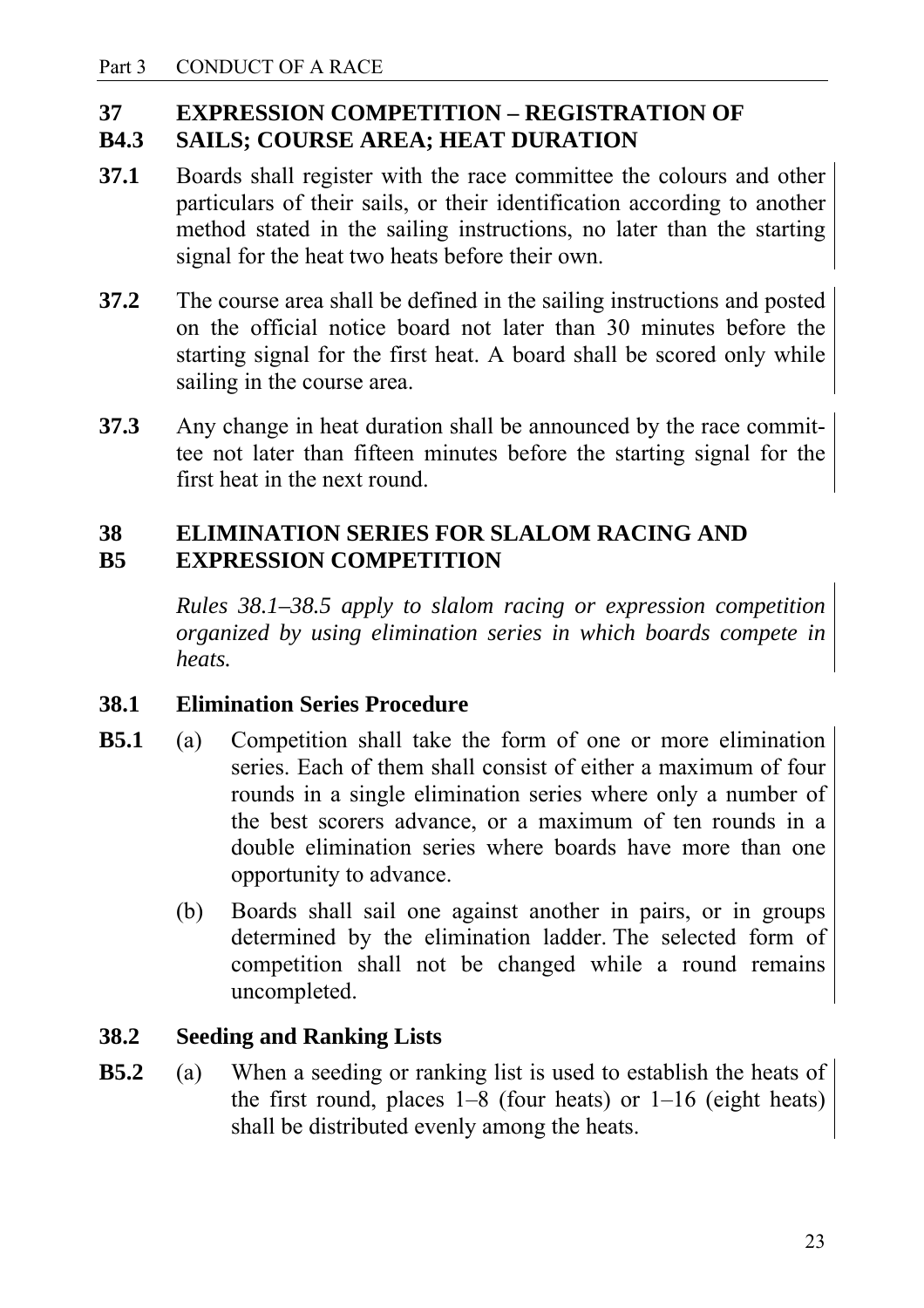- (b) For a subsequent elimination series, if any, boards shall be reassigned to new heats according to a seeding list based on the current overall standings.
- (c) The organizing authority's seeding decisions are final and are not grounds for a request for redress.

#### **38.3 Heat Schedule**

**B5.3** The schedule of heats shall be posted on the official notice board not later than 30 minutes before the starting signal for the first heat.

#### **38.4 Advancement and Byes**

- **B5.4** (a) In slalom racing and freestyle competition, the boards in each heat to advance to the next round shall be announced by the race committee not later than 30 minutes before the starting signal for the first heat. The number advancing may be changed by the protest committee as a result of a redress decision.
	- (b) In expression competition, any first-round byes shall be assigned to the highest-seeded boards.
	- (c) In wave performance competition, only the winner of each heat shall advance to the next round.
	- (d) In freestyle competition, boards shall advance to the next round as follows: from an eight-board heat, the best four advance, and the winner will sail against the fourth and the second against the third; from a four-board heat, the best two advance and will sail against each other.

#### **38.5 Finals**

- **B5.5** (a) The final shall consist of a maximum of three races. The race committee shall announce the number of races to be sailed in the final not later than five minutes before the warning signal for the first final race.
	- (b) A runners-up final may be sailed after the final. All boards in the semifinal heats that failed to qualify for the final may compete in it.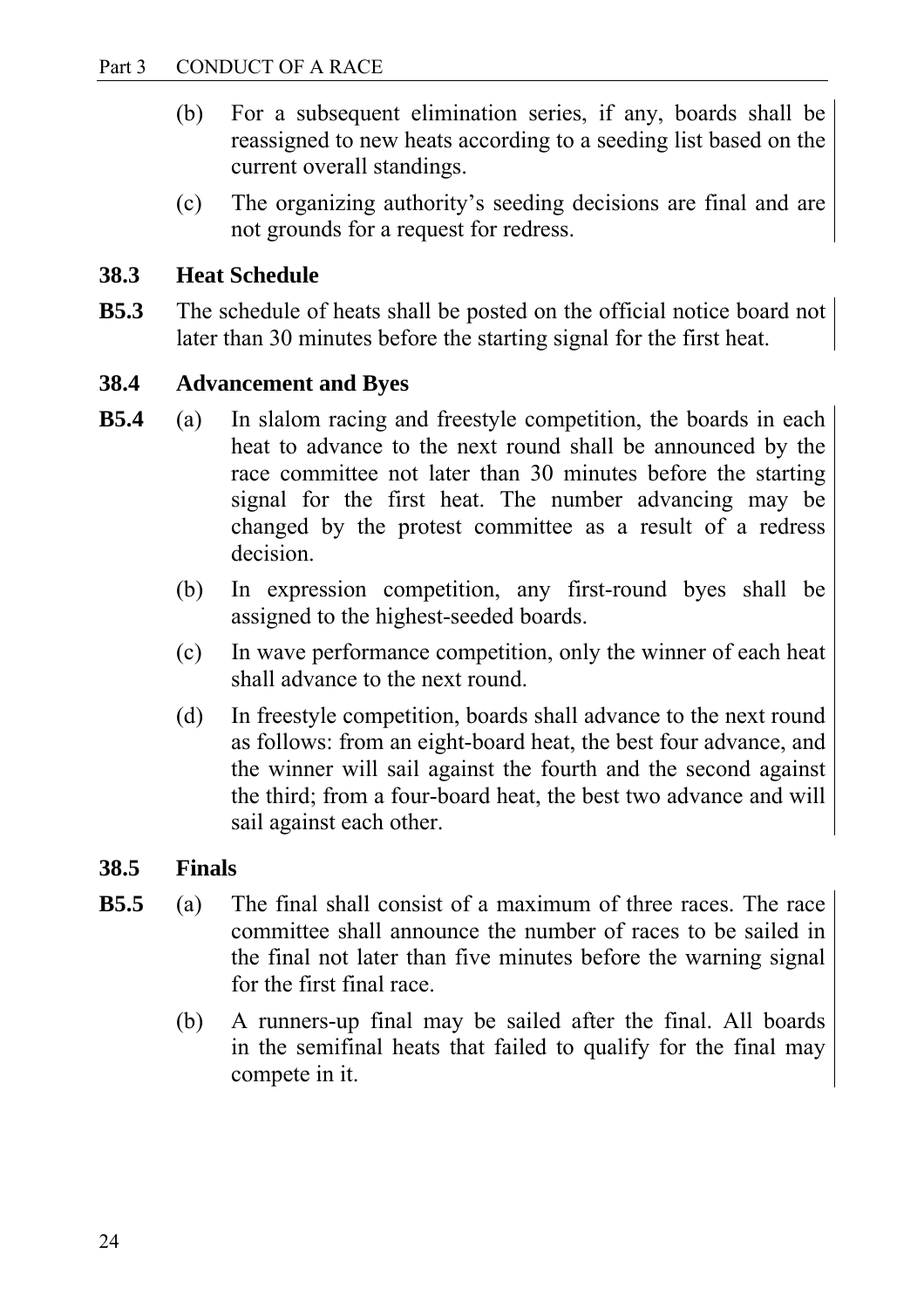#### **39 SPECIAL RULES FOR SPEED COMPETITION**

#### **39.1 General Rules**

**B6.1** (a) COURSE CONTROL

 When the race committee points an orange flag at a board, she shall immediately leave the course area.

- (b) RETURNING TO THE STARTING AREA A board returning to the starting area shall keep clear of the course.
- (c) RUN; ROUND

 The maximum number of runs to be made by each board in a round shall be announced by the race committee not later than 30 minutes before the starting signal for the first round.

(d) DURATION OF A ROUND

 The duration of a round shall be announced by the race committee not later than 30 minutes before the starting signal for the next round.

(e) CONDITIONS FOR ESTABLISHING A RECORD

 The minimum distance for a world record is 500 metres. Other records may be established over shorter distances. The course shall be defined by posts and transits ashore or by buoys afloat. Transits shall not converge.

#### **39.2 Penalties**

- **B6.3** (a) If a board fails to comply with a warning by the race committee, she may be cautioned and her sail number shall be posted on a notice board near the finishing line.
	- (b) If a board is cautioned a second time during the same round, she shall be suspended by the race committee from the remainder of the round and her sail number shall be posted on the official notice board.
	- (c) A board observed in the course area while suspended shall be disqualified from the competition without a hearing and none of her previous times or results shall be valid.
	- (d) Any breach of the verification rules may result in a suspension from the competition for any period.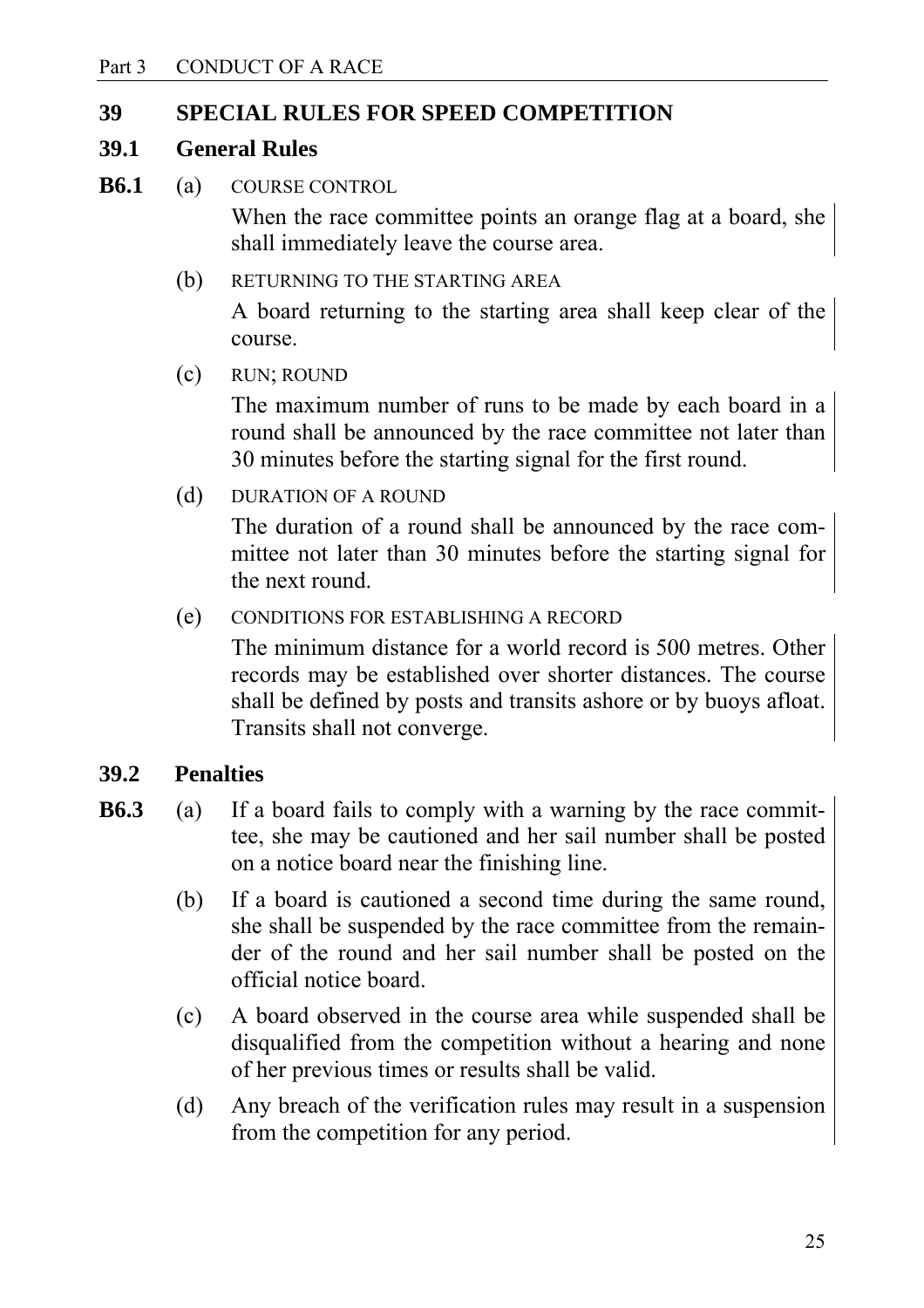#### **39.3 Verification**

- **B6.4** (a) An observer appointed by the World Sailing Speed Record Council (WSSRC) shall be present and verify run times and speeds at world record attempts. The race committee shall verify run times and speeds at other record attempts.
	- (b) A competitor shall not enter the timing control area or discuss any timing matter directly with the timing organization. Any timing question shall be directed to the race committee.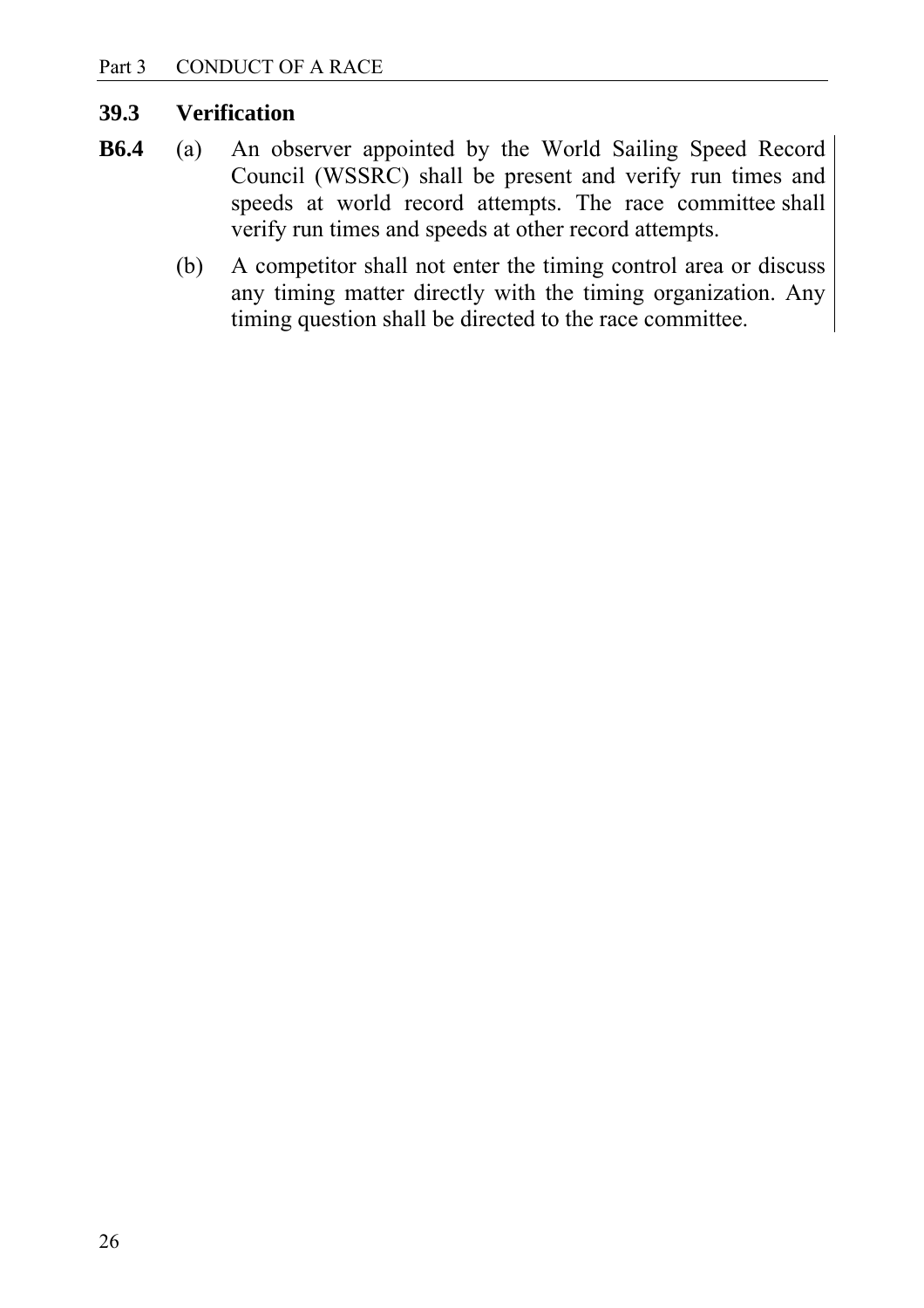### **PART 4**  OTHER REQUIREMENTS WHEN RACING

*Part 4 rules apply only to boards racing.*

#### **40 PERSONAL BUOYANCY; HARNESSES**

- **40.1** When flag Y is displayed with one sound before or with the warning signal, competitors shall wear life-jackets or other adequate personal buoyancy. Wet suits and dry suits are not adequate personal buoyancy.
- **40.2** Not applicable to windsurfing.

#### **41 OUTSIDE HELP**

- **41.1** A board shall not receive help from any outside source, except
	- (a) help as provided for in rule 1;
	- (b) help for an ill or injured competitor;
	- (c) after a collision, help from the crew of the other board to get clear;
	- (d) help in the form of information freely available to all boards;
	- (e) unsolicited information from a disinterested source, which may be another board in the same race.

#### **41.2 Outside Help for Expression Competition**

**B4.4** An assistant may provide replacement equipment to a board but shall keep clear of other boards competing. A board whose assistant fails to keep clear shall be penalized. The penalty shall be at the discretion of the protest committee.

#### **42 PROPULSION**

**B2.1** A board shall be propelled only by the action of the wind on the sail, by the action of the water on the hull and by the unassisted actions of the competitor.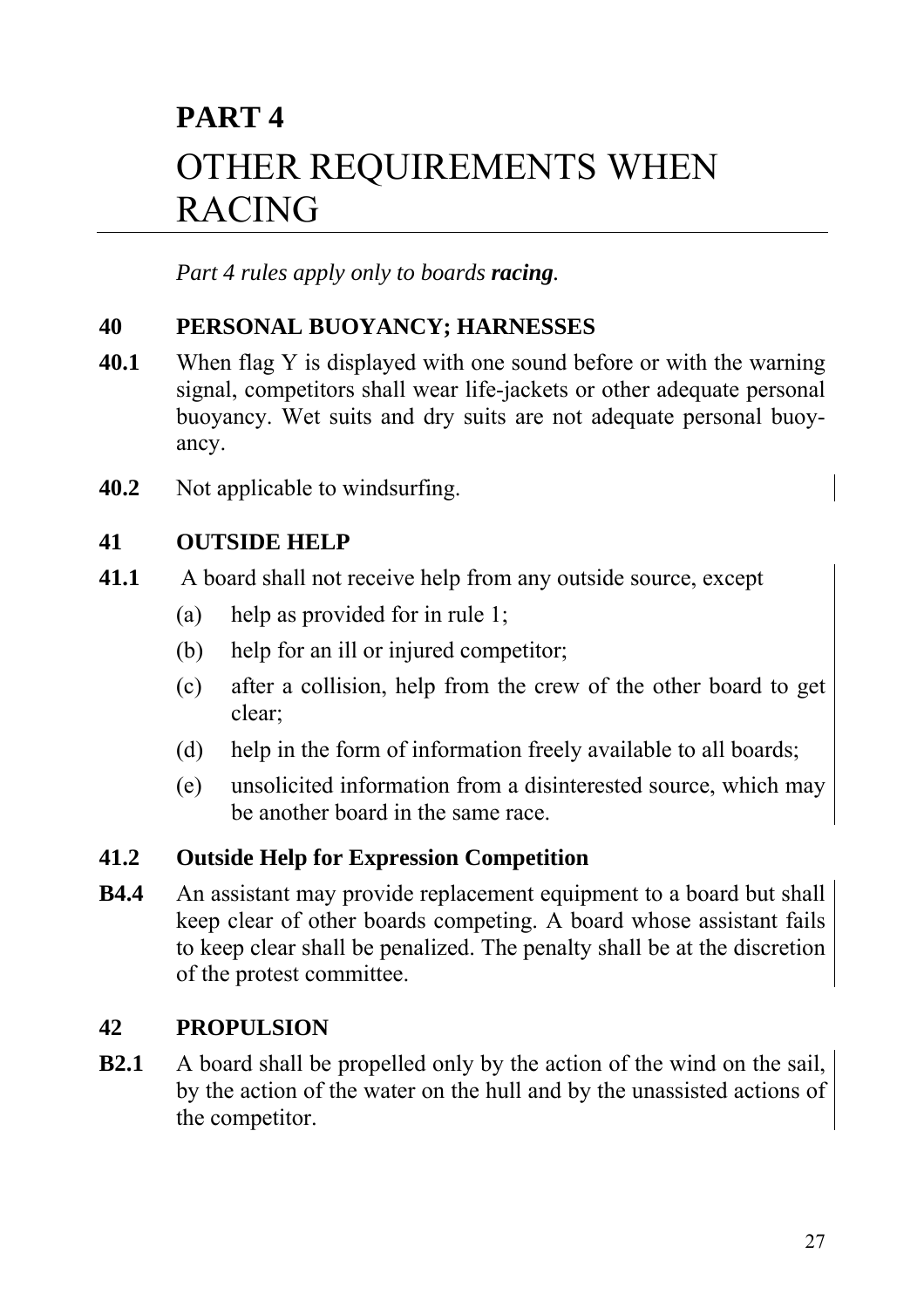#### **43 COMPETITOR CLOTHING AND EQUIPMENT**

- **43.1** (a) Competitors shall not wear or carry clothing or equipment for **B2.1** the purpose of increasing their weight. However, a competitor may wear a drinking container that shall have a capacity of at least one litre and weigh no more than 1.5 kilograms when full.
	- (b) Furthermore, a competitor's clothing and equipment shall not weigh more than 8 kilograms, excluding a hiking or trapeze harness and clothing (including footwear) worn only below the knee. Class rules or sailing instructions may specify a lower weight or a higher weight up to 10 kilograms. Class rules may include footwear and other clothing worn below the knee within that weight. A hiking or trapeze harness shall have positive buoyancy and shall not weigh more than 2 kilograms, except that class rules may specify a higher weight up to 4 kilograms. Weights shall be determined as required by Appendix H.
	- (c) When a measurer in charge of weighing clothing and equipment believes a competitor may have broken rule 43.1(a) or 43.1(b) he shall report the matter in writing to the race committee, which shall protest the board of the competitor.
- **43.2** Not applicable to windsurfing.

#### **44 PENALTIES FOR BREAKING RULES OF PART 2**

#### **44.1 Taking a Penalty**

**B2.1** A board that may have broken a rule of Part 2 while *racing* may take a penalty at the time of the incident. Her penalty shall be a Turn Penalty unless the sailing instructions specify the use of some other penalty. However, if she caused injury or serious damage or gained a significant advantage in the race or series by her breach her penalty shall be to retire.

#### **44.2 Turn Penalty**

**B2.1** After getting well clear of other boards as soon after the incident as possible, a board takes a Turn Penalty by promptly making one 360° turn. When a board takes the penalty at or near the finishing line, she shall sail completely to the course side of the line before *finishing*.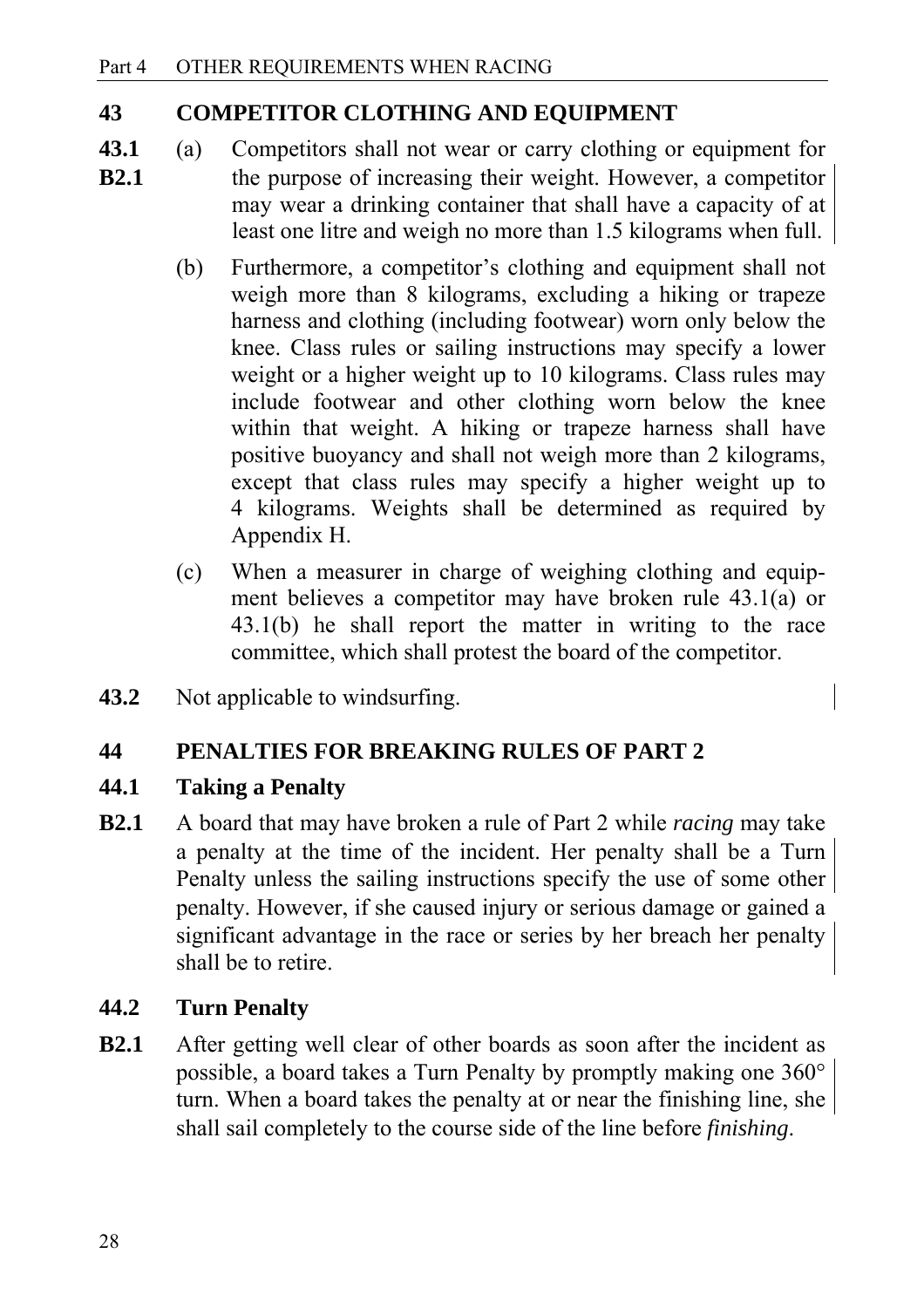#### **44.3 Scoring Penalty**

- (a) Deleted.
- **B2.1**
- (b) Deleted.
- **B2.1**
- (c) The board's penalty score shall be the score for the place worse than her actual finishing place by the number of places stated in the sailing instructions, except that she shall not be scored worse than Did Not Finish. When the sailing instructions do not state the number of places, the number shall be the whole number (rounding 0.5 upward) nearest to 20% of the number of boards entered. The scores of other boards shall not be changed; therefore, two boards may receive the same score.

#### **44.4 Limits on Penalties**

- (a) Deleted.
- **B2.1**
- (b) A board that takes a penalty shall not be penalized further with respect to the same incident unless she failed to retire when rule 44.1 required her to do so.

#### **45 HAULING OUT; MAKING FAST; ANCHORING**

A board shall be afloat and off moorings at her preparatory signal. Thereafter, she shall not be hauled out or made fast except to bail out, reef sails or make repairs. She may anchor or the crew may stand on the bottom. She shall recover the anchor before continuing in the race unless she is unable to do so.

#### **46 PERSON IN CHARGE**

A board shall have on board a person in charge designated by the member or organization that entered the board. See rule 75.

#### **47 LIMITATIONS ON EQUIPMENT AND CREW**

- **47.1** A board shall use only the equipment on board at her preparatory **B2.1** signal except as stated in rule 41.2.
- **47.2** Deleted.
- **B2.1**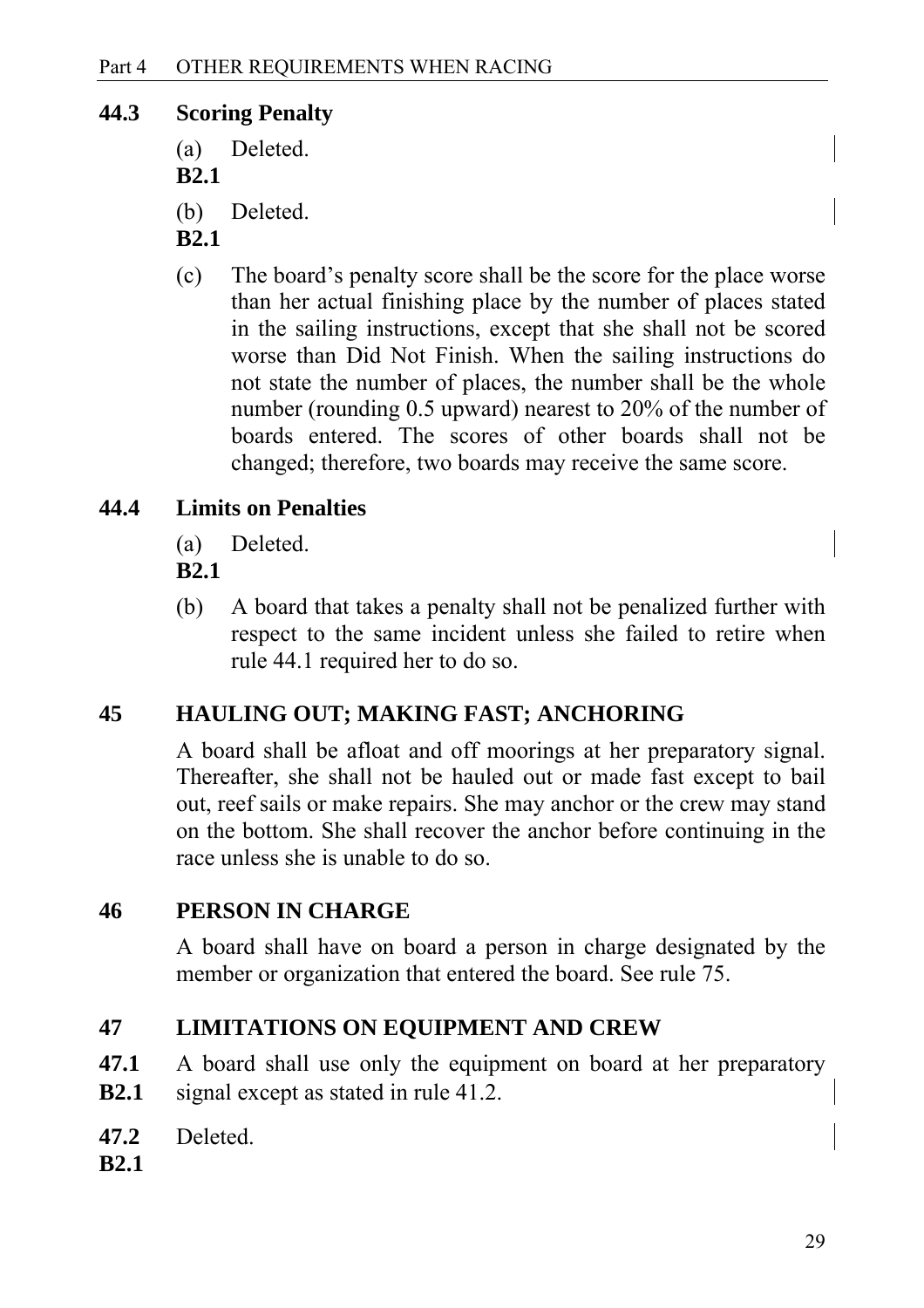#### **48 FOG SIGNALS AND LIGHTS**

When safety requires, a board shall sound fog signals and show lights as required by the *International Regulations for Preventing Collisions at Sea* or applicable government rules.

- **49** Not applicable to windsurfing.
- **50** Not applicable to windsurfing.
- **51** Not applicable to windsurfing.
- **52** Not applicable to windsurfing.

#### **53 SKIN FRICTION**

A board shall not eject or release a substance, such as a polymer, or have specially textured surfaces that could improve the character of the flow of water inside the boundary layer.

**54** • Not applicable to windsurfing.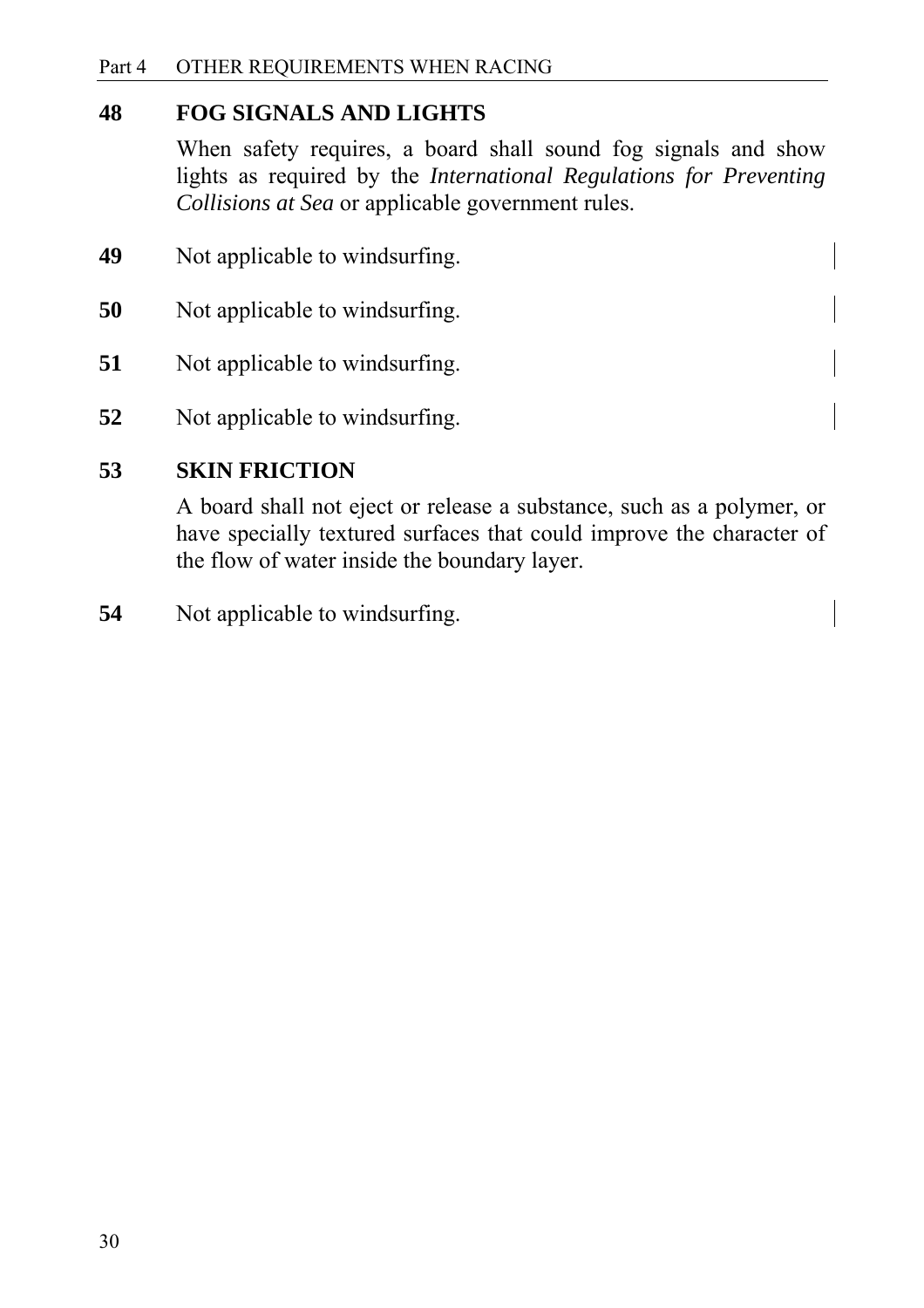### **PART 5**

## PROTESTS, REDRESS, HEARINGS, MISCONDUCT AND APPEALS

#### **SECTION A**

### PROTESTS; REDRESS; RULE 69 ACTION

#### **60 RIGHT TO PROTEST; RIGHT TO REQUEST REDRESS OR RULE 69 ACTION**

- **60.1** A board may
	- (a) protest another board, but not for an alleged breach of a rule of Part 2 unless she was involved in or saw the incident; or
	- (b) request redress.
- **60.2** A race committee may
	- (a) protest a board, but not as a result of a report from an *interested party* or information in an invalid *protest* or in a request for redress;
	- (b) request redress for a board; or
	- (c) report to the protest committee requesting action under rule 69.1(a).
- **60.3** A protest committee may
	- (a) protest a board, but not as a result of a report from an *interested party* or information in an invalid *protest* or in a request for redress. However, it may protest a board
		- (1) if it learns of an incident involving her that may have resulted in injury or serious damage, or
		- (2) if during the hearing of a valid *protest* it learns that the board, although not a *party* to the hearing, was involved in the incident and may have broken a *rule*;
	- (b) call a hearing to consider redress; or
	- (c) act under rule 69.1(a).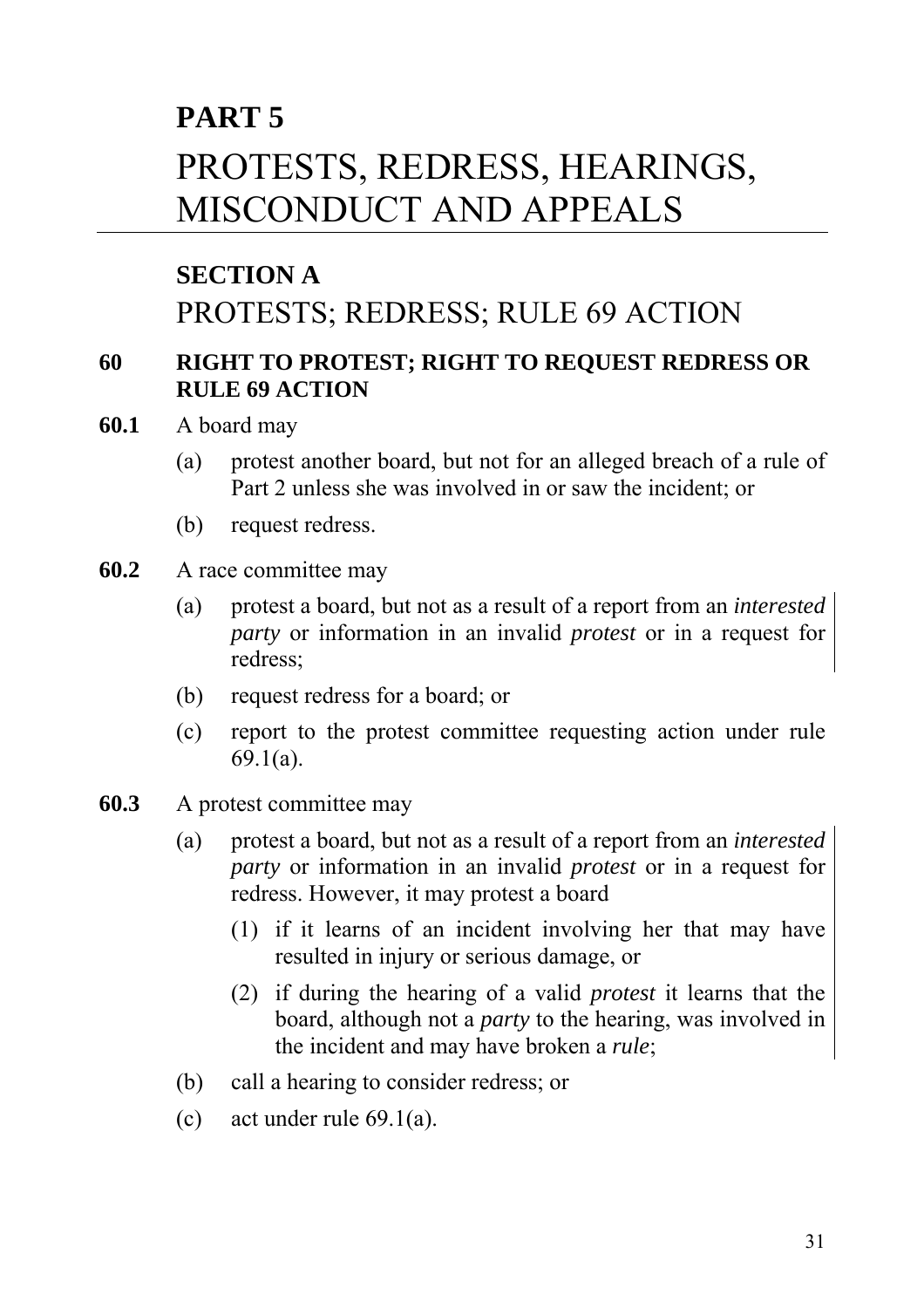#### **61 PROTEST REQUIREMENTS**

#### **61.1 Informing the Protestee**

- **B7.1** (a) A board intending to protest shall inform the other board at the first reasonable opportunity. When her *protest* concerns an incident in the racing area that she is involved in or sees, she shall hail 'Protest'. She shall inform the race committee of her intention to protest immediately after she *finishes* or retires. However,
	- (1) if the other board is beyond hailing distance, the protesting board need not hail but she shall inform the other board at the first reasonable opportunity;
	- (2) Not applicable to windsurfing.
	- (3) if the incident results in damage or injury that is obvious to the boards involved and one of them intends to protest, the requirements of this rule do not apply to her, but she shall attempt to inform the other board within the time limit of rule 61.3.
	- (b) A race committee or protest committee intending to protest a board shall inform her as soon as reasonably possible. However, if the *protest* arises from an incident the committee observes in the racing area, it shall inform the board after the race within the time limit of rule 61.3.
	- (c) If the protest committee decides to protest a board under rule  $60.3(a)(2)$ , it shall inform her as soon as reasonably possible, close the current hearing, proceed as required by rules 61.2 and 63, and hear the original and the new *protests* together.

#### **61.2 Protest Contents**

### **B7.1** (a) COURSE AND MARATHON RACING

- A *protest* shall be in writing and identify
- (a) the protestor and protestee;
- (b) the incident, including where and when it occurred;
- (c) any *rule* the protestor believes was broken; and
- (d) the name of the protestor's representative.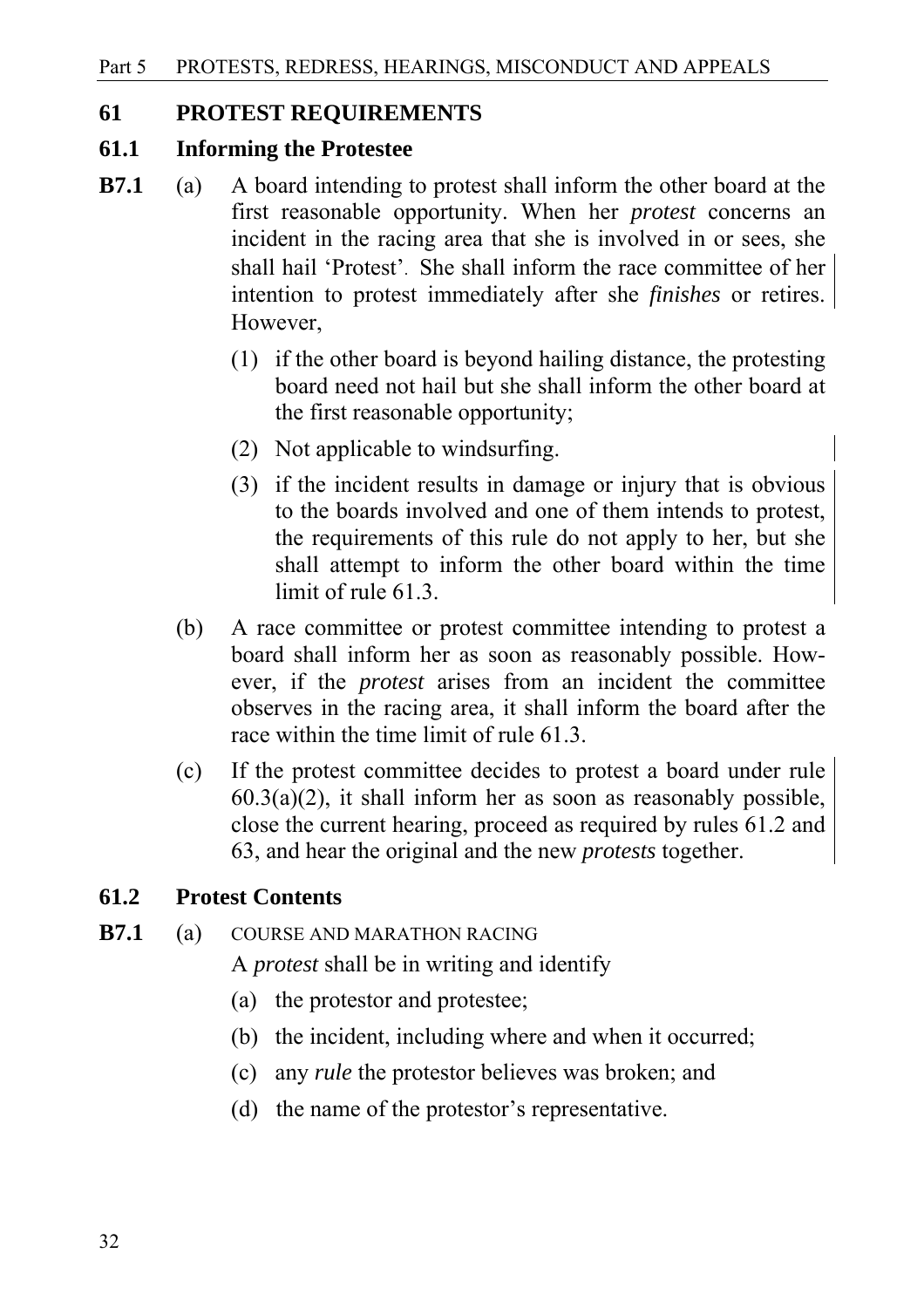However, if requirement (b) is met, requirement (a) may be met at any time before the hearing, and requirements (c) and (d) may be met before or during the hearing.

(b) SLALOM RACING AND OTHER DISCIPLINES A *protest* shall be made orally immediately following the heat in which the incident occurred.

#### **61.3 Protest Time Limit**

A *protest* by a board, or by the race committee or protest committee about an incident the committee observes in the racing area, shall be delivered to the race office no later than the time limit stated in the sailing instructions. If none is stated, the time limit is two hours after the last board in the race *finishes*. Other race committee or protest committee *protests* shall be delivered to the race office within two hours after the committee receives the relevant information. The protest committee shall extend the time if there is good reason to do so.

#### **62 REDRESS**

- **62.1** A request for redress or a protest committee's decision to consider redress shall be based on a claim or possibility that a board's score in a race or series has, through no fault of her own, been made significantly worse by
	- (a) an improper action or omission of the race committee, protest committee or organizing authority;
	- (b) injury or physical damage because of the action of a board that was breaking a rule of Part 2 or of a vessel not *racing* that was required to keep clear;
	- (c) giving help (except to herself or her crew) in compliance with rule 1.1;
	- (d) a board against which a penalty has been imposed under rule 2 or disciplinary action has been taken under rule 69.1(b); or

(e) a board that failed to *keep clear* and retired or was penalized. **B7.2** 

- **62.2** The request shall be made in writing, except in an elimination series,
- **B7.3** within the time limit of rule 61.3 or within two hours of the relevant incident, whichever is later. The protest committee shall extend the time if there is good reason to do so. No red flag is required.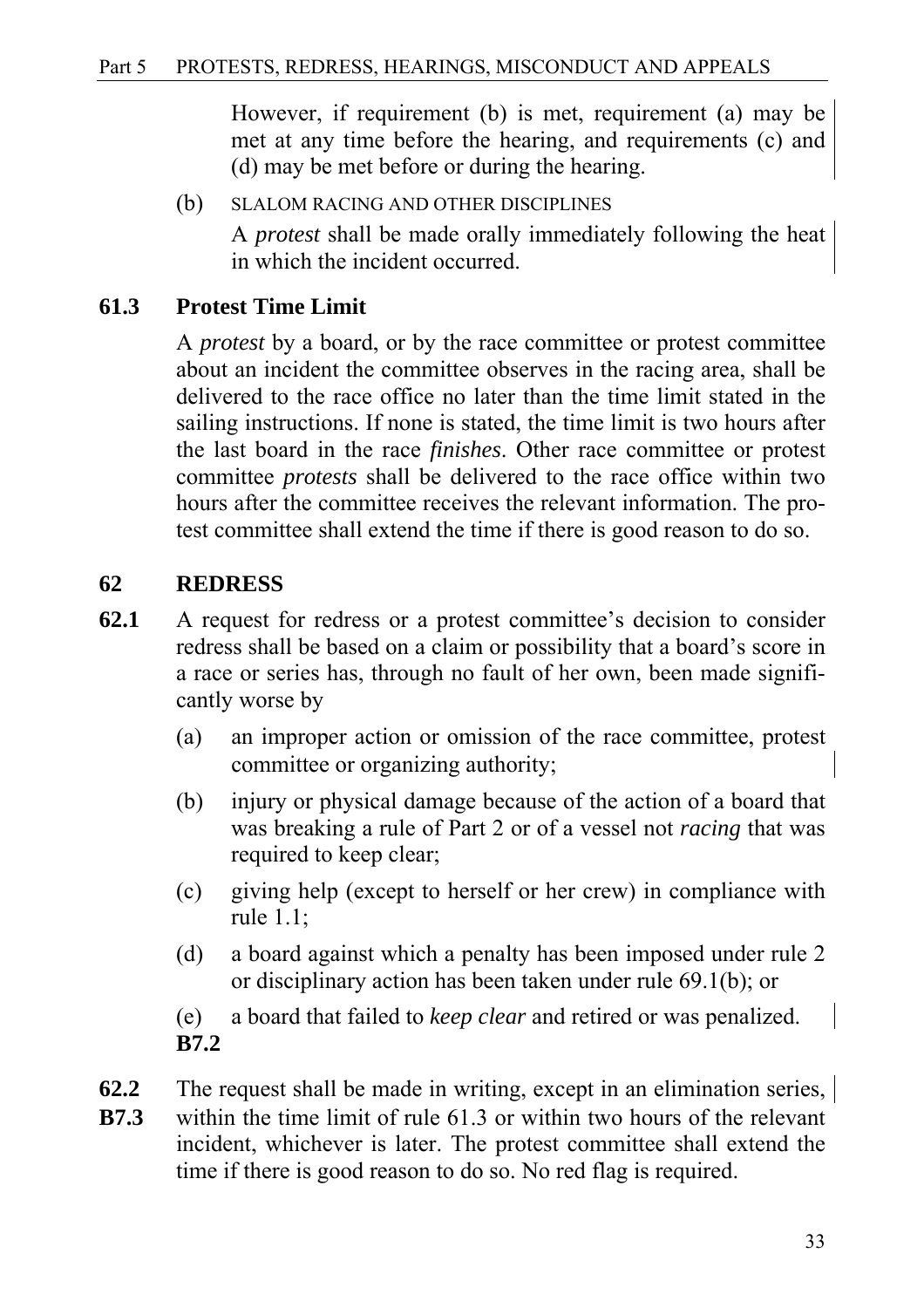## **SECTION B**  HEARINGS AND DECISIONS

#### **63 HEARINGS**

#### **63.1 Requirement for a Hearing**

A board or competitor shall not be penalized without a protest hearing, except as provided in rules 30.2, 30.3, 67, 69, A5 and P2. A decision on redress shall not be made without a hearing. The protest committee shall hear all *protests* and requests for redress that have been delivered to the race office unless it allows a *protest* or request to be withdrawn.

#### **63.2 Time and Place of the Hearing; Time for Parties to Prepare**

- **B7.4** (a) All *parties* to the hearing shall be notified of the time and place of the hearing, the *protest* or redress information shall be made available to them, and they shall be allowed reasonable time to prepare for the hearing.
	- (b)In an elimination series, the protest committee may hear a *protest* on the beach or water immediately after the heat.

#### **63.3 Right to Be Present**

- (a) The *parties* to the hearing, or a representative of each, have the right to be present throughout the hearing of all the evidence. When a *protest* claims a breach of a rule of Part 2, 3 or 4, the representatives of boards shall have been on board at the time of the incident, unless there is good reason for the protest committee to rule otherwise. Any witness, other than a member of the protest committee, shall be excluded except when giving evidence.
- (b) If a *party* to the hearing does not come to the hearing, the protest committee may nevertheless decide the *protest* or request for redress. If the *party* was unavoidably absent, the committee may reopen the hearing.

#### **63.4 Interested Party**

A member of a protest committee who is an *interested party* shall not take any further part in the hearing but may appear as a witness. A *party* to the hearing who believes a member of the protest committee is an *interested party* shall object as soon as possible.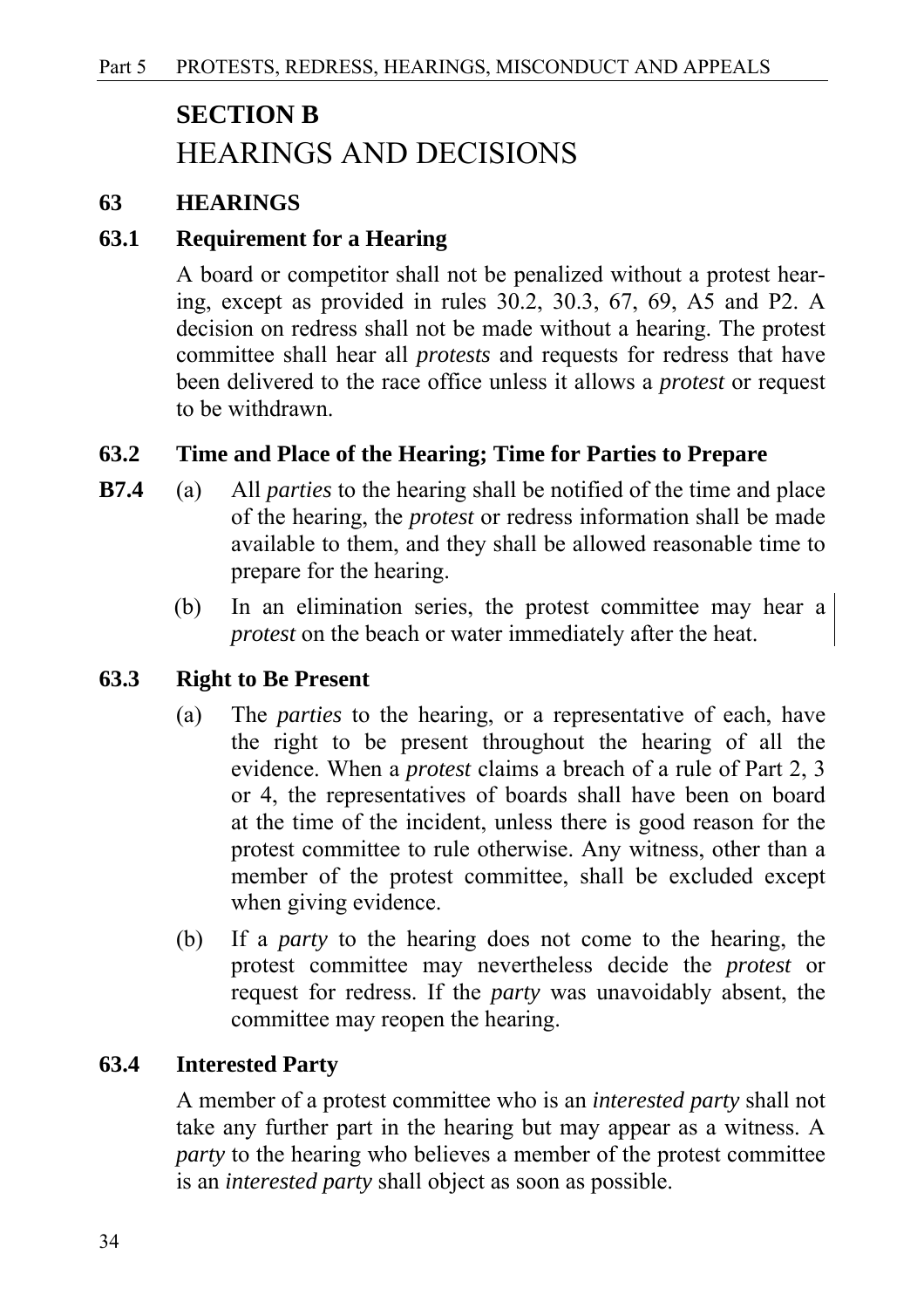#### **63.5 Validity of the Protest or Request for Redress**

At the beginning of the hearing the protest committee shall decide whether all requirements for the *protest* or request for redress have been met, after first taking any evidence it considers necessary. If all requirements have been met, the *protest* or request is valid and the hearing shall be continued. If not, it shall be closed. If the *protest* has been made under rule  $60.3(a)(1)$ , the protest committee shall also determine whether or not injury or serious damage resulted from the incident in question. If not, the hearing shall be closed.

#### **63.6 Taking Evidence and Finding Facts**

The protest committee shall take the evidence of the *parties* to the hearing and of their witnesses and other evidence it considers necessary. A member of the protest committee who saw the incident may give evidence. A *party* to the hearing may question any person who gives evidence. The committee shall then find the facts and base its decision on them.

## **63.7 Conflict between Rules**

 If there is a conflict between a *rule* in the notice of race and one in the sailing instructions that must be resolved before the protest committee can decide a *protest* or request for redress, the committee shall apply the *rule* that it believes will provide the fairest result for all boards affected.

#### **63.8 Protests between Boards in Different Races**

A *protest* between boards sailing in different races conducted by different organizing authorities shall be heard by a protest committee acceptable to those authorities.

#### **64 DECISIONS**

#### **64.1 Penalties and Exoneration**

(a) When the protest committee decides that a board that is a *party* to a protest hearing has broken a *rule*, it shall disqualify her unless some other penalty applies. A penalty shall be imposed whether or not the applicable *rule* was mentioned in the *protest*.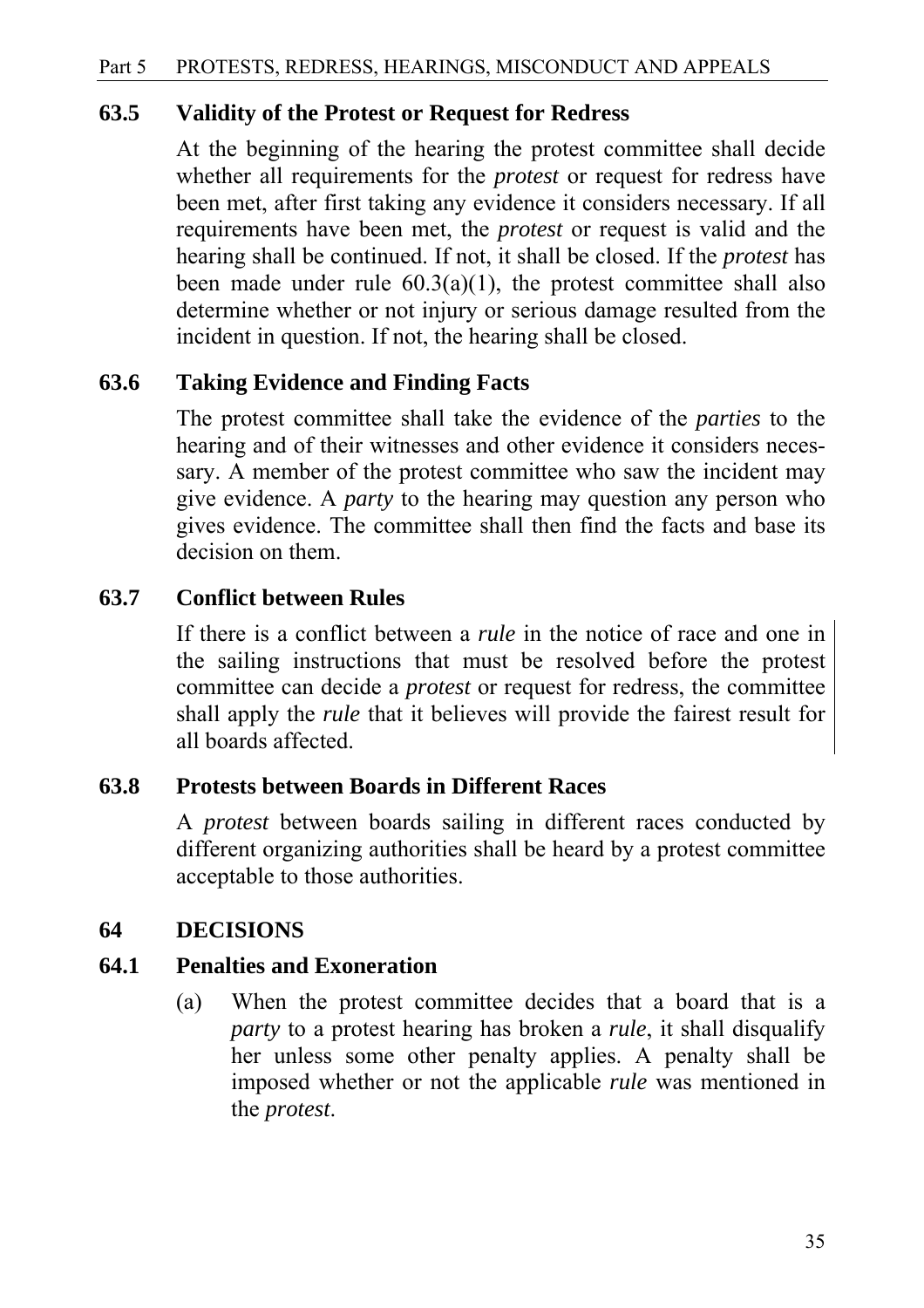- (b) When as a consequence of breaking a *rule* a board has compelled another board to break a *rule*, rule 64.1(a) does not apply to the other board and she shall be exonerated.
- (c) If a board has broken a *rule* when not *racing*, her penalty shall apply to the race sailed nearest in time to that of the incident.

#### **64.2 Decisions on Redress**

When the protest committee decides that a board is entitled to redress under rule 62, it shall make as fair an arrangement as possible for all boards affected, whether or not they asked for redress. This may be to adjust the scoring (see rule A10 for some examples) or finishing times of boards, to *abandon* the race, to let the results stand or to make some other arrangement. When in doubt about the facts or probable results of any arrangement for the race or series, especially before *abandoning* the race, the protest committee shall take evidence from appropriate sources.

#### **64.3 Decisions on Measurement Protests**

- (a) When the protest committee finds that deviations in excess of tolerances specified in the class rules were caused by damage or normal wear and do not improve the performance of the board, it shall not penalize her. However, the board shall not *race* again until the deviations have been corrected, except when the protest committee decides there is or has been no reasonable opportunity to do so.
- (b) When the protest committee is in doubt about the meaning of a measurement rule, it shall refer its questions, together with the relevant facts, to an authority responsible for interpreting the rule. In making its decision, the committee shall be bound by the reply of the authority.
- (c) When a board disqualified under a measurement rule states in writing that she intends to appeal, she may compete in subsequent races without changes to the board, but shall be disqualified if she fails to appeal or the appeal is decided against her.
- (d) Measurement costs arising from a *protest* involving a measurement rule shall be paid by the unsuccessful *party* unless the protest committee decides otherwise.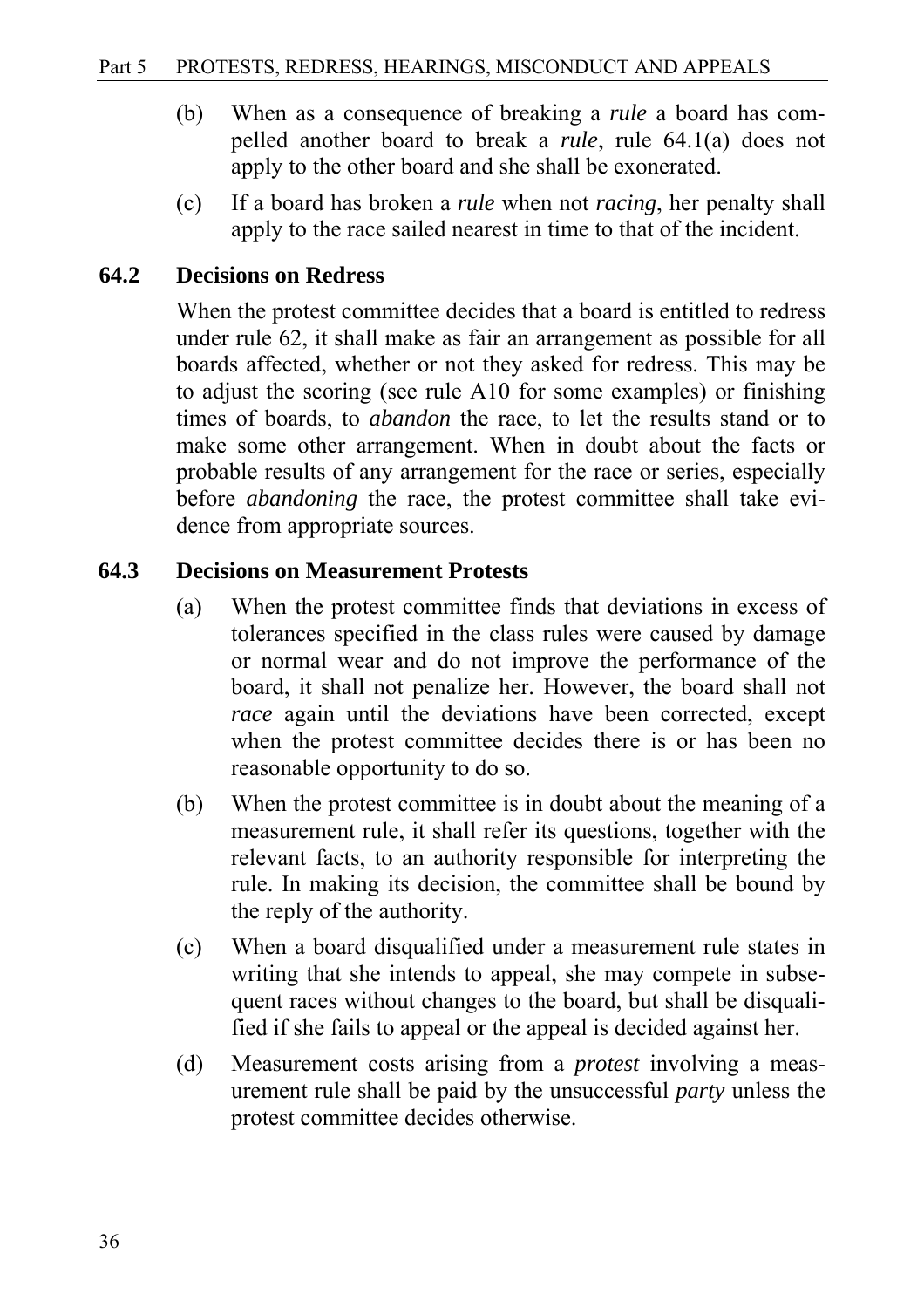#### **65 INFORMING THE PARTIES AND OTHERS**

- **65.1** After making its decision, the protest committee shall promptly inform the *parties* to the hearing of the facts found, the applicable *rules*, the decision, the reasons for it, and any penalties imposed or redress given.
- **65.2** Except in an elimination series, a *party* to the hearing is entitled to **B7.5** receive the above information in writing, provided she asks for it in writing from the protest committee within seven days of being in formed of the decision. The committee shall then promptly provide the information, including, when relevant, a diagram of the incident prepared or endorsed by the committee.
- **65.3** When the protest committee penalizes a board under a measurement rule, it shall send the above information to the relevant measurement authorities.

## **66 REOPENING A HEARING**

The protest committee may reopen a hearing when it decides that it may have made a significant error, or when significant new evidence becomes available within a reasonable time. It shall reopen a hearing when required by the national authority under rule F5. A *party* to the hearing may ask for a reopening no later than 24 hours after being informed of the decision. When a hearing is reopened, a majority of the members of the protest committee shall, if possible, be members of the original protest committee.

**67** Deleted.

**B7.6** 

## **68 DAMAGES**

The question of damages arising from a breach of any *rule* shall be governed by the prescriptions, if any, of the national authority.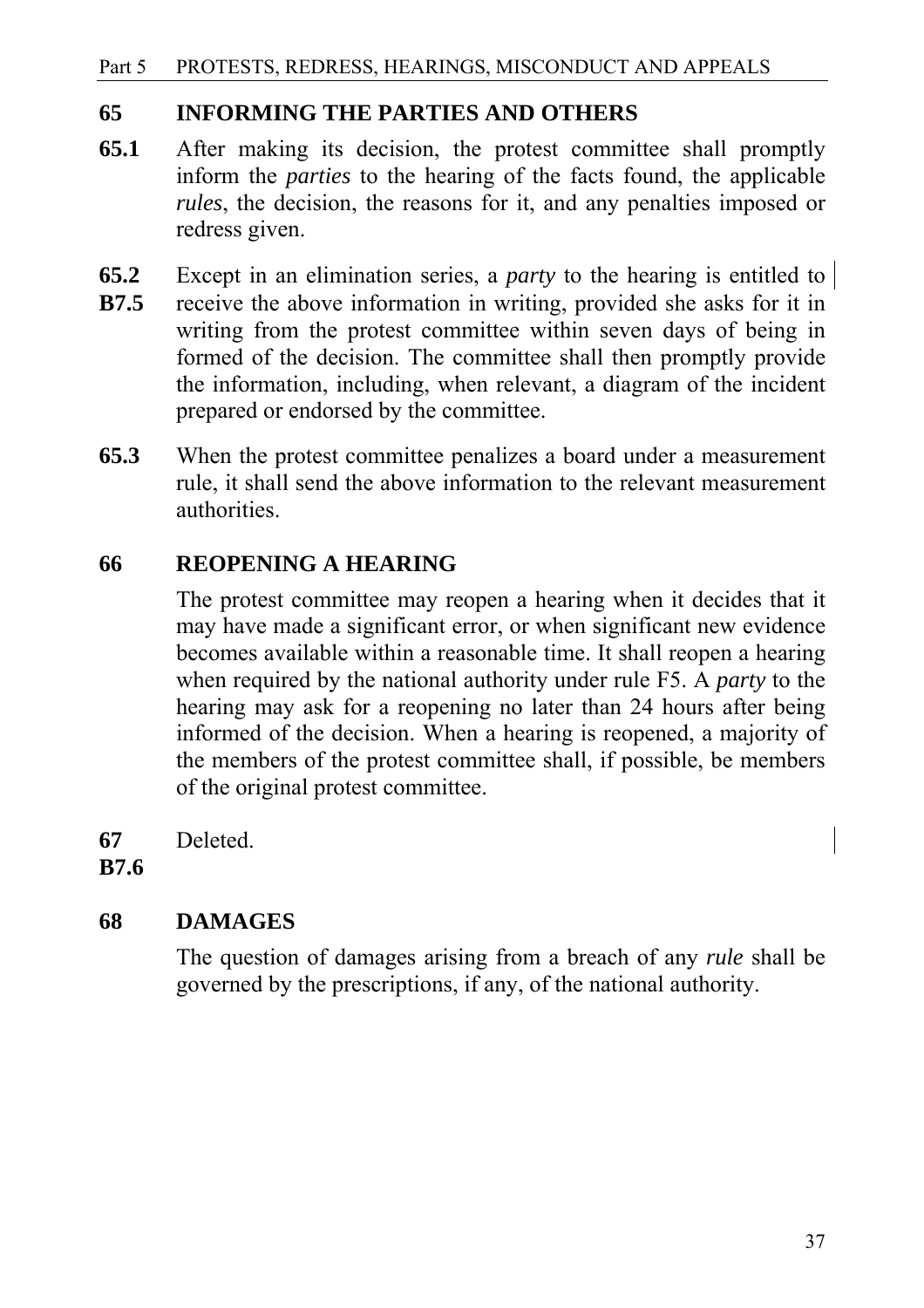## **SECTION C**  GROSS MISCONDUCT

#### **69 ALLEGATIONS OF GROSS MISCONDUCT**

#### **69.1 Action by a Protest Committee**

- (a) When a protest committee, from its own observation or a report received from any source, believes that a competitor may have committed a gross breach of a *rule*, good manners or sportsmanship, or may have brought the sport into disrepute, it may call a hearing. The protest committee shall promptly inform the competitor in writing of the alleged misconduct and of the time and place of the hearing.
- (b) A protest committee of at least three members shall conduct the hearing, following rules 63.2, 63.3, 63.4 and 63.6. If it decides that the competitor committed the alleged misconduct it shall either
	- (1) warn the competitor or
	- (2) impose a penalty by excluding the competitor and, when appropriate, disqualifying a board, from a race or the remaining races or all races of the series, or by taking other action within its jurisdiction. A disqualification under this rule shall not be excluded from the board's series score.
- (c) The protest committee shall promptly report a penalty, but not a warning, to the national authorities of the venue, of the competitor and of the board owner.
- (d) If there is good reason for the competitor not to attend the hearing, the protest committee shall postpone it. However, if the competitor has left the event and as a result cannot reasonably be expected to attend a hearing, the protest committee shall not conduct one. Instead, it shall collect all available information and, if the allegation seems justified, make a report to the relevant national authorities.
- (e) When the protest committee has left the event and a report alleging misconduct is received, the race committee or organizing authority may appoint a new protest committee to proceed under this rule.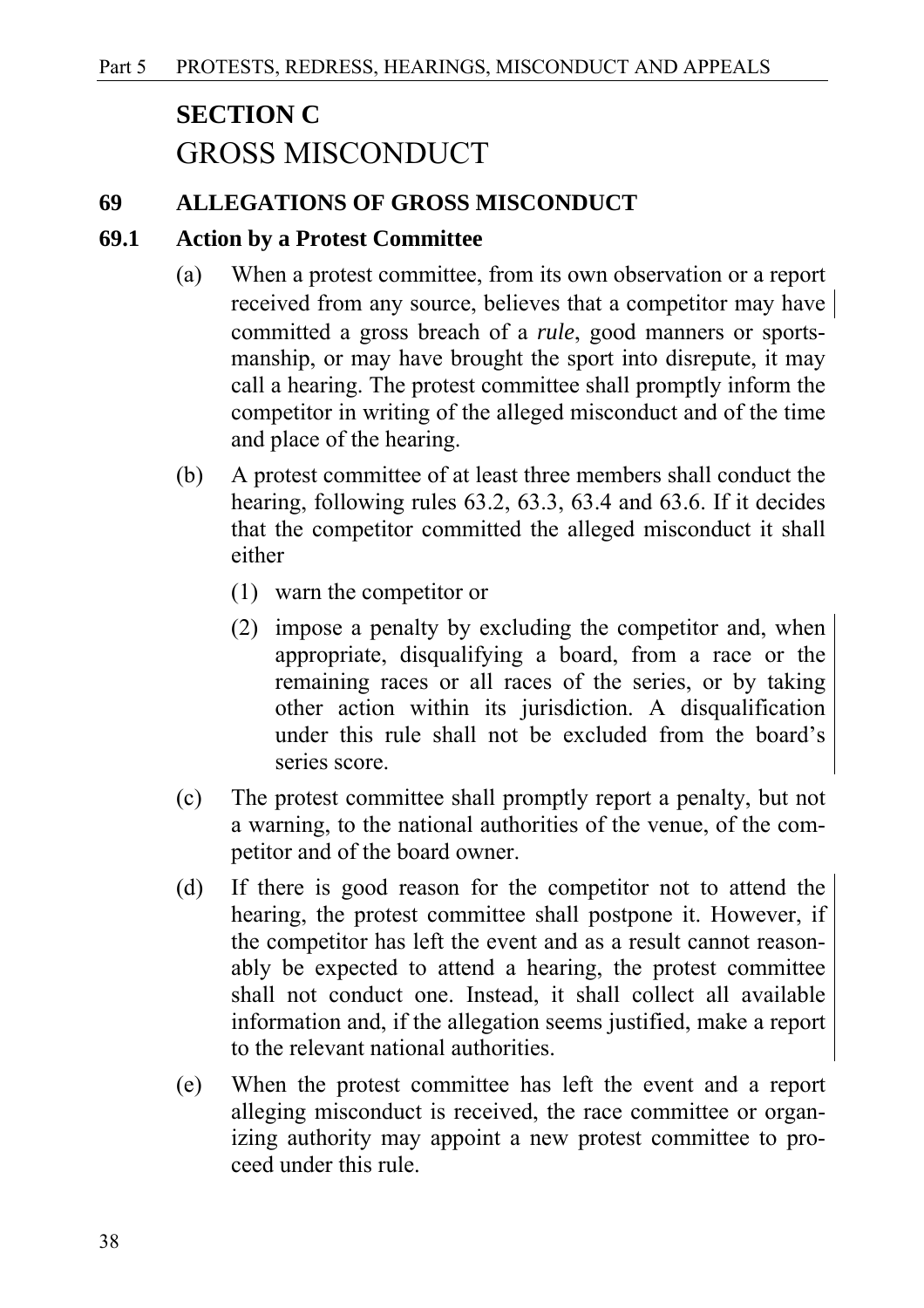#### **69.2 Action by a National Authority**

- (a) When a national authority receives a report required by rule 69.1(c) or 69.1(d), a report alleging a gross breach of a *rule*, good manners or sportsmanship, or a report alleging conduct that has brought the sport into disrepute, it may conduct an investigation and, when appropriate, shall conduct a hearing. It may then take any disciplinary action within its jurisdiction it considers appropriate against the competitor or board, or other person involved, including suspending eligibility, permanently or for a specified period of time, to compete in any event held within its jurisdiction, and suspending ISAF eligibility under ISAF Regulation 19.
- (b) The national authority of a competitor shall also suspend the ISAF eligibility of the competitor as required in ISAF Regulation 19.
- (c) The national authority shall promptly report a suspension of eligibility under rule 69.2(a) to the ISAF, and to the national authorities of the person or the owner of the board suspended if they are not members of the suspending national authority.

## **69.3 Action by the ISAF**

Upon receipt of a report required by rule 69.2(c) or ISAF Regulation 19, the ISAF shall inform all national authorities, which may also suspend eligibility for events held within their jurisdiction. The ISAF Executive Committee shall suspend the competitor's ISAF eligibility as required in ISAF Regulation 19 if the competitor's national authority does not do so.

## **SECTION D** APPEALS

## **70 APPEALS; CONFIRMATION OR CORRECTION OF DECISIONS; RULE INTERPRETATIONS**

**70.1** Provided that the right of appeal has not been denied under rule 70.4, a *party* to a hearing may appeal a protest committee's decision or its procedures, but not the facts found, to the national authority of the venue.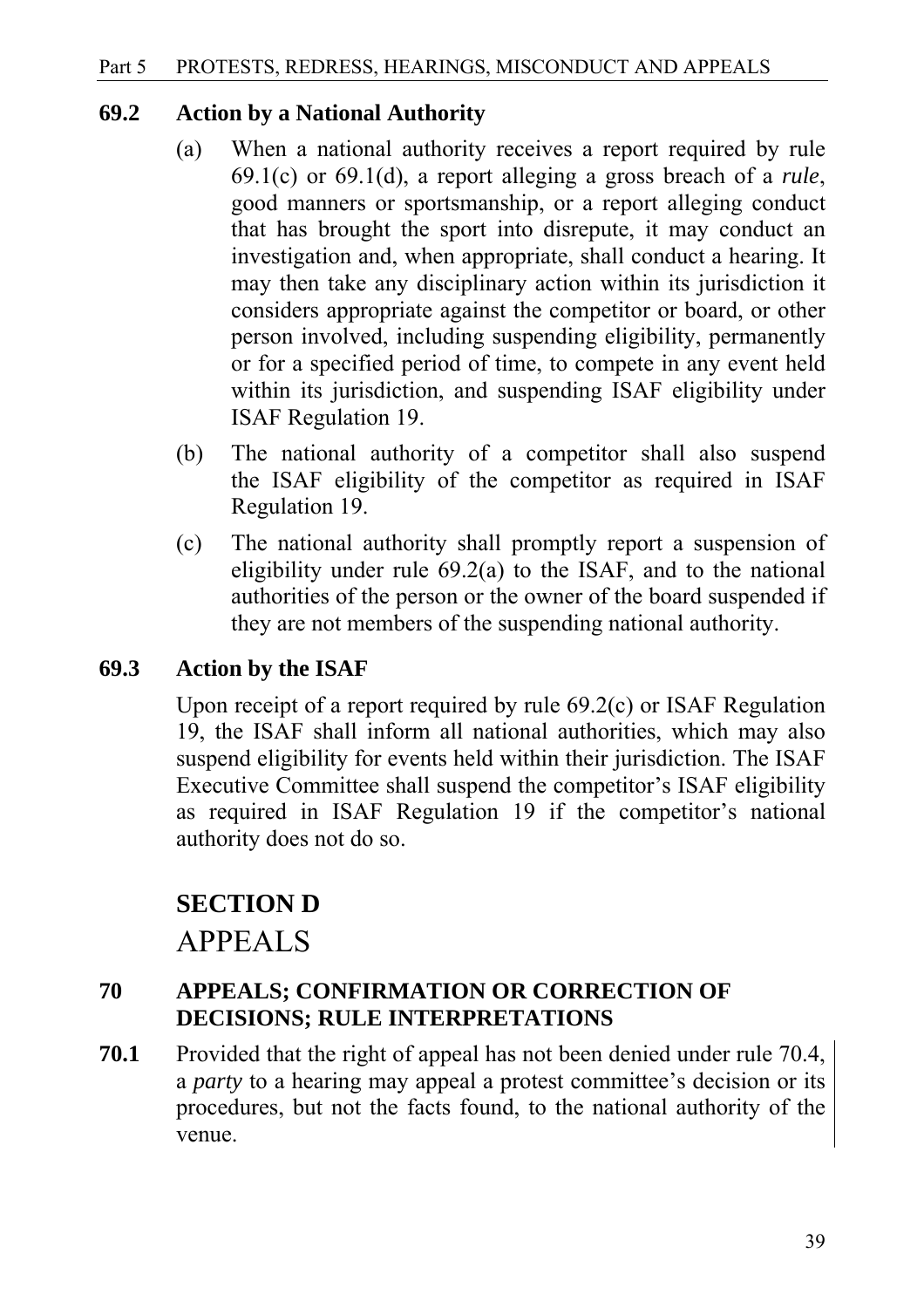- **70.2** A protest committee may request confirmation or correction of its decision.
- **70.3** A club or other organization affiliated to a national authority may request an interpretation of the *rules*, provided that no *protest* or request for redress that may be appealed is involved. The interpretation shall not be used for changing a previous protest committee decision.
- **70.4** There shall be no appeal from the decisions of an international jury constituted in compliance with Appendix N. Furthermore, if the notice of race and the sailing instructions so state, the right of appeal may be denied provided that
	- (a) it is essential to determine promptly the result of a race that will qualify a board to compete in a later stage of an event or a subsequent event (a national authority may prescribe that its approval is required for such a procedure);
	- (b) a national authority so approves for a particular event open only to entrants under its own jurisdiction; or
	- (c) a national authority after consultation with the ISAF so approves for a particular event, provided the protest committee is constituted as required by Appendix N, except that only two members of the protest committee need be International Judges.
- **70.5** Appeals and requests shall conform to Appendix F.
- **70.6** Appeals are not permitted in slalom racing and expression competi-**B7.7** tion.

## **71 APPEAL DECISIONS**

- **71.1** No *interested party* or member of the protest committee shall take any part in the discussion or decision on an appeal or a request for confirmation or correction.
- **71.2** The national authority may uphold, change or reverse the protest committee's decision; declare the *protest* or request for redress invalid; or return the *protest* or request for the hearing to be reopened, or for a new hearing and decision by the same or a different protest committee.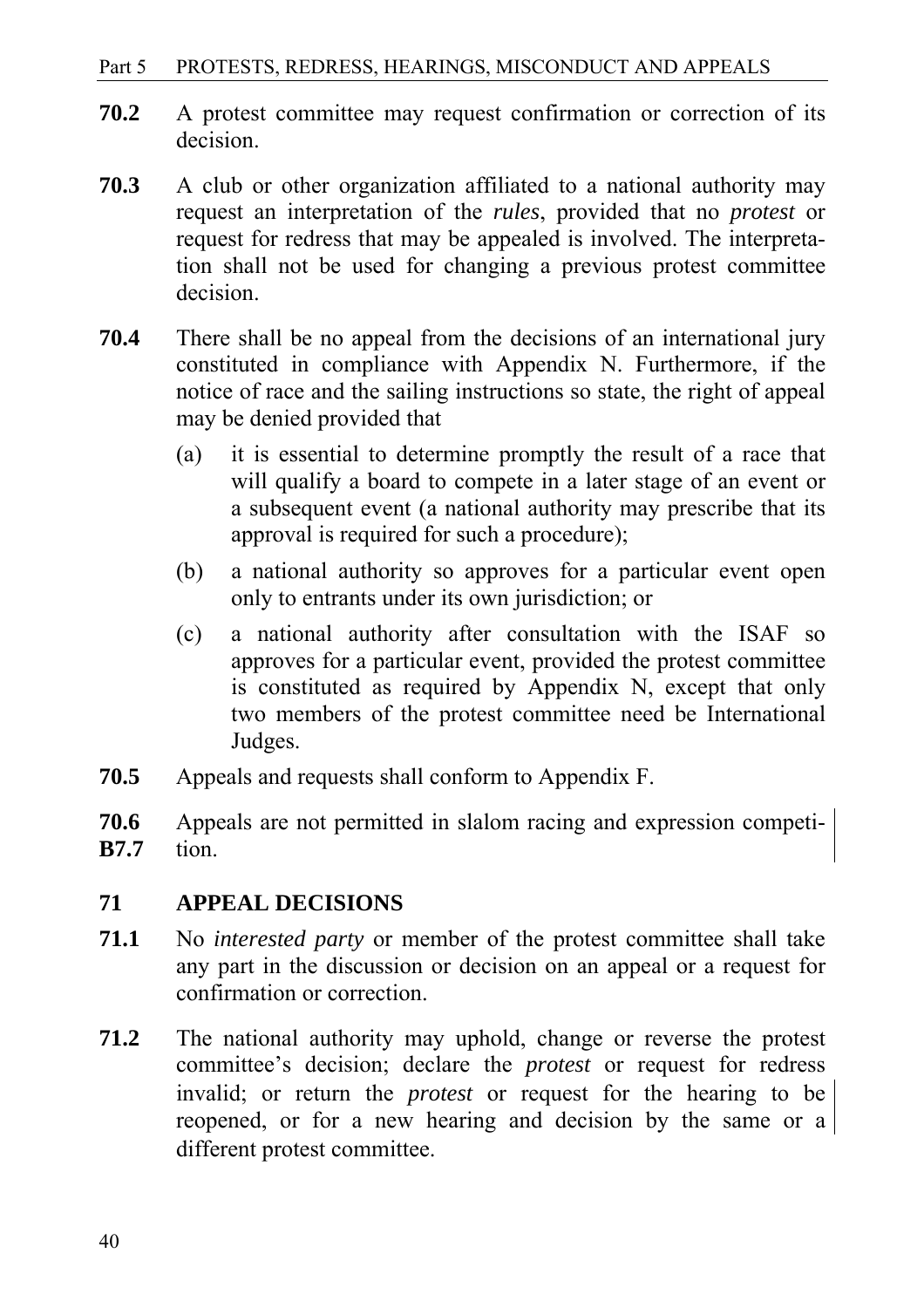- **71.3** When from the facts found by the protest committee the national authority decides that a board that was a *party* to a protest hearing broke a *rule*, it shall penalize her, whether or not that board or that *rule* was mentioned in the protest committee's decision.
- **71.4** The decision of the national authority shall be final. The national authority shall send its decision in writing to all *parties* to the hearing and the protest committee, who shall be bound by the decision.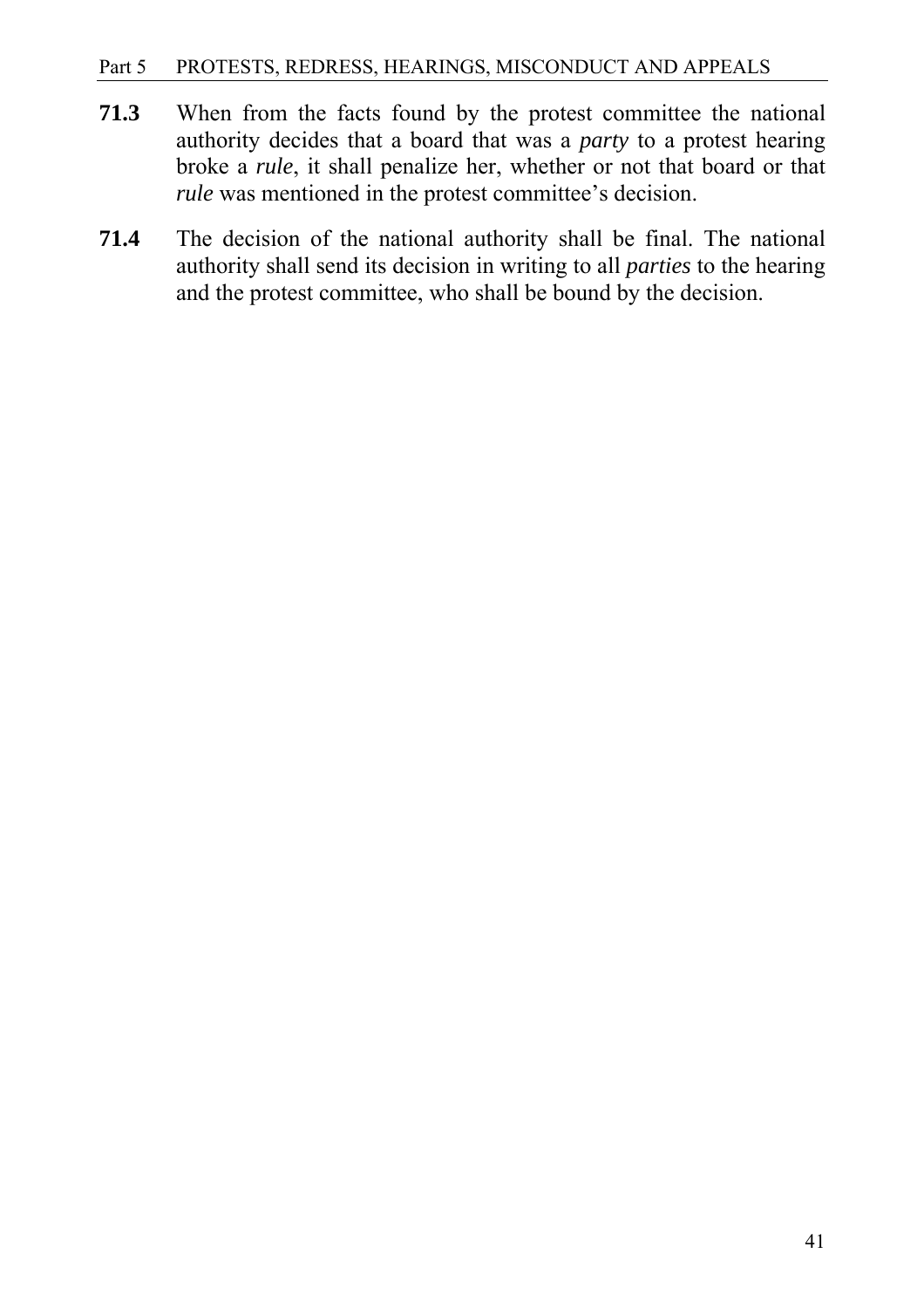# **PART 6**  ENTRY AND QUALIFICATION

## **75 ENTERING A RACE**

- **75.1** To enter a race, a board shall comply with the requirements of the organizing authority of the race. She shall be entered by
	- (a) a member of a club or other organization affiliated to an ISAF member national authority,
	- (b) such a club or organization, or
	- (c) a member of an ISAF member national authority.
- **75.2** Competitors shall comply with ISAF Regulation 19, Eligibility Code.

## **76 EXCLUSION OF BOARDS OR COMPETITORS**

- **76.1** The organizing authority or the race committee may reject or cancel the entry of a board or exclude a competitor, subject to rule 76.2, provided it does so before the start of the first race and states the reason for doing so. However, the organizing authority or the race committee shall not reject or cancel the entry of a board or exclude a competitor because of advertising, provided the board or competitor complies with ISAF Regulation 20, Advertising Code.
- **76.2** At world and continental championships no entry within stated quotas shall be rejected or cancelled without first obtaining the approval of the relevant international class association or the ISAF.

## **77 IDENTIFICATION ON SAILS**

A board shall comply with the requirements of Appendix G governing class insignia, national letters and numbers on sails.

## **78 COMPLIANCE WITH CLASS RULES; CERTIFICATES**

**78.1** A board's owner and any other person in charge shall ensure that

**B2.2** the board is maintained to comply with her class rules and that her measurement or rating certificate, if any, remains valid. When so prescribed by the ISAF, a numbered and dated device on a board and her centreboard, fin and rig shall serve as her measurement certificate.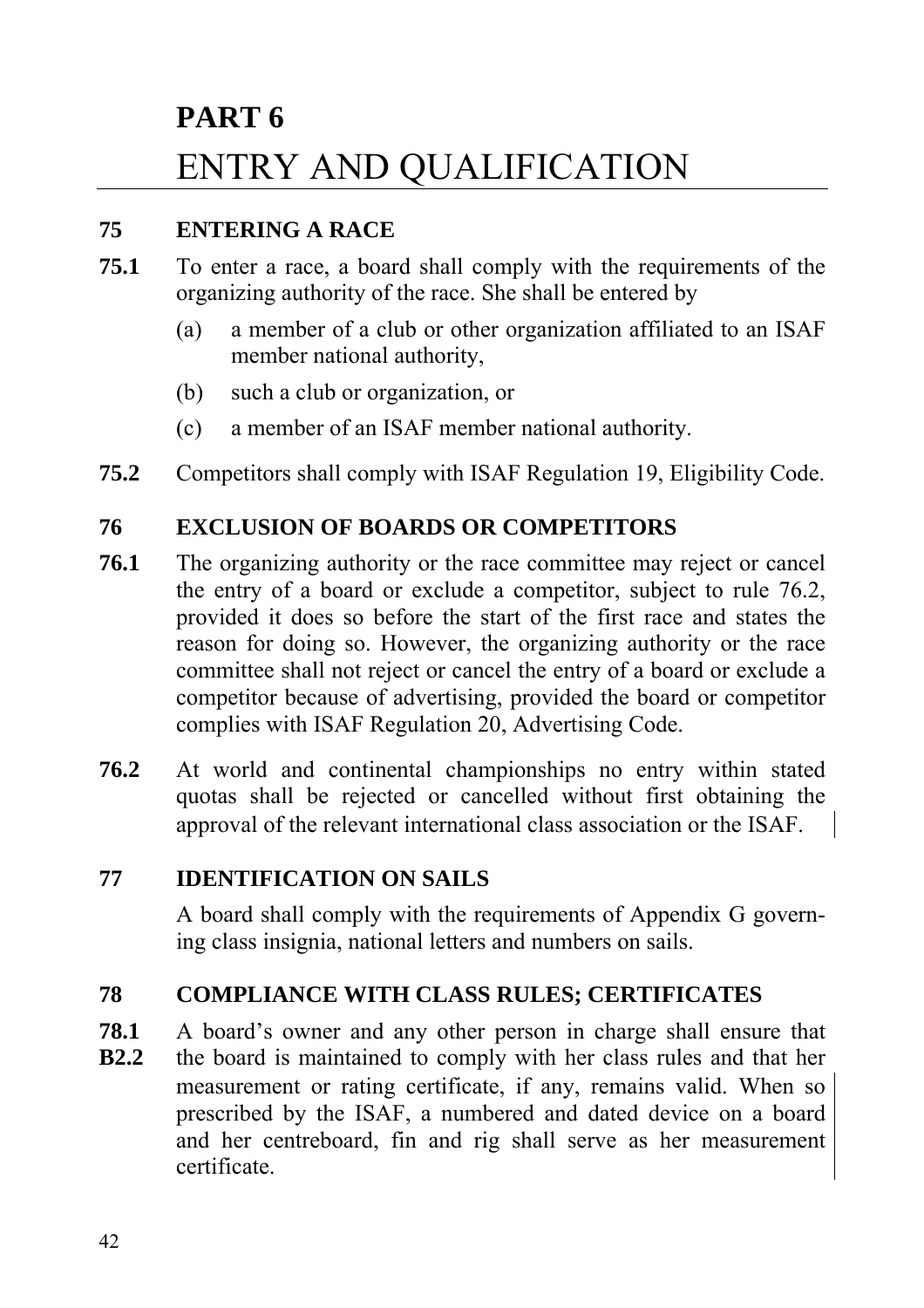- **78.2** When a *rule* requires a certificate to be produced before a board *races*, and it is not produced, the board may *race* provided that the race committee receives a statement signed by the person in charge that a valid certificate exists and that it will be given to the race committee before the end of the event. If the certificate is not received in time, the board shall be disqualified from all races of the event.
- **78.3** When a measurer for an event decides that a board or personal equipment does not comply with the class rules, he shall report the matter in writing to the race committee, which shall protest the board.

## **79 ADVERTISING**

A board and her crew shall comply with ISAF Regulation 20, Advertising Code.

## **80 RESCHEDULED RACES**

When a race has been rescheduled, rule 36 applies and all boards entered in the original race shall be notified and, unless disqualified under rule 30.3, be entitled to sail the rescheduled race. New entries that meet the entry requirements of the original race may be accepted at the discretion of the race committee.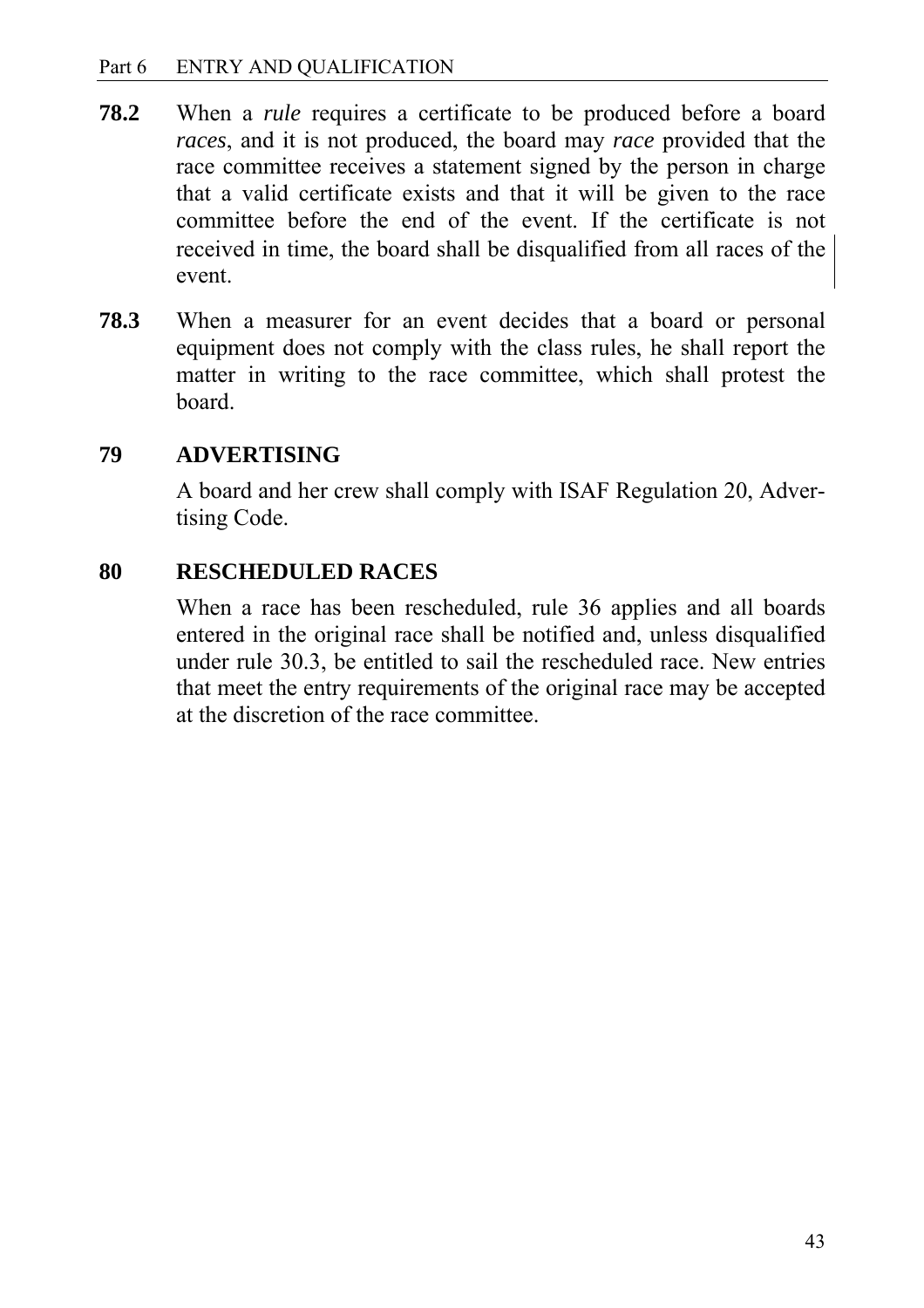# **PART 7**  RACE ORGANIZATION

## **85 GOVERNING RULES**

The organizing authority, race committee and protest committee shall be governed by the *rules* in the conduct and judging of races.

## **86 CHANGES TO THE RACING RULES**

- **86.1** A racing rule shall not be changed unless permitted in the rule itself or as follows:
	- (a) Prescriptions of a national authority may change a racing rule, but not the Definitions; a rule in the Introduction; Sportsman ship and the Rules; Part 1, 2 or 7; rule 42, 43.1, 43.2, 69, 70, 71, 75, 76.2 or 79; a rule of an appendix that changes one of these rules; Appendix H or N; or ISAF Regulation 19, 20 or 21.
	- (b) Sailing instructions may change a racing rule by referring specifically to it and stating the change, but not rule 76.1, Appendix F, or a rule listed in rule 86.1(a).
	- (c) Class rules may change only racing rules 42, 49, 50, 51, 52, 53 and 54.
- **86.2** In exception to rule 86.1, the ISAF may in limited circumstances (see ISAF Regulation 31.1.3) authorize changes to the racing rules for a specific international event. The authorization shall be stated in a letter of approval to the event organizing authority and in the notice of race and sailing instructions, and the letter shall be posted on the event's official notice board.
- **86.3** If a national authority so prescribes, these restrictions do not apply if rules are changed to develop or test proposed rules. The national authority may prescribe that its approval is required for such changes.

## **87 CHANGES TO NATIONAL AUTHORITY PRESCRIPTIONS**

A national authority may restrict changes to its prescriptions with a prescription to this rule. If it does so, that prescription shall not be changed or deleted by sailing instructions.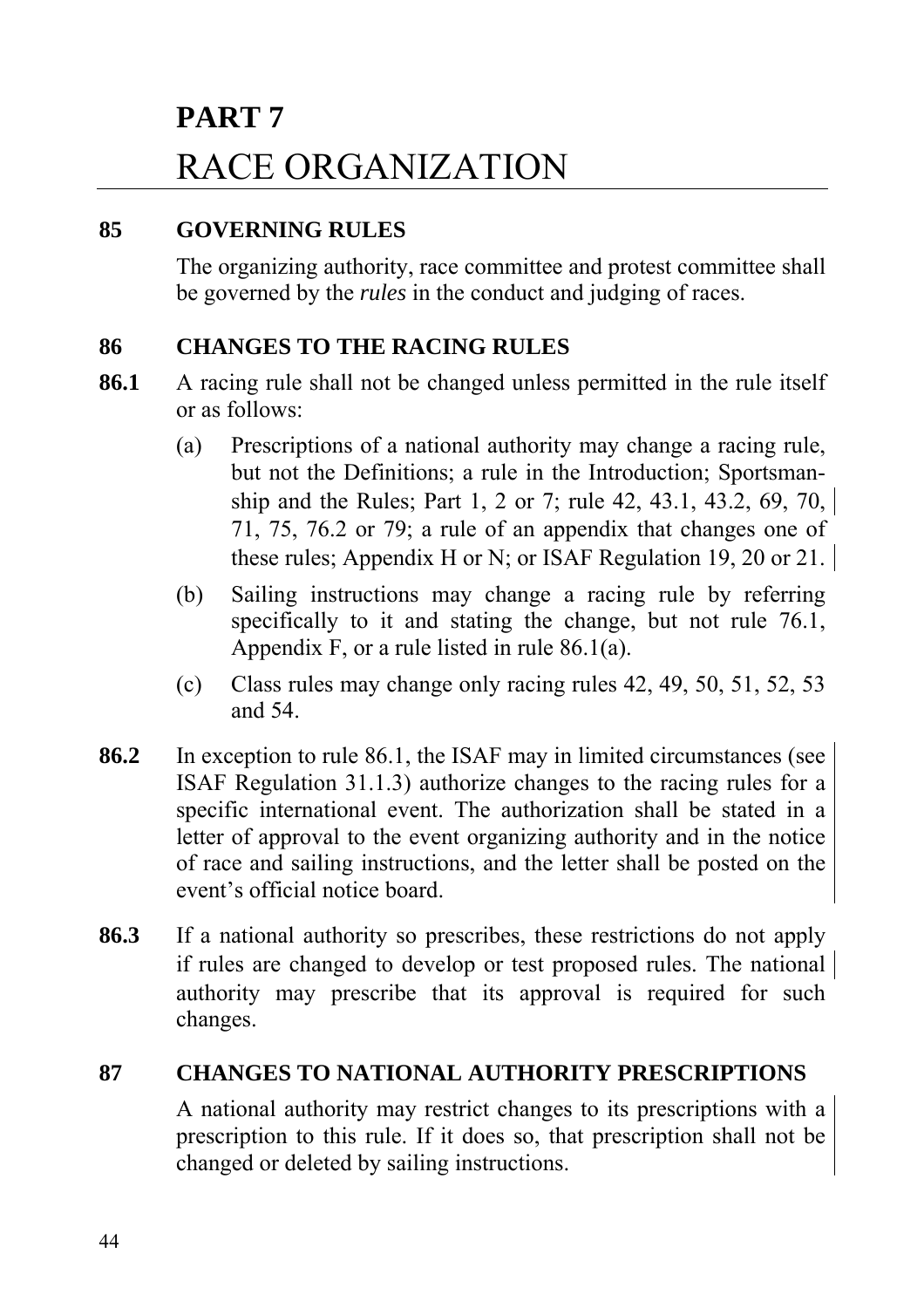## **88 ORGANIZING AUTHORITY; NOTICE OF RACE; APPOINTMENT OF RACE OFFICIALS**

## **88.1 Organizing Authority**

Races shall be organized by an organizing authority, which shall be

- (a) the ISAF;
- (b) a member national authority of the ISAF;
- (c) a club or other organization affiliated to a national authority;
- (d) a class association, either with the approval of a national authority or in conjunction with an affiliated club;
- (e) an unaffiliated body in conjunction with an affiliated club where the body is owned and controlled by the club. The national authority of the club may prescribe that its approval is required for such an event; or
- (f) if approved by the ISAF and the national authority of the club, an unaffiliated body in conjunction with an affiliated club where the body is not owned and controlled by the club.

#### **88.2 Notice of Race; Appointment of Race Officials**

- (a) The organizing authority shall publish a notice of race that conforms to rule J1. The notice of race may be changed provided adequate notice is given.
- (b) The organizing authority shall appoint a race committee and, when appropriate, appoint a protest committee and umpires. However, the race committee, an international jury and umpires may be appointed by the ISAF as provided in the ISAF regulations.

## **89 RACE COMMITTEE; SAILING INSTRUCTIONS; SCORING**

#### **89.1 Race Committee**

The race committee shall conduct races as directed by the organizing authority and as required by the *rules*.

#### **89.2 Sailing Instructions**

(a) The race committee shall publish written sailing instructions that conform to rule J2.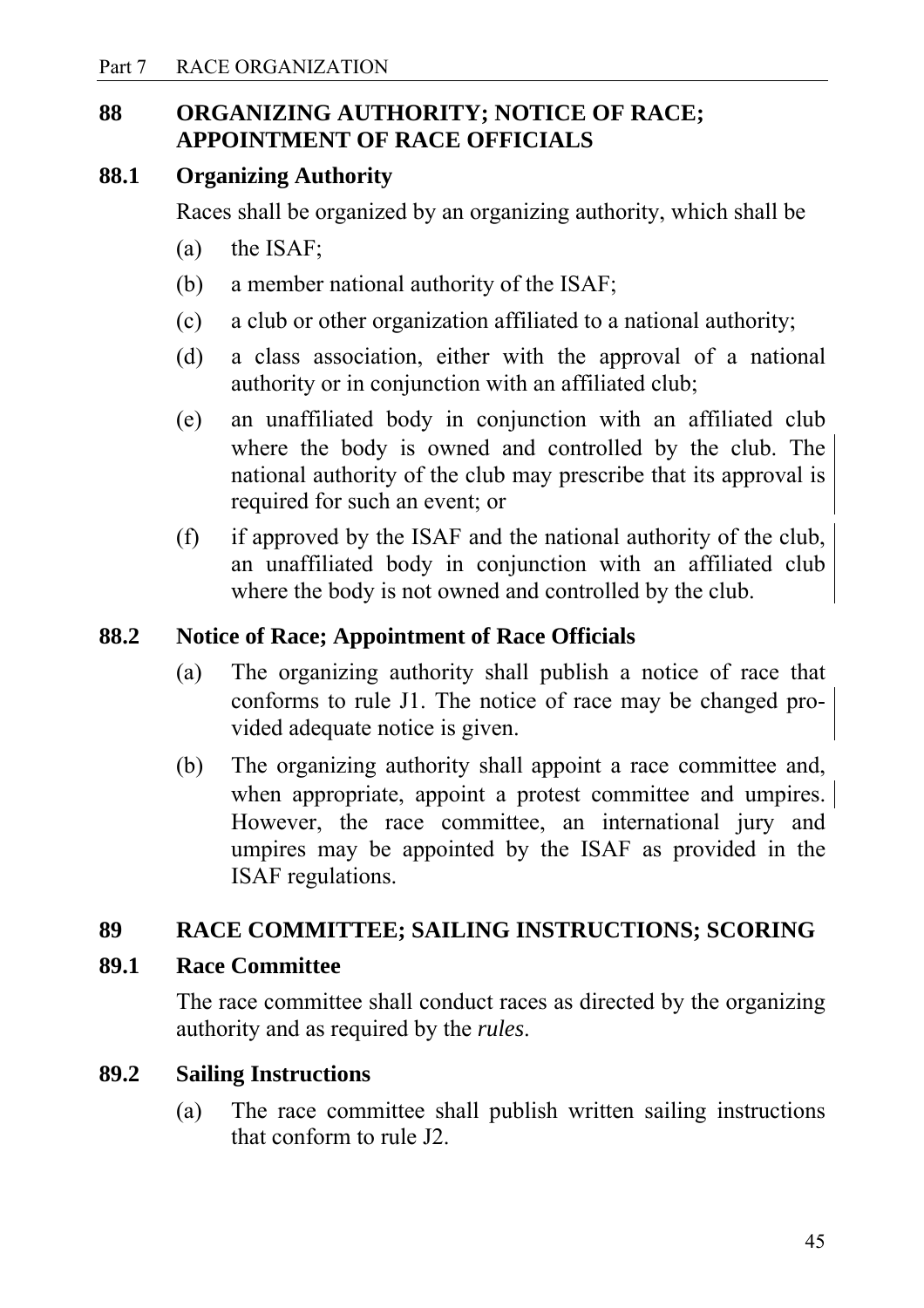- (b) The sailing instructions for an international event shall include, in English, the applicable prescriptions of the national authority.
- (c) Changes to the sailing instructions shall be in writing and
- **B2.3** posted within the required time on the official notice board or, on the water, communicated to each board before her warning signal.
- (d) Oral instructions may be given only if the procedure is stated in
- **B2.3** the sailing instructions.

#### **89.3 Scoring**

- **B8.3** (a) The race committee shall score a race or series as provided in Appendix A using the Low Point System, unless the sailing instructions specify the Alternative System or some other system. A race shall be scored if it is not *abandoned* and if one board sails the course in compliance with rule 28.1 and *finishes* within the time limit, if any, even if she retires after *finishing* or is disqualified.
	- (b) When a scoring system provides for excluding one or more race scores from a board's series score, the score for disqualification under rule 2; rule 30.3's next-to-last sentence; rule 42 if rule 67, P2.2 or P2.3 applies; or rule 69.1(b)(2) shall not be excluded. The next-worse score shall be excluded instead.

## **90 PROTEST COMMITTEE**

A protest committee shall be

- (a) a committee appointed by the organizing authority or race committee, or
- (b) an international jury appointed by the organizing authority or as prescribed in the ISAF regulations and meeting the requirements of Appendix N. A national authority may prescribe that its approval is required for the appointment of international juries for races within its jurisdiction, except ISAF events or when international juries are appointed by the ISAF under rule 88.2(b).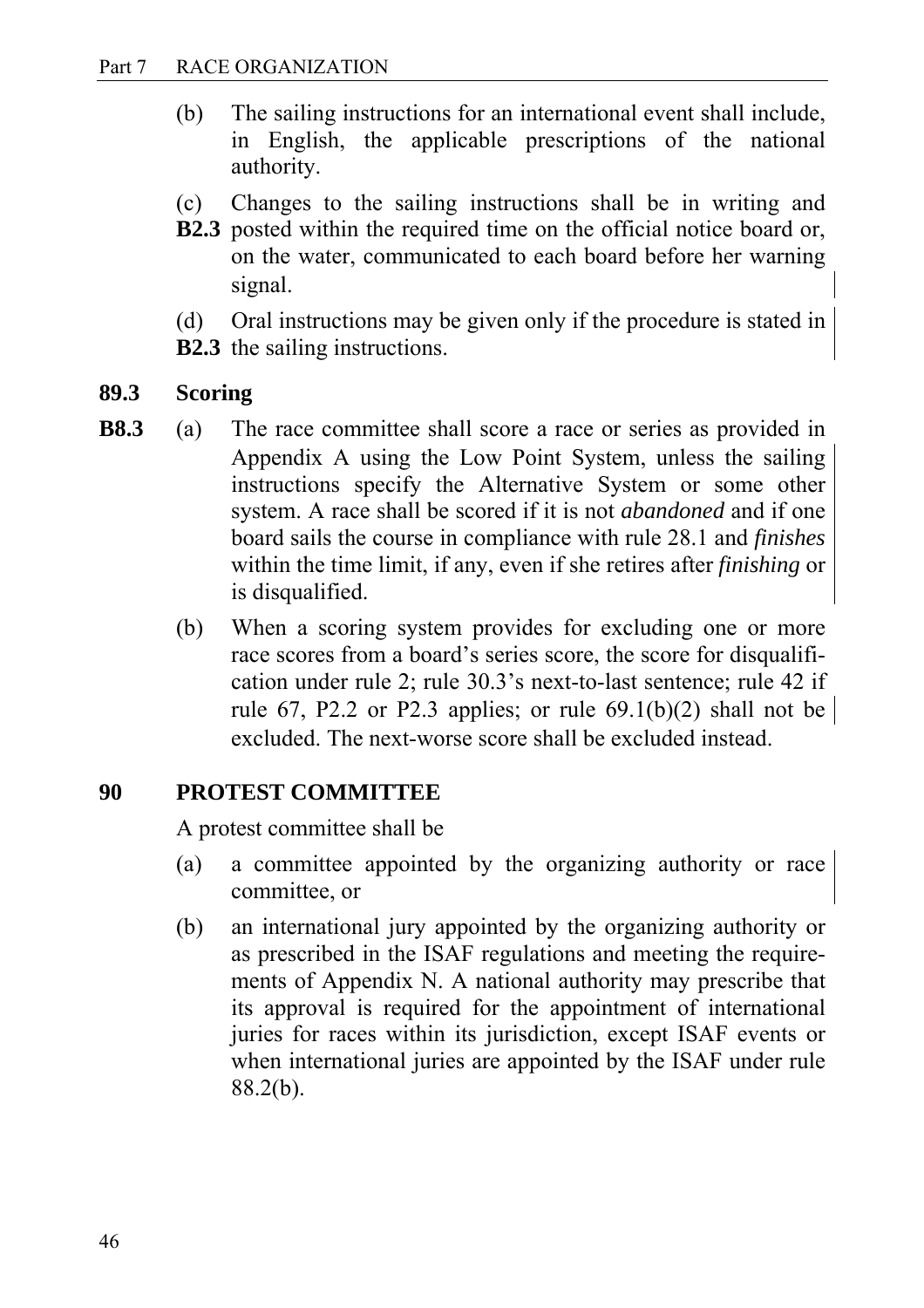# **APPENDIX A**  SCORING

*See rule 89.3.*

## **A1 NUMBER OF COURSE RACES**

The number of course races scheduled and the number required to be completed to constitute a series shall be stated in the sailing instructions.

## **A2 OVERALL AND SERIES SCORES**

#### **A2.1 Overall Scores**

**B8.1** If an event includes more than one discipline or format the sailing instructions shall state how the overall score is to be calculated.

#### **A2.2 Series Scores**

**B8.2** Each board's series score shall be the total of her race, elimination series or speed round scores with the number of her worst scores excluded as follows:

| Course races,<br>speed rounds | Slalom and expression<br><i>elimination series</i> | <b>Number</b><br>excluded |
|-------------------------------|----------------------------------------------------|---------------------------|
| $1 - 3$                       | $1 - 2$                                            |                           |
|                               |                                                    |                           |
| $7 - 10$                      | $5 - 7$                                            |                           |
| $11 - 15$                     | 8 or more                                          |                           |
| 16 or more                    |                                                    |                           |

If a board has two or more equal worst scores, the score(s) for the race(s) sailed earliest in the series shall be excluded. The board with the lowest series score wins and others shall be ranked accordingly. Rules A4.4, A4.5 and A4.6 contain exceptions to this rule.

## **A3 STARTING TIMES AND FINISHING PLACES**

The time of a board's starting signal shall be her starting time, and the order in which boards *finish* a race shall determine their finishing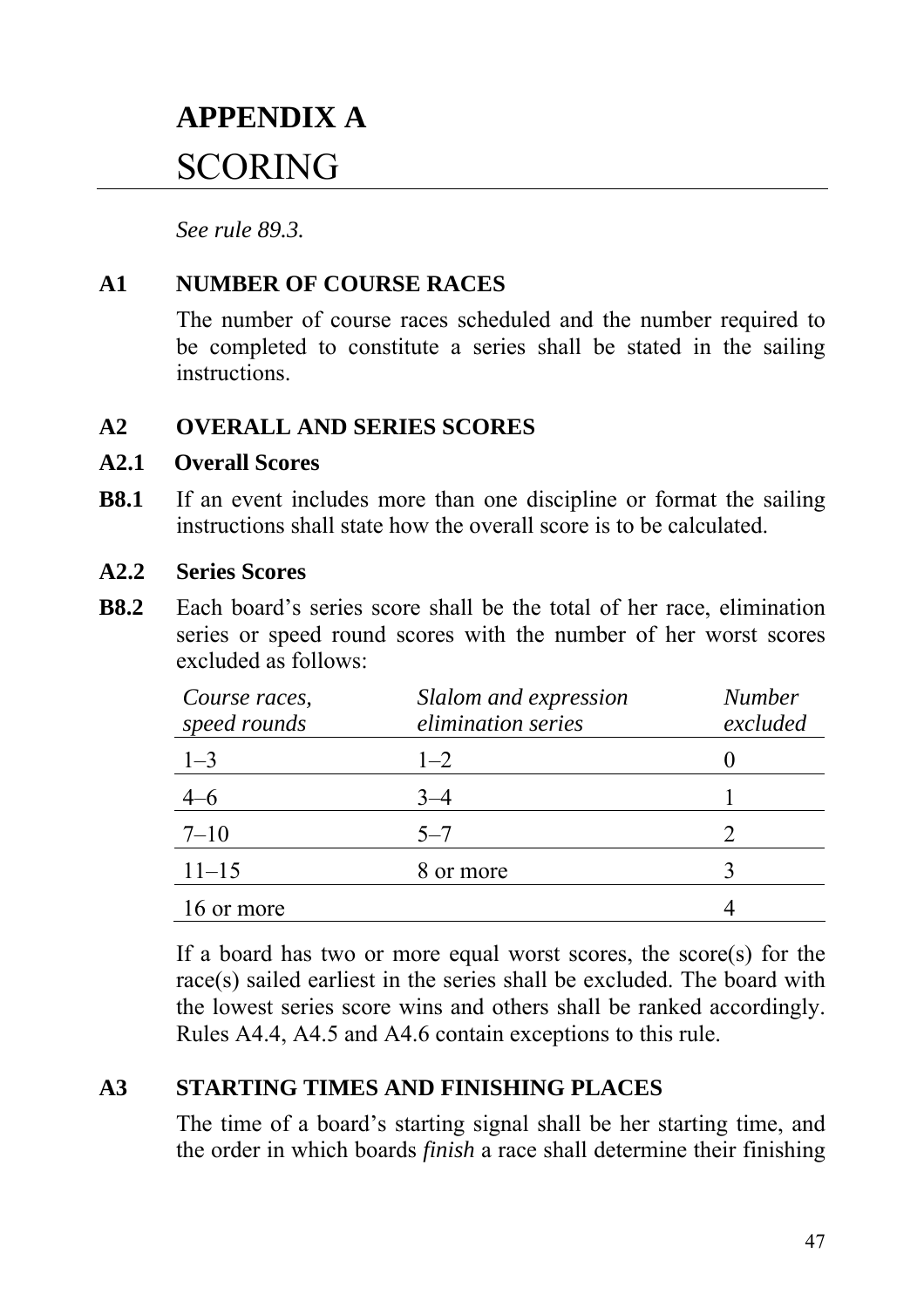places. However, when a handicap or rating system is used a board's corrected time shall determine her finishing place.

## **A4 LOW POINT AND ALTERNATIVE SYSTEMS**

**A4.1** Each board *starting* and *finishing* and not thereafter retiring, being **B8.3 penalized or given redress shall be scored points as follows:** 

| Finishing place       | Low Point<br>System | <i>Alternative</i><br>System |
|-----------------------|---------------------|------------------------------|
| First                 |                     | 0.7                          |
| Second                |                     |                              |
| <b>Third</b>          |                     |                              |
| Each place thereafter | Add 1 point         | Add 1 point                  |

- **A4.2** A board that did not *start*, did not *finish*, retired after *finishing* or was
- **B8.3** disqualified shall be scored points for the finishing place one more than the number of boards entered in the series or, in an elimination series, the number of boards in that heat. A board penalized under rule 30.2 shall be scored points as provided in rule 44.3(c).

## **A4.3 Uncompleted Heat**

**B8.4** When a heat cannot be completed, the points for the unscored places shall be added together and divided by the number of places in that heat. The resulting number of points, to the nearest tenth of a point (0.05 to be rounded upward), shall be given to each board entered in the heat.

## **A4.4 Scoring a Final Series in Slalom Racing**

- **B8.5** (a) If three final races are completed, a board's series score in the final shall be the total of her race scores excluding her worst score. Otherwise her series score shall be the total of her race scores.
	- (b) A board that did not *start*, did not *finish*, retired after *finishing* or was disqualified from a final race shall be scored points equal to the total number of boards entered in the final.

## **A4.5 Expression Competition Scoring**

**B8.6** (a) Expression competition shall be scored by a panel of three judges. However, the panel may have a greater odd number of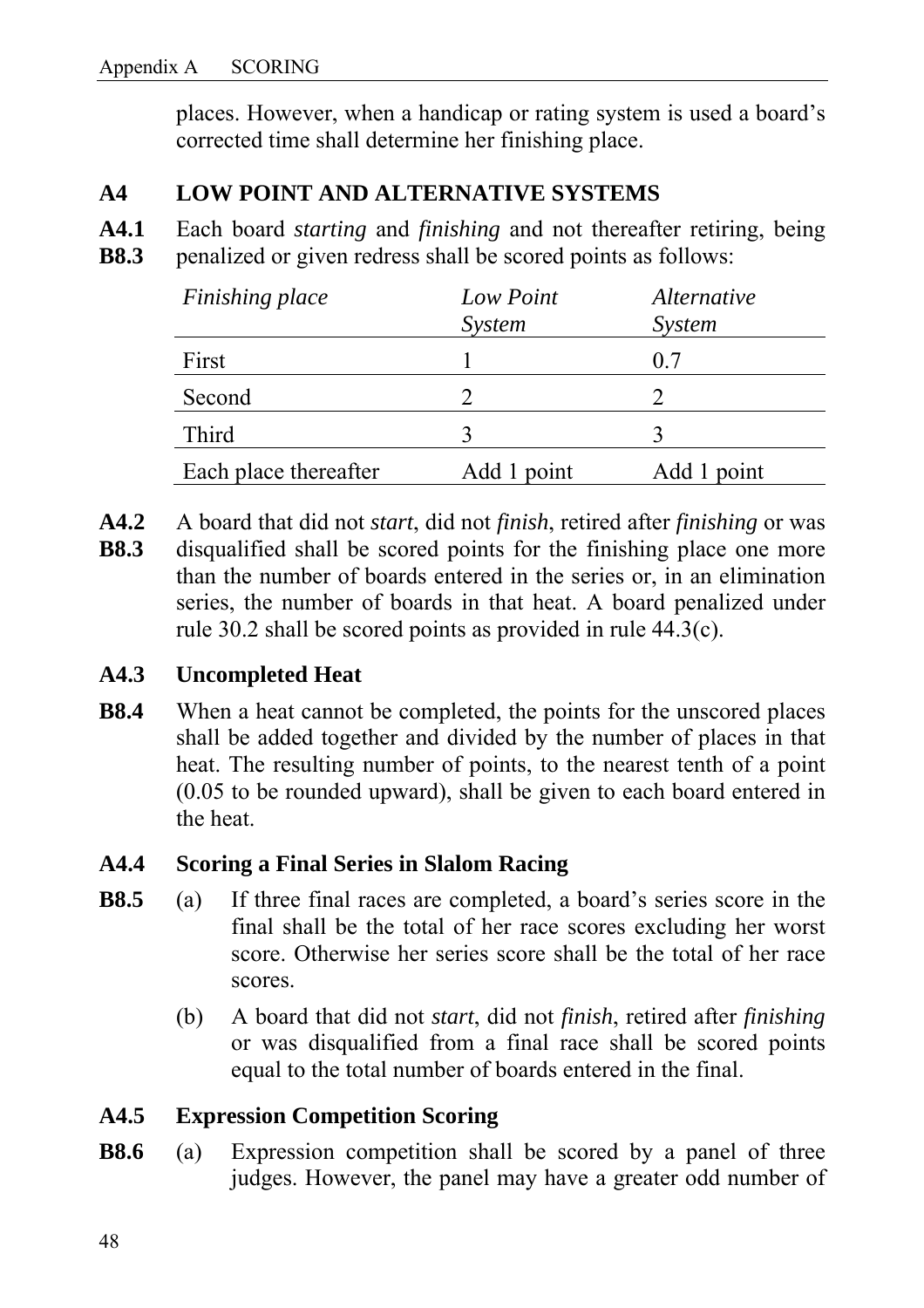members, and there may be two such panels. Each judge shall give points for each manoeuvre based on the scale stated in the sailing instructions.

- (b) The criteria of scoring shall be decided by the race committee and announced on the official notice board not later than 30 minutes before the starting signal for the first heat.
- (c) A board's heat standing shall be determined by adding together the points given by each judge. The board with the highest score wins and others shall be ranked accordingly.
- (d) Both semifinal heats shall have been sailed for an elimination series to be valid.
- (e) Except for members of the race committee responsible for scoring the event, only competitors in the heat shall be allowed to see judges' score sheets for the heat. Each score sheet shall bear the full name of the judge.
- (f) Scoring decisions of the judges shall not be grounds for a request for redress by a board.

## **A4.6 Speed Competition**

**B8.7** The speeds of a board's fastest two runs in a round shall be averaged to determine her standing in that round. The board with the highest average wins and others shall be ranked accordingly.

## **A5 SCORES DETERMINED BY THE RACE COMMITTEE**

**B2.1** A board that did not *start*, comply with rule 30.2 or 30.3, or *finish*, or retires after *finishing*, shall be scored accordingly by the race committee without a hearing. Only the protest committee may take other scoring actions that worsen a board's score.

## **A6 CHANGES IN PLACES AND SCORES OF OTHER BOARDS**

- **A6.1** If a board is disqualified from a race or retires after *finishing*, each board with a worse finishing place shall be moved up one place.
- **A6.2** If the protest committee decides to give redress by adjusting a board's score, the scores of other boards shall not be changed unless the protest committee decides otherwise.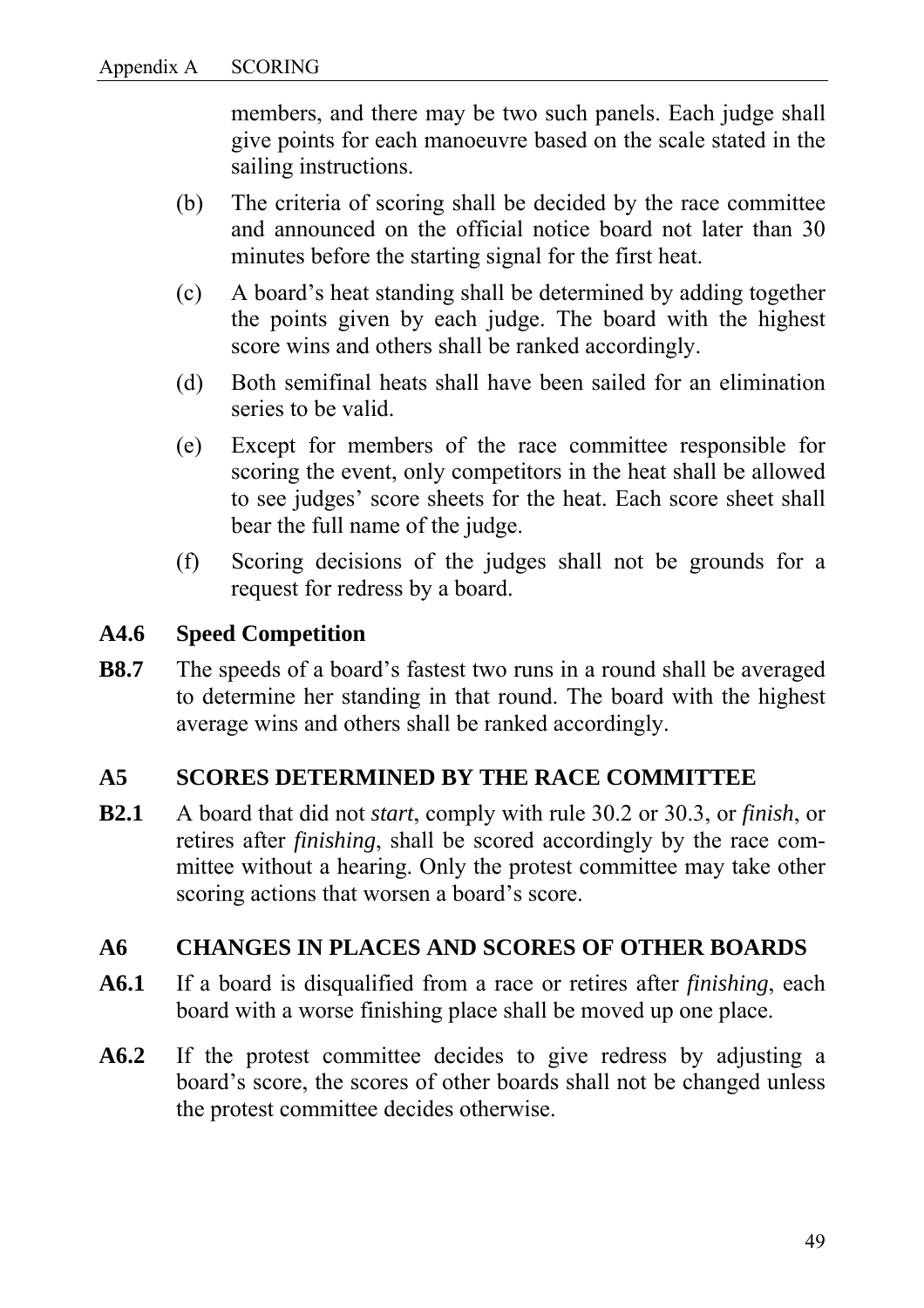### **A7 RACE TIES**

If boards are tied at the finishing line or if a handicap or rating system is used and boards have equal corrected times, the points for the place for which the boards have tied and for the place(s) immediately below shall be added together and divided equally. Boards tied for a race prize shall share it or be given equal prizes.

#### **A8 SERIES TIES**

#### **B8.8**

#### **A8.1 Racing and Speed Competition**

- (a) If there is a series score tie between two or more boards, it shall be broken in favour of the board(s) with the best single excluded race score(s).
- (b) If a tie remains between two or more boards, each board's race scores shall be listed in order of best to worst, and at the first point(s) where there is a difference the tie shall be broken in favour of the board(s) with the best score(s). These scores shall be used even if some of them are excluded scores.
- (c)If a tie still remains between two or more boards, they shall be ranked in order of their scores in the last race. Any remaining ties shall be broken by using the tied boards' scores in the nextto-last race and so on until all ties are broken. These scores shall be used even if some of them are excluded scores.

#### **A8.2 Expression Competition**

- (a) In a heat, if there is a tie in the total points given by one or more judges, it shall be broken in favour of the board with the higher single score in the priority category. If the categories are weighted equally, in wave performance competition the tie shall be broken in favour of the board with the higher single score in wave riding, and in freestyle competition in favour of the board with the higher score for overall impression. If a tie remains, in wave performance competition it shall be broken in favour of the board with the higher single score in the category without priority, and in freestyle competition it shall stand as the final result.
- (b) If there is a tie in the series score, it shall be broken in favour of the board that scored better more times than the other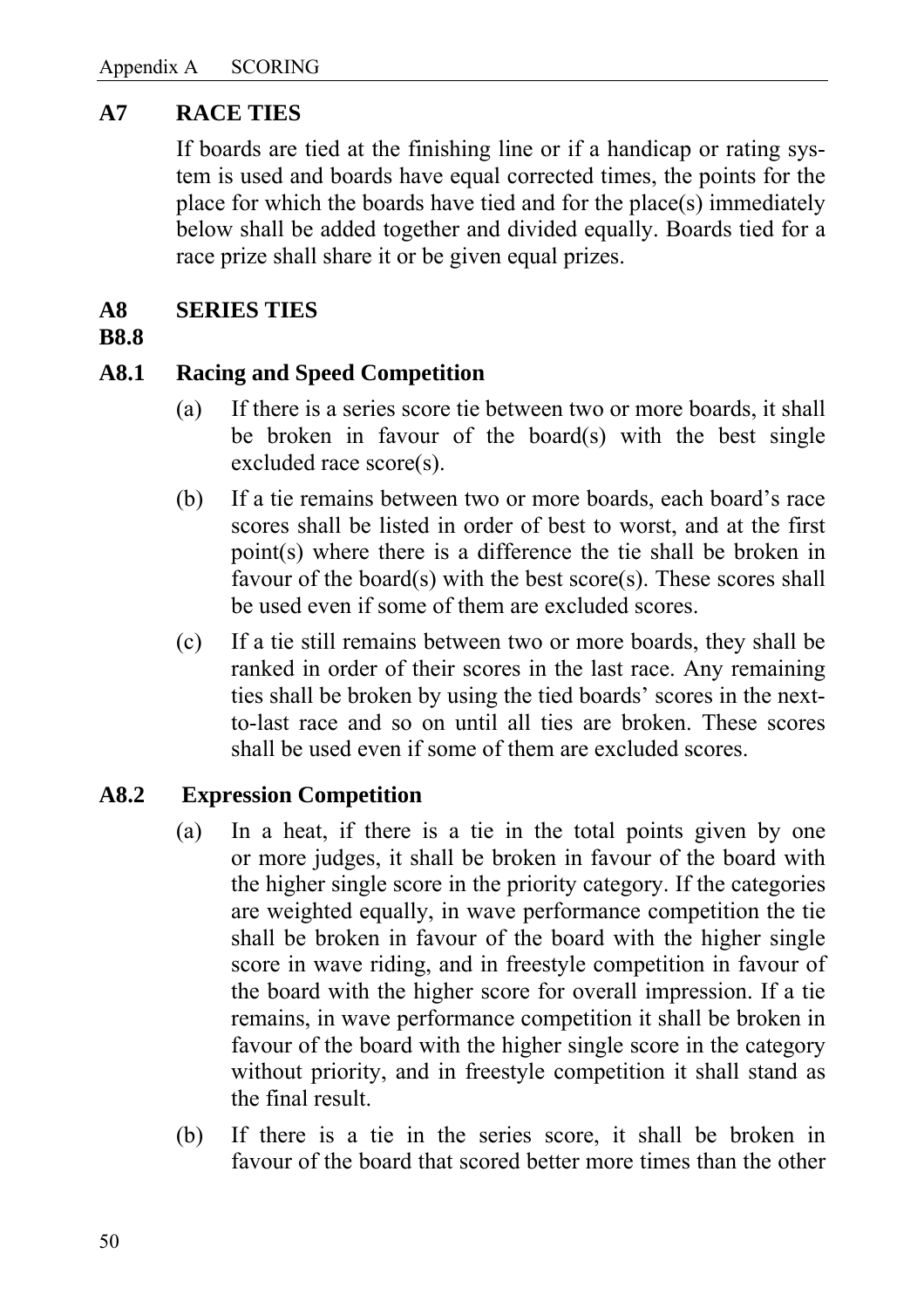board. All scores shall be used even if some of them are excluded scores.

(c) If a tie still remains, the heat shall be resailed. If this is not possible, the tie shall stand as the final result.

### **A9 RACE SCORES IN A SERIES LONGER THAN A REGATTA**

For a series that is held over a period of time longer than a regatta, a board that came to the starting area but did not *start,* did not *finish*, retired after *finishing* or was disqualified shall be scored points for the finishing place one more than the number of boards that came to the starting area. A board that did not come to the starting area shall be scored points for the finishing place one more than the number of boards entered in the series.

#### **A10 GUIDANCE ON REDRESS**

If the protest committee decides to give redress by adjusting a board's score for a race, it is advised to consider scoring her

- (a) points equal to the average, to the nearest tenth of a point (0.05 to be rounded upward), of her points in all the races in the series except the race in question;
- (b) points equal to the average, to the nearest tenth of a point (0.05 to be rounded upward), of her points in all the races before the race in question; or
- (c) points based on the position of the board in the race at the time of the incident that justified redress.

#### **A11 SCORING ABBREVIATIONS**

These abbreviations are recommended for recording the circumstances described:

- DNC Did not *start*; did not come to the starting area
- DNS Did not *start* (other than DNC and OCS)
- OCS Did not *start*; on the course side of the starting line at her starting signal and failed to *start*, or broke rule 30.1
- ZFP 20% penalty under rule 30.2
- BFD Disqualification under rule 30.3
- DNF Did not *finish*
- RAF Retired after *finishing*
- DSO Disqualification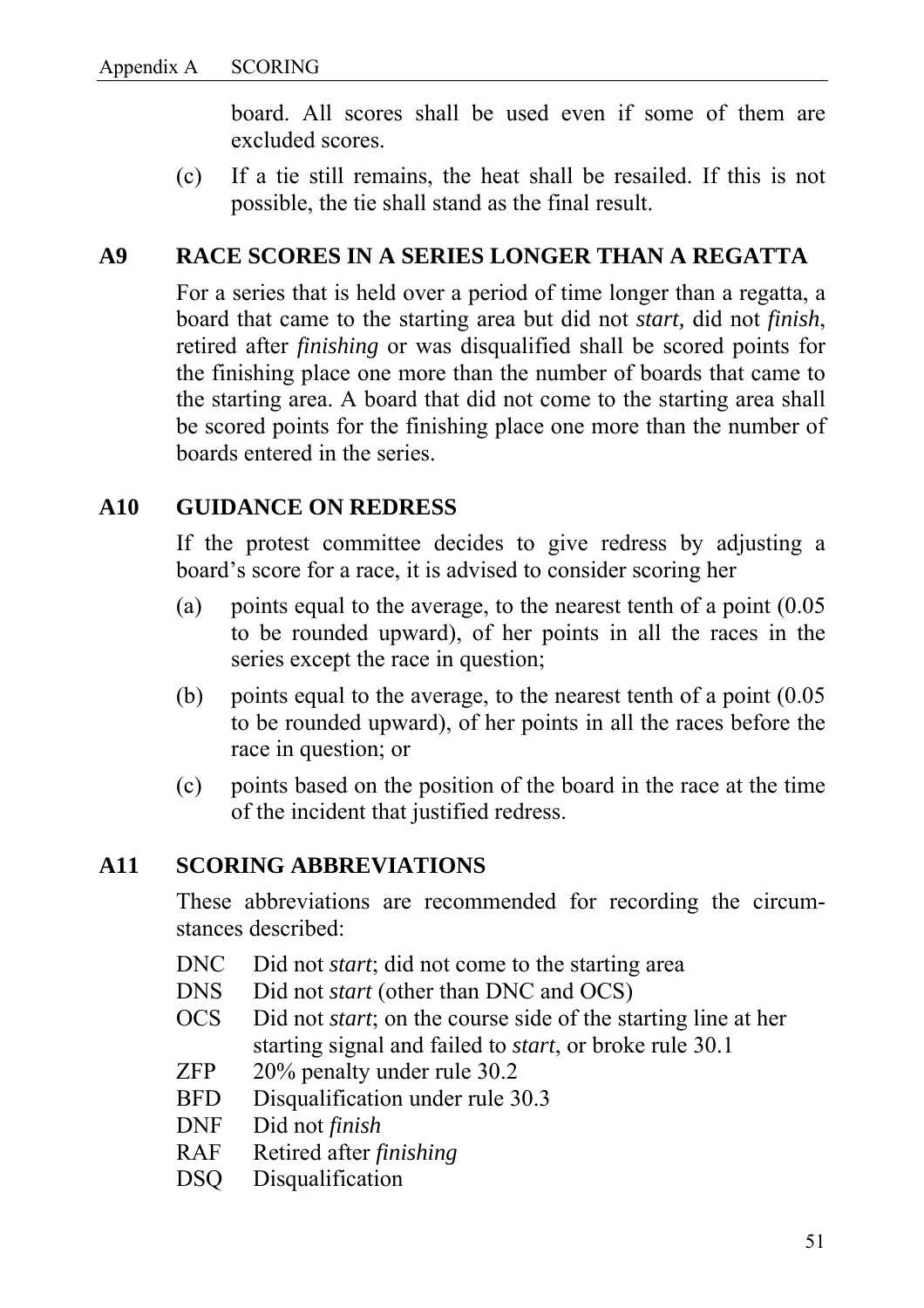- DNE Disqualification (other than DGM) not excludable under rule  $89.3(b)$
- DGM Disqualification under rule 69.1(b)(2); not excludable<br>RDG Redress given
- Redress given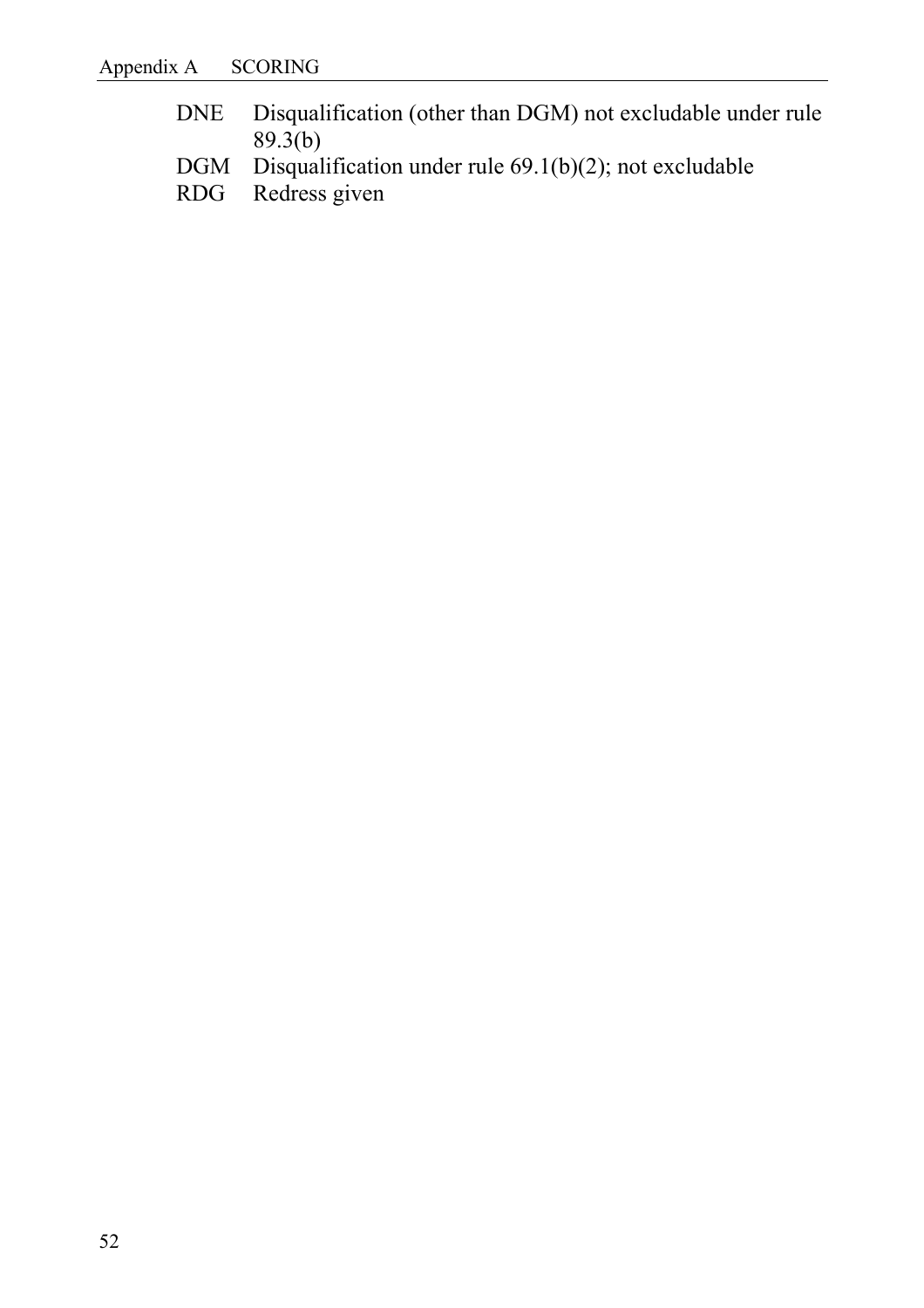# **APPENDIX F**  APPEALS PROCEDURES

*See rule 70. A national authority may change this appendix by prescription but it shall not be changed by sailing instructions.* 

## **F1 APPEALS AND REQUESTS**

Appeals, requests by protest committees for confirmation or correction of their decisions, and requests for interpretations of the *rules* shall be made to the national authority of the venue.

#### **F2 SUBMISSION OF DOCUMENTS**

- **F2.1** Within 15 days of receiving the protest committee's written decision or its decision not to reopen a hearing, the appellant shall send an appeal and a copy of the protest committee's decision to the national authority. The appeal shall state why the appellant believes the protest committee's decision or its procedures were incorrect.
- **F2.2** The appellant shall also send, with the appeal or as soon as possible thereafter, all of the following documents that are available to her:
	- (a) the written *protest*(*s*) or request(s) for redress;
	- (b) a diagram, prepared or endorsed by the protest committee, showing the positions and tracks of all boards involved, the course to the next *mark* and the required side, the force and direction of the wind, and, if relevant, the depth of water and direction and speed of any current;
	- (c) the notice of race, the sailing instructions, any other conditions governing the event, and any changes to them;
	- (d) any additional relevant documents; and
	- (e) the names, postal and e-mail addresses, and telephone numbers of all *parties* to the hearing and the protest committee chairman.
- **F2.3** A request from a protest committee for confirmation or correction of its decision shall be sent within 15 days of the decision and shall include the decision and the documents listed in rule F2.2. A request for an interpretation of the *rules* shall include assumed facts.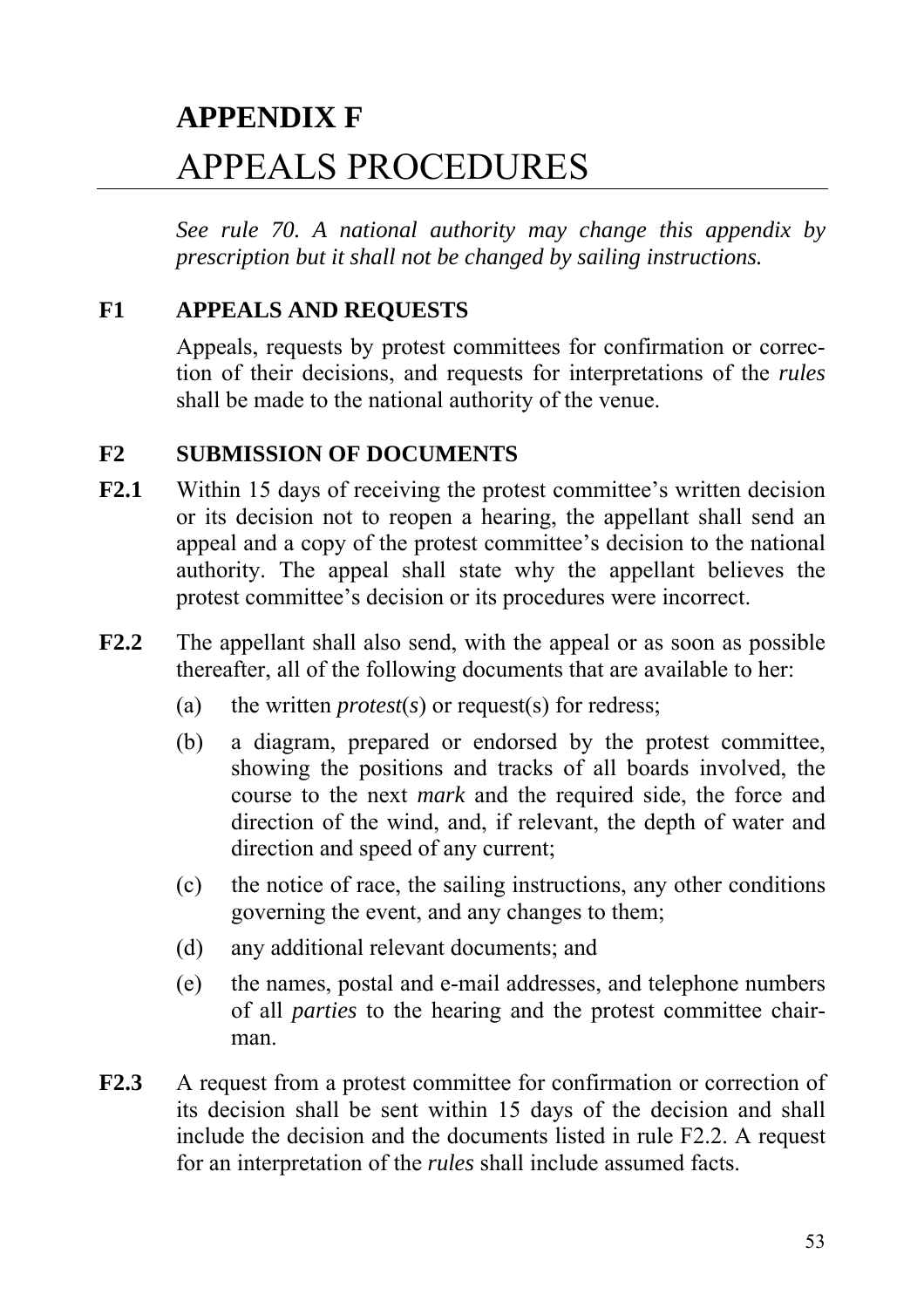## **F3 RESPONSIBILITIES OF NATIONAL AUTHORITY AND PROTEST COMMITTEE**

Upon receipt of an appeal or a request for confirmation or correction, the national authority shall send to the *parties* and protest committee copies of the appeal or request and the protest committee's decision. It shall ask the protest committee for any relevant documents listed in rule F2.2 not sent by the appellant or the protest committee, and the protest committee shall promptly send them to the national authority. When the national authority has received them it shall send copies to the *parties*.

## **F4 COMMENTS**

 The *parties* and protest committee may make comments on the appeal or request or on any of the documents listed in rule F2.2 by sending them in writing to the national authority. Comments on any document shall be made within 15 days of receiving it from the national authority. The national authority shall send copies of the comments to the *parties* and protest committee as appropriate.

## **F5 INADEQUATE FACTS; REOPENING**

The national authority shall accept the protest committee's finding of facts except when it decides they are inadequate. In that case it shall require the committee to provide additional facts or other information, or to reopen the hearing and report any new finding of facts, and the committee shall promptly do so.

## **F6 WITHDRAWING AN APPEAL**

An appellant may withdraw an appeal before it is decided by accepting the protest committee's decision.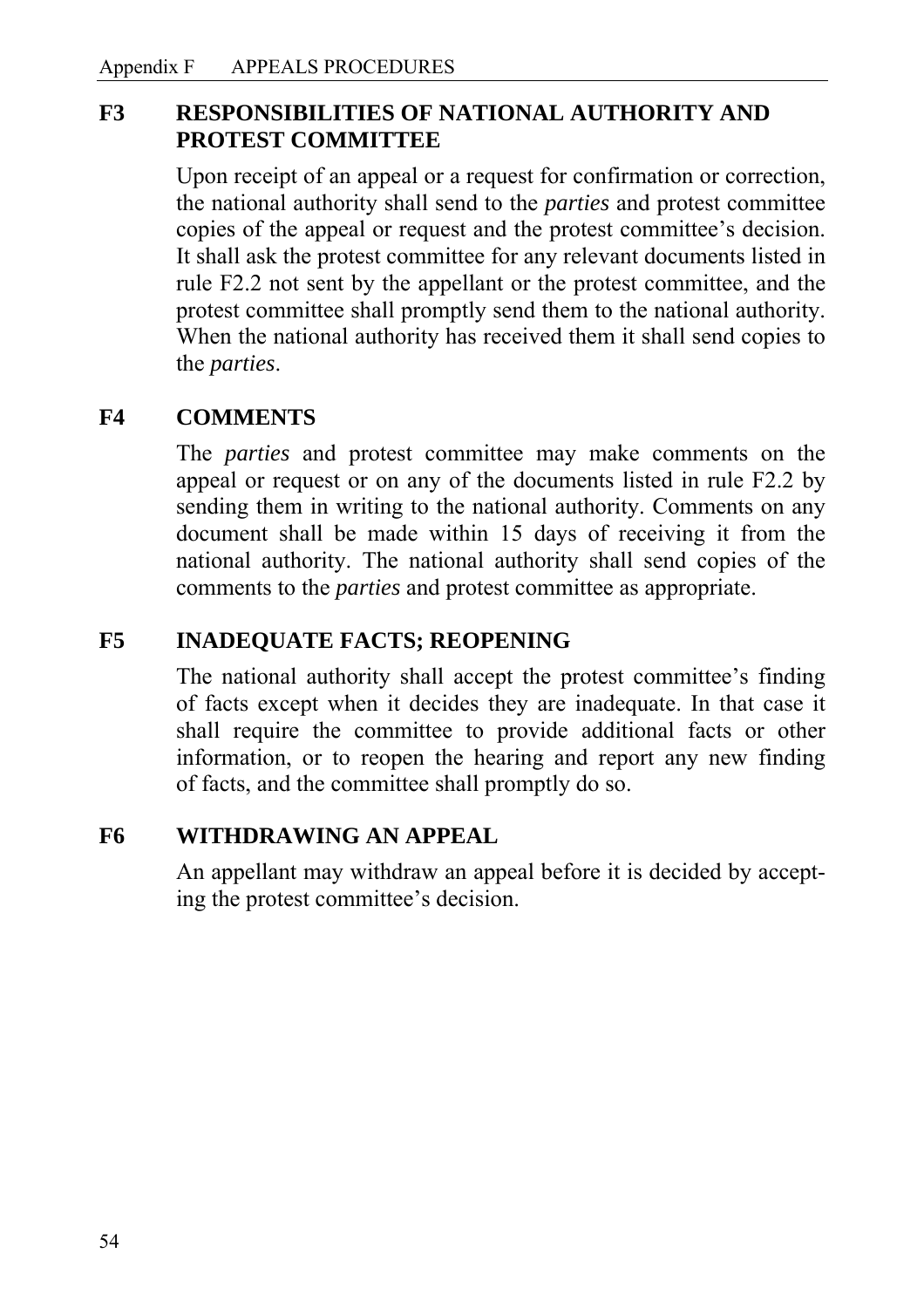# **APPENDIX G**  IDENTIFICATION ON SAILS

*See rule 77.* 

## **G1 ISAF INTERNATIONAL CLASS BOARDS**

### **G1.1 Identification**

Every board of an ISAF International Class or Recognized Class shall carry on her mainsail and, as provided in rules G1.3(d) and G1.3(e) for letters and numbers only, on her spinnaker and headsail

- (a) the insignia denoting her class. The insignia shall not refer to
- **B2.4** anything other than the manufacturer or class and shall not consist of more than two letters and three numbers or an abstract design;
- (b) at all international events, except when the boards are provided to all competitors, national letters denoting her national authority from the table below. For the purposes of this rule, international events are ISAF events, world and continental championships, and events described as international events in their notices of race and sailing instructions; and
- (c) a sail number of no more than four digits allotted by her national authority or, when so required by the class rules, by the international class association. The four-digit limitation does not apply to classes whose ISAF membership or recognition took effect before 1 April 1997. Alternatively, if permitted in the class rules, an owner may be allotted a personal sail number by the relevant issuing authority, which may be used on all his boards in that class.

Sails measured before 31 March 1999 shall comply with rule G1.1 or with the rules applicable at the time of measurement.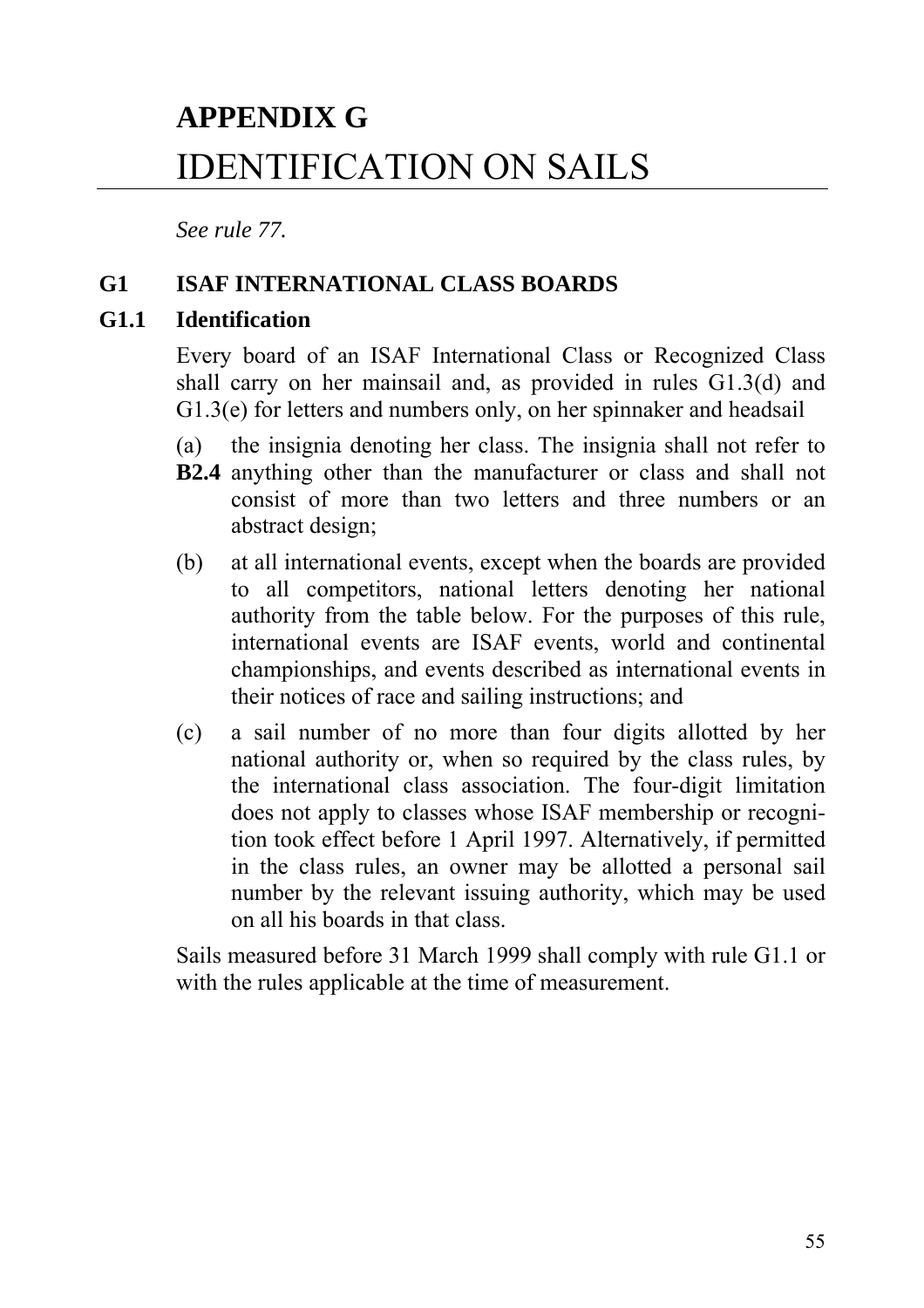## **NATIONAL SAIL LETTERS**

| National authority            | Letters    |
|-------------------------------|------------|
| Algeria                       | <b>ALG</b> |
| American Samoa                | <b>ASA</b> |
| Andorra                       | <b>AND</b> |
| Angola                        | <b>ANG</b> |
| Antigua                       | <b>ANT</b> |
| Argentina                     | ARG        |
| Australia                     | AUS        |
| Austria                       | AUT        |
| Azerbaijan                    | <b>AZE</b> |
| <b>Bahamas</b>                | <b>BAH</b> |
| <b>Bahrain</b>                | <b>BRN</b> |
| <b>Barbados</b>               | <b>BAR</b> |
| <b>Belarus</b>                | <b>BLR</b> |
| Belgium                       | <b>BEL</b> |
| Bermuda                       | <b>BER</b> |
| <b>Brazil</b>                 | <b>BRA</b> |
| <b>British Virgin Islands</b> | <b>IVB</b> |
| Bulgaria                      | <b>BUL</b> |
| Canada                        | CAN        |
| Cayman Islands                | CAY        |
| Chile                         | <b>CHI</b> |
| China, PR                     | <b>CHN</b> |
| Chinese Taipei                | TPE        |
| Columbia                      | <b>COL</b> |
| Cook Islands                  | <b>COK</b> |
| Croatia                       | <b>CRO</b> |
| Cuba                          | CUB        |
| Cyprus                        | CYP        |
| Czech Republic                | <b>CZE</b> |
| Denmark                       | DEN        |
| Dominican Republic            | <b>DOM</b> |
| Ecuador                       | ECU        |
| Egypt                         | EGY        |
| El Salvador                   | <b>ESA</b> |
| Estonia                       | <b>EST</b> |
| Fiji                          | FIJ        |

| National authority    | Letters    |
|-----------------------|------------|
| Finland               | <b>FIN</b> |
| France                | <b>FRA</b> |
| <b>FYRO</b> Macedonia | <b>MKD</b> |
| Germany               | <b>GER</b> |
| <b>Great Britain</b>  | GBR        |
| Greece                | <b>GRE</b> |
| Grenada               | <b>GRN</b> |
| Guam                  | GUM        |
| Guatemala             | <b>GUA</b> |
| Hong Kong             | <b>HKG</b> |
| Hungary               | <b>HUN</b> |
| Iceland               | ISL        |
| India                 | <b>IND</b> |
| Indonesia             | <b>INA</b> |
| Ireland               | <b>IRL</b> |
| Israel                | <b>ISR</b> |
| Italy                 | <b>ITA</b> |
| Jamaica               | <b>JAM</b> |
| Japan                 | <b>JPN</b> |
| Kazakhstan            | <b>KAZ</b> |
| Kenya                 | <b>KEN</b> |
| Korea                 | <b>KOR</b> |
| Kuwait                | <b>KUW</b> |
| Latvia                | <b>LAT</b> |
| Lebanon               | LIB        |
| Libya                 | LBA        |
| Liechtenstein         | LIE        |
| Lithuania             | <b>LTU</b> |
| Luxembourg            | <b>LUX</b> |
| Malaysia              | MAS        |
| Malta                 | <b>MLT</b> |
| Mauritius             | <b>MRI</b> |
| Mexico                | MEX        |
| Micronesia            | <b>FSM</b> |
| Moldova               | MDA        |
| Monaco                | MON        |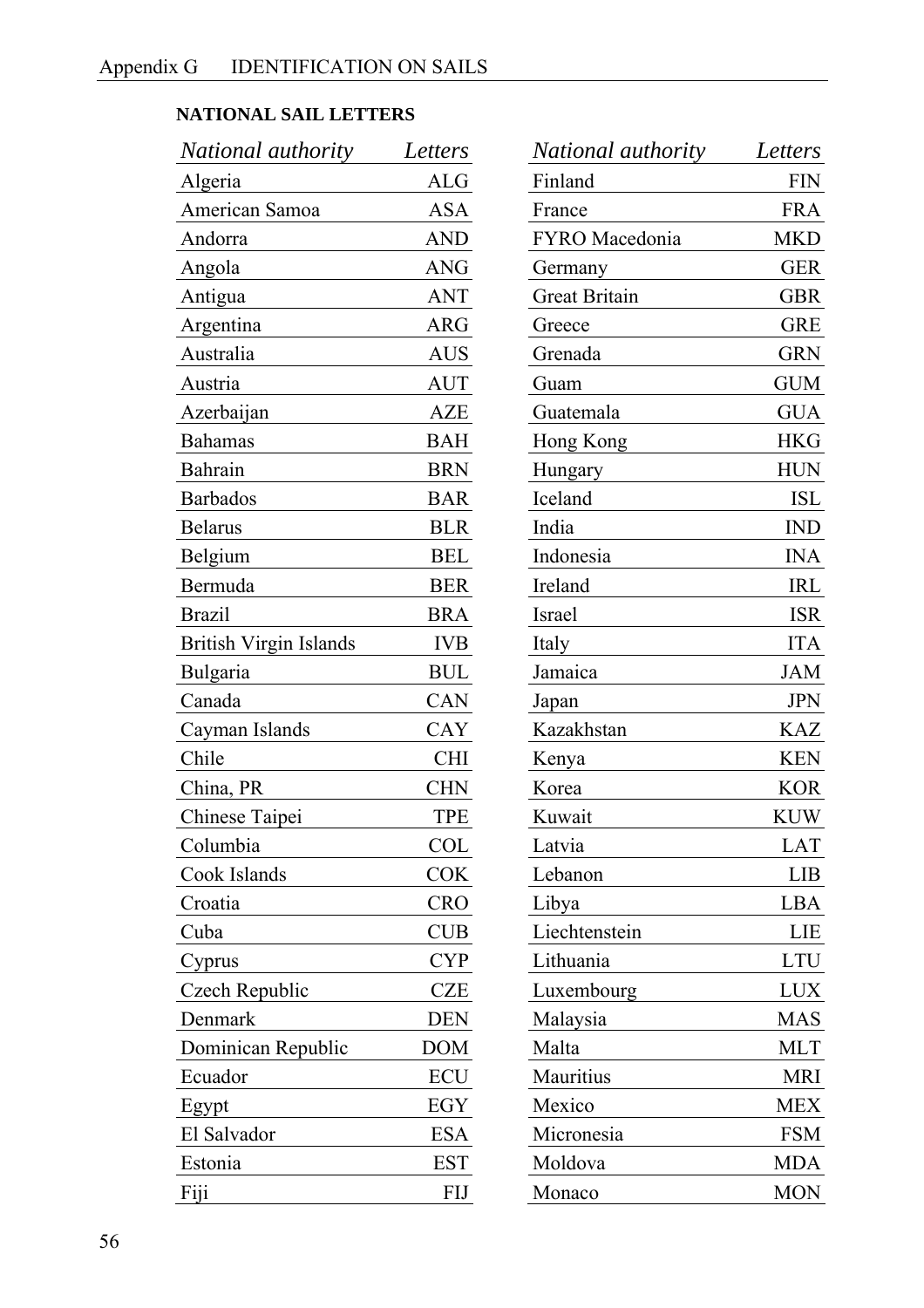| National authority          | Letters    | <i>National authority</i>   | Letters    |
|-----------------------------|------------|-----------------------------|------------|
| Morocco                     | <b>MAR</b> | Singapore                   | <b>SIN</b> |
| Myanmar                     | <b>MYA</b> | Slovak Republic             | <b>SVK</b> |
| Namibia                     | <b>NAM</b> | Slovenia                    | <b>SLO</b> |
| The Netherlands             | <b>NED</b> | Solomon Islands             | <b>SOL</b> |
| <b>Netherlands Antilles</b> | <b>AHO</b> | South Africa                | <b>RSA</b> |
| New Zealand                 | <b>NZL</b> | Spain                       | <b>ESP</b> |
| Norway                      | <b>NOR</b> | Sri Lanka                   | <b>SRI</b> |
| Pakistan                    | <b>PAK</b> | St Lucia                    | <b>LCA</b> |
| Papua New Guinea            | <b>PNG</b> | Sweden                      | <b>SWE</b> |
| Paraguay                    | PAR        | Switzerland                 | <b>SUI</b> |
| Peru                        | <b>PER</b> | Tahiti                      | <b>TAH</b> |
| Philippines                 | PHI        | Thailand                    | <b>THA</b> |
| Poland                      | POL        | Trinidad & Tobago           | <b>TRI</b> |
| Portugal                    | <b>POR</b> | Tunisia                     | <b>TUN</b> |
| Puerto Rico                 | <b>PUR</b> | Turkey                      | <b>TUR</b> |
| Qatar                       | <b>OAT</b> | Ukraine                     | <b>UKR</b> |
| Romania                     | <b>ROM</b> | <b>United Arab Emirates</b> | <b>UAE</b> |
| Russia                      | <b>RUS</b> | United States of America    | <b>USA</b> |
| Samoa                       | <b>SAM</b> | Uruguay                     | <b>URU</b> |
| San Marino                  | <b>SMR</b> | <b>US Virgin Islands</b>    | <b>ISV</b> |
| Serbia and Montenegro       | <b>SCG</b> | Venezuela                   | <b>VEN</b> |
| Seychelles                  | <b>SEY</b> | Zimbabwe                    | <b>ZIM</b> |

## **G1.2 Specifications**

- (a) National letters and sail numbers shall be in capital letters and Arabic numerals, clearly legible and of the same colour. Commercially available typefaces giving the same or better legibility than Helvetica are acceptable.
- (b) The height of characters and space between adjoining characters on the same and opposite sides of the sail shall be related to the board's overall length as follows: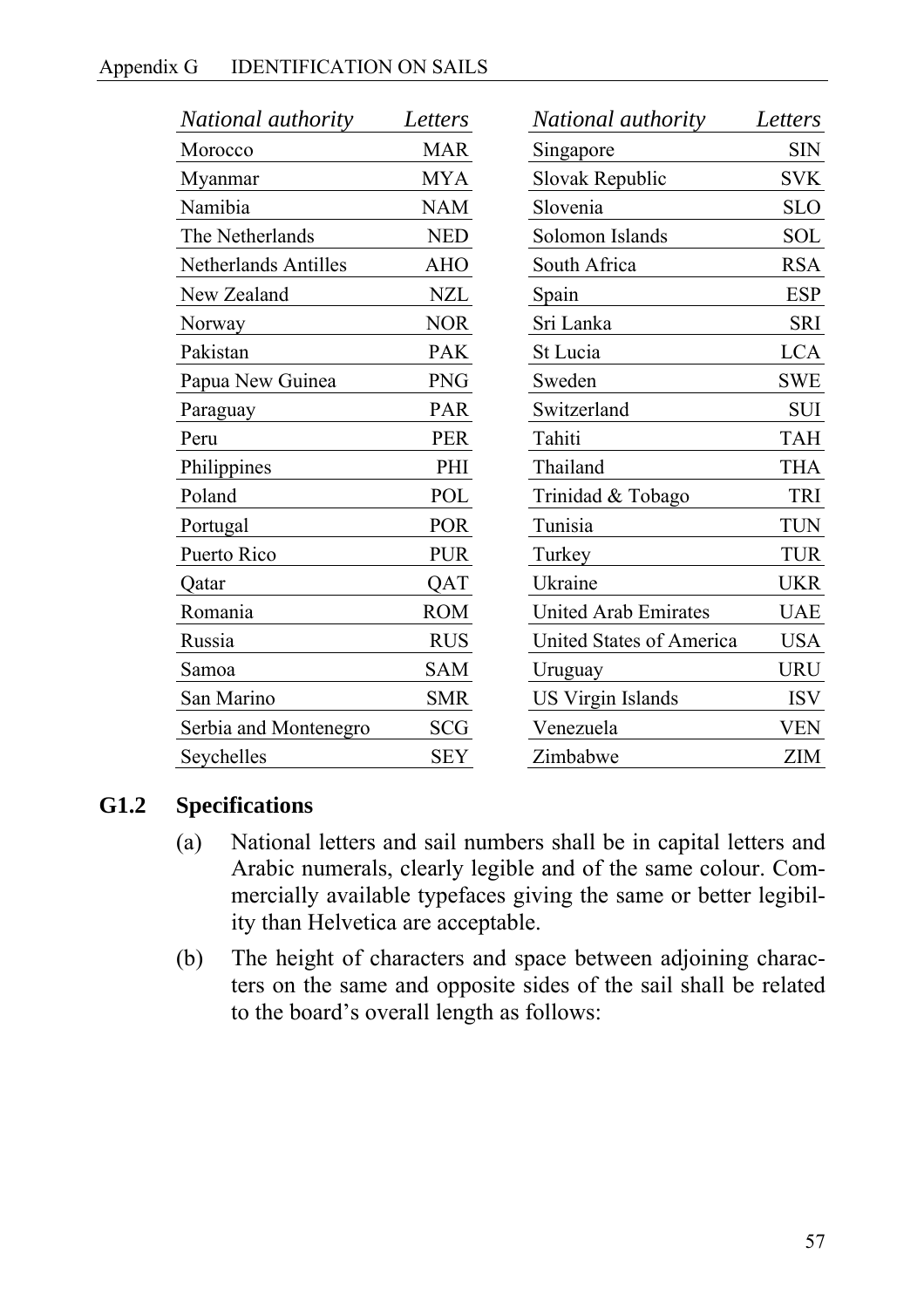| Overall length                  | Minimum height | Minimum space<br>between characters<br>and from edge of sail |
|---------------------------------|----------------|--------------------------------------------------------------|
| under 3.5 m                     | $230$ mm       | 45 mm                                                        |
| $3.5 \text{ m} - 8.5 \text{ m}$ | $300$ mm       | $60 \text{ mm}$                                              |
| $8.5 \text{ m} - 11 \text{ m}$  | 375 mm         | 75 mm                                                        |
| over 11 m                       | 450 mm         | $\mathbf{m}$                                                 |

#### **G1.3 Positioning**

Class insignia, national letters and sail numbers shall be positioned as follows:

- (a) The class insignia shall be displayed once on each side of the
- **B2.4** sail in the area above a line projected at right angles from a point on the luff of the sail one-third of the distance from the head to the wishbone. The national letters and sail numbers shall be in the central third of that part of the sail above the wishbone, clearly separated from any advertising, and placed at different heights on the two sides of the sail, those on the starboard side being uppermost.
- (b) The class insignia shall be placed above the national letters. If the class insignia is of such a design that two of them coincide when placed back to back on both sides of the sail, they may be so placed.

## **G2 OTHER BOARDS**

Other boards shall comply with the rules of their national authority or class association in regard to the allotment, carrying and size of insignia, letters and numbers. Such rules shall, when practicable, conform to the above requirements.

## **G3 CHARTERED OR LOANED BOARDS**

When so stated in the notice of race or sailing instructions, a board chartered or loaned for an event may carry national letters or a sail number in contravention of her class rules.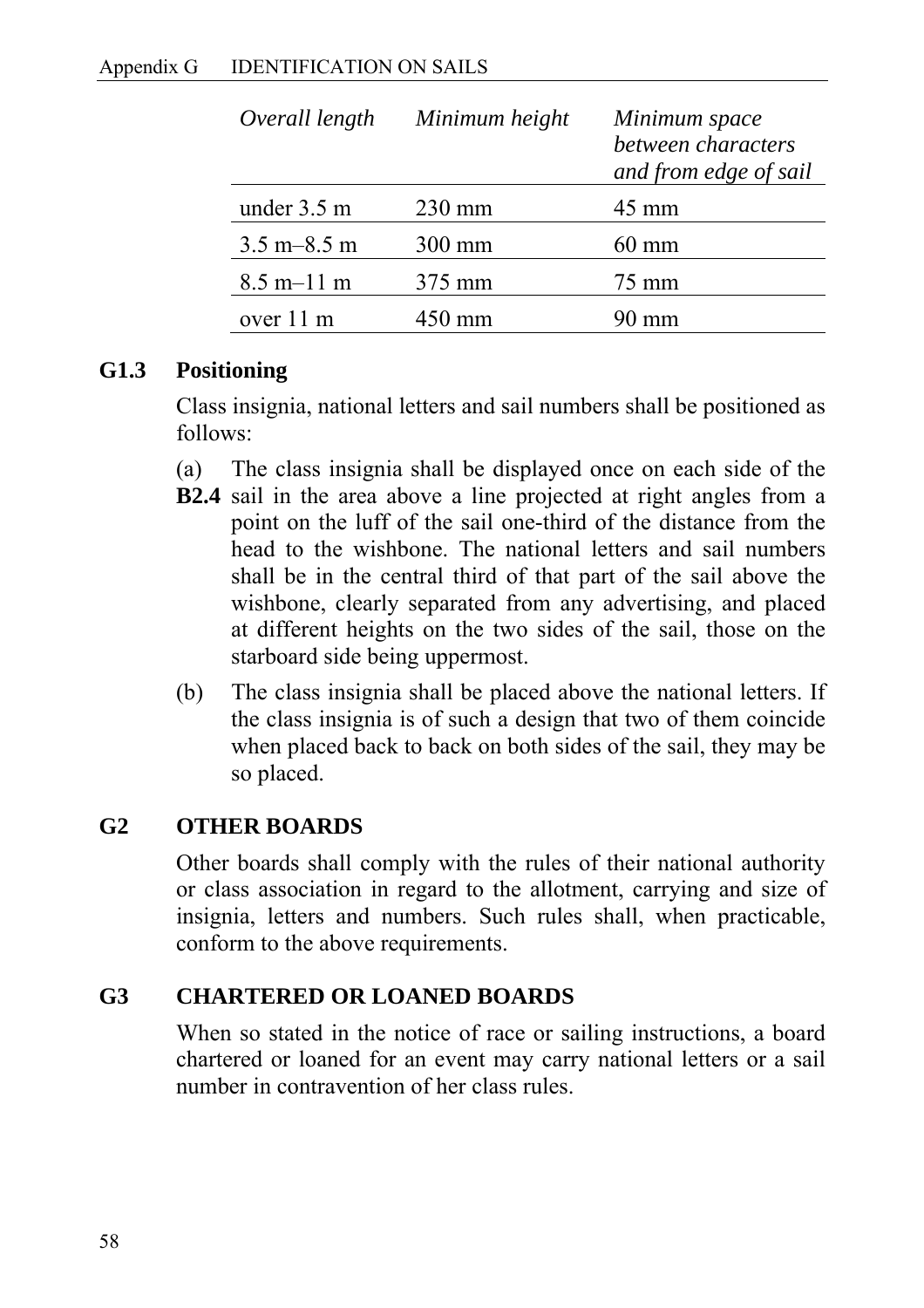## **G4 WARNINGS AND PENALTIES**

When a protest committee finds that a board has broken a rule of this appendix it shall either warn her and give her time to comply or penalize her.

#### **G5 CHANGES BY CLASS RULES**

 ISAF classes may change the rules of this appendix provided the changes have first been approved by the ISAF.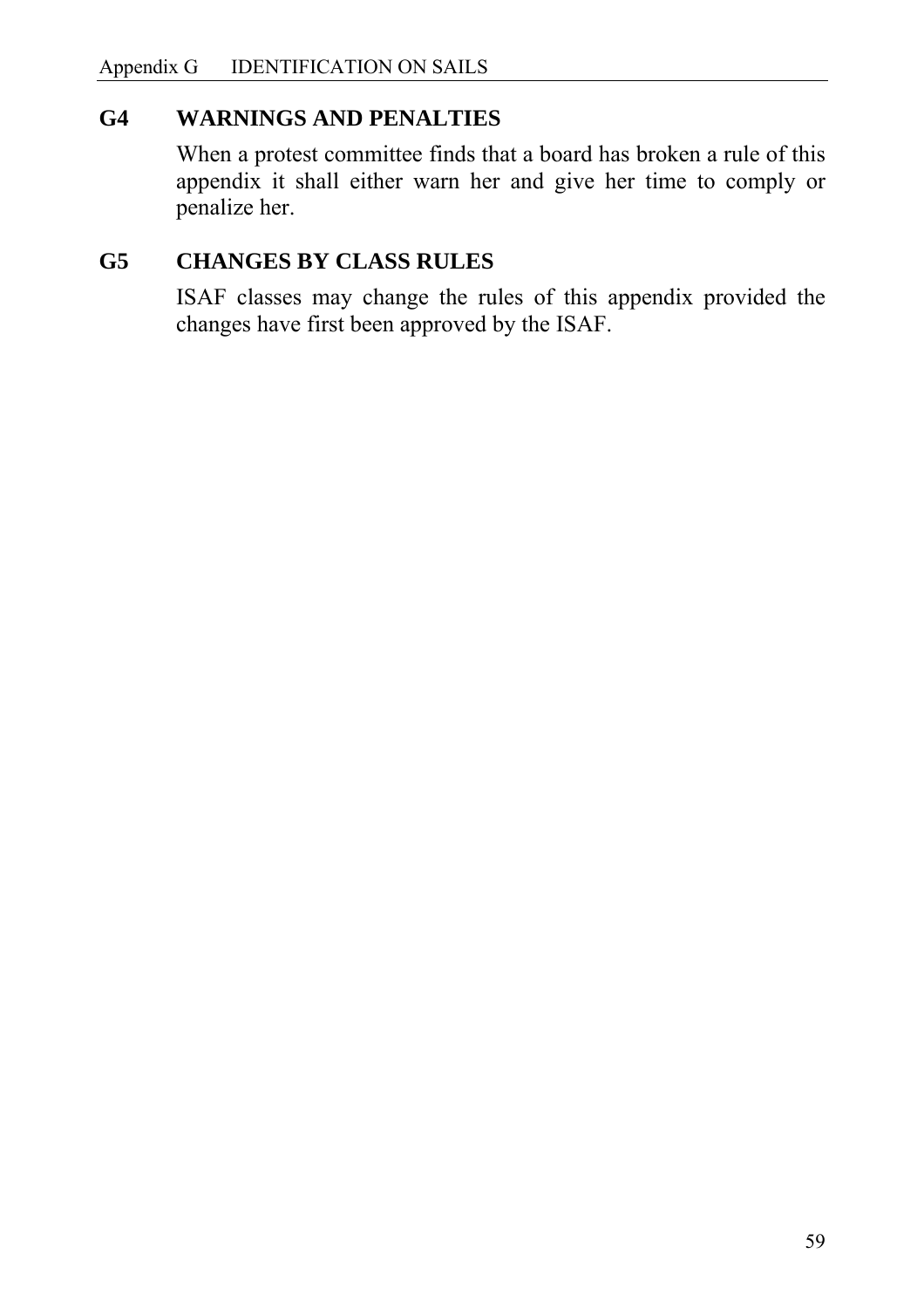# **APPENDIX H**  WEIGHING CLOTHING AND EQUIPMENT

*See rule 43. This appendix shall not be changed by sailing instructions or prescriptions of national authorities.* 

- **H1** Items of clothing and equipment to be weighed shall be arranged on a rack. After being saturated in water the items shall be allowed to drain freely for one minute before being weighed. The rack must allow the items to hang as they would hang from clothes hangers, so as to allow the water to drain freely. Pockets that have drain-holes that cannot be closed shall be empty, but pockets or items that can hold water shall be full.
- **H2** When the weight recorded exceeds the amount permitted, the competitor may rearrange the items on the rack and the measurer shall again soak and weigh them. This procedure may be repeated a second time if the weight still exceeds the amount permitted.
- **H3** A competitor wearing a dry-suit may choose an alternative means of weighing the items.
	- (a) The dry-suit and items of clothing and equipment that are worn outside the dry-suit shall be weighed as described above.
	- (b) Clothing worn underneath the dry-suit shall be weighed as worn while *racing*, without draining.
	- (c) The two weights shall be added together.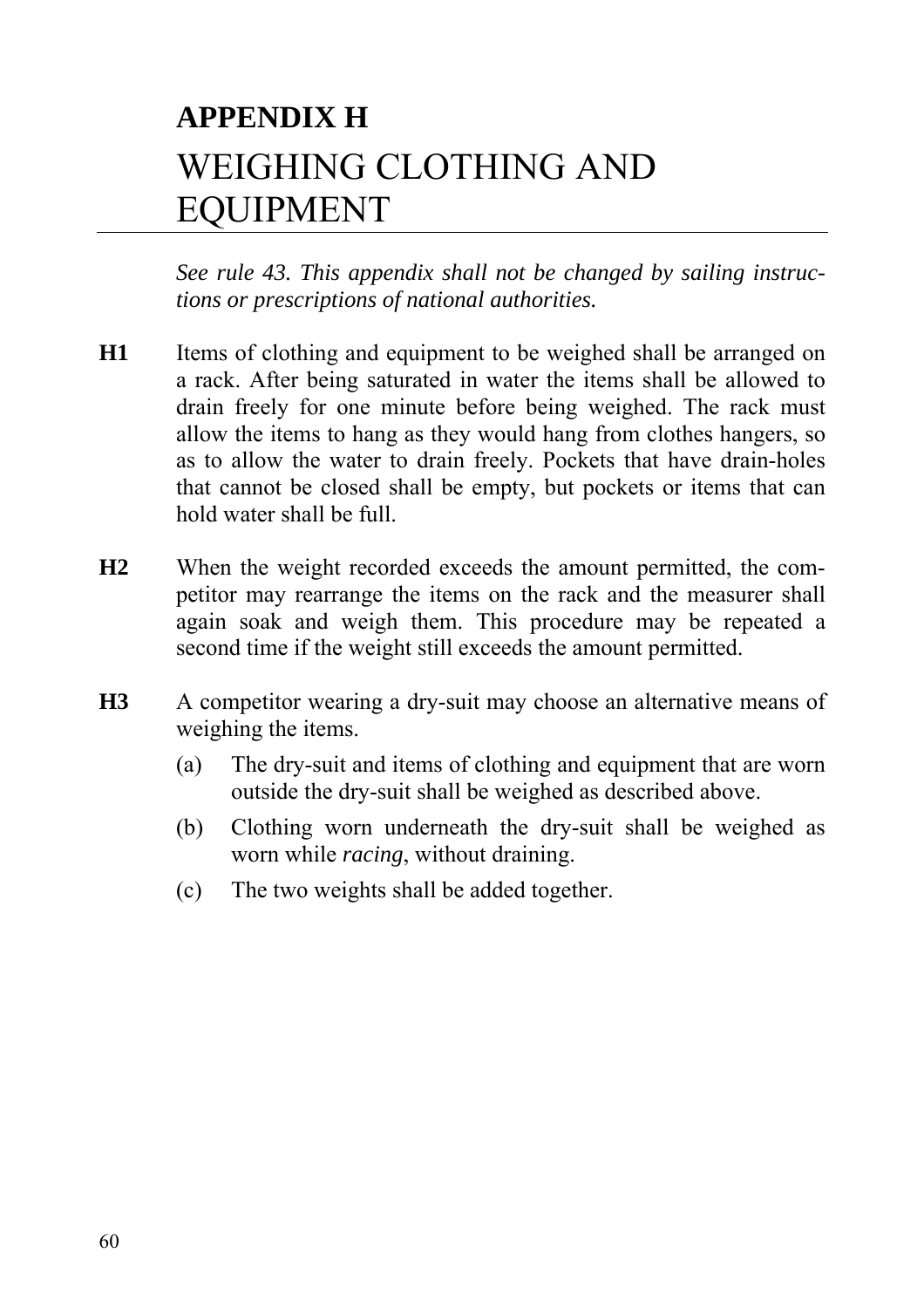# **APPENDIX J**  NOTICE OF RACE AND SAILING INSTRUCTIONS

*See rules 88.2(a) and 89.2. The term 'race' includes a regatta or other series of races.*

## **J1 NOTICE OF RACE CONTENTS**

- **J1.1** The notice of race shall include the following information:
	- (1) the title, place and dates of the race and name of the organizing authority;
	- (2) that the race will be governed by the *rules* as defined in *The Racing Rules of Sailing*;
	- (3) a list of any other documents that will govern the event (for example, *The Equipment Rules of Sailing*, to the extent that they apply), stating where or how each document or a copy of it may be seen;
	- (4) the classes to race, any handicap or rating system that will be used and the classes to which it will apply, conditions of entry and any restrictions on entries;
	- (5) the times of registration and warning signals for the practice race or first race, and succeeding races if known.
- **J1.2** The notice of race shall include any of the following that would help competitors decide whether to attend the event or that conveys other information they will need before the sailing instructions become available:
	- (1) identification of any racing rules that will be changed, a summary of the changes, and a statement that the changes will appear in full in the sailing instructions (see rule 86);
	- (2) that advertising will be restricted to Category A (see ISAF Regulation 20) and other information related to Regulation 20;
	- (3) that the ISAF Sailor Classification Code will apply;
	- (4) for an international event, any prescriptions of the national authority that may require advance preparation;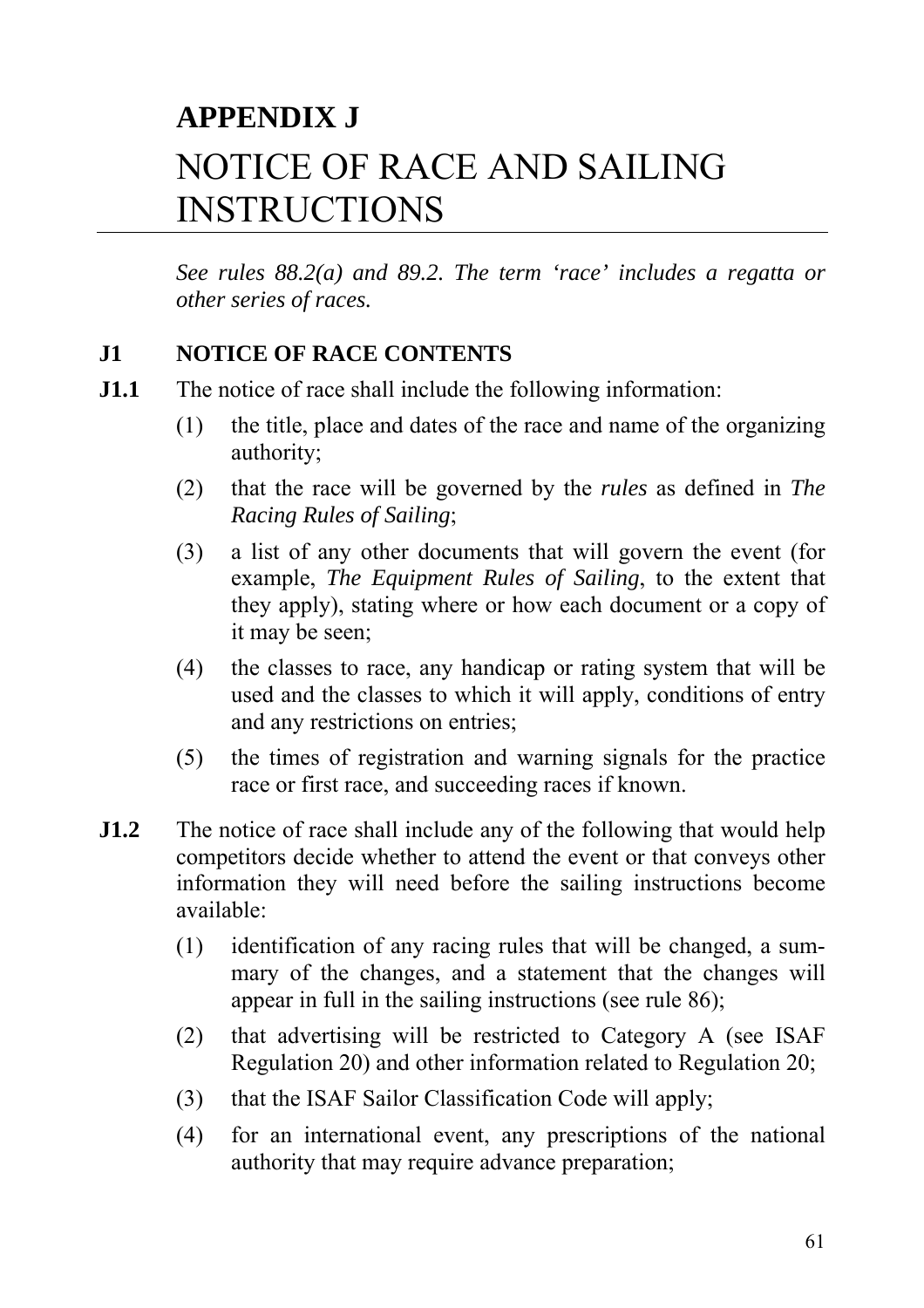- (5) the procedure for advance registration or entry, including fees and any closing dates;
- (6) an entry form, to be signed by the board's owner or owner's representative, containing words such as 'I agree to be bound by *The Racing Rules of Sailing* and by all other *rules* that govern this event';
- (7) measurement procedures or requirements for measurement or rating certificates;
- (8) the time and place at which the sailing instructions will be available;
- (9) any changes to class rules, referring specifically to each rule and stating the change;
- (10) the courses to be sailed;
- (11) the penalty for breaking a rule of Part 2, other than the Turn **B2.1** Penalty;
- (12) denial of the right of appeal, subject to rule 70.4;
- (13) the scoring system, if different from the Low Point System in Appendix A, the number of races scheduled and the minimum number that must be completed to constitute a series;
- (14) prizes.

#### **J2 SAILING INSTRUCTION CONTENTS**

- **J2.1** The sailing instructions shall include the following information:
	- (1) that the race will be governed by the *rules* as defined in *The Racing Rules of Sailing*;
	- (2) a list of any other documents that will govern the event (for example, *The Equipment Rules of Sailing*, to the extent that they apply);
	- (3) the schedule of races, the classes to race and times of warning signals for each class;
	- (4) the course(s) to be sailed, or a list of *marks* from which the course will be selected and, if relevant, how courses will be signalled;
	- (5) descriptions of *marks*, including starting and finishing *marks*, stating the order and side on which each is to be left and identifying all rounding *marks* (see rule 28.1);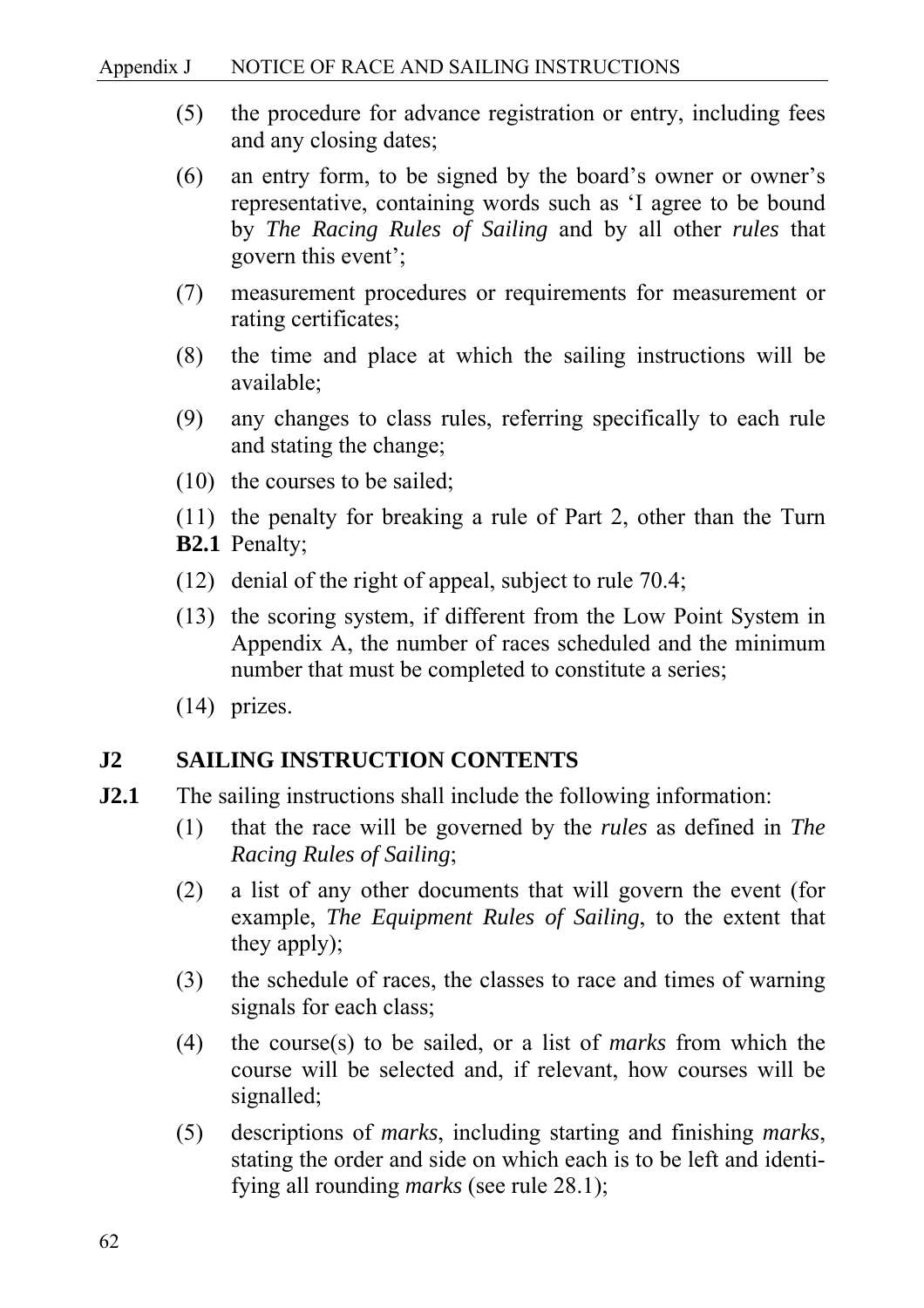- (6) descriptions of the starting and finishing lines, class flags and any special signals to be used;
- (7) the time limit, if any, for *finishing*;
- (8) the handicap or rating system to be used, if any, and the classes to which it will apply;
- (9) the scoring system, included by reference to Appendix A, to class rules or other *rules* governing the event, or stated in full. State the number of races scheduled and the minimum number that must be completed to constitute a series. State the scale required in rule A4.5 if applicable;
- (10) the starting system in racing competition.
- **B3.2**
- **J2.2** The sailing instructions shall include those of the following that will apply:
	- (1) that advertising will be restricted to Category A (see ISAF Regulation 20) and other information related to Regulation 20;
	- (2) that the ISAF Sailor Classification Code will apply;
	- (3) replacement of the relevant rules of Part 2 with the *International Regulations for Preventing Collisions at Sea* or other government right-of-way rules, the time(s) or place(s) they will apply, and any night signals to be used by the race committee;
	- (4) changes to the racing rules permitted by rule 86, referring specifically to each rule and stating the change (if rule 86.2 applies, state the authorization);
	- (5) changes to the prescriptions of the national authority (see rule 87);
	- (6) at an international event, a copy in English of the prescriptions of the national authority that will apply;
	- (7) changes to class rules, referring specifically to each rule and stating the change;
	- (8) restrictions controlling changes to boards when supplied by the organizing authority;
	- (9) the registration procedure;
	- (10) measurement or inspection procedure;
	- (11) location(s) of official notice board(s);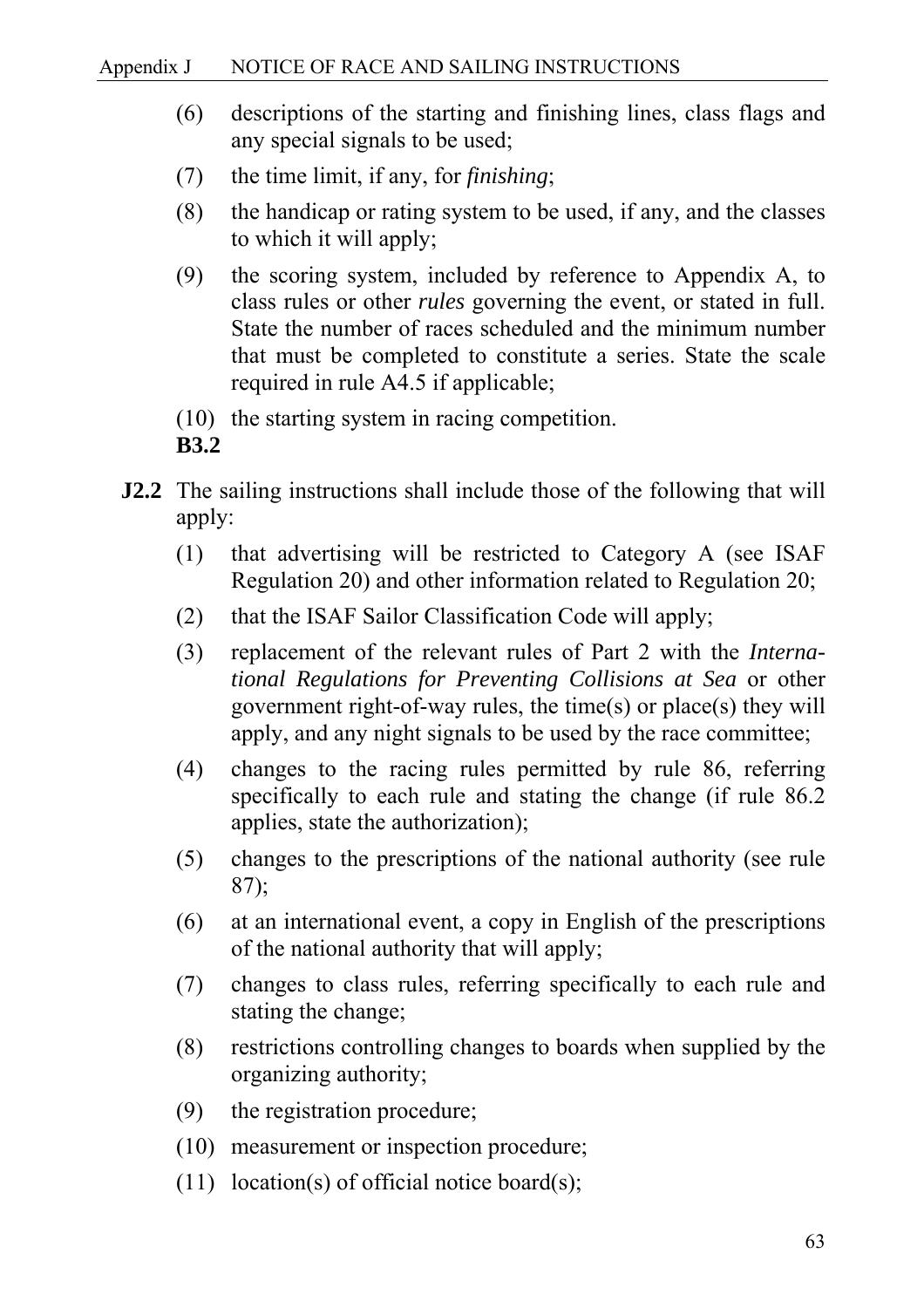- (12) procedure for changing the sailing instructions; procedure for
- **B2.3** giving oral instructions;
- (13) safety requirements, such as requirements and signals for personal buoyancy, check-in at the starting area, and check-out and check-in ashore;
- (14) declaration requirements;
- (15) signals to be made ashore and location of signal station(s);
- (16) the racing area (a chart is recommended);
- (17) approximate course length and approximate length of windward legs;
- (18) description of any area designated by the race committee to be an *obstruction* (see the definition *Obstruction*);
- (19) the time limit, if any, for boards other than the first board to *finish*;
- (20) time allowances;
- (21) the location of the starting area and any applicable restrictions;
- (22) any special procedures or signals for individual or general recall;
- (23) boards identifying *mark* locations;
- (24) any special procedures or signals for changing the position of a *mark* after the start;
- (25) any special procedures for shortening the course or for *finishing* a shortened course;
- (26) restrictions on use of support boats, radios, etc.; and on outside assistance provided to a board that is not *racing*;
- (27) the penalty for breaking a rule of Part 2, other than the Turn **B2.1** Penalty;
- (28) Deleted.
- **B7.6**
- (29) Not applicable to windsurfing.
- **B2.1**
- (30) protest procedure and times and place of hearings;
- (31) if rule N1.4(b) will apply, the time limit for requesting a hearing under that rule;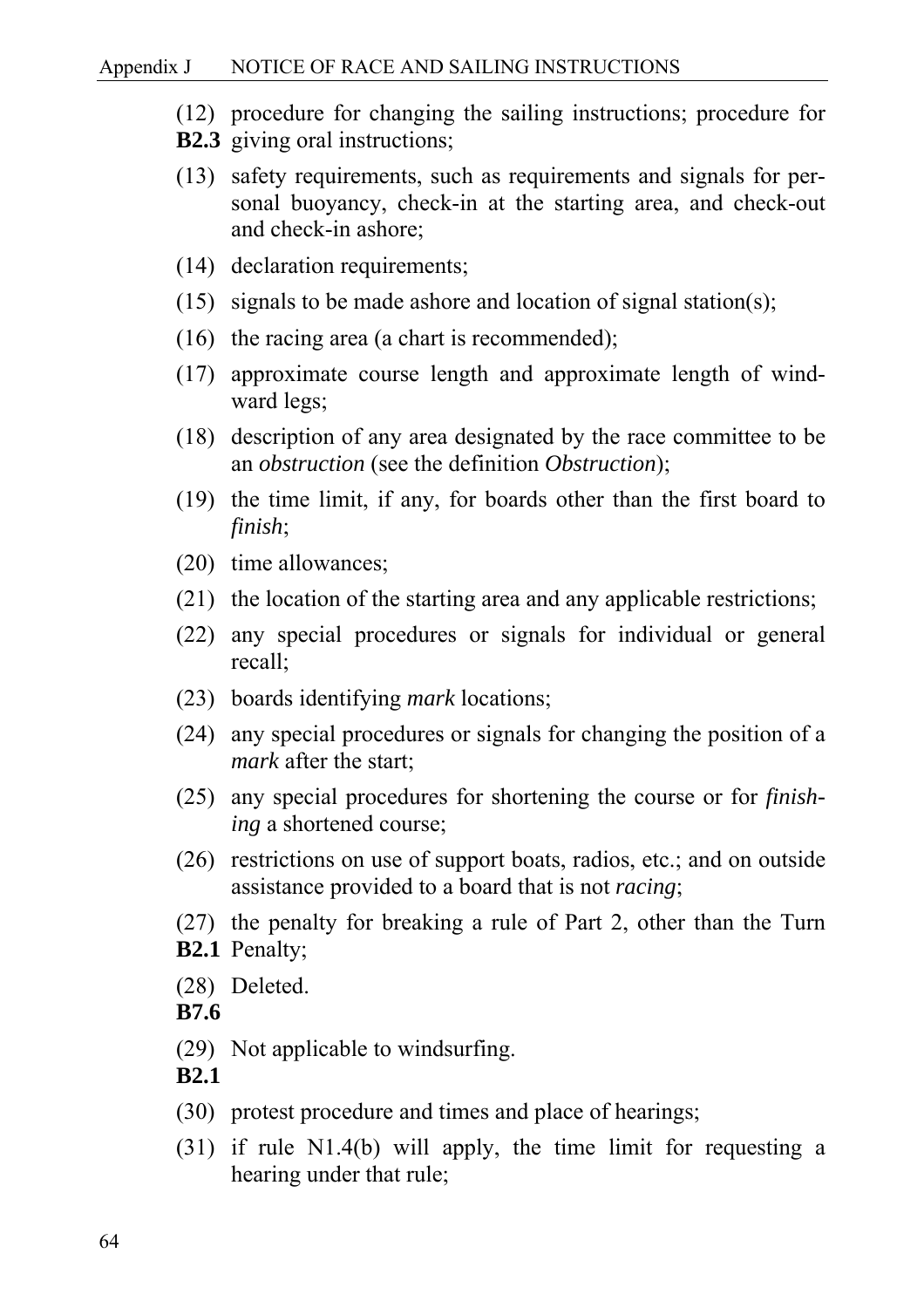- (32) denial of the right of appeal, subject to rule 70.4;
- (33) the national authority's approval of the appointment of an international jury under rule 90(b);
- (34) Not applicable to windsurfing.
- (35) the minimum number of boards appearing in the starting area required for a race to be started;
- (36) when and where races *postponed* or *abandoned* for the day will be resailed;
- (37) tides and currents;
- (38) prizes;
- (39) other commitments of the race committee and obligations of boards.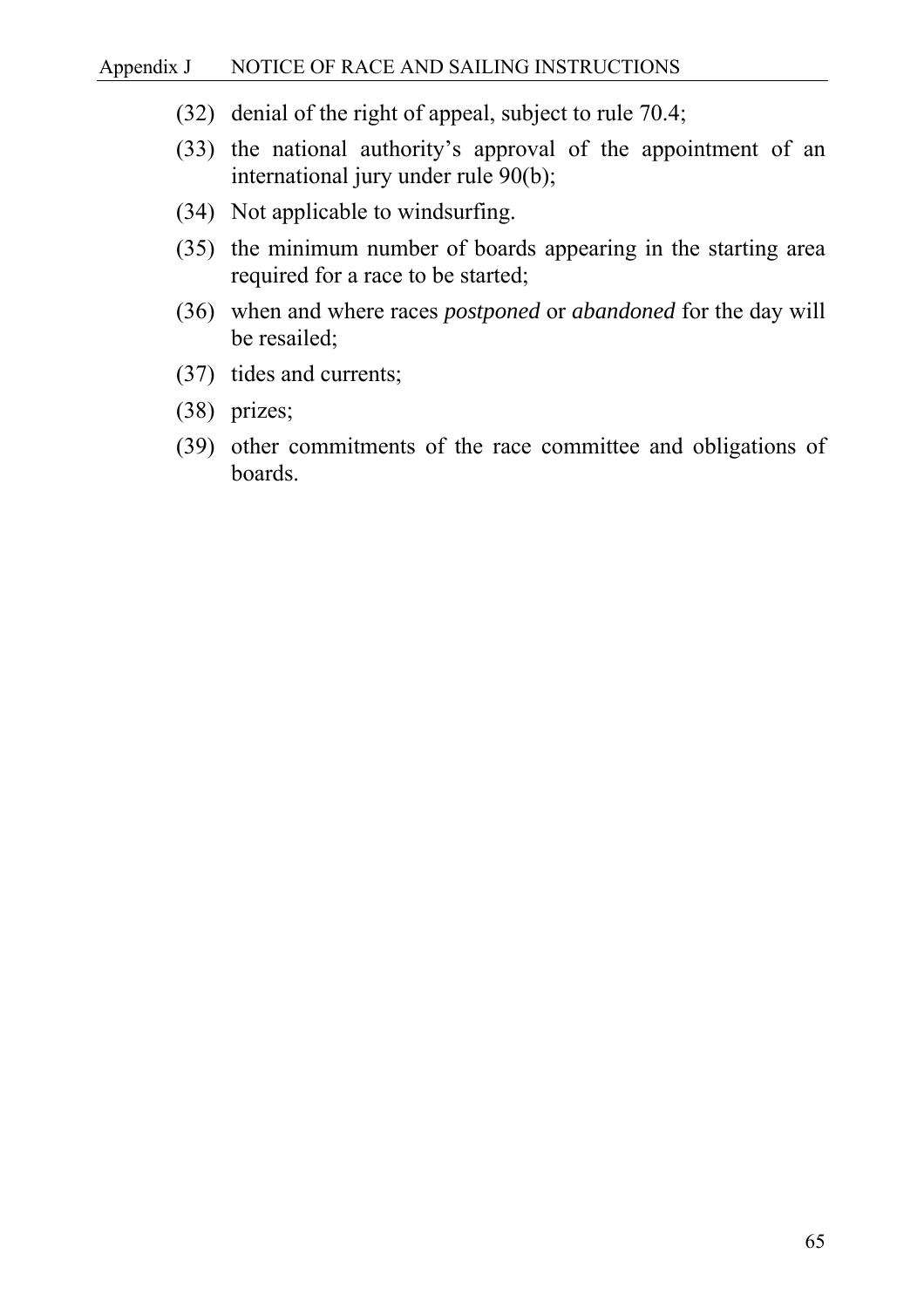# **APPENDIX K**  NOTICE OF RACE GUIDE

*This guide, adapted for windsurfing, provides a notice of race designed primarily for major championship regattas for one or more classes. It therefore will be particularly useful for world, continental and national championships and other events of similar importance. It can be downloaded from the ISAF website (www.sailing.org) as a basic text for producing a notice of race for any particular event.* 

*The guide can also be useful for other events. However, for such events some of the paragraphs will be unnecessary or undesirable. Organizing authorities should therefore be careful in making their choices.* 

*This guide relates closely to Appendix L, Sailing Instructions Guide, and its extended version Appendix LE on the ISAF website, the introduction to which contains principles that also apply to a notice of race.*

*To use this guide, first review rule J1 and decide which paragraphs will be needed. Paragraphs that are required by rule J1.1 are marked with an asterisk (\*). Delete all inapplicable or unnecessary paragraphs. Select the version preferred where there is a choice. Follow the directions in the left margin to fill in the spaces where a solid line* ( *\_\_\_\_\_* ) *appears and select the preferred wording if a choice or option is shown in brackets* ([ . . . ])*.* 

*After deleting unused paragraphs, renumber all paragraphs in sequential order. Be sure that paragraph numbers are correct where one paragraph refers to another.* 

*The items listed below, when applicable, should be distributed with the notice of race, but should not be included as numbered paragraphs within the notice.* 

*1 An entry form, to be signed by the board's owner or owner's representative, containing words such as 'I agree to be bound by* The Racing Rules of Sailing *and by all other rules that govern this event.'*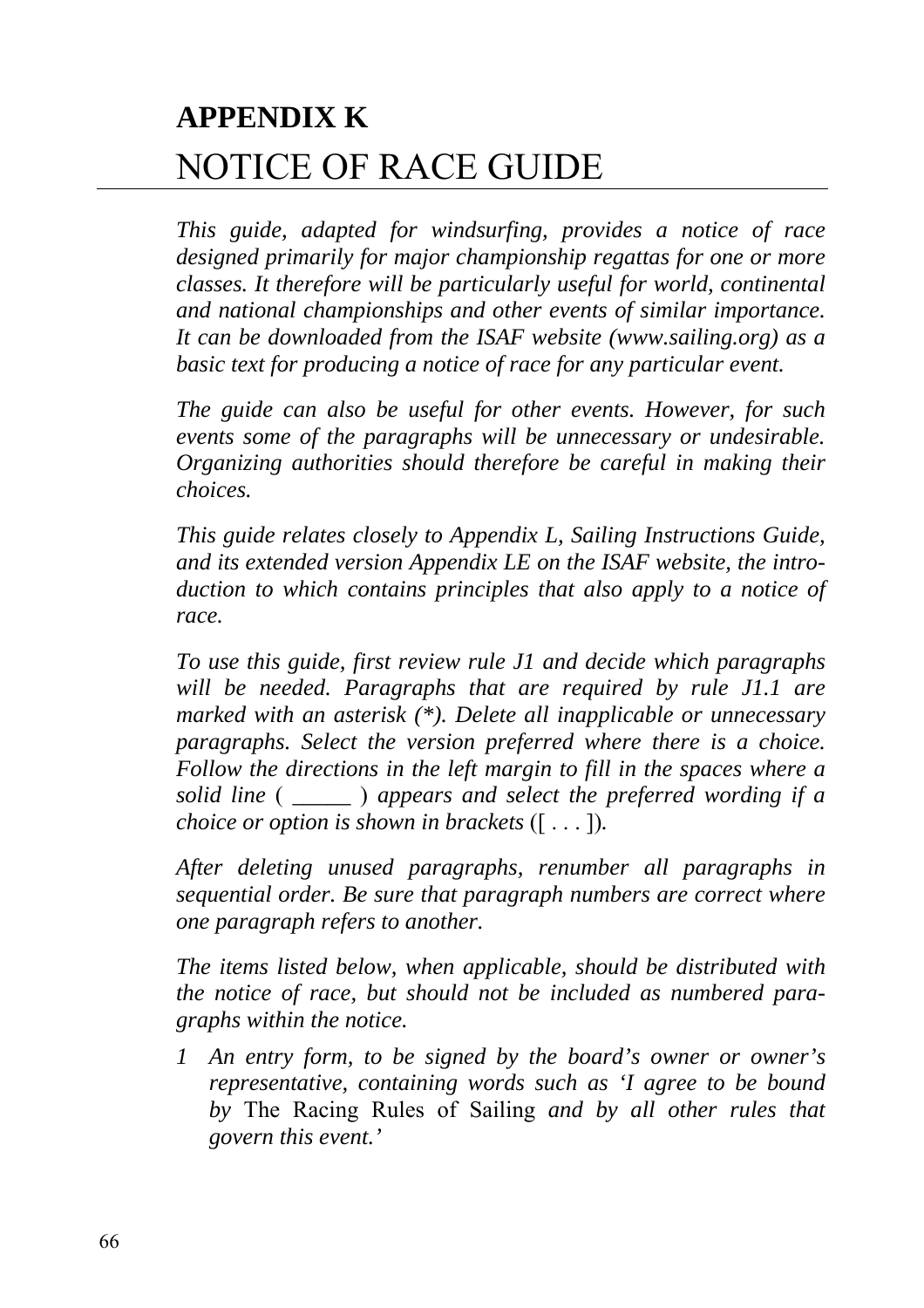#### Appendix K NOTICE OF RACE GUIDE

- *2 In an international event, the applicable prescriptions of the national authority in English.*
- *3 List of sponsors, if appropriate.*
- *4 Lodging and camping information.*
- *5 Description of meal facilities.*
- *6 Race committee and [protest committee] [jury] members.*
- *7 Special mooring or storage requirements.*
- *8 Sail and board repair facilities and ship's chandlers.*
- *9 Charter board availability.*

*On separate lines, insert the full name of the regatta, the inclusive dates from measurement or the practice race until the final race or closing ceremony, the name of the organizing authority, and the city and country.* 

*Insert the name. List by number and title the prescriptions that will* 

*full.* 

## **NOTICE OF RACE**

#### **1 RULES**

- **1.1\*** The regatta will be governed by the rules as defined in *The Racing Rules of Sailing*.
- **1.2** The following prescriptions of the national authority will apply [and will be stated in full in the sailing instructions]. [Of these, those that may require advance preparation are stated in full below.]

#### **(OR)**

 **1.2** No national authority prescriptions will apply.

*List by name any other documents that govern the* 

*Use only if the national authority for the venue of the event has not adopted a prescription to rule 87.* 

**1.3\***  $\qquad$  will apply.

*apply. If the second sentence is used, state the relevant prescriptions in* 

#### 67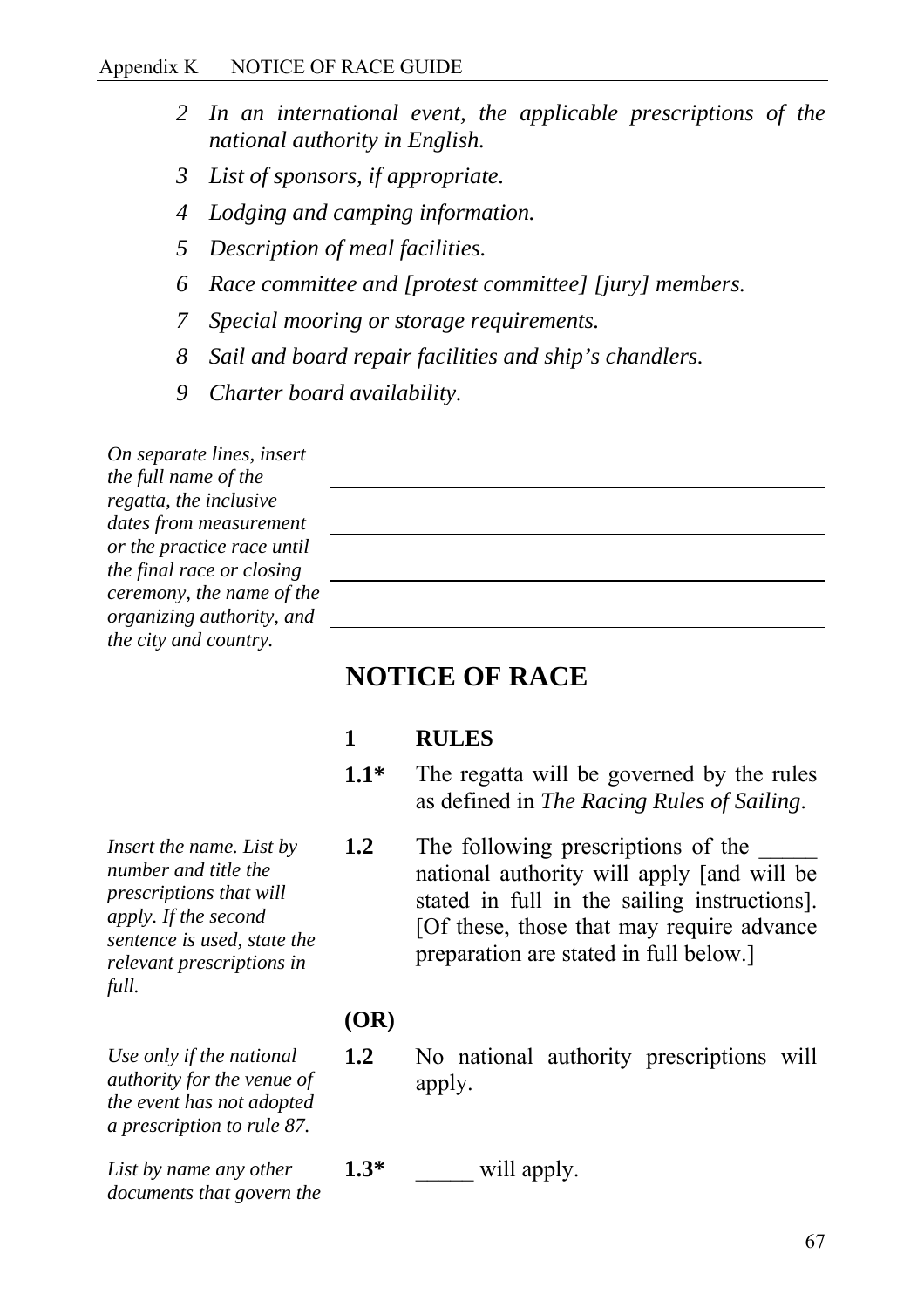*event; for example,* The Equipment Rules of Sailing*, to the extent that they apply.* 

*See rule 86. Insert the rule number(s) and summarize the changes.* 

*Inform competitors of proper changes. Insert the rule number(s) and class name. Make a separate statement for the rules of each class.* 

- *See ISAF Regulation 20. Include other applicable information related to Regulation 20.*
- 
- *Insert the class(es) and eligibility requirements.*
- *Insert the postal, fax and e-mail addresses and entry closing date.*

1.4 Racing rule(s) \_\_\_\_\_ will be changed as follows: \_\_\_\_\_. The changes will appear in full in the sailing instructions.

**1.5** Rule(s) of the class rules [will not apply] [is (are) changed as follows: \_\_\_\_\_ ].

 **1.6** If there is a conflict between languages the English text will take precedence.

## **2 ADVERTISING**

Advertising will be restricted to Category A.

#### **3\* ELIGIBILITY AND ENTRY**

*Insert the class(es).* **3.1** The regatta is open to all boards of the \_\_\_\_\_ class(es).

#### **(OR)**

- **3.1** The regatta is open to boards of the class(es) that  $\qquad$ .
- **3.2** Eligible boards may enter by completing the attached form and sending it, together with the required fee, to  $\qquad \qquad$  by  $\qquad \qquad$ .
- *Insert any conditions.* **3.3** Late entries will be accepted under the following conditions:
- *Insert any restrictions.* **3.4** The following restrictions on the number of boards apply: \_\_\_\_\_.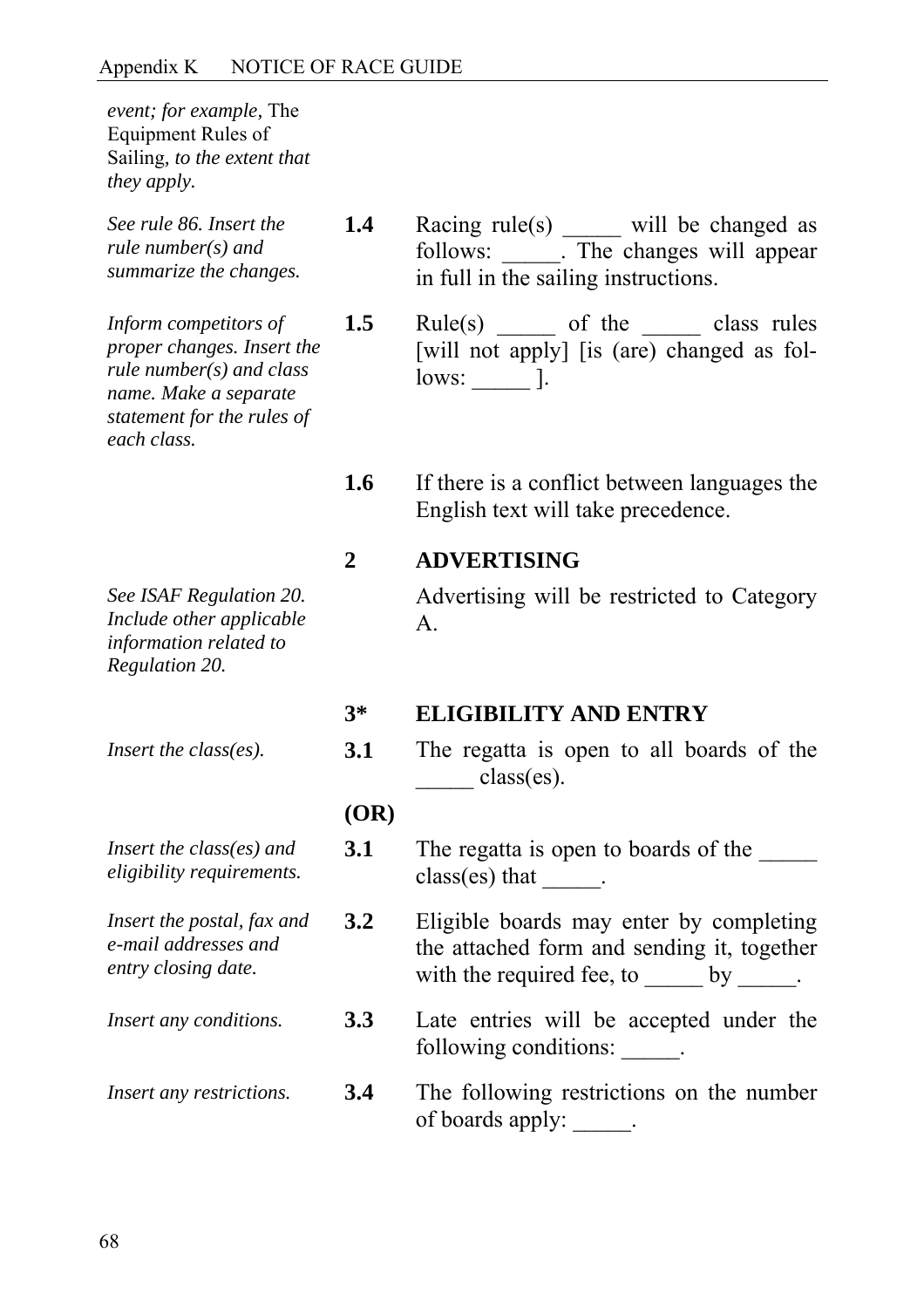|                                                                                                      | 4      | <b>CLASSIFICATION</b><br>The ISAF Sailor Classification Code will      |
|------------------------------------------------------------------------------------------------------|--------|------------------------------------------------------------------------|
|                                                                                                      |        | apply.                                                                 |
|                                                                                                      | 5      | <b>FEES</b>                                                            |
| <i>Insert all required fees for</i> $5.1$                                                            |        | Required fees are as follows:                                          |
| racing.                                                                                              |        | Class<br>Fee                                                           |
|                                                                                                      |        |                                                                        |
|                                                                                                      |        |                                                                        |
|                                                                                                      |        |                                                                        |
| Insert optional fees (e.g.<br>for social events).                                                    | 5.2    | Other fees:                                                            |
|                                                                                                      |        |                                                                        |
|                                                                                                      |        |                                                                        |
|                                                                                                      | 6      | <b>QUALIFYING SERIES AND FINAL</b><br><b>SERIES</b>                    |
| Use only when a class is<br>divided into fleets racing<br>a qualifying series and a<br>final series. |        | The regatta will consist of a qualifying<br>series and a final series. |
|                                                                                                      | 7      | <b>SCHEDULE</b>                                                        |
| Insert the day, date and<br>times.                                                                   | $7.1*$ | Registration:                                                          |
|                                                                                                      |        | Day and date ______                                                    |
|                                                                                                      |        | From To ______                                                         |
| Insert the day, date and<br>times.                                                                   | 7.2    | Measurement and inspection:                                            |
|                                                                                                      |        | Day and date                                                           |
|                                                                                                      |        | From Theorem<br>To                                                     |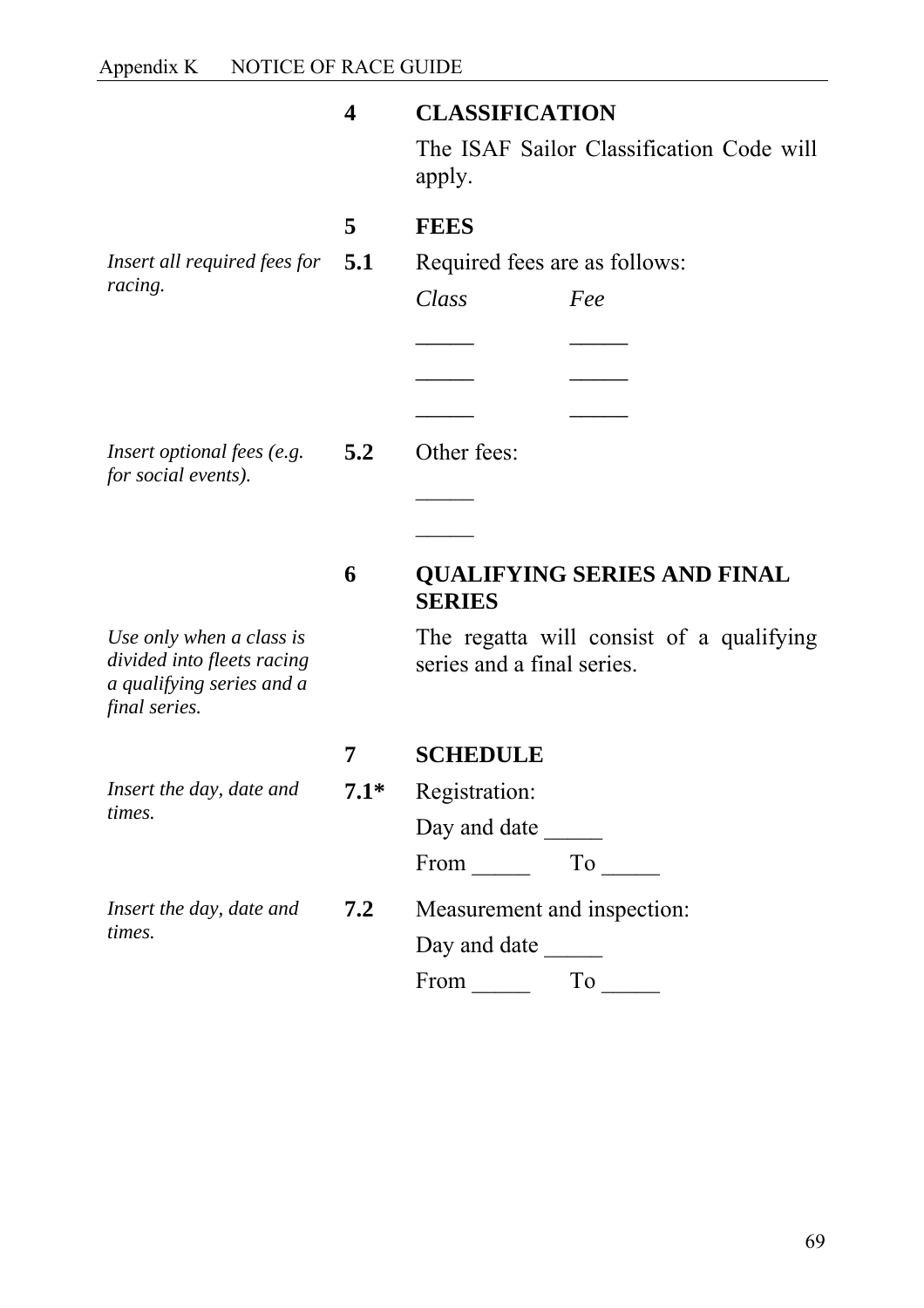# Appendix K NOTICE OF RACE GUIDE

| Revise as desired and                                                            | $7.3*$ | Dates of racing:                                                                                                                                                                                        |                             |                                          |
|----------------------------------------------------------------------------------|--------|---------------------------------------------------------------------------------------------------------------------------------------------------------------------------------------------------------|-----------------------------|------------------------------------------|
| insert the dates and<br>classes. Include a practice                              |        | Date                                                                                                                                                                                                    | Class                       | Class                                    |
| race if any. When the                                                            |        |                                                                                                                                                                                                         | racing                      | racing                                   |
| series consists of<br>qualifying races and final                                 |        |                                                                                                                                                                                                         | racing                      | reserve day                              |
| races, specify them. The<br>schedule can also be                                 |        |                                                                                                                                                                                                         | reserve day                 | racing                                   |
| given in an attachment.                                                          |        |                                                                                                                                                                                                         | racing                      | racing                                   |
|                                                                                  |        |                                                                                                                                                                                                         | racing                      | racing                                   |
| Insert the classes and                                                           | 7.4    | Number of races:                                                                                                                                                                                        |                             |                                          |
| numbers.                                                                         |        | Class                                                                                                                                                                                                   | <b>Number</b>               | Races per day                            |
|                                                                                  |        |                                                                                                                                                                                                         |                             |                                          |
|                                                                                  |        |                                                                                                                                                                                                         |                             |                                          |
| Insert the time.                                                                 | $7.5*$ | The scheduled time of the warning signal<br>for the [practice race] [first race] [each<br>$day]$ is<br><b>MEASUREMENTS</b><br>Each board shall produce a valid [meas-<br>urement] [rating] certificate. |                             |                                          |
|                                                                                  | 8      |                                                                                                                                                                                                         |                             |                                          |
|                                                                                  |        |                                                                                                                                                                                                         |                             |                                          |
|                                                                                  | (OR)   |                                                                                                                                                                                                         |                             |                                          |
| List the measurements<br>with appropriate<br>references to the class<br>rules.   |        | Each board shall produce a valid [meas-<br>urement] [rating] certificate. In addition<br>the following measurements [may] [will]<br>be taken:                                                           |                             |                                          |
|                                                                                  | 9      |                                                                                                                                                                                                         | <b>SAILING INSTRUCTIONS</b> |                                          |
| Insert the time, date and<br><i>location.</i>                                    |        | The sailing instructions will be available<br>$after \_\_ on \_\_ at \_\_ .$                                                                                                                            |                             |                                          |
|                                                                                  | 10     | <b>VENUE</b>                                                                                                                                                                                            |                             |                                          |
| Insert a number or letter.<br>Provide a marked map<br>with driving instructions. | 10.1   | the regatta harbour.                                                                                                                                                                                    |                             | Attachment shows the location of         |
| Insert a number or letter.<br>Provide a marked map or<br>chart.                  | 10.2   | the racing areas.                                                                                                                                                                                       |                             | Attachment _______ shows the location of |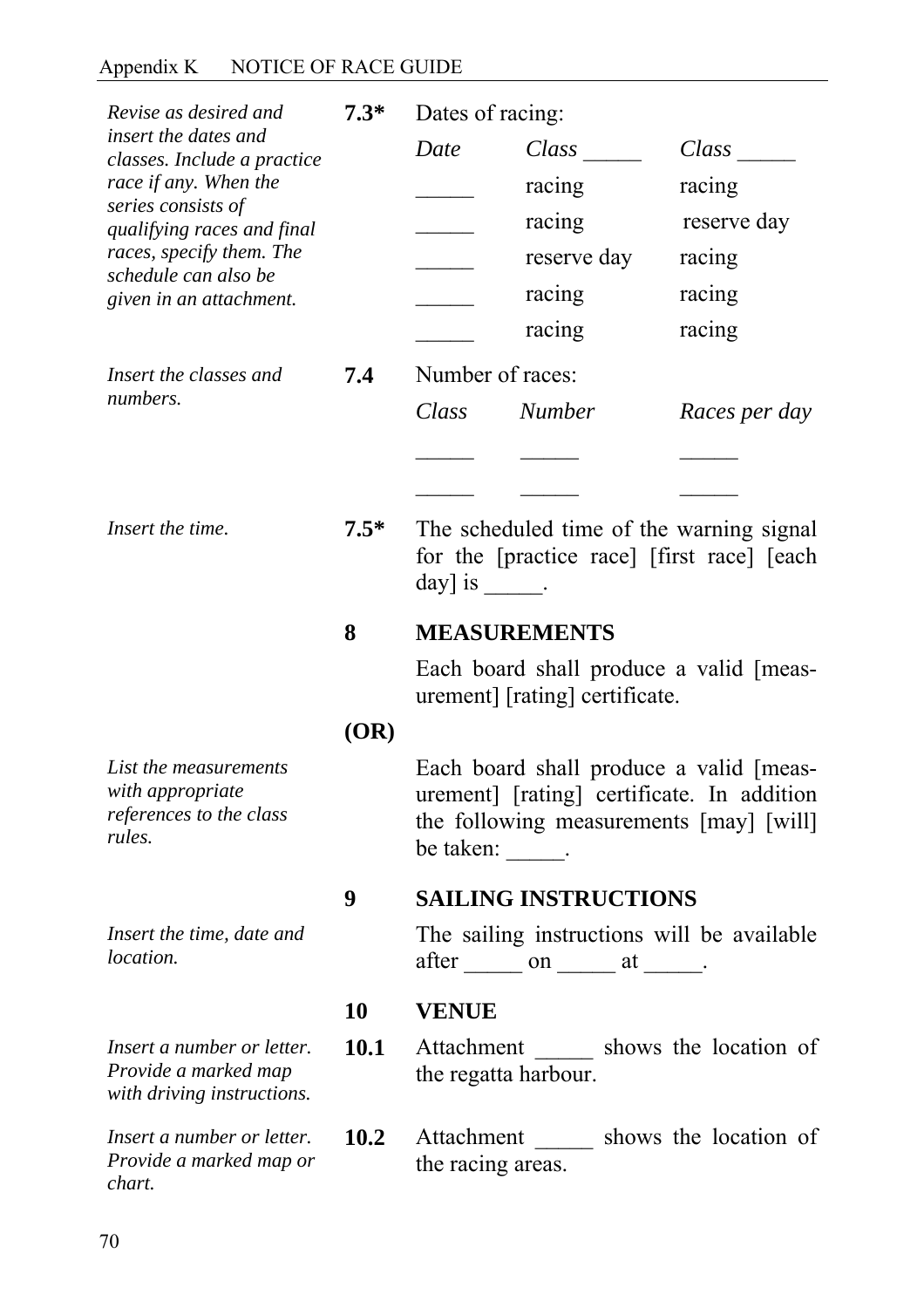#### **11 THE COURSES**

 $\frac{1}{2}$ 

*Include the description.* 

The courses to be sailed will be as follows:

### **(OR)**

*Insert a number or letter. A method of illustrating various courses is shown in Addendum A of Appendix L or LE. Insert the course length if applicable.*

*Include only when the Turn Penalty will not be used. Describe the penalties.* 

*Include only if the protest committee is an international jury or another provision of rule 70.4 applies. Use 'jury' only if referring to an international jury.* 

*Include only if the Low Point System is replaced by the Alternative System.* 

*Include only if neither of the Appendix A scoring systems will be used. Describe the system.* 

*Describe the method if rule A1.2 is applicable.* 

*Include for expression competition.* 

The diagrams in Attachment \_\_\_\_\_\_ show the courses, including the approximate angles between legs, the order in which marks are to be passed, and the side on which each mark is to be left. [The approximate course length will be  $\qquad$ .]

# **12 PENALTY SYSTEM**

**12.1** The penalties are as follows:

**12.2** Decisions of the [protest committee] [jury] will be final as provided in rule 70.4.

# **13 SCORING**

 $\frac{1}{2}$ 

13.1 The Alternative System of Appendix A will apply.

### **(OR)**

- **13.1** The scoring system is as follows:
- **13.2** The overall score is calculated is follows:  $\frac{1}{2}$
- **13.3** The scale for manoeuvres is as follows: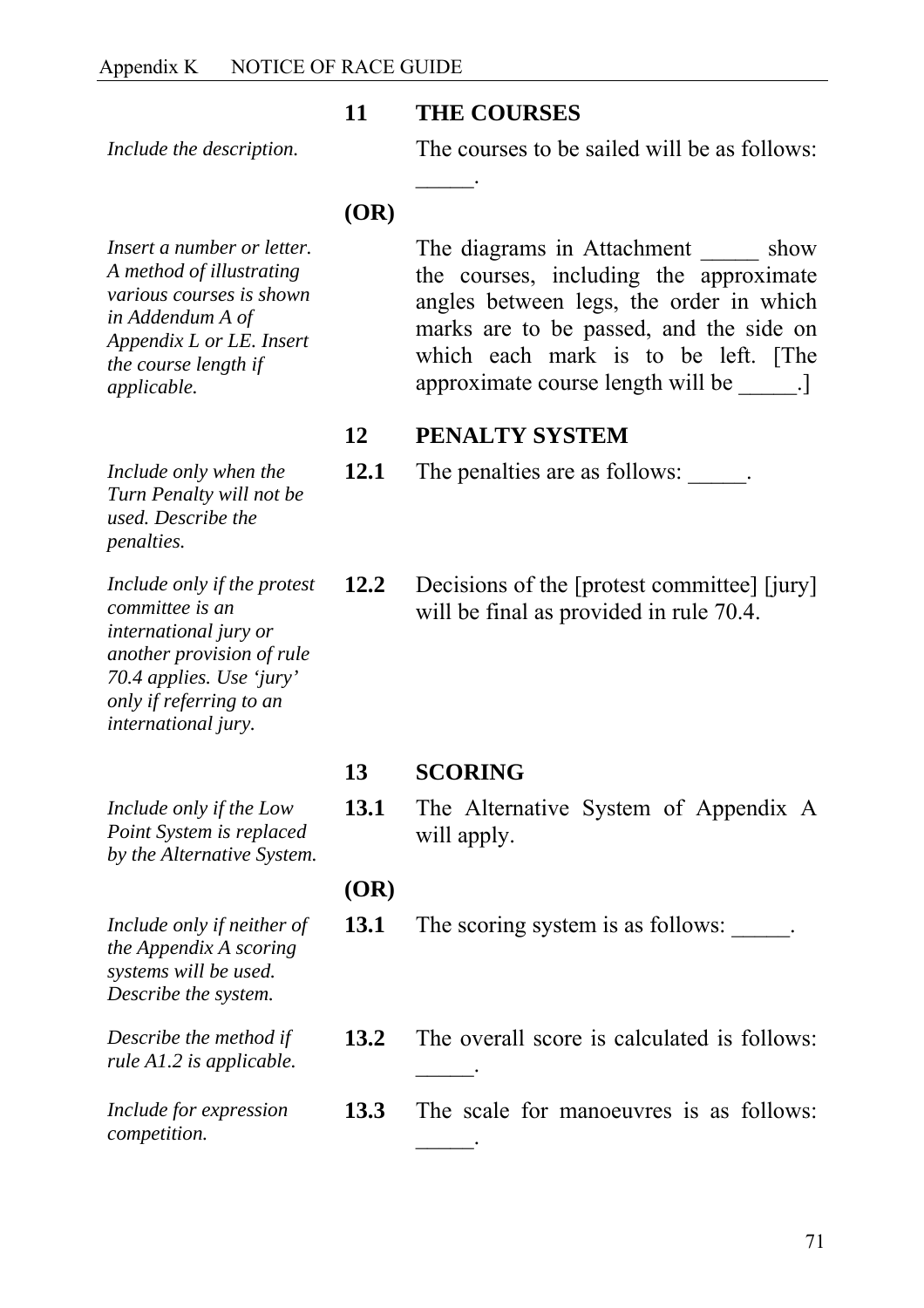*Insert the number.* **13.4 \_\_\_\_** races are required to be completed to constitute a series.

#### **14 SUPPORT BOATS**

*Insert the identification markings. National letters are suggested for international events.*

Support boats shall be marked with  $\qquad$ .

#### **15 BERTHING**

Boards shall be kept in their assigned places in the boat park.

#### **16 PRIZES**

Prizes will be given as follows:

#### **17 DISCLAIMER OF LIABILITY**

Competitors participate in the regatta entirely at their own risk. See rule 4, Decision to Race. The organizing authority will not accept any liability for material damage or personal injury or death sustained in conjunction with or prior to, during, or after the regatta.

#### **18 INSURANCE**

 $\frac{1}{2}$ 

Each participating board shall be insured with valid third-party liability insurance with a minimum cover of <u>equipmenent</u> or the equivalent.

#### **19 FURTHER INFORMATION**

For further information please contact

*When perpetual trophies will be awarded state their complete names.* 

*Insert the currency and amount.* 

*Insert necessary contact information: person or organization, address, telephone, fax, e-mail.*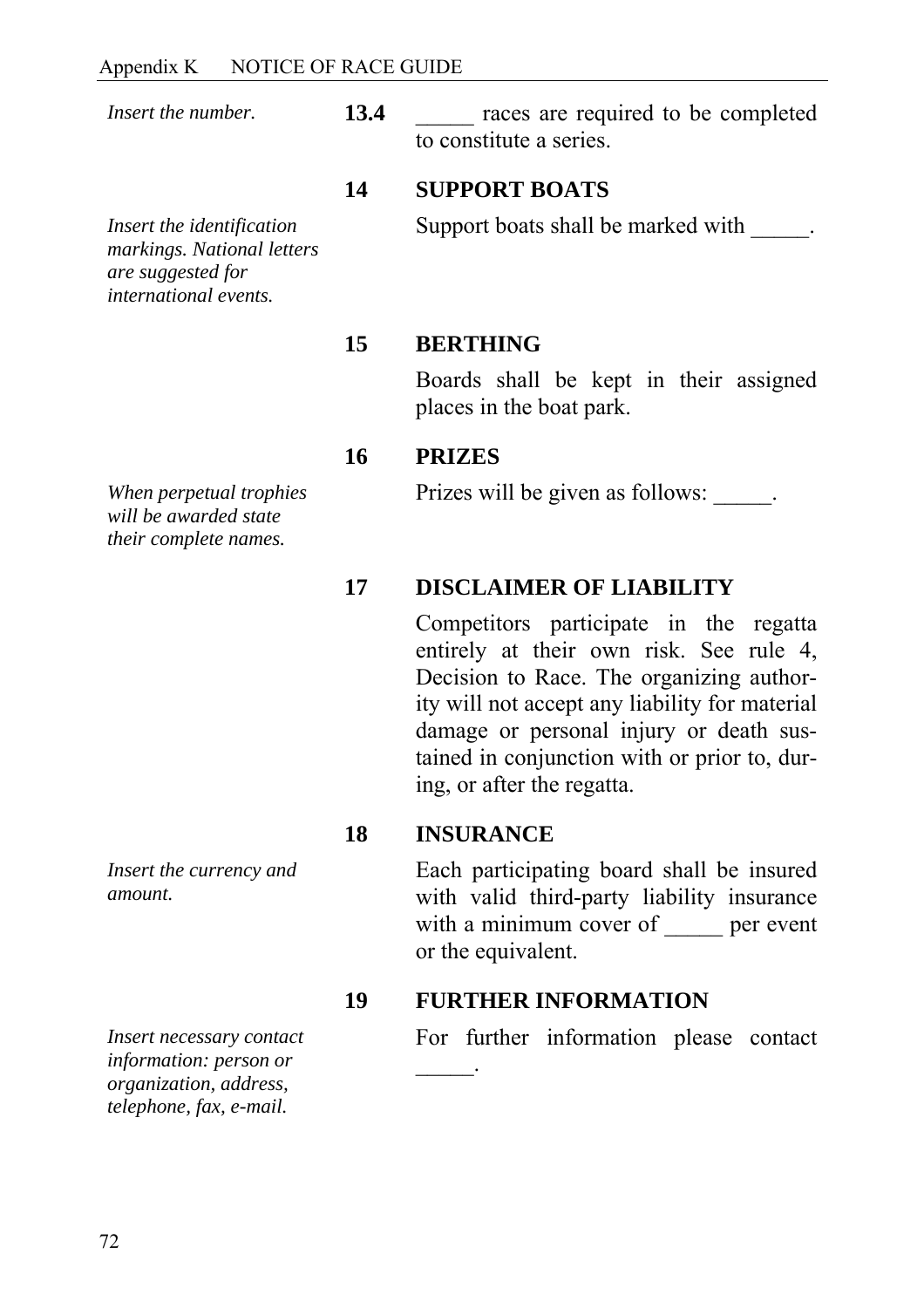# **APPENDIX L**  SAILING INSTRUCTIONS GUIDE

*This guide, adapted for windsurfing, provides a set of tested sailing instructions designed primarily for major championship regattas for one or more classes. It therefore will be particularly useful for world, continental and national championships and other events of similar importance. The guide can also be useful for other events; however, for such events some of these instructions will be unnecessary or undesirable. Race officers should therefore be careful in making their choices.* 

*An expanded version of the guide, Appendix LE, is available on the ISAF website (www.sailing.org). It contains provisions applicable to the largest and most complicated multi-class events, as well as variations on several of the sailing instructions recommended in this appendix. It will be revised from time to time, to reflect advances in race management techniques as they develop, and can be downloaded as a basic text for producing the sailing instructions for any particular event. Appendix L can also be downloaded from the ISAF website.*

*The principles on which all sailing instructions should be based are as follows:* 

- *1 They should include only two types of statement: the intentions of the race committee and the obligations of competitors.*
- *2 They should be concerned only with racing. Information about social events, assignment of moorings, etc., should be provided separately.*
- *3 They should not change the racing rules except when clearly desirable.*
- *4 They should not repeat or restate any of the racing rules.*
- *5 They should not repeat themselves.*
- *6 They should be in chronological order; that is, the order in which the competitor will use them.*
- *7 They should, when possible, use words or phrases from the racing rules.*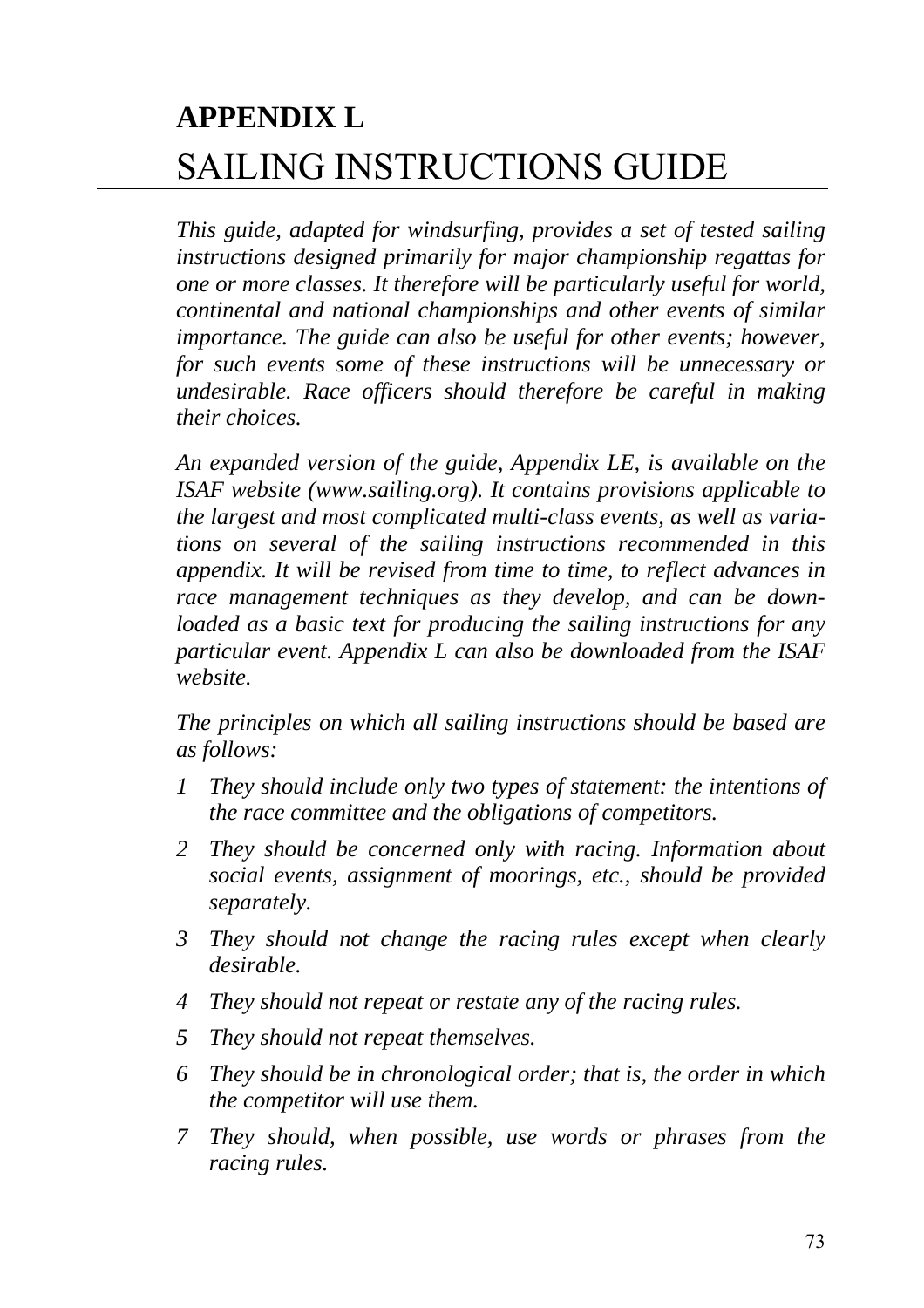*To use this guide, first review rule J2 and decide which instructions*  will be needed. Instructions that are required by rule J2.1 are *marked with an asterisk (\*)*. *Delete all inapplicable or unnecessary instructions. Select the version preferred where there is a choice. Follow the directions in the left margin to fill in the spaces where a solid line* ( \_\_\_\_\_ ) *appears and select the preferred wording if a choice or option is shown in brackets* ([ . . . ]).

*After deleting unused instructions, renumber all instructions in sequential order. Be sure that instruction numbers are correct where one instruction refers to another.* 

| On separate lines, insert  |  |
|----------------------------|--|
| the full name of the       |  |
| regatta, the inclusive     |  |
| dates from measurement     |  |
| or the practice race until |  |
| the final race or closing  |  |
| ceremony, the name of the  |  |
| organizing authority, and  |  |
| the city and country.      |  |

# **SAILING INSTRUCTIONS**

#### **1 RULES**

- **1.1\*** The regatta will be governed by the rules as defined in *The Racing Rules of Sailing*.
- **1.2** The following prescriptions of the national authority will apply:

#### **(OR)**

- **1.2** No national authority prescriptions will apply.
- 1.3\*  $\qquad \qquad$  will apply.

*Insert the name. State the relevant prescriptions in full.* 

*Use only if the national authority for the venue of the event has not adopted a prescription to rule 87.* 

*List by name any other documents that govern the event; for example,* The Equipment Rules of Sailing*, to the extent that they apply.*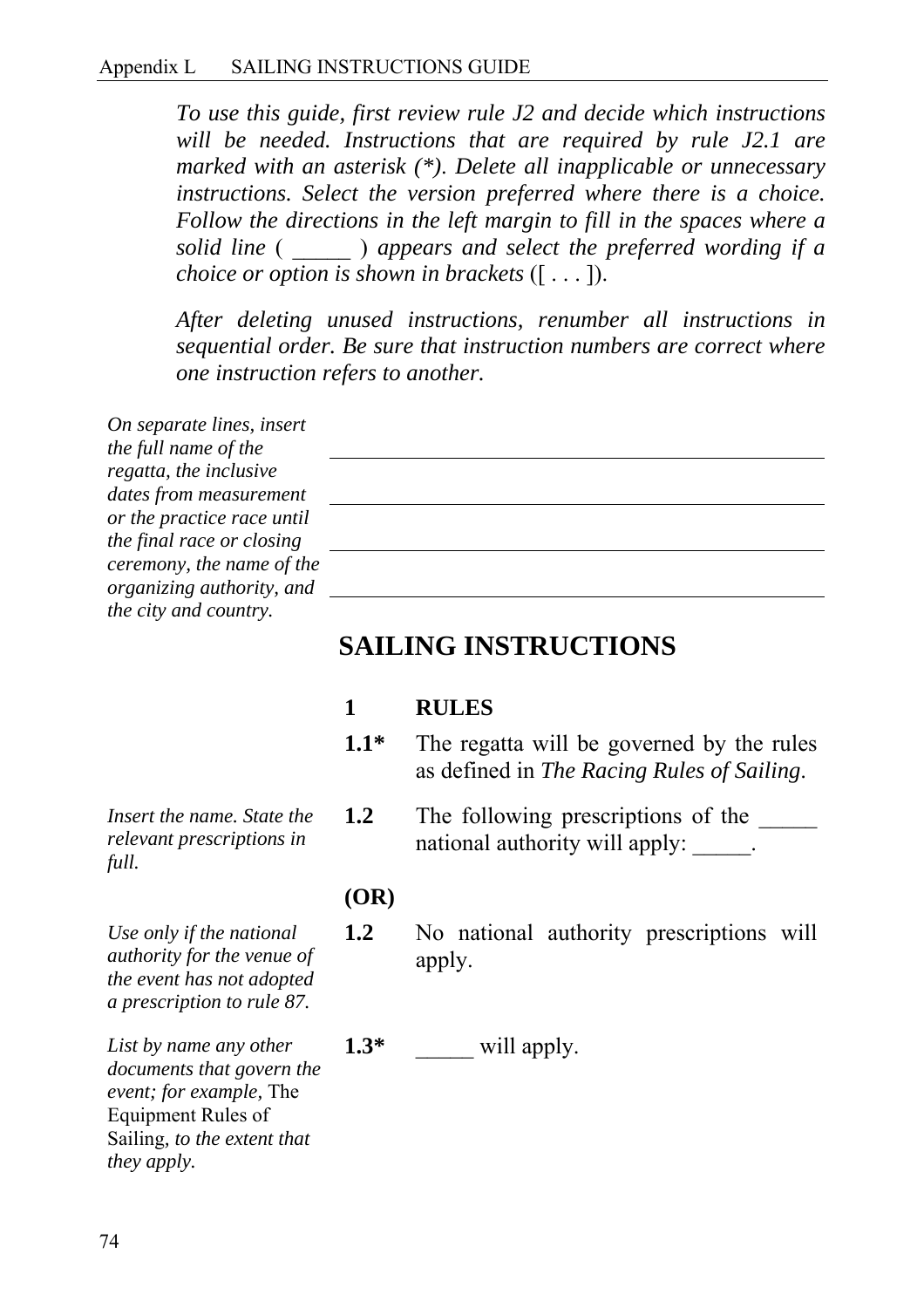# Appendix L SAILING INSTRUCTIONS GUIDE

| See rule 86. Insert the<br>rule number( $s$ ) and state<br>the changes.                                          | 1.4                     | Racing rule(s) will be changed as<br>follows: .                                                                                                                                                                             |
|------------------------------------------------------------------------------------------------------------------|-------------------------|-----------------------------------------------------------------------------------------------------------------------------------------------------------------------------------------------------------------------------|
| <i>Insert the rule number(s)</i><br>and class name. Make a<br>separate statement for the<br>rules of each class. | 1.5                     | $Rule(s)$ _______ of the ________ class rules<br>[will not apply] [is (are) changed as fol-<br>$lows:$ $\qquad$ $\qquad$ $\qquad$                                                                                           |
|                                                                                                                  | 1.6                     | If there is a conflict between languages the<br>English text will take precedence.                                                                                                                                          |
|                                                                                                                  | $\overline{2}$          | <b>NOTICES TO COMPETITORS</b>                                                                                                                                                                                               |
| <i>Insert the location(s).</i>                                                                                   |                         | Notices to competitors will be posted on<br>the official notice board(s) located at                                                                                                                                         |
|                                                                                                                  | $\overline{\mathbf{3}}$ | <b>SAILING INSTRUCTIONS</b>                                                                                                                                                                                                 |
| Change the times if<br>different.                                                                                | 3.1                     | Any change to the sailing instructions will<br>be posted before 0900 on the day it will<br>take effect, except that any change to the<br>schedule of races will be posted by 2000<br>on the day before it will take effect. |
| State the procedure.                                                                                             | 3.2                     | Oral sailing instructions will be given as<br>follows: .                                                                                                                                                                    |
|                                                                                                                  | 4                       | <b>SIGNALS MADE ASHORE</b>                                                                                                                                                                                                  |
| Insert the location.                                                                                             | 4.1                     | Signals made ashore will be displayed at                                                                                                                                                                                    |
| Insert the number of<br>minutes.                                                                                 | 4.2                     | When flag AP is displayed ashore, '1 min-<br>ute' is replaced with 'not less than<br>minutes' in the race signal AP.                                                                                                        |
|                                                                                                                  | (OR)                    |                                                                                                                                                                                                                             |
| Insert the number of<br>minutes.                                                                                 | 4.2                     | Flag D with a sound means 'The warning<br>signal will be made not less than<br>minutes after flag D is displayed. [Boards]<br>are requested not to leave the harbour until<br>this signal is made.]'                        |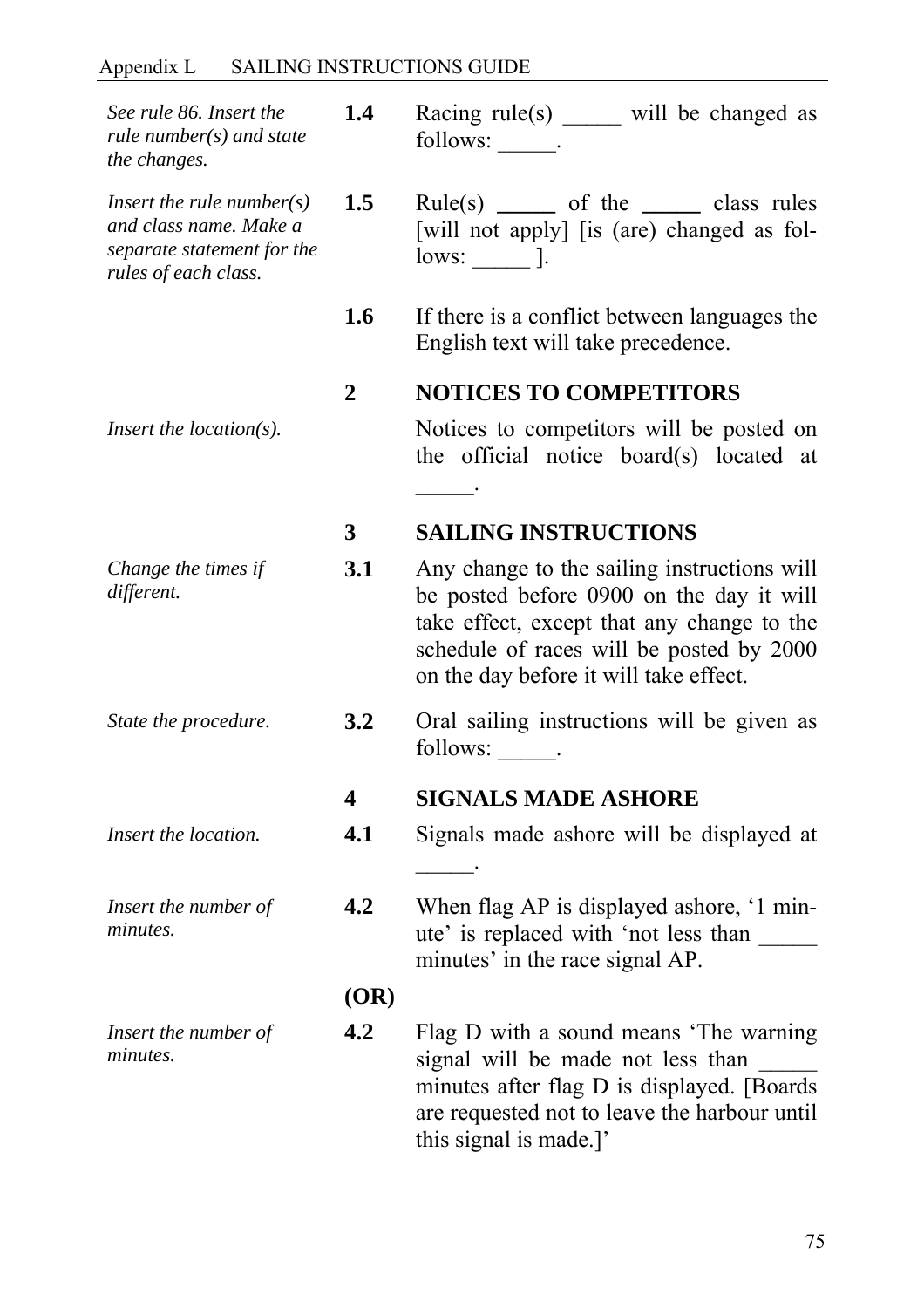*Delete if a class rule applies.* 

*Revise as desired and* 

**4.3** When flag Y is displayed ashore, rule 40.1 applies at all times while afloat. This changes the Part 4 preamble.

- **5 SCHEDULE OF RACES**
- **5.1\*** Dates of racing:

| insert the dates and                                 | Date | Class       | Class       |
|------------------------------------------------------|------|-------------|-------------|
| classes. Include a practice<br>race if any. When the |      | racing      | racing      |
| series consists of<br>qualifying races and final     |      | racing      | reserve day |
| races, specify them. The<br>schedule can also be     |      | reserve day | racing      |
| given in an attachment.                              |      | racing      | racing      |
|                                                      |      | racing      | racing      |

*Insert the classes and* 

**5.2\*** Number of races:

*Class Number Races per day \_\_\_\_\_ \_\_\_\_\_ \_\_\_\_\_* 

*\_\_\_\_\_ \_\_\_\_\_ \_\_\_\_\_* 

- (a) Reserve days may be used if races are not completed as scheduled or if the race committee considers it unlikely that races will be completed as scheduled.
- (b) One extra race per day may be sailed, provided that no class becomes more than one race ahead of schedule.
- *Insert the time.* **5.3\*** The scheduled time of the warning signal for the first race each day is  $\qquad \qquad$ .
	- **5.4** When there has been a long postponement and when more than one race (or sequence of races, for two or more classes) will be held on the same day, the warning signal for the first race and each succeeding race will be made as soon as practicable. To alert boards that a race or sequence of races will begin soon, an orange flag will be displayed with one sound for at least

*numbers.*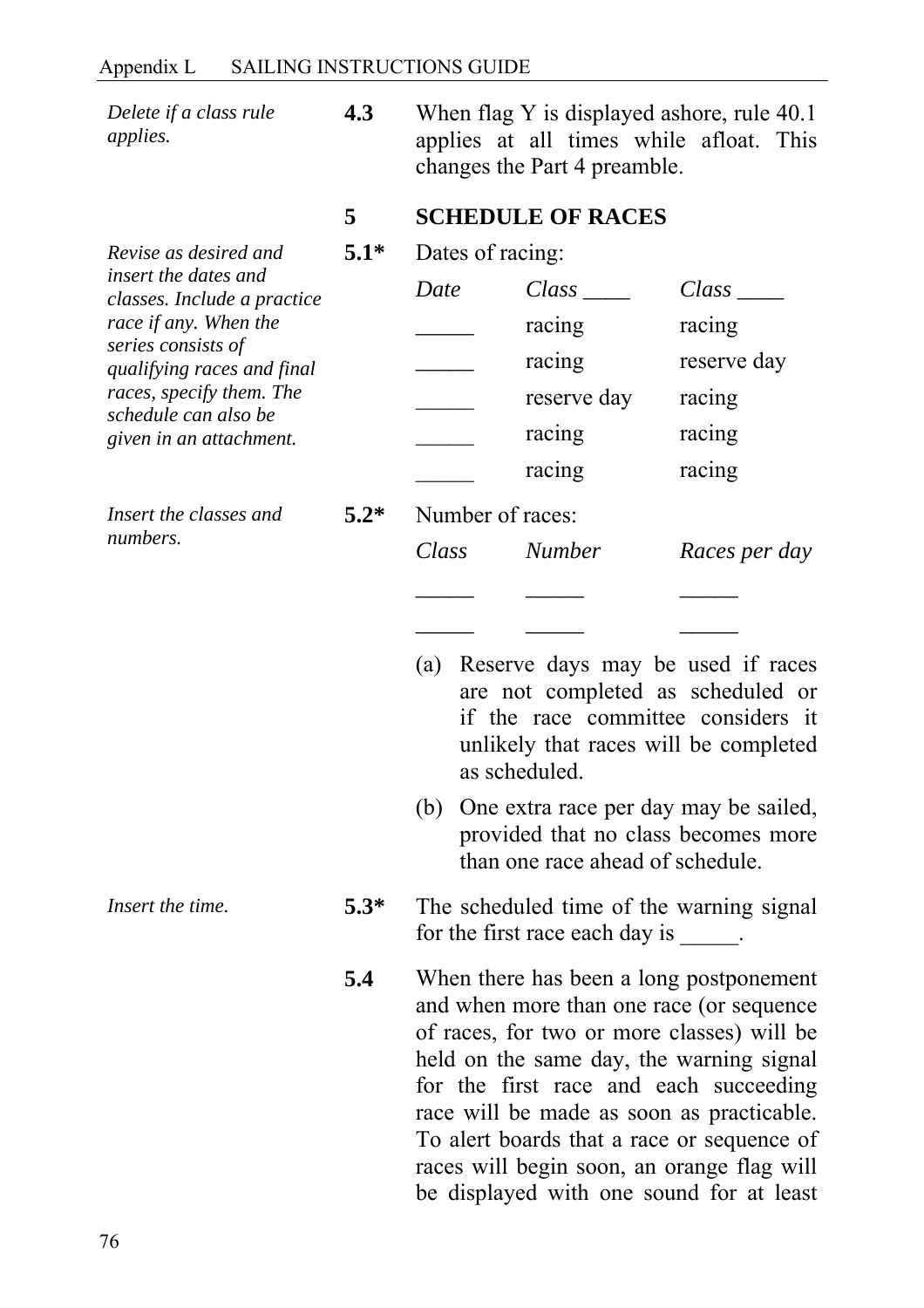four minutes before a warning signal is displayed.

*Insert the classes and names or descriptions of the flags.* 

*Insert a number or letter.* 

*Insert a number or letter. A method of illustrating various courses is shown in Addendum A. Insert the course length if applicable.* 

*Insert the time.* **5.5** On the last day of the regatta no warning signal will be made after  $\qquad$ .

#### **6\* CLASS FLAGS**

Class flags will be:

| Class | Flag |
|-------|------|
|       |      |
|       |      |
|       |      |

 **7 RACING AREAS** 

Attachment \_\_\_\_\_\_ shows the location of racing areas.

#### **8 THE COURSES**

- **8.1\*** The diagrams in Attachment show the courses, including the approximate angles between legs, the order in which marks are to be passed, and the side on which each mark is to be left. [The approximate course length will be \_\_\_\_\_.]
- **8.2** No later than the warning signal, the race committee signal boat will display the approximate compass bearing of the first leg.
- **8.3** When there is a gate, boards shall sail between the gate marks from the direction of the previous mark and round either gate mark.
- **8.4** Courses will not be shortened. This changes rule 32.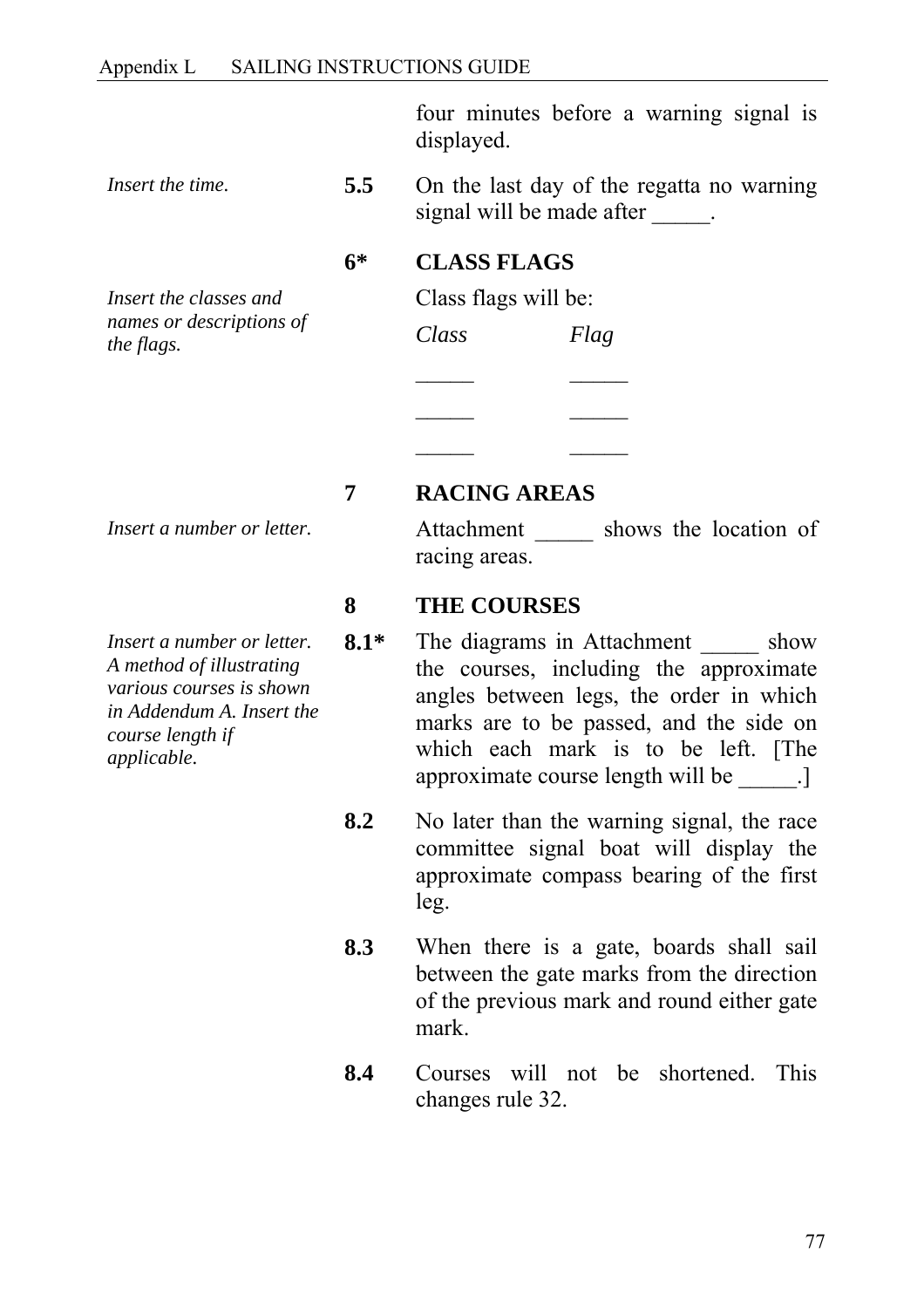| Include only when<br>changing positions of<br>marks is impracticable.                                                                                                                                                                                                                                                          | 8.5                           | Legs of the course will not be changed<br>after the preparatory signal. This changes<br>rule 33.                  |  |
|--------------------------------------------------------------------------------------------------------------------------------------------------------------------------------------------------------------------------------------------------------------------------------------------------------------------------------|-------------------------------|-------------------------------------------------------------------------------------------------------------------|--|
| Change the mark numbers<br>as needed and insert the<br><i>descriptions of the marks.</i><br>Use the second<br><i>alternative when Marks</i><br>4S and 4P form a gate,<br>with Mark 4S to be left to<br>starboard and Mark 4P to<br>port. Unless clear from<br>the course diagrams, state<br>which marks are rounding<br>marks. | 9<br>$9.1*$<br>(OR)<br>$9.1*$ | <b>MARKS</b><br>Marks $1, 2, 3$ and $4$ will be<br>Marks $1, 2, 3, 4S$ and $4P$ will be $\qquad \qquad$ .         |  |
| Insert the descriptions of<br>the marks.                                                                                                                                                                                                                                                                                       | 9.2                           | New marks, as provided in instruction<br>$12.1$ , will be ______.                                                 |  |
| Describe the starting and<br>finishing marks: for<br>example, the race<br>committee signal boat at<br>the starboard end and a<br>buoy at the port end.<br>Instruction 11.2 will<br><i>describe the starting line</i><br>and instruction 13 the<br>finishing line.                                                              | $9.3*$                        | The starting and finishing marks will be                                                                          |  |
|                                                                                                                                                                                                                                                                                                                                | 9.4                           | A race committee boat signalling a change<br>of a leg of the course is a mark as provided<br>in instruction 12.2. |  |
|                                                                                                                                                                                                                                                                                                                                | 10                            | <b>AREAS THAT ARE OBSTRUCTIONS</b>                                                                                |  |

*Describe each area by its location and any easily recognized details of appearance.* 

The following areas are designated as obstructions: \_\_\_\_\_.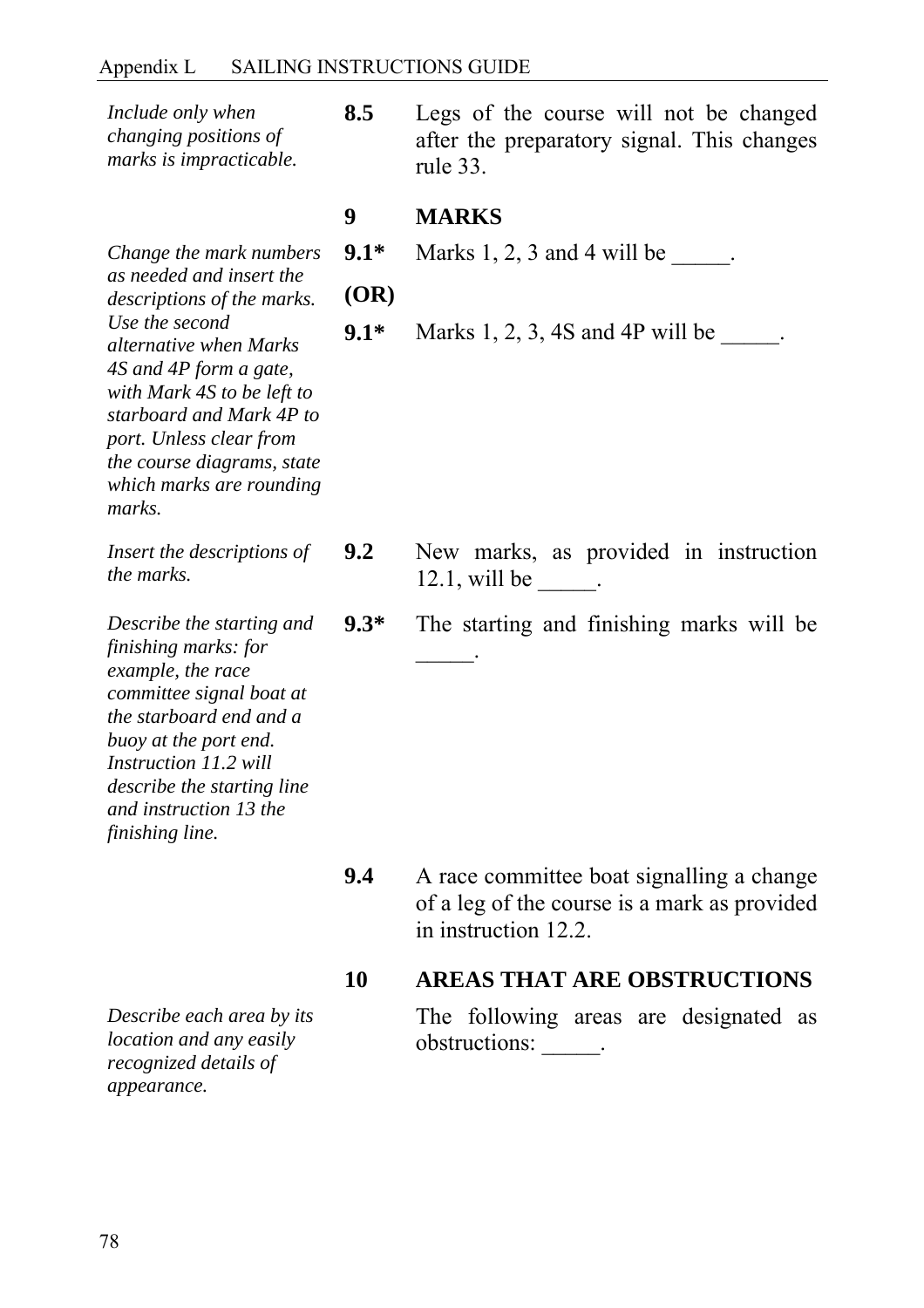*Include for racing competition. Insert the system number.* 

*Describe any starting system other than those stated in rule 26.1.* 

*Insert the number of minutes.* 

#### **11 THE START**

 **11.1\*** Races will be started by using rule 26.1, System  $\qquad$ .

 **(OR)** 

- 11.1\* Races will be started as follows: \_\_\_\_\_. This changes rule 26.1.
- **11.2\*** The starting line will be between staffs displaying orange flags on the starting marks.

#### **(OR)**

 **11.2\*** The starting line will be between a staff displaying an orange flag on the starting mark at the starboard end and the port-end starting mark.

#### **(OR)**

- *Insert the description.* **11.2\*** The starting line will be
	- 11.3 Boards whose warning signal has not been made shall avoid the starting area.
	- 11.4 A board starting later than <u>seeman asseminates</u> after her starting signal will be scored Did Not Start. This changes rule A4.
	- **11.5** If any part of a board's hull, crew or equipment is on the course side of the starting line during the two minutes before her starting signal, the race committee will display flag V. It will be displayed until all boards have sailed completely to the prestart side, but not after the starting signal.

#### **12 CHANGE OF THE NEXT LEG OF THE COURSE**

 **12.1** To change the next leg of the course, the race committee will move the original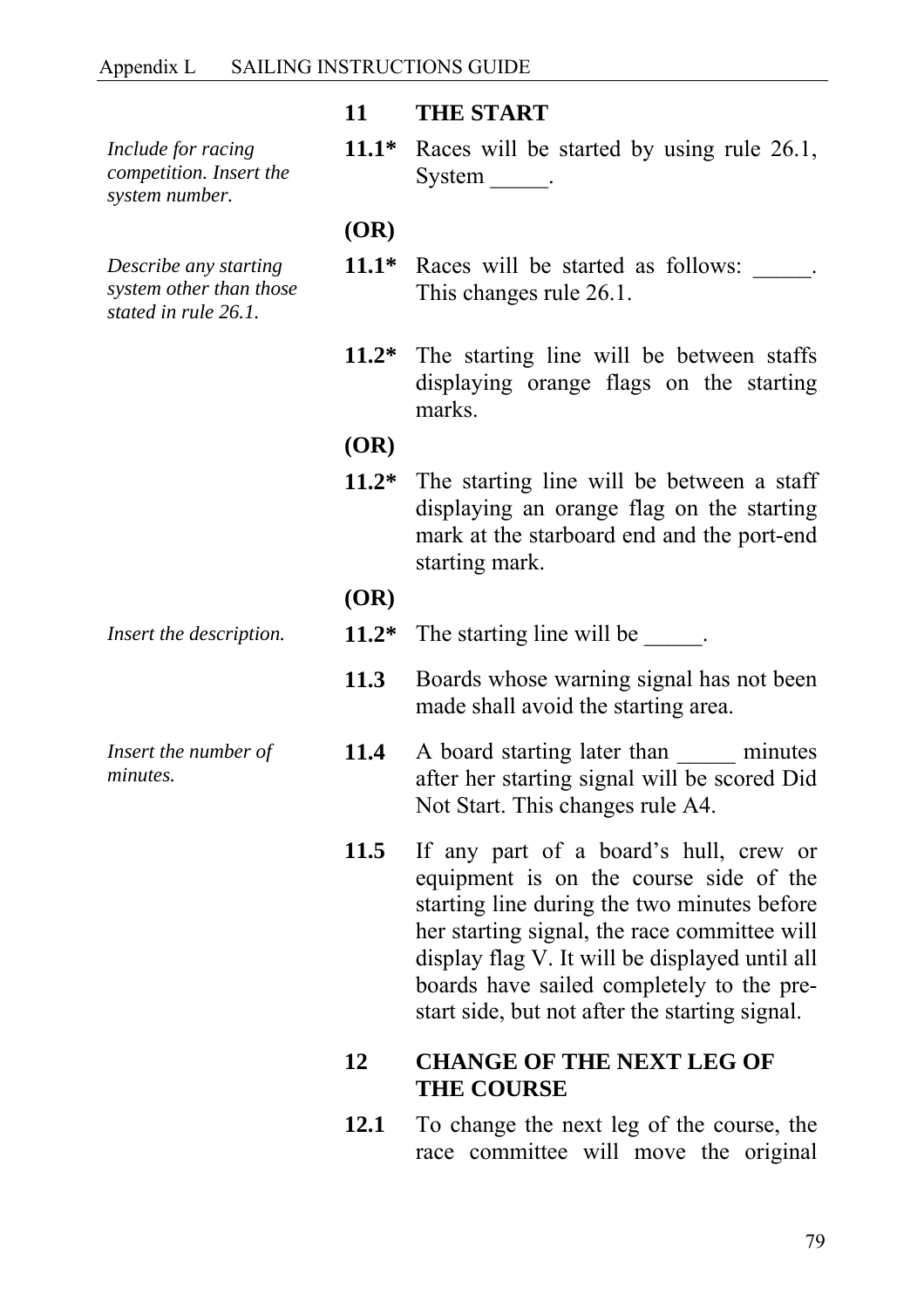mark (or the finishing line) to a new position.

 **(OR)** 

- **12.1** To change the next leg of the course, the race committee will lay a new mark (or move the finishing line) and remove the original mark as soon as practicable. When in a subsequent change a new mark is replaced, it will be replaced by an original mark.
- **12.2** Except at a gate, boards shall pass between the race committee boat signalling the change of the next leg and the nearby mark, leaving the mark to port and the race committee boat to starboard. This changes rule 28.1.

#### **13\* THE FINISH**

The finishing line will be between staffs displaying orange flags on the finishing marks.

#### **(OR)**

The finishing line will be between a staff displaying an orange flag on the finishing mark at the starboard end and the port-end finishing mark.

#### **(OR)**

*Insert the description.* The finishing line will be

### **14 PENALTY SYSTEM**

**14.1** The penalties are as follows:

14.2 A board that has taken a penalty under rule 44.1 shall complete an acknowledgment form at the race office within the protest time limit.

*Reverse 'port' and 'starboard' when the mark is to be left to starboard.* 

*Include only when the Turn Penalty will not be used. Describe the penalties.*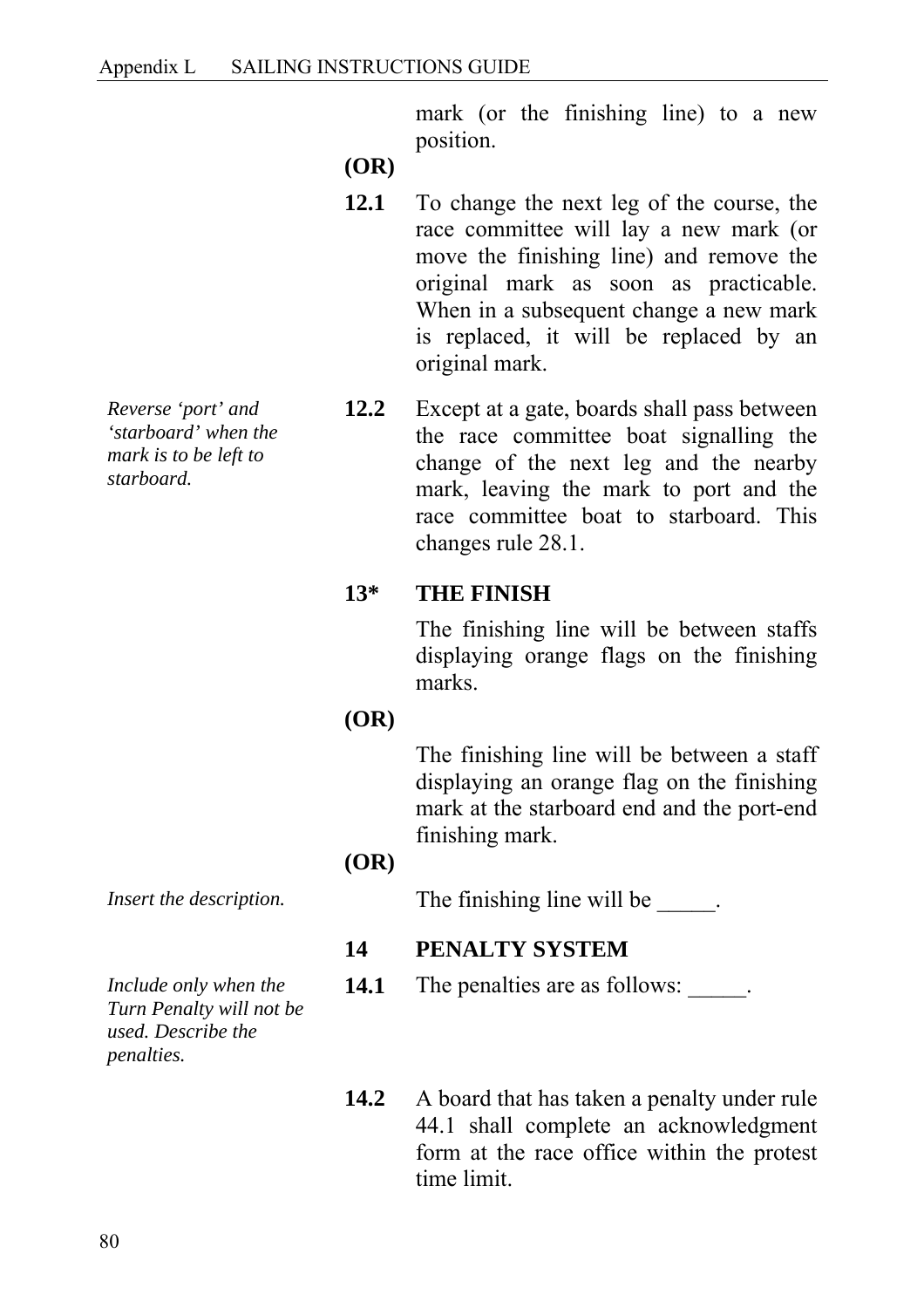#### **15 TIME LIMITS**

 **15.1\*** Time limits are as follows:

| Class | Time limit | Mark 1<br>time limit |
|-------|------------|----------------------|
|       |            |                      |
|       |            |                      |
|       |            |                      |

If no board has passed Mark 1 within the Mark 1 time limit the race will be abandoned.

**15.2** Boards failing to finish within after the first board sails the course and finishes will be scored Did Not Finish. This changes rules 35, A4.1 and A4.2.

#### **16 PROTESTS AND REQUESTS FOR REDRESS**

- **16.1** Protest forms are available at the race office. Protests shall be delivered there within the protest time limit.
- **16.2** For each class, the protest time limit is 90 minutes after the last board has finished the last race of the day. [The same time limit applies to protests by the race committee and [protest committee] [jury] about incidents they observe in the racing area and to requests for redress. This changes rules 61.3 and 62.2.]

16.3 Notices will be posted within 30 minutes of the protest time limit to inform competitors of hearings in which they are parties or named as witnesses. Hearings will be held in the jury room, located at  $\lambda$ , beginning at  $\lambda$ .

> 16.4 Notices of protests by the race committee or [protest committee] [jury] will be

*Insert the time (or different times for different classes).* 

*Insert the classes and times. Omit the Mark 1 time limit if inapplicable.* 

*Change the time if different.* 

*Change the posting time if different. Insert the jury room location and the time for the first hearing.*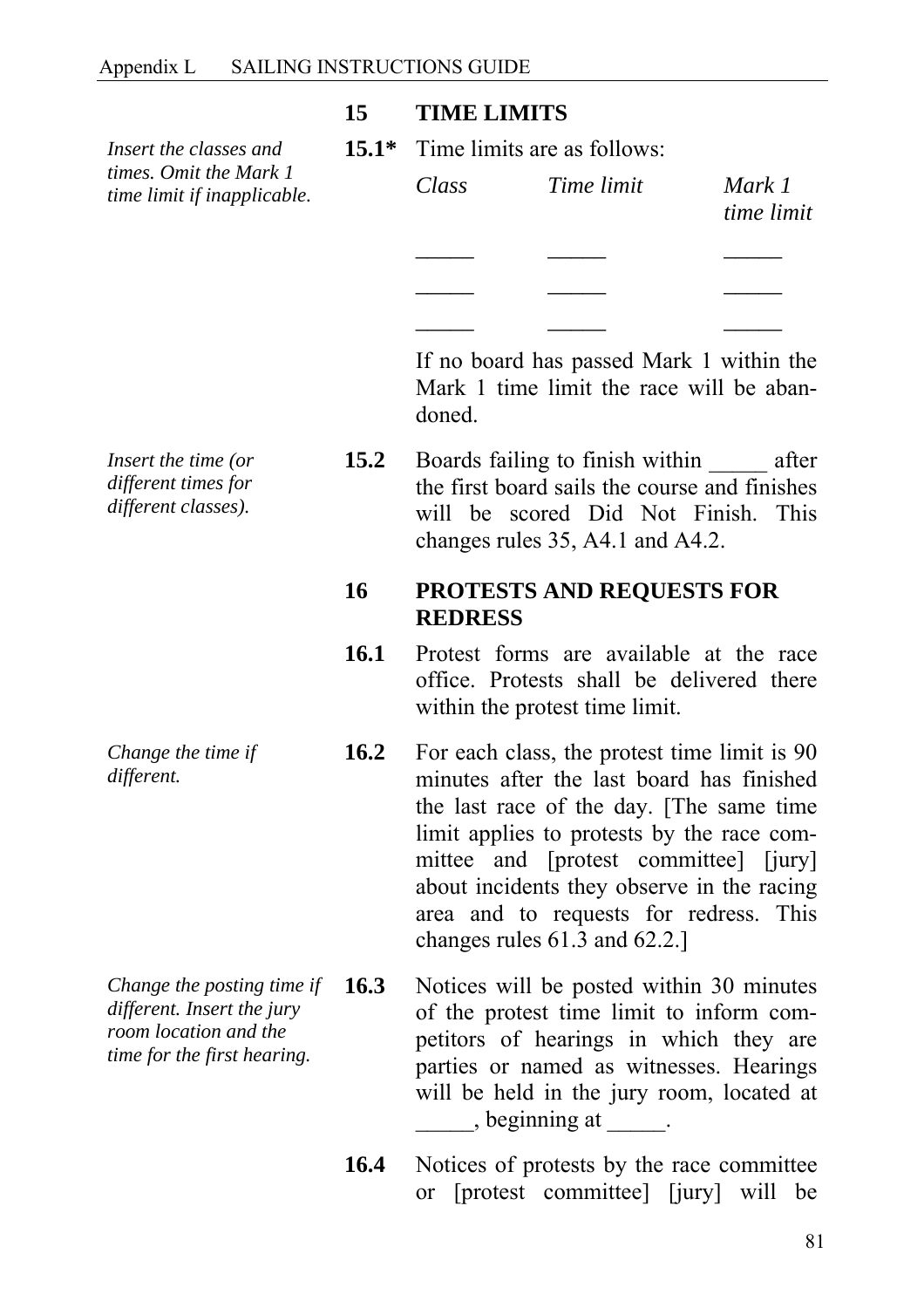posted to inform boards under rule 61.1(b).

- **16.5** Breaches of instructions 11.3, 14.2, 18, 19 and 22 will not be grounds for a protest by a board. This changes rule 60.1(a). Penalties for these breaches may be less than disqualification if the [protest committee] [jury] so decides.
- **16.6** On the last day of the regatta a request for reopening a hearing shall be delivered
	- (a) within the protest time limit if the party requesting reopening was informed of the decision on the previous day;
	- (b) no later than 30 minutes after the party requesting reopening was informed of the decision on that day.

This changes rule 66.

**16.7** Decisions of the [protest committee] [jury] will be final as provided in rule 70.4.

#### **17 SCORING**

 $\frac{1}{2}$ 

 **17.1\*** The Alternative System of Appendix A will apply.

#### **(OR)**

- **17.1\*** The scoring system is as follows:
- **17.2\*** The overall score is calculated is follows:

*Change the time if different.* 

*Include only if the protest committee is an international jury or another provision of rule 70.4 applies.* 

*Include only if the Low Point System is replaced by the Alternative System.* 

*Include only if neither of the Appendix A scoring systems will be used. Describe the system.* 

*Describe the method if rule A2.1 is applicable.*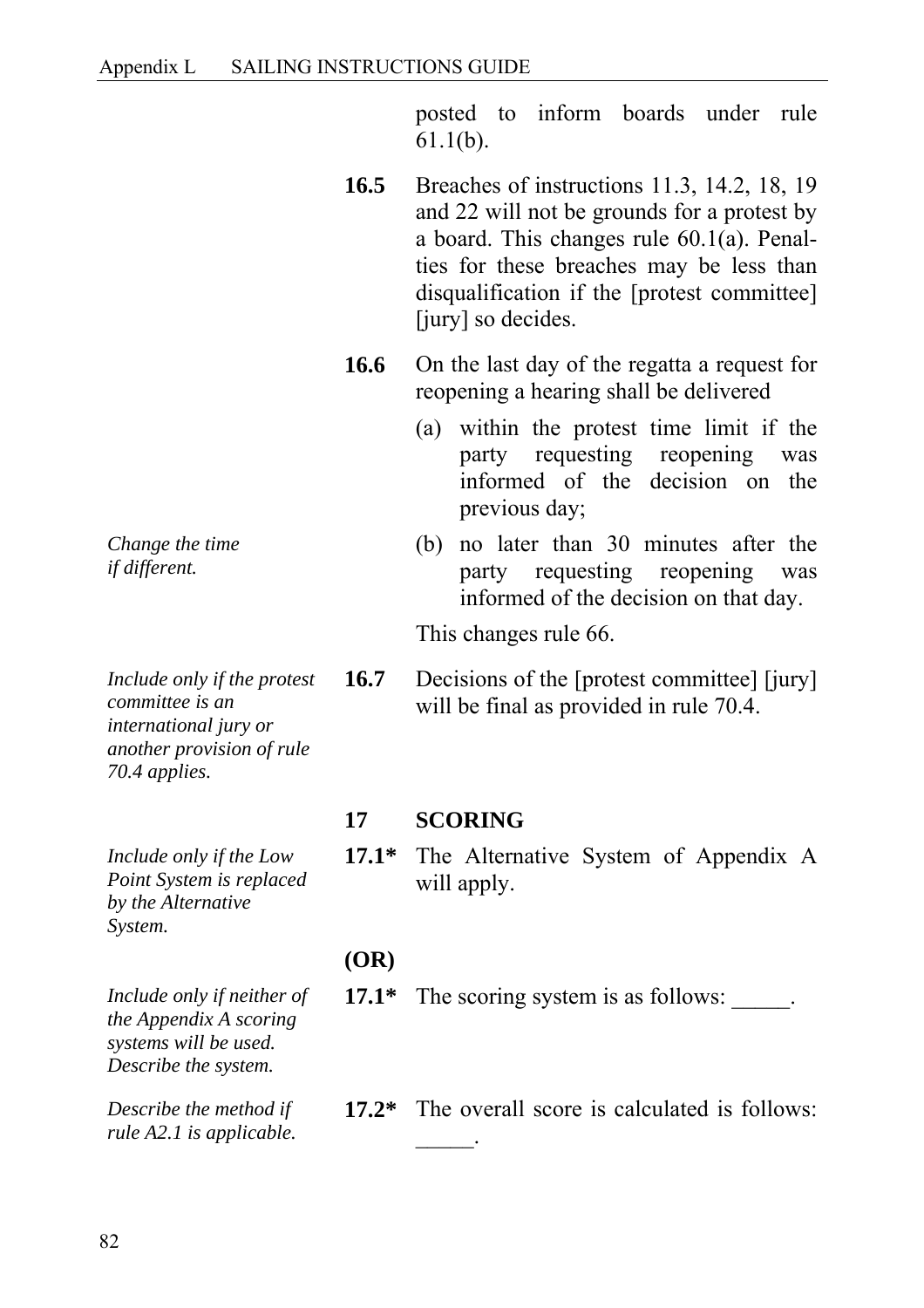*Include for expression competition.* 

*Insert the number for course racing.* 

*Insert the procedure for check-out and check-in.* 

 **17.3\*** The scale for manoeuvres is as follows:  $\frac{1}{2}$ 

**17.4\*** races are required to be completed to constitute a series.

#### **18 SAFETY REGULATIONS**

- **18.1** Check-out and check-in:
- **18.2** A board that retires from a race shall notify the race committee as soon as possible.

#### **19 REPLACEMENT OF EQUIPMENT**

Substitution of damaged or lost equipment will not be allowed unless approved by the race committee. Requests for substitution shall be made to the committee at the first reasonable opportunity.

#### **20 EQUIPMENT AND MEASUREMENT CHECKS**

A board or equipment may be inspected at any time for compliance with the class rules and sailing instructions. On the water, a board can be instructed by a race committee measurer to proceed immediately to a designated area for inspection.

#### **21 OFFICIAL BOATS**

 $\frac{1}{2}$ 

Official boats will be marked as follows:

*Insert the descriptions. If appropriate, use different identification markings for boats performing different duties.* 

#### **22 SUPPORT BOATS**

 **22.1** Team leaders, coaches and other support personnel shall stay outside areas where boards are racing from the time of the pre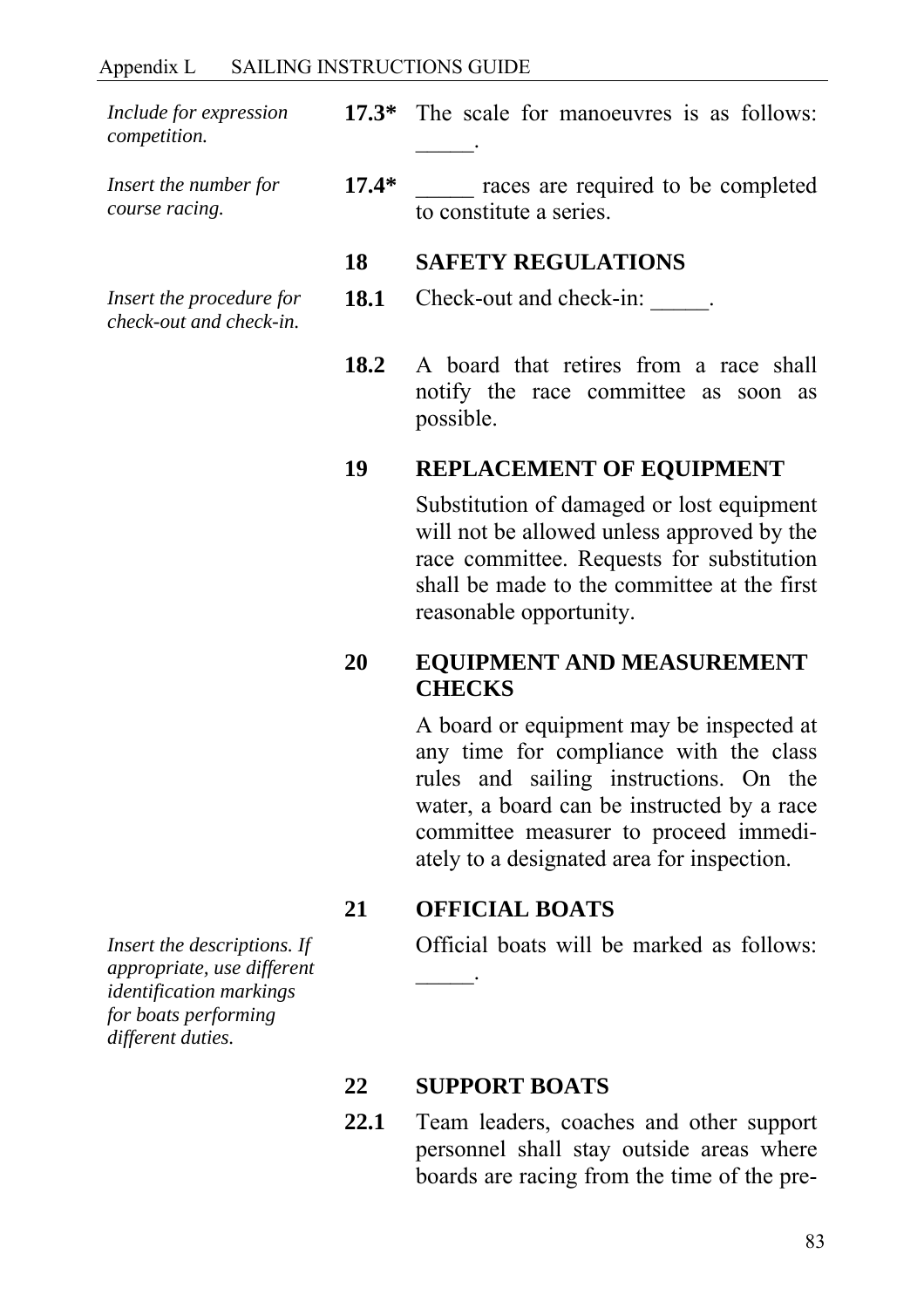paratory signal for the first class to start until all boards have finished or the race committee signals a postponement, general recall or abandonment.

*Insert the identification markings. National letters are suggested for international events.* 

*If perpetual trophies will be awarded state their complete names.* 

**23 PRIZES** 

Prizes will be given as follows:

**22.2** Support boats shall be marked with  $\qquad$ .

#### **24 DISCLAIMER OF LIABILITY**

Competitors participate in the regatta entirely at their own risk. See rule 4, Decision to Race. The organizing authority will not accept any liability for material damage or personal injury or death sustained in conjunction with or prior to, during, or after the regatta.

#### **25 INSURANCE**

Each participating board shall be insured with valid third-party liability insurance with a minimum cover of <u>equilibration</u> per event or the equivalent.

*Insert the currency and amount.*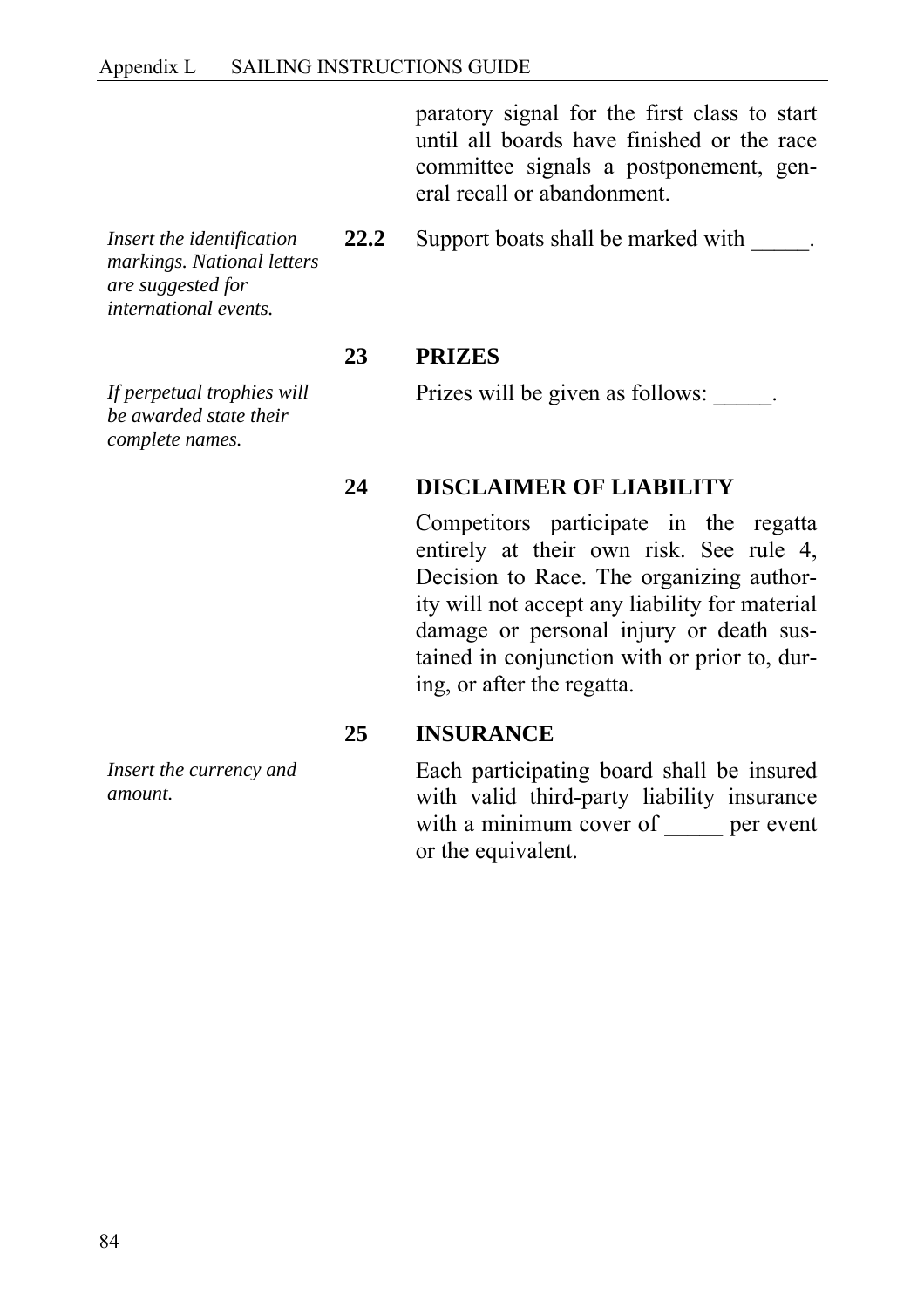# **ADDENDUM A**  ILLUSTRATING THE COURSE

*Shown here are diagrams of course shapes. Any course can be similarly shown. When there is more than one course, prepare a separate diagram for each course and state how each will be signalled.*

# **A Windward-Leeward Course**

**Start – 1 – 2 – 1 – 2 – Finish** 



*Options for this course include* 

- *(1) increasing or decreasing the number of laps,*
- *(2) deleting the final windward leg,*
- *(3) using a gate instead of a leeward mark,*
- *(4) using an offset mark at the windward mark, and*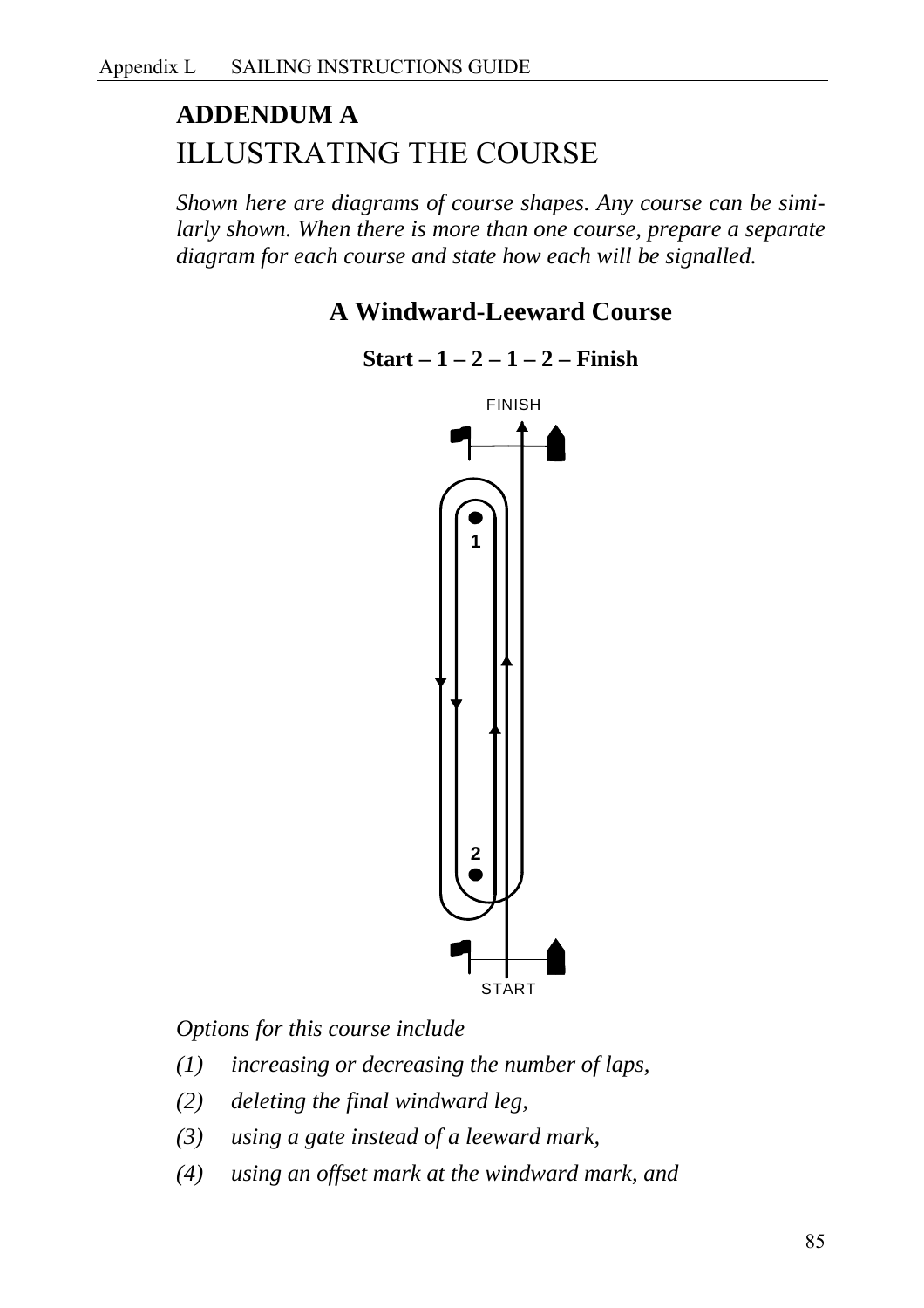*(5) using the leeward and windward marks as starting and finishing marks.* 

### **A Windward-Leeward-Triangle Course**



**Start – 1 – 2 – 3 – 1 – 3 – Finish** 

*Options for this course include* 

- *(1) increasing or decreasing the number of laps,*
- *(2) deleting the last windward leg,*
- *(3) varying the interior angles of the triangle (45º–90º–45º and 60º–60º–60º are common),*
- *(4) using a gate instead of a leeward mark for downwind legs (but not reaches),*
- *(5) using an offset mark at the beginning of downwind legs (but not reaches), and*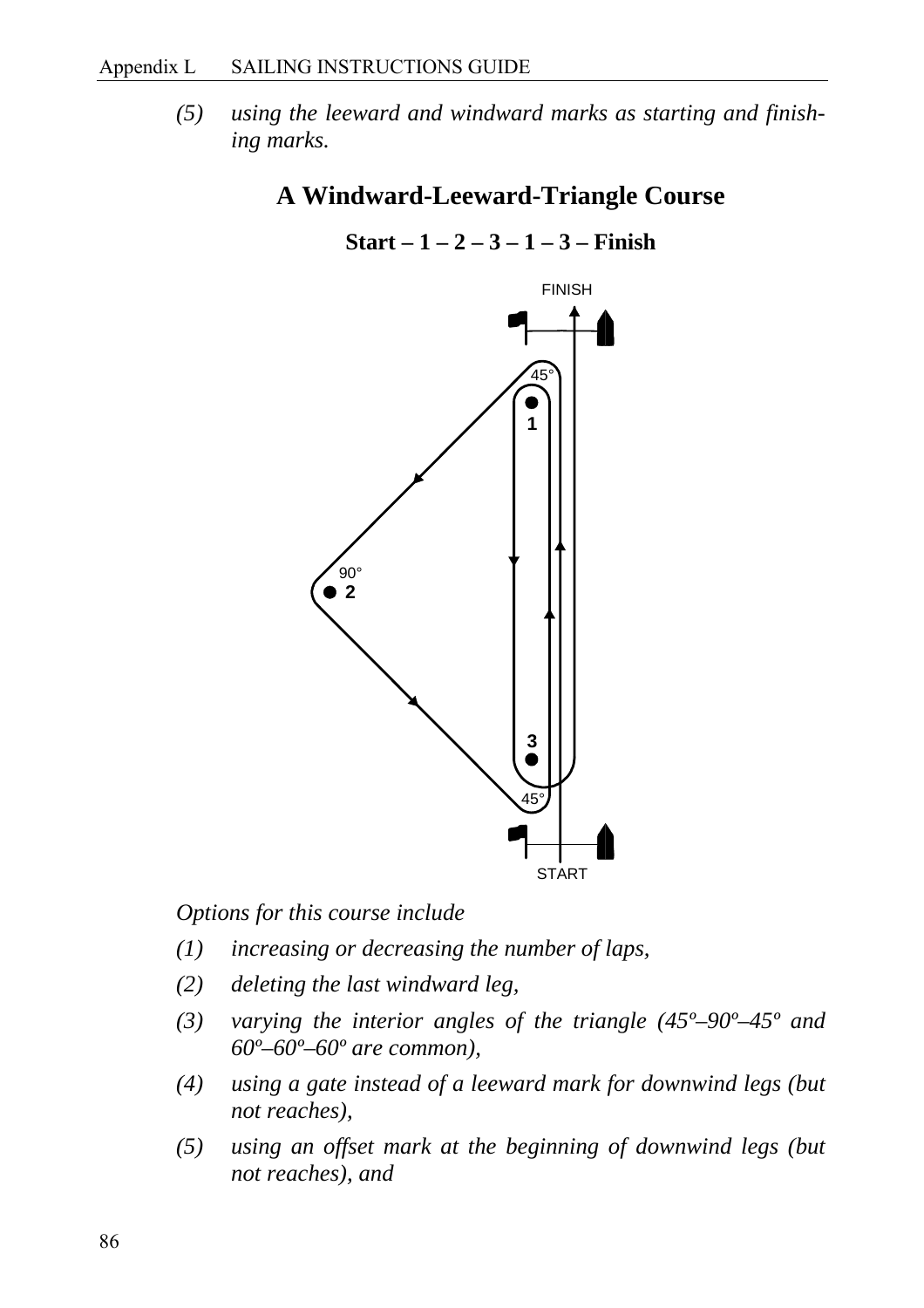#### Appendix L SAILING INSTRUCTIONS GUIDE

*(6) using the leeward and windward marks as starting and finishing marks.* 

*Be sure to specify the interior angle at each mark.* 





*Options for these courses include* 

- *(1) adding additional legs,*
- *(2) using gates instead of leeward marks for downwind legs (but not reaches),*
- *(3) varying the interior angles of the reaching legs,*
- *(4) using an offset mark at the beginning of downwind legs (but not reaches), and*
- *(5) finishing boards upwind rather than on a reach.*

*Be sure to specify the interior angle of each reaching leg. It is recommended that Mark 4 be different from the starting mark.*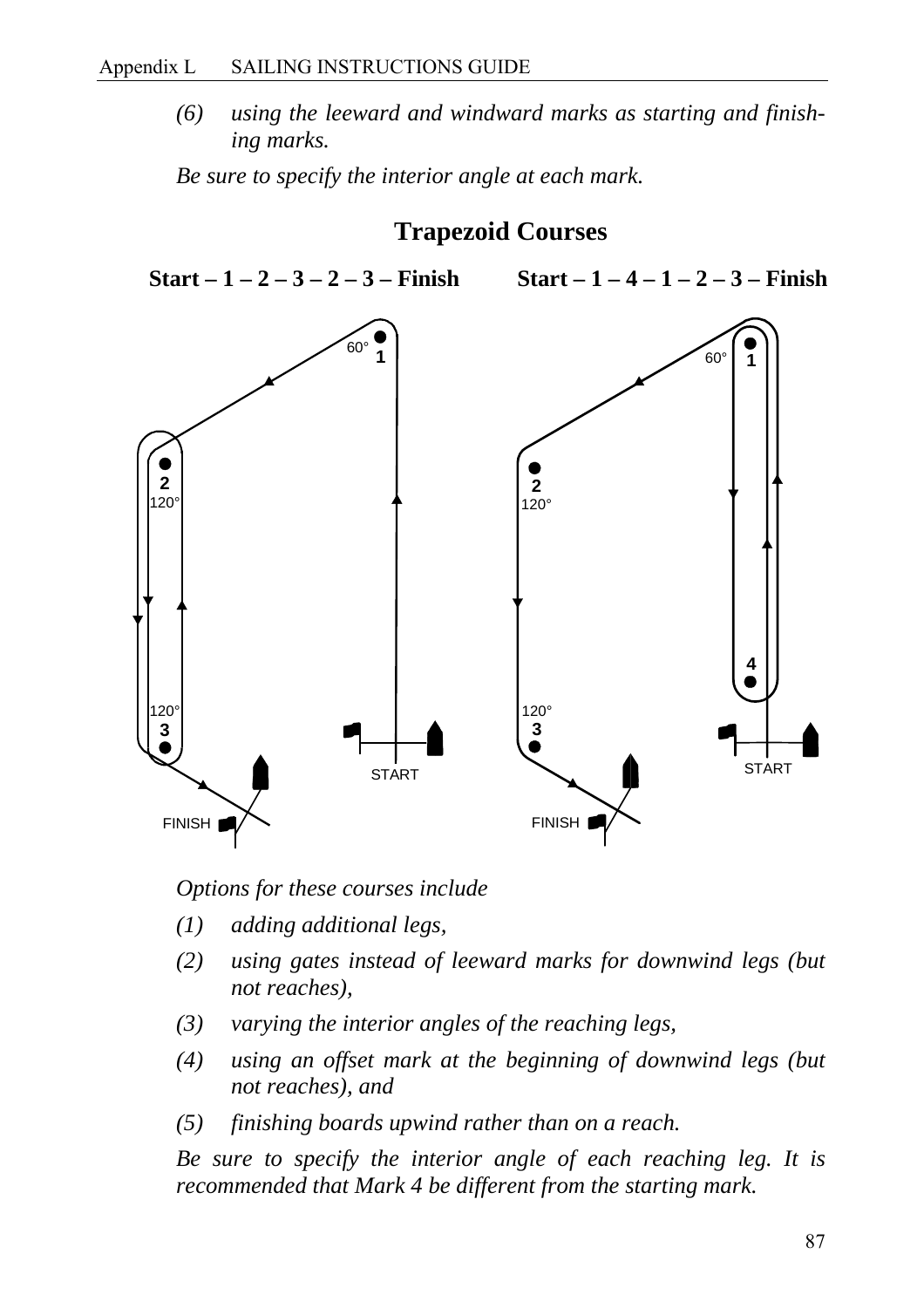# **ADDENDUM B**  BOARDS PROVIDED BY THE ORGANIZING **AUTHORITY**

*The following sailing instruction is recommended when all boards will be provided by the organizing authority. It can be changed to suit the circumstances. When used, it should be inserted after instruction 3.*

### **4 BOARDS**

- **4.1** Boards will be provided for all competitors, who shall not modify them or cause them to be modified in any way except that
	- (a) a compass may be tied or taped to the hull or spars;
	- (b) wind indicators, including yarn or thread, may be tied or taped anywhere on the board;
	- (c) hulls, centreboards and rudders may be cleaned, but only with water;
	- (d) adhesive tape may be used anywhere above the water line; and
	- (e) all fittings or equipment designed to be adjusted may be adjusted, provided that the class rules are complied with.
- **4.2** All equipment provided with the board for sailing purposes shall be in the board while afloat.
- **4.3** The penalty for not complying with one of the above instructions will be disqualification from all races sailed in which the instruction was broken.
- **4.4** Competitors shall report any damage or loss of equipment, however slight, to the organizing authority's representative immediately after securing the board ashore. The penalty for breaking this instruction, unless the [protest committee] [jury] is satisfied that the competitor made a determined effort to comply, will be disqualification from the race most recently sailed.
- **4.5** Class rules requiring competitors to be members of the class association will not apply.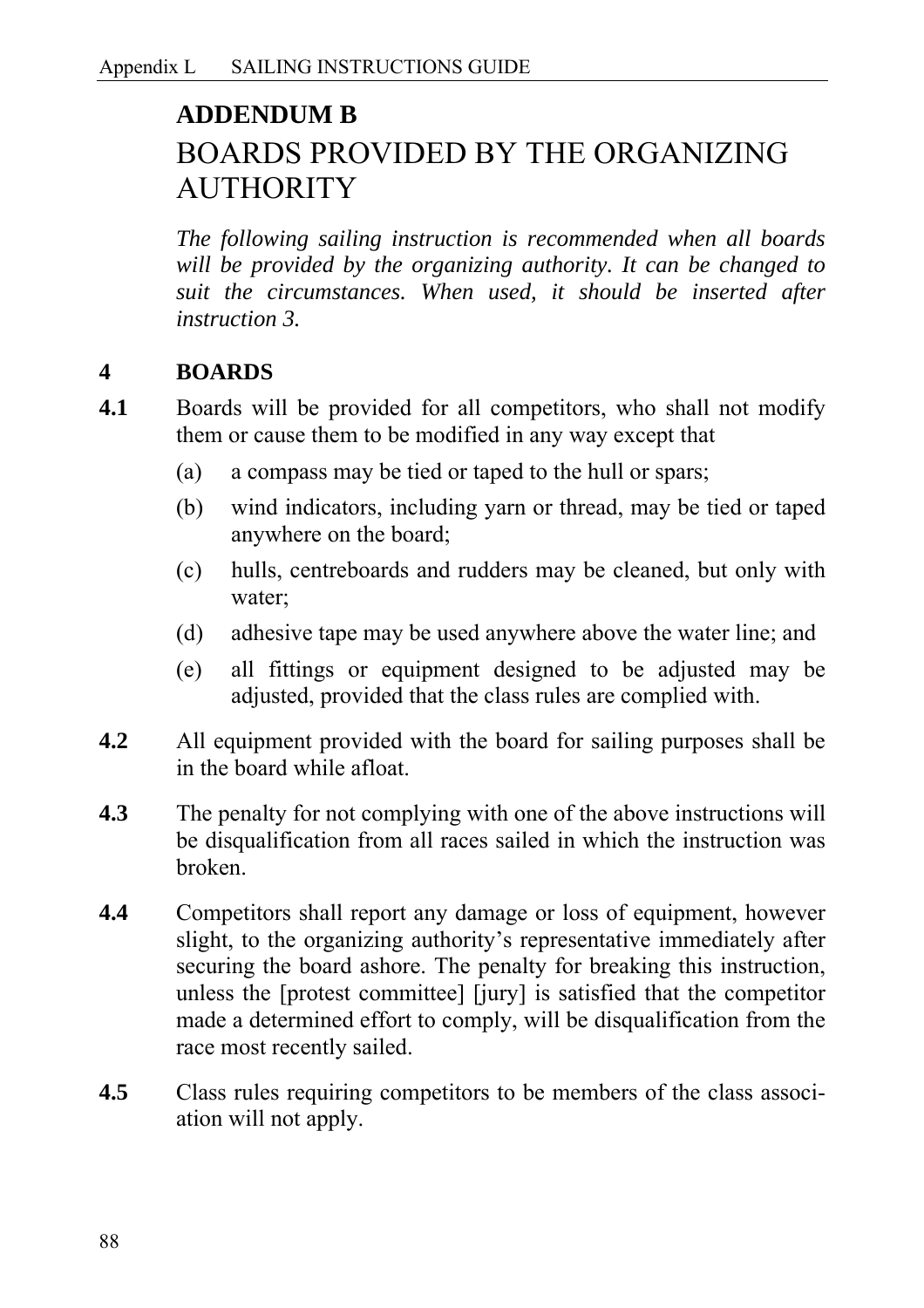# **APPENDIX M**  RECOMMENDATIONS FOR PROTEST **COMMITTEES**

*This appendix is advisory only; in some circumstances changing these procedures may be advisable. It is addressed primarily to protest committee chairmen but may also help judges, jury secretaries, race committees and others connected with protest and redress hearings.*

In a protest or redress hearing, the protest committee should weigh all testimony with equal care; should recognize that honest testimony can vary, and even be in conflict, as a result of different observations and recollections; should resolve such differences as best it can; should recognize that no board or competitor is guilty until a breach of a *rule* has been established to the satisfaction of the protest committee; and should keep an open mind until all the evidence has been heard as to whether a board or competitor has broken a *rule*.

### **M1 PRELIMINARIES (may be performed by race office staff)**

- Receive the *protest* or request for redress.
- Note on the form the time the *protest* or request is delivered and the protest time limit.
- Inform each *party*, and the race committee when necessary, when and where the hearing will be held.

### **M2 BEFORE THE HEARING**

Make sure that

- each *party* has a copy of or the opportunity to read the *protest* or request for redress and has had reasonable time to prepare for the hearing.
- no member of the protest committee is an *interested party*. Ask the *parties* whether they object to any member. When redress is requested under rule  $62.1(a)$ , a member of the race committee should not be a member of the protest committee.
- only one person from each board (or *party*) is present unless an interpreter is needed.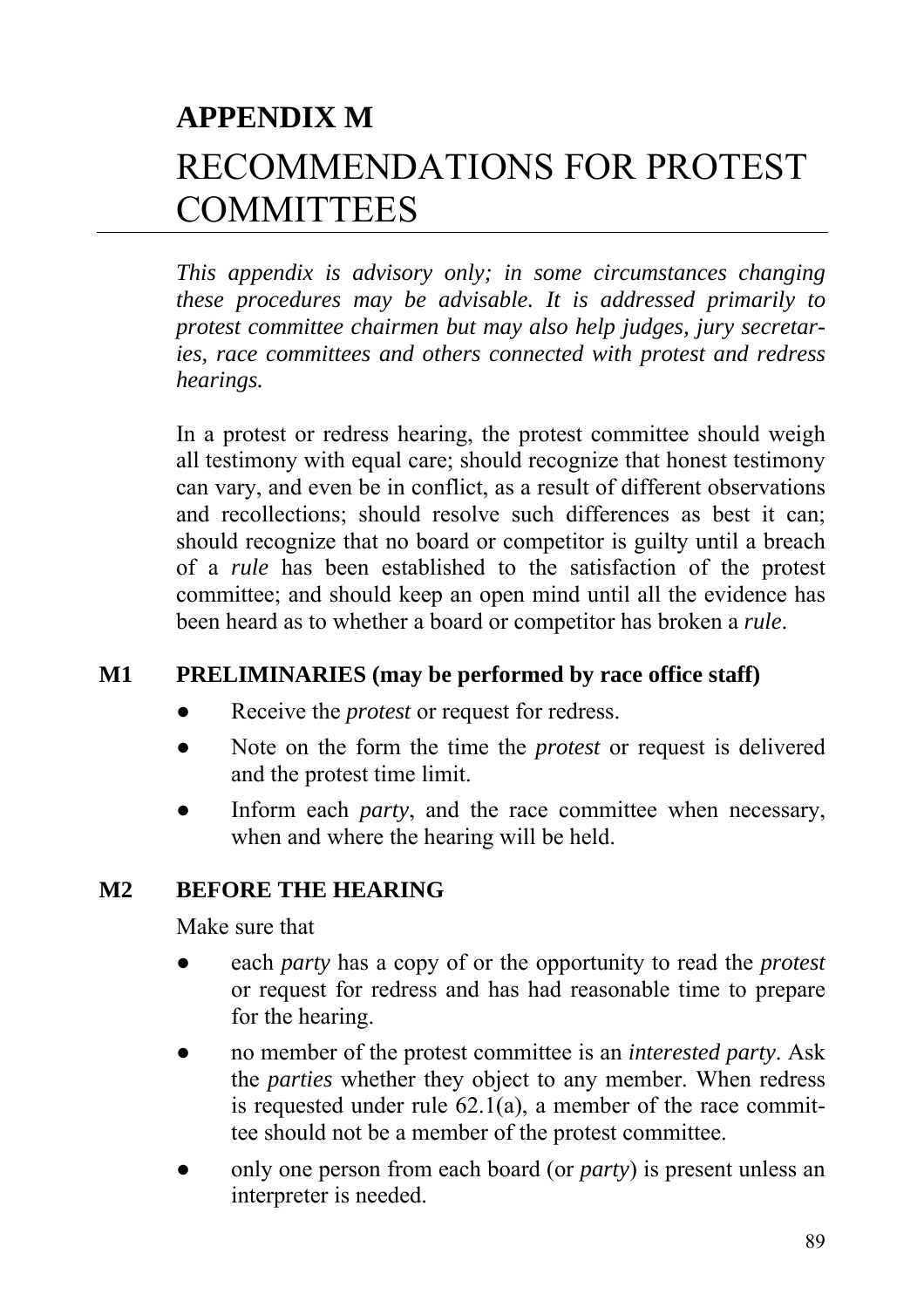- all boards and people involved are present. If they are not, however, the committee may proceed under rule 63.3(b).
- boards' representatives were on board when required (rule 63.3(a)). When the *parties* were in different races, both organizing authorities must accept the composition of the protest committee (rule 63.8). In a measurement *protest* obtain the current class rules and identify the authority responsible for interpreting them (rule 64.3(b)).

# **M3 THE HEARING**

- **M3.1** Check the validity of the *protest* or request for redress.
	- Are the contents adequate (rule  $61.2$  or  $62.1$ )?
	- Was it delivered in time? If not, is there good reason to extend the time limit (rule 61.3 or 62.2)?
	- When required, was the protestor involved in or a witness to the incident (rule  $60.1(a)$ )?
	- When necessary, was 'Protest' hailed and, if required, a red flag displayed correctly (rule  $61.1(a)$ )?
	- When the flag and hail were not necessary was the protestee informed?
	- Decide whether the *protest* or request for redress is valid (rule 63.5).
	- Once the validity of the *protest* or request has been determined, do not let the subject be introduced again unless truly new evidence is available.
- **M3.2** Take the evidence (rule 63.6).
	- Ask the protestor and then the protestee to tell their stories. Then allow them to question one another. In a redress matter, ask the *party* to state the request.
	- Invite questions from protest committee members.
	- Make sure you know what facts each *party* is alleging before calling any witnesses. Their stories may be different.
	- Allow anyone to give evidence. It is the *party* who normally decides which witnesses to call, although the protest committee may also call witnesses (rule 63.6). The question asked by a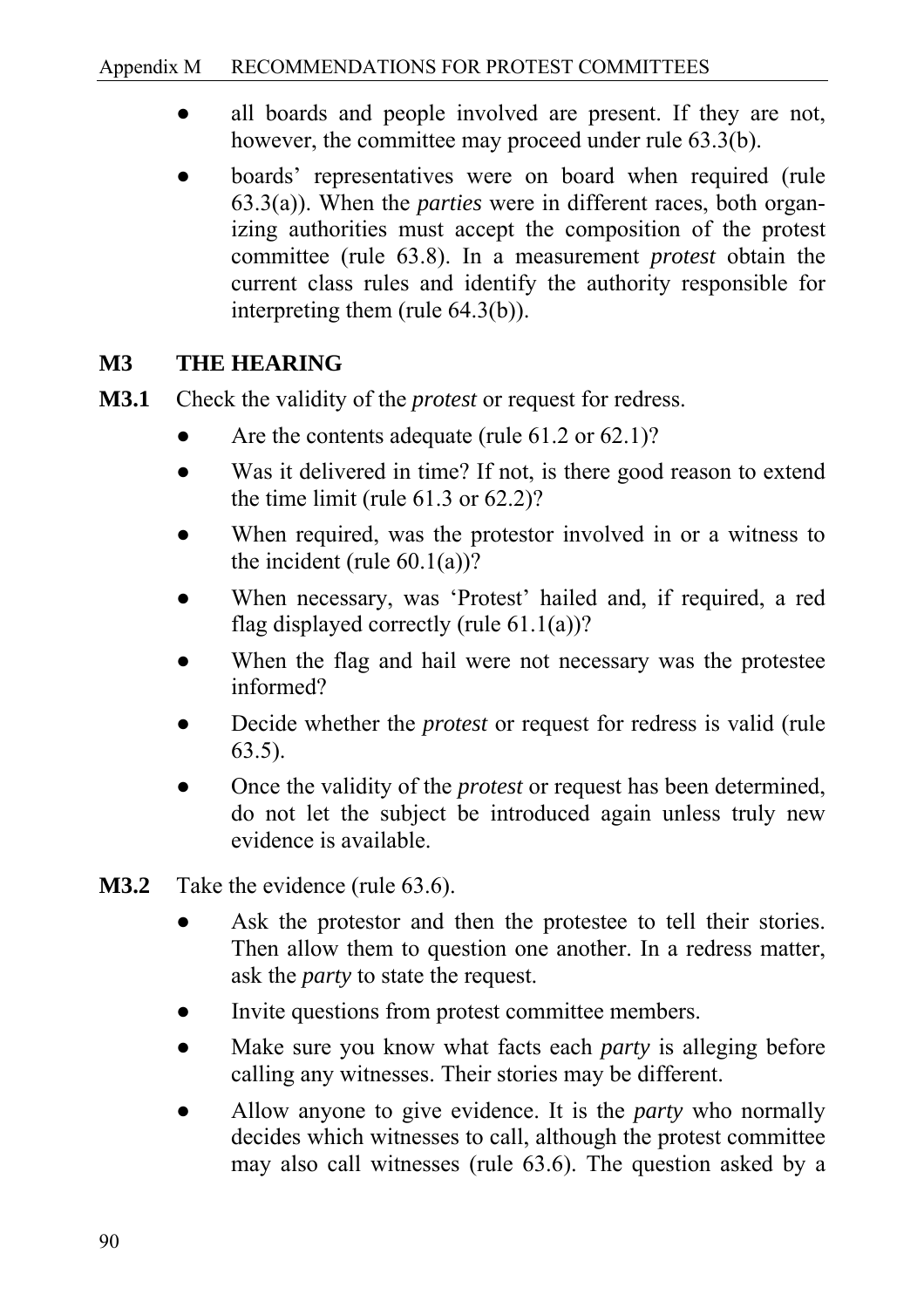*party* 'Would you like to hear N?' is best answered by 'It is your choice.'

- Call each *party's* witnesses (and the protest committee's if any) one by one. Limit *parties* to questioning the witness(es) (they may wander into general statements).
- Invite the protestee to question the protestor's witness first (and vice versa). This prevents the protestor from leading his witness from the beginning.
- Allow a member of the protest committee who saw the incident to give evidence (rule 63.6) but only in the presence of the *parties*. The member may be questioned and may remain in the room (rule 63.3(a)).
- Try to prevent leading questions or hearsay evidence, but if that is impossible discount the evidence so obtained.
- Accept written evidence from a witness who is not available to be questioned only if all *parties* agree. In doing so they forego their rights to question that witness (rule 63.6).
- Ask one member of the committee to note down evidence, particularly times, distances, speeds, etc.
- Invite first the protestor and then the protestee to make a final statement of her case, particularly on any application or interpretation of the *rules*.
- **M3.3** Find the facts (rule 63.6).
	- Write down the facts; resolve doubts one way or the other.
	- Call back *parties* for more questions if necessary.
	- When appropriate, draw a diagram of the incident using the facts you have found.
- **M3.4** Decide the *protest* or request for redress (rule 64).
	- Base the decision on the facts found (if you cannot, find some more facts).
	- In redress cases, make sure that no further evidence is needed from boards that will be affected by the decision.
- **M3.5** Inform the *parties* (rule 65).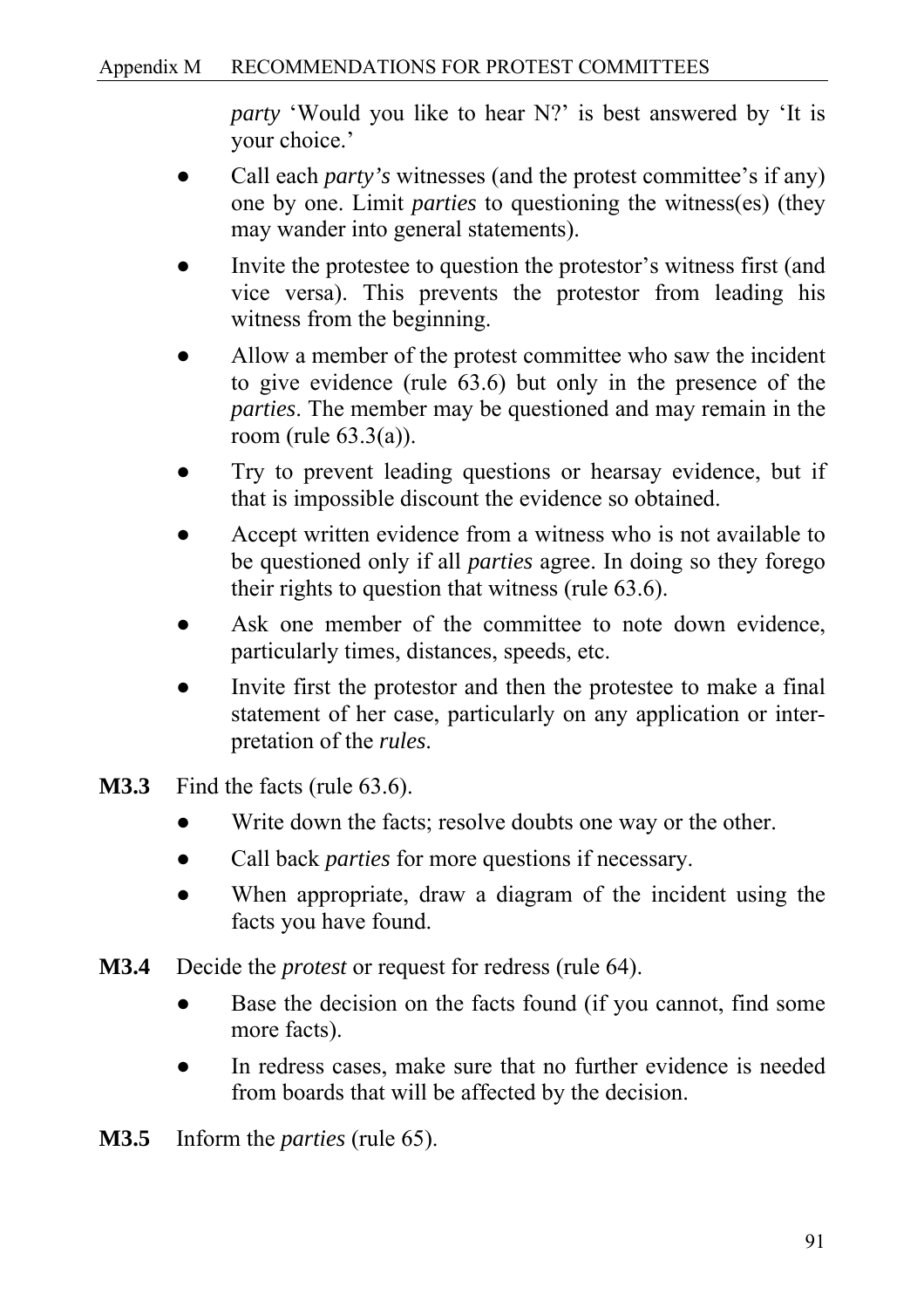- Recall the *parties* and read them the facts found, conclusions and *rules* that apply, and the decision. When time presses it is permissible to read the decision and give the details later.
- Give any *party* a copy of the decision on request. File the *protest* or request for redress with the committee records.

# **M4 REOPENING A HEARING (rule 66)**

When a *party*, within the time limit, has asked for a hearing to be reopened, hear the *party* making the request, look at any video, etc., and decide whether there is any material new evidence that might lead you to change your decision. Decide whether your interpretation of the *rules* may have been wrong; be open-minded as to whether you have made a mistake. If none of these applies refuse to reopen; otherwise schedule a hearing.

### **M5 GROSS MISCONDUCT (rule 69)**

- **M5.1** An action under this rule is not a *protest,* but the protest committee gives its allegations in writing to the competitor before the hearing. The hearing is conducted under the same rules as other hearings but the protest committee must have at least three members (rule 69.1(b)). Use the greatest care to protect the competitor's rights.
- **M5.2** A competitor or a board cannot protest under rule 69, but the protest form of a competitor who tries to do so may be accepted as a report to the protest committee, which can then decide whether or not to call a hearing.
- **M5.3** When it is desirable to call a hearing under rule 69 as a result of a Part 2 incident, it is important to hear any board-vs.-board *protest* in the normal way, deciding which board, if any, broke which *rule*, before proceeding against the competitor under this rule.
- **M5.4** Although action under rule 69 is taken against a competitor, not a board, a board may also be penalized (rule 69.1(b)).
- **M5.5** The protest committee may warn the competitor (rule 69.1(b)), in which case no report is to be made to national authorities (rule  $69.1(c)$ ). When a penalty is imposed and a report is made to national authorities, it may be helpful to recommend whether or not further action should be taken.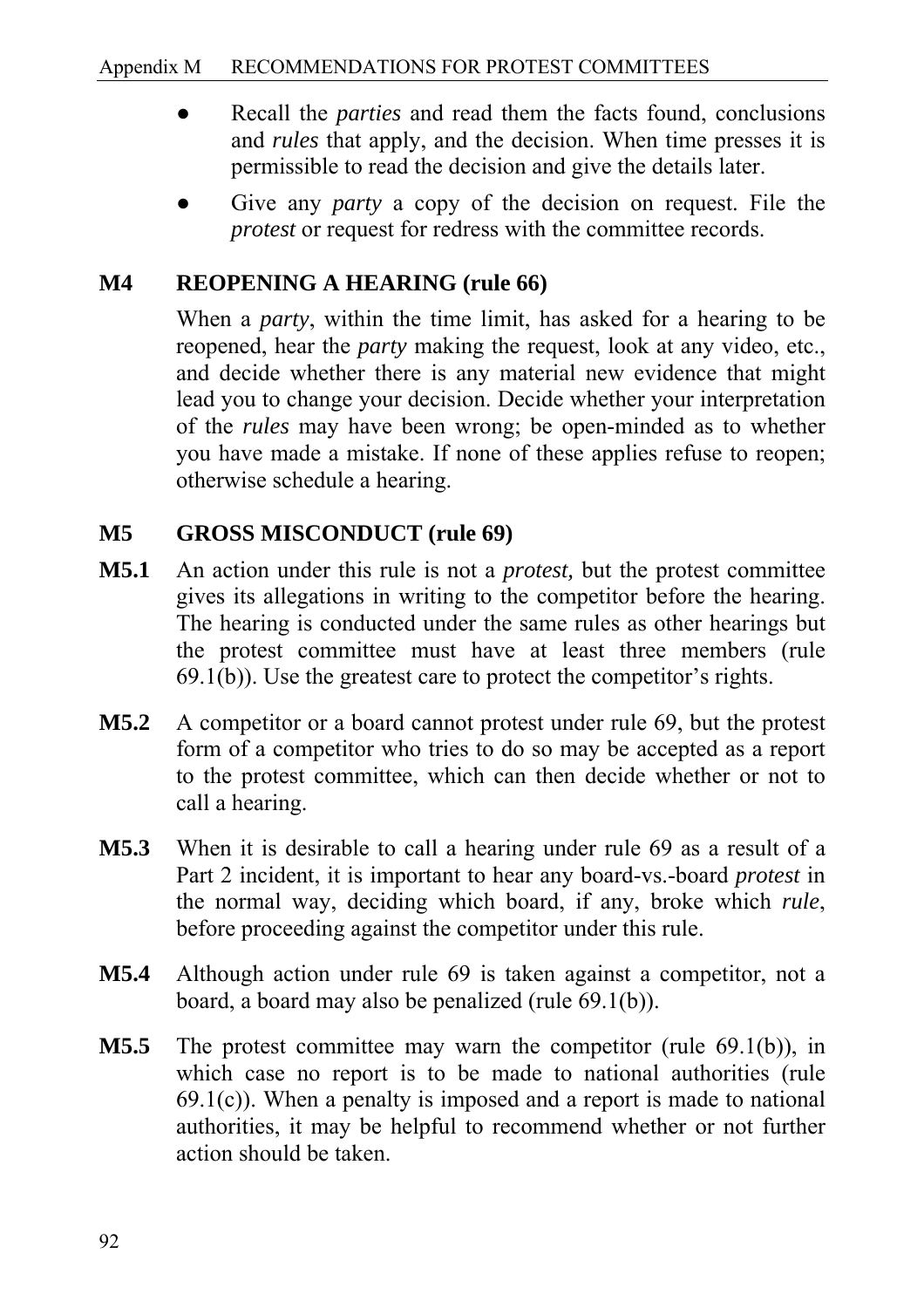### **M6 APPEALS (rule 70 and Appendix F)**

When decisions can be appealed,

- retain the papers relevant to the hearing so that the information can easily be used for an appeal. Is there a diagram endorsed or prepared by the protest committee? Are the facts found sufficient? (Example: Was there an *overlap*? Yes or No. 'Perhaps' is not a fact found.) Are the names of the protest committee members and other important information on the form?
- comments by the protest committee on any appeal should enable the appeals committee to picture the whole incident clearly; the appeals committee knows nothing about the situation.

# **M7 PHOTOGRAPHIC EVIDENCE**

Photographs and videotapes can sometimes provide useful evidence but protest committees should recognize their limitations and note the following points:

- The *party* producing the photographic evidence is responsible for arranging the viewing.
- View the tape several times to extract all the information from it.
- The depth perception of any single-lens camera is very poor; with a telephoto lens it is non-existent. When the camera views two *overlapped* boards at right angles to their course, it is impossible to assess the distance between them. When the camera views them head on, it is impossible to see whether an *overlap* exists unless it is substantial.
- Ask the following questions:
	- Where was the camera in relation to the boards?
	- Was the camera's platform moving? If so in what direction and how fast?
	- Is the angle changing as the boards approach the critical point? Fast panning causes radical change.
	- Did the camera have an unrestricted view throughout?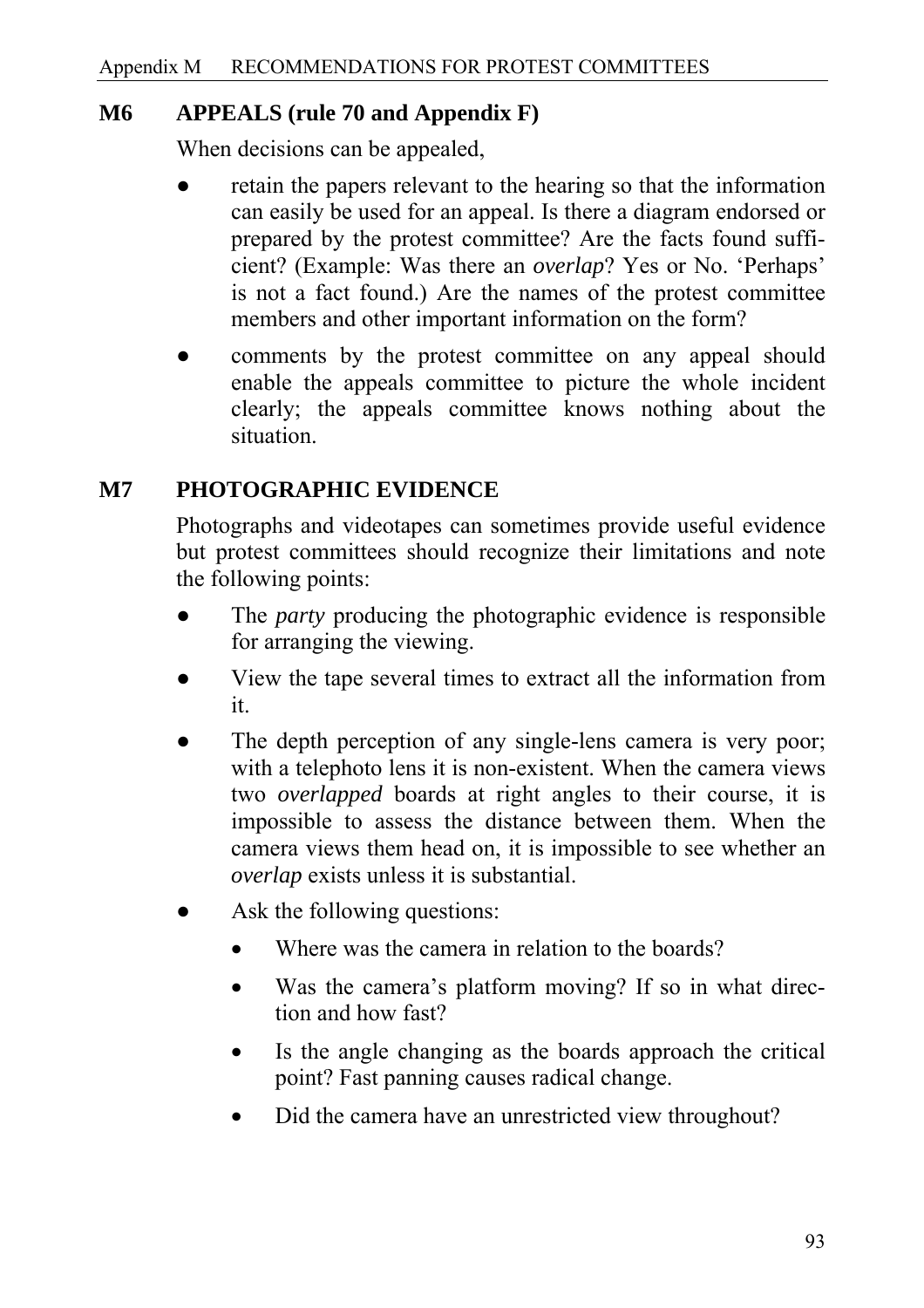# **APPENDIX N**  INTERNATIONAL JURIES

*See rules 70.4 and 90(b). This appendix shall not be changed by sailing instructions or prescriptions of national authorities.*

### **N1 COMPOSITION, APPOINTMENT AND ORGANIZATION**

- **N1.1** An international jury shall be composed of experienced sailors with excellent knowledge of the racing rules and extensive protest committee experience. It shall be independent of and have no members from the race committee, and be appointed by the organizing authority, subject to approval by the national authority if required (see rule 90(b)), or by the ISAF under rule 88.2(b).
- **N1.2** The jury shall consist of a chairman, a vice chairman if desired, and other members for a total of at least five. A majority shall be International Judges. The jury may appoint a secretary, who shall not be a member of the jury.
- **N1.3** No more than two members (three, in Groups M, N and Q) shall be from the same national authority.
- **N1.4** (a) A jury of ten or more members may divide itself into two or more panels of at least five members each, of which the majority shall be International Judges. If this is done, the requirements for membership of a full jury shall apply to each panel but not to the jury as a whole.
	- (b) A jury of fewer than ten members may divide itself into two or three panels of at least three members each, of which the majority shall be International Judges. Members of each panel shall be from at least three different national authorities except in Groups M, N and Q, where they shall be from at least two different national authorities. If dissatisfied with a panel's decision, a *party* is entitled to a hearing by a jury composed in compliance with rules N1.1, N1.2 and N1.3, except concerning the facts found, if requested within the time limit specified in the sailing instructions.
- **N1.5** When a full jury has fewer than five members, because of illness or emergency, and no qualified replacements are available, it remains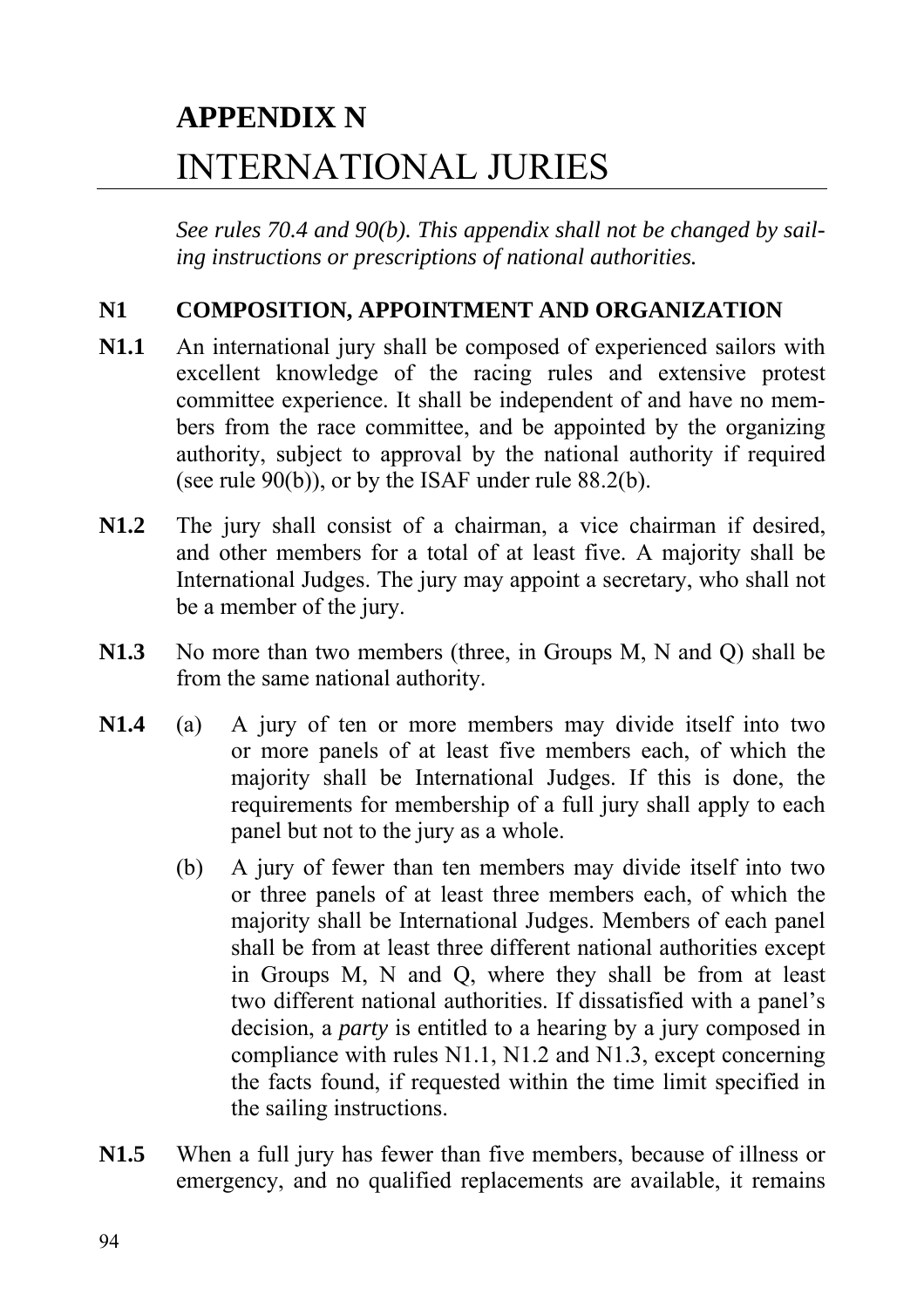properly constituted if it consists of at least three members. At least two members shall be International Judges. When there are three or four members they shall be from at least three different national authorities except in Groups M, N and Q, where they shall be from at least two different national authorities.

- **N1.6** When the national authority's approval is required for the appointment of an international jury (see rule 90(b)), notice of its approval shall be included in the sailing instructions or be posted on the official notice board.
- **N1.7** If the jury acts while not properly constituted, the jury's decisions may be appealed.

# **N2 RESPONSIBILITIES**

- **N2.1** An international jury is responsible for hearing and deciding all *protests*, requests for redress and other matters arising under the rules of Part 5. When asked by the organizing authority or the race committee, it shall advise and assist them on any matter directly affecting the fairness of the competition.
- **N2.2** Unless the organizing authority directs otherwise, the jury shall
	- (a) decide questions of eligibility, measurement or board certificates; and
	- (b) authorize the substitution of competitors, boards, sails or equipment.
- **N2.3** If so directed by the organizing authority, the jury shall
	- (a) make or approve changes to the sailing instructions,
	- (b) supervise or direct the race committee in the conduct of the races, and
	- (c) decide on other matters referred to it by the organizing authority.

### **N3 PROCEDURES**

**N3.1** Decisions of the jury shall be made by a simple majority vote of all members. When there is an equal division of votes cast, the chairman of the meeting may cast an additional vote.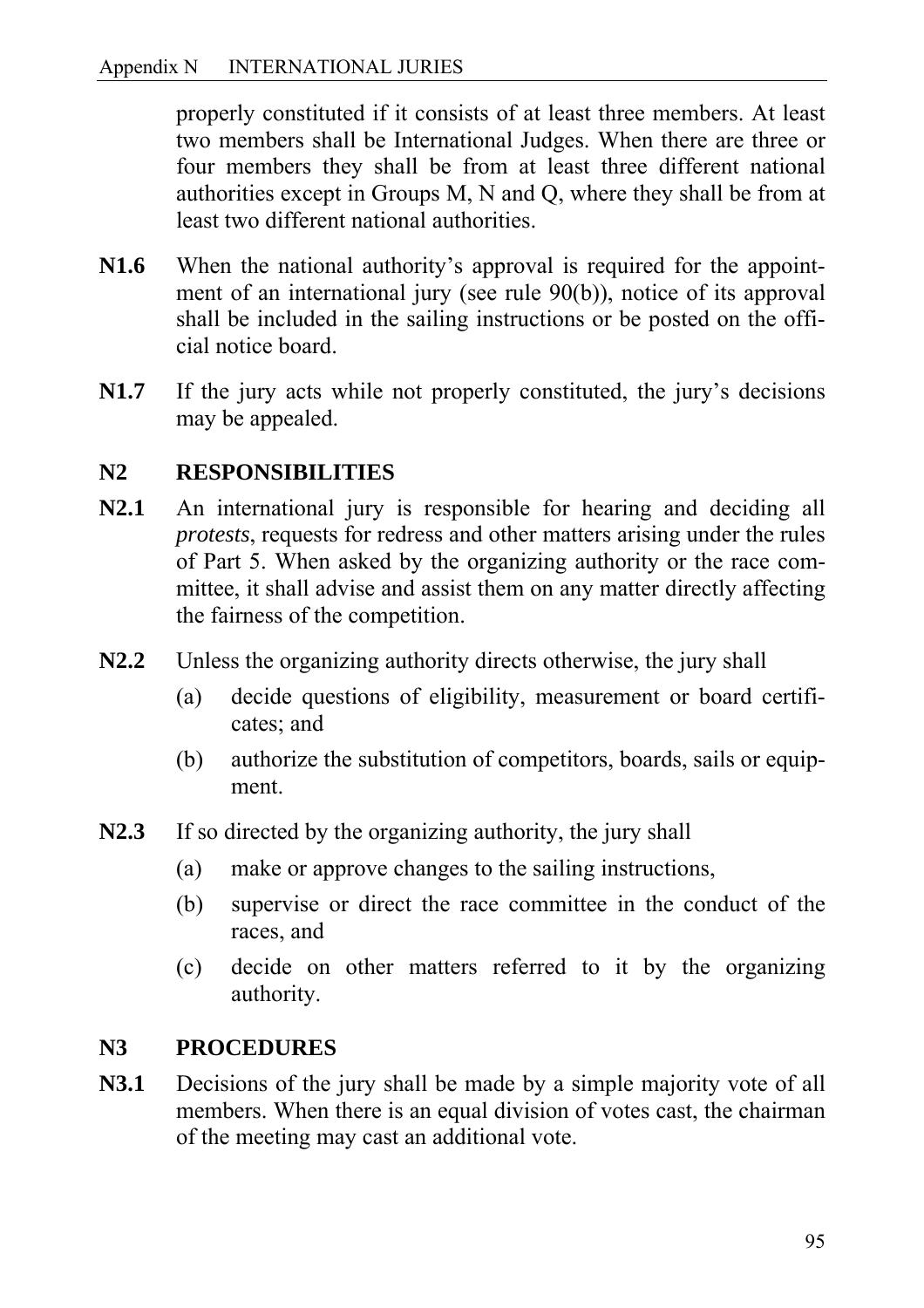- **N3.2** When it is considered desirable that some members not participate in discussing and deciding a *protest* or request for redress, and no qualified replacements are available, the jury remains properly constituted if at least three members remain. At least two members shall be International Judges.
- **N3.3** Members shall not be regarded as *interested parties* (see rule 63.4) by reason of their nationality.
- **N3.4** If a panel fails to agree on a decision it may adjourn and refer the matter to the full jury.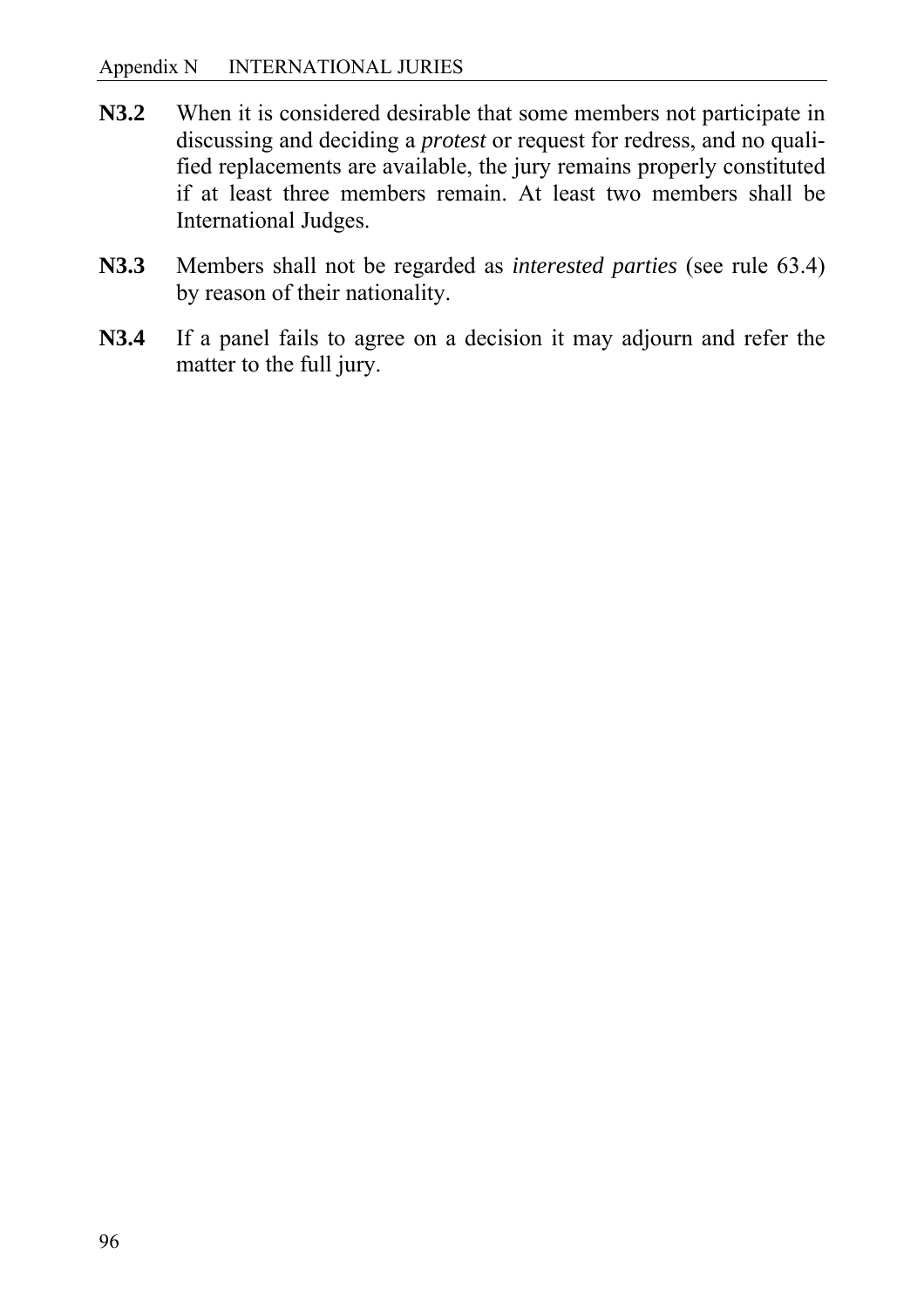# DEFINITIONS

*A term used as stated below is shown in italic type or, in preambles, in bold italic type.* 

*Abandon* A race that a race committee or protest committee *abandons* is void but may be resailed.

*Beach Start* (**B1.1**) When the starting line is on the beach, or so close to the beach that the competitor must stand in the water to *start*, the start is a *beach start*.

*Capsized* (**B1.1**) A board is *capsized* when her sail or the competitor is in the water.

*Clear Astern* **and** *Clear Ahead***;** *Overlap* One board is *clear astern* of another when her hull and equipment in normal position are behind a line abeam from the aftermost point of the other board's hull and equipment in normal position. The other board is *clear ahead*. They *overlap* when neither is *clear astern*. However, they also *overlap* when a board between them *overlaps* both. These terms do not apply to boards on opposite *tacks* unless rule 18 applies.

*Finish* A board *finishes* when any part of her hull, or crew or equipment in normal position, crosses the finishing line in the direction of the course from the last *mark*, either for the first time or after taking a penalty under rule 31.2 or 44.2 or, under rule 28.1, after correcting an error made at the finishing line.

*Interested Party* A person who may gain or lose as a result of a protest committee's decision, or who has a close personal interest in the decision.

*Keep Clear* One board *keeps clear* of another if the other can sail her course with no need to take avoiding action and, when the boards are *overlapped* on the same *tack*, if the *leeward* board can change course in both directions without immediately making contact with the *windward* board.

*Leeward* **and** *Windward* A board's *leeward* side is the side that is or, when she is head to wind, was away from the wind. However, when sailing by the lee or directly downwind, her *leeward* side is the side on which her mainsail lies. The other side is her *windward* side. When two boards on the same *tack*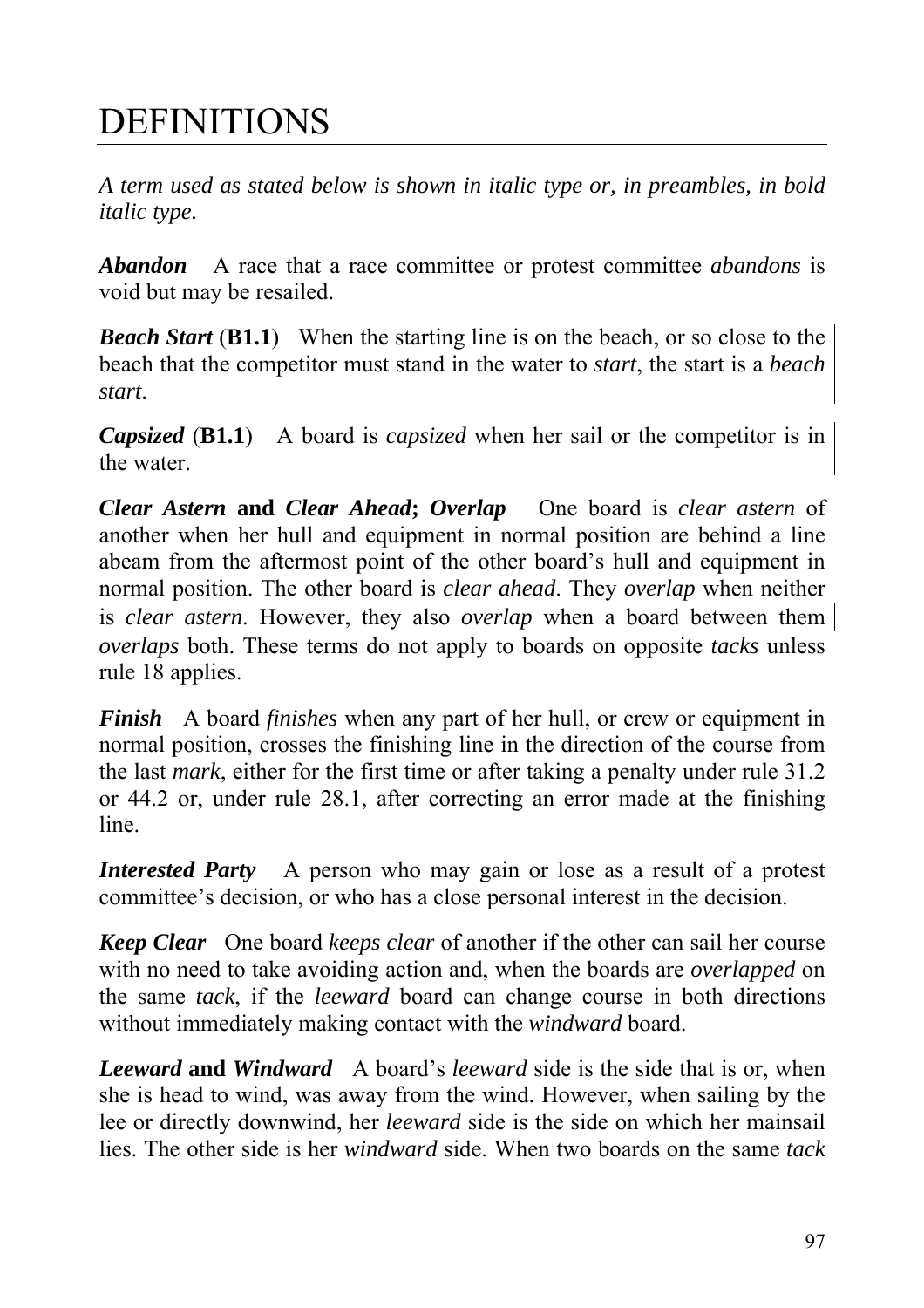*overlap*, the one on the *leeward* side of the other is the *leeward* board. The other is the *windward* board.

*Mark* An object the sailing instructions require a board to leave on a specified side, and a race committee boat surrounded by navigable water from which the starting or finishing line extends. An anchor line and objects attached temporarily or accidentally to a *mark* are not part of it.

*Obstruction* An object that a board could not pass without changing course substantially, if she were sailing directly towards it and one of her hull lengths from it. An object that can be safely passed on only one side and an area so designated by the sailing instructions are also *obstructions*. However, a board *racing* is not an *obstruction* to other boards unless they are required to *keep clear* of her, give her *room* or, if rule 21 applies, avoid her.

### *Overlap* See *Clear Astern* **and** *Clear Ahead***;** *Overlap*.

*Party* A *party* to a hearing: a protestor; a protestee; a board requesting redress; a board or a competitor that may be penalized under rule 69.1; a race committee or an organizing authority in a hearing under rule 62.1(a).

*Postpone* A *postponed* race is delayed before its scheduled start but may be started or *abandoned* later.

*Proper Course* A course a board would sail to *finish* as soon as possible in the absence of the other boards referred to in the rule using the term. A board has no *proper course* before her starting signal.

*Protest* An allegation made under rule 61.2 by a board, a race committee or a protest committee that a board has broken a *rule*.

*Racing* A board is *racing* from her preparatory signal until she *finishes* and clears the finishing line and *marks* or retires, or until the race committee signals a general recall, *postponement* or *abandonment*.

*Room* The space a board needs in the existing conditions while manoeuvring promptly in a seamanlike way.

- *Rule* (a) The rules in this book, including the Definitions, Race Signals, Introduction, preambles and the rules of relevant appendices, but not titles;
	- (b) ISAF Regulation 19, Eligibility Code; Regulation 20, Advertising Code; and Regulation 21, Anti-Doping Code;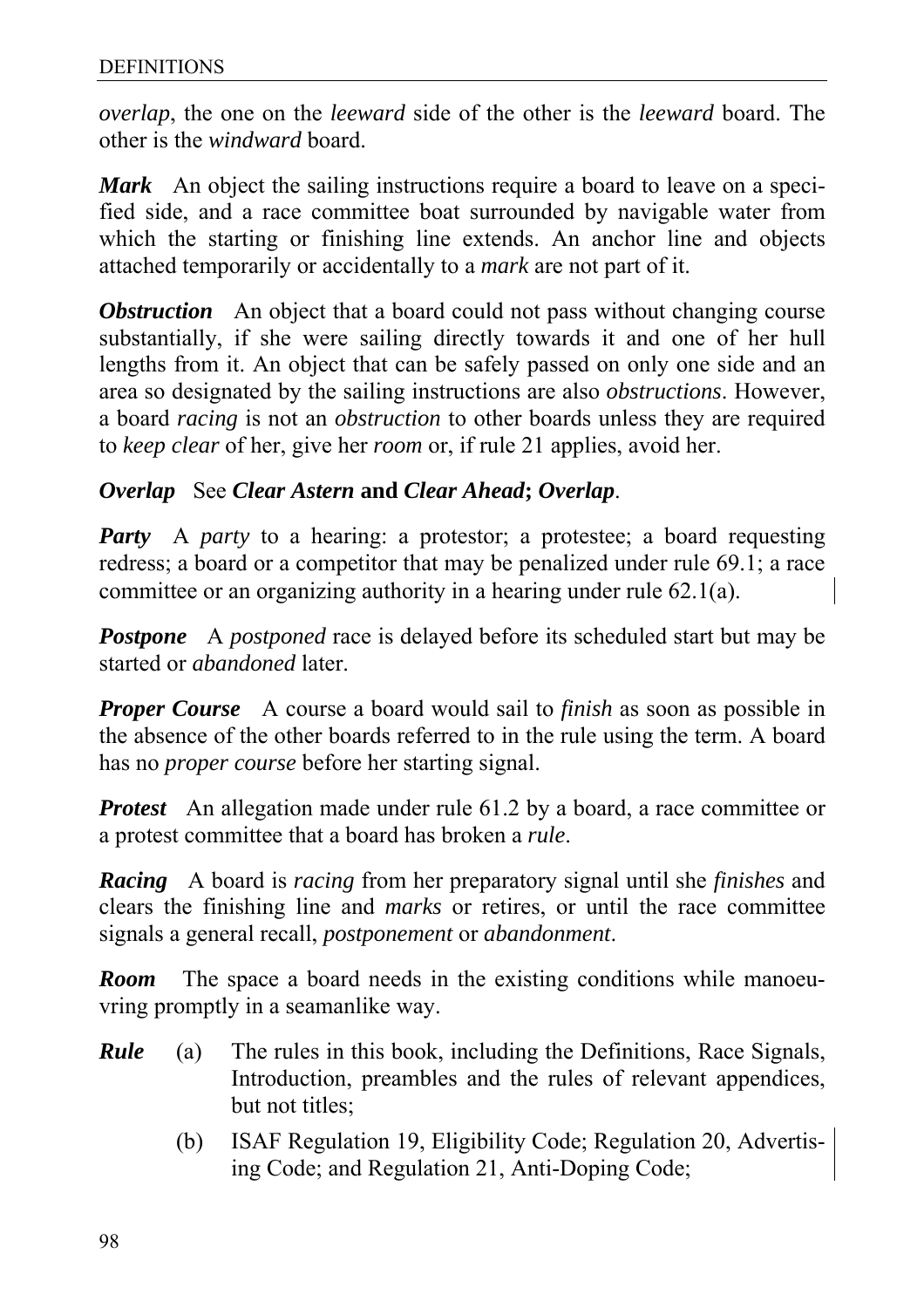- (c) the prescriptions of the national authority, unless they are changed by the sailing instructions in compliance with the national authority's prescription, if any, to rule 87;
- (d) the class rules (for a board racing under a handicap or rating system, the rules of that system are 'class rules');
- (e) the notice of race;
- (f) the sailing instructions; and
- (g) any other documents that govern the event.

*Start* A board *starts* when, having been entirely on the pre-start side of the starting line at or after her starting signal, and having complied with rule 30.1 if it applies, any part of her hull, crew or equipment crosses the starting line in the direction of the first *mark*.

*Tack***,** *Starboard* **or** *Port* A board is on the *tack*, *starboard* or *port*, corresponding to her *windward* side.

*Two-Length Zone* The area around a *mark* or *obstruction* within a distance of two hull lengths of the board nearer to it.

#### *Windward* See *Leeward* **and** *Windward*.

*The following definitions apply only to expression competition* (**B1.2**).

**Coming In and Going Out** A board sailing in the same direction as the incoming surf is *coming in*. A board sailing in the direction opposite to the incoming surf is *going out*.

*Jumping* A board is *jumping* when she takes off at the top of a wave while *going out*.

*Overtaking* A board is *overtaking* from the moment she gains an *overlap* from *clear astern* until the moment she is *clear ahead* of the *overtaken* board.

**Possession** The first board sailing shoreward immediately in front of a wave has *possession* of that wave. However, when it is impossible to determine which board is first the *windward* board has *possession*.

*Recovering* A board is *recovering* from the time her sail or, when waterstarting, the competitor is out of the water until she has steerage way.

*Surfing* A board is *surfing* when she is on or immediately in front of a wave while *coming in*.